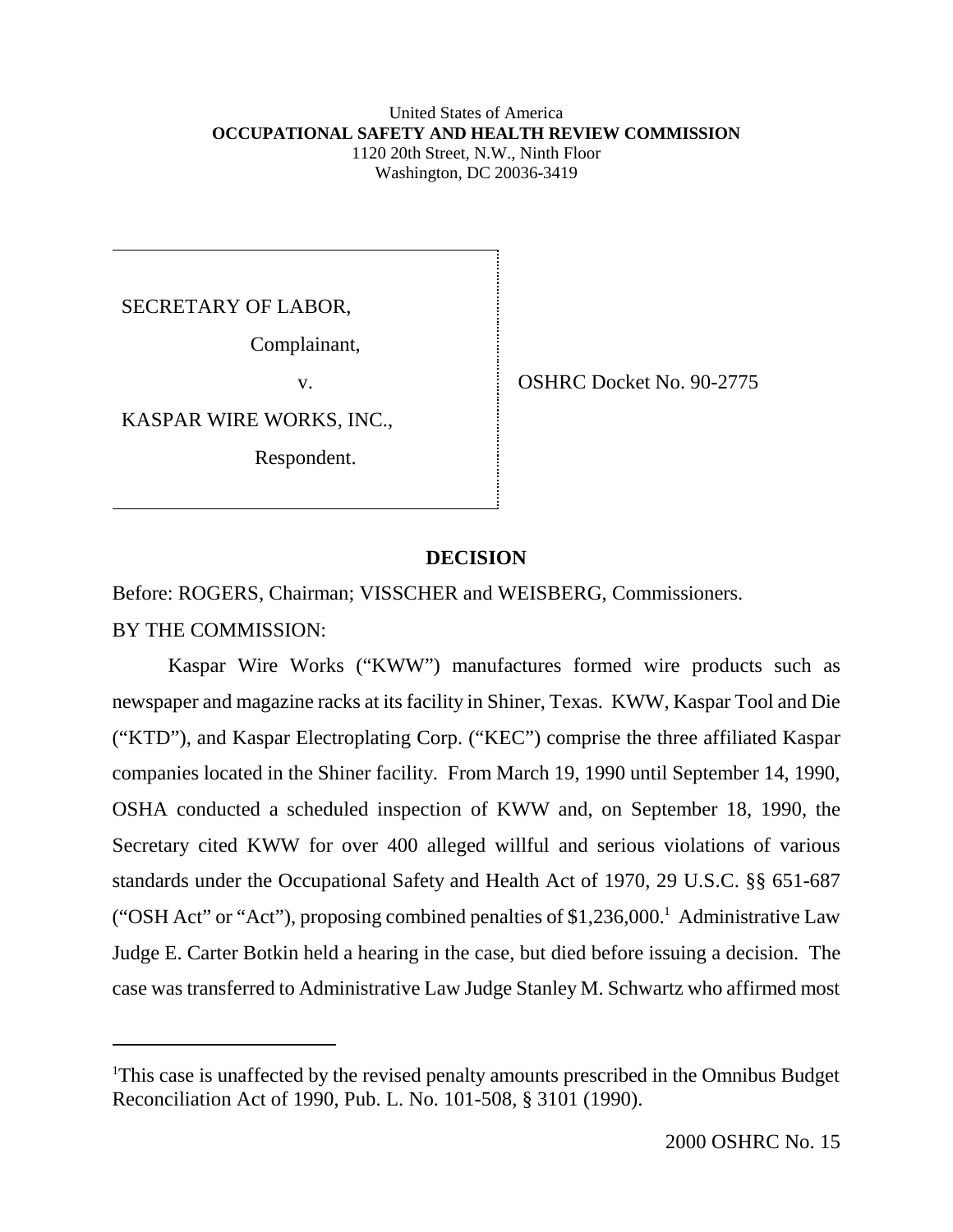of the alleged violations, including 382 recordkeeping items he affirmed as willful, and assessed a combined penalty of \$257,700. Our decision is limited to the specific items directed for review. We affirm the judge's decision in part, and reverse in part. We turn first to the recordkeeping items.

### **I. WILLFUL CITATION**

### **A. OSHA 200 RECORDING** - **29 C.F.R. § 1904.2(a) - Items 1-171, 173-189, 191-263, 265-385**

### **BACKGROUND**

The recordkeeping requirements of the Act "play a crucial role in providing the information necessary to make workplaces safer and healthier." *General Motors Corp., Inland Div.*, 8 BNA OSHC 2036, 2041, 1980 CCH OSHD 24,473, p.30,470 (No.76-5033,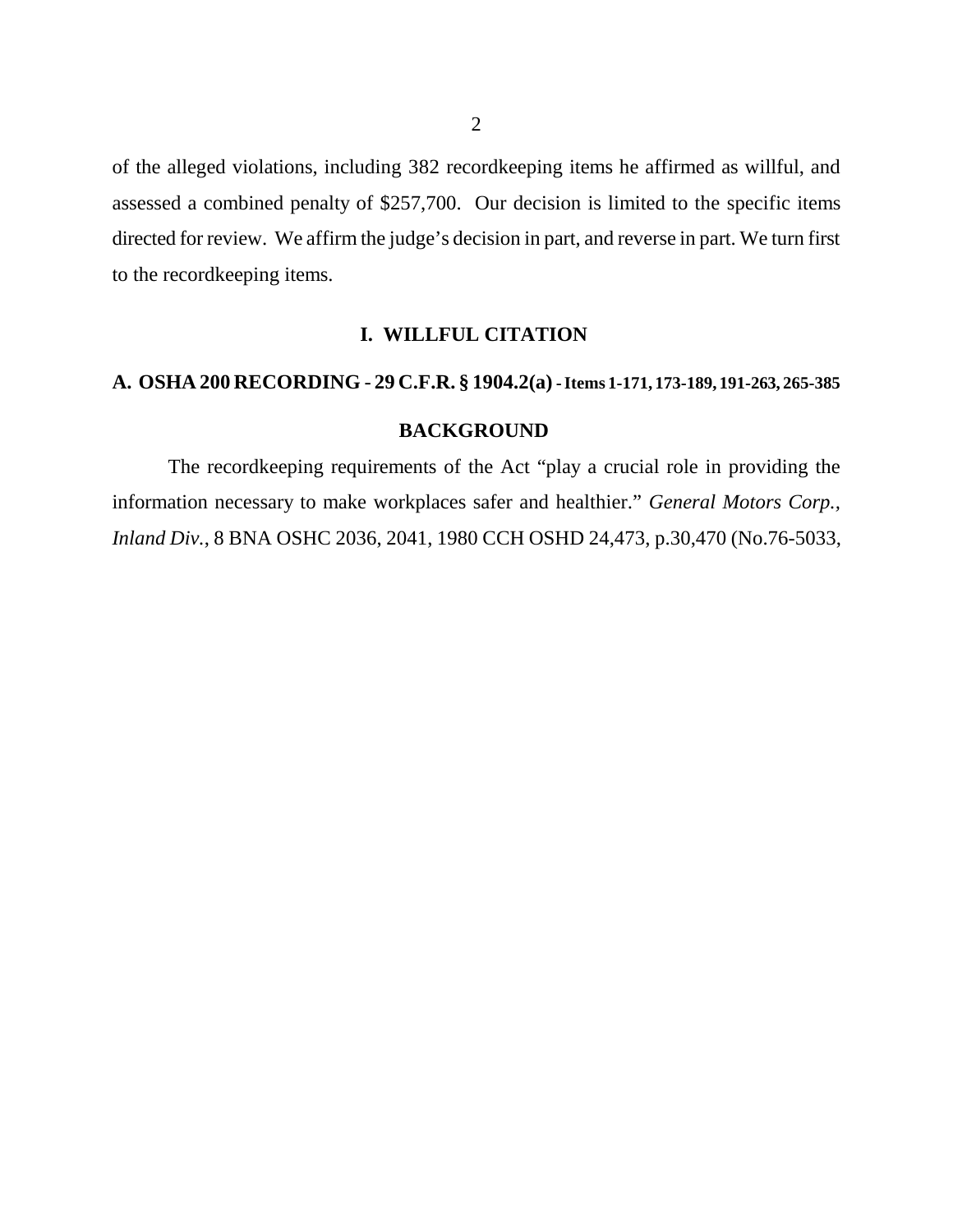1980). The cited record keeping regulation, section  $1904.2(a)$ , requires that employers enter on the OSHA 200 "recordable" injuries and illnesses. OSHA regulations define "recordable" as including those injuries and illnesses resulting in death, lost workdays, transfer to another job, termination of employment and restricted workdays, and those requiring medical treatment. 29 C.F.R. § 1904.12(c). "Medical treatment" includes treatment by a physician or other professional performed under a physician's orders, but excludes one-time first aid and its follow-up care regardless of whether it is administered by a physician. 29 C.F.R. § 1904.12(d). The categories of required information are printed on the front of the OSHA 200, and more detailed instructions and definitions are printed on the back.

KWW failed to properly record approximately 86.5% of the recordable injuries and illnesses that occurred in its facility during 1988 and 1989. Judge Schwartz' finding that these failures violated the act is not at issue on review.<sup>3</sup> Rather, we consider only whether

 $3$ Although only the characterization of the recordkeeping items was directed for review, our examination of the record here revealed a lack of sufficient evidence to establish that twentyfive citation items were recordable. Accordingly, we address the characterization question with regard to the 357 items we affirm, and vacate the following items: 11, 27, 28, 35, 37, 39, 41, 53, 54, 91, 105, 110, 118, 137, 140, 149, 203, 214, 280, 288, 289, 293, 311, 364, and 380. In particular, for items 11 and 35, the sole alleged basis for recordability is medical treatment, which the evidence indicates consisted only of ultrasound therapy. Neither the (continued...)

<sup>2</sup> 29 C.F.R. § 1904.2(a) provides:

Each employer shall, ... (1) maintain in each establishment a log and summary of all recordable occupational injuries and illnesses for that establishment; and (2) enter each recordable injury and illness on the log and summary as early as practicable but no later than 6 working days after receiving information that a recordable injury or illness has occurred. For this purpose form OSHA No. 200 or an equivalent which is as readable and comprehensible to a person not familiar with it shall be used. The log and summary shall be completed in the detail provided in the form and instructions on form OSHA No. 200.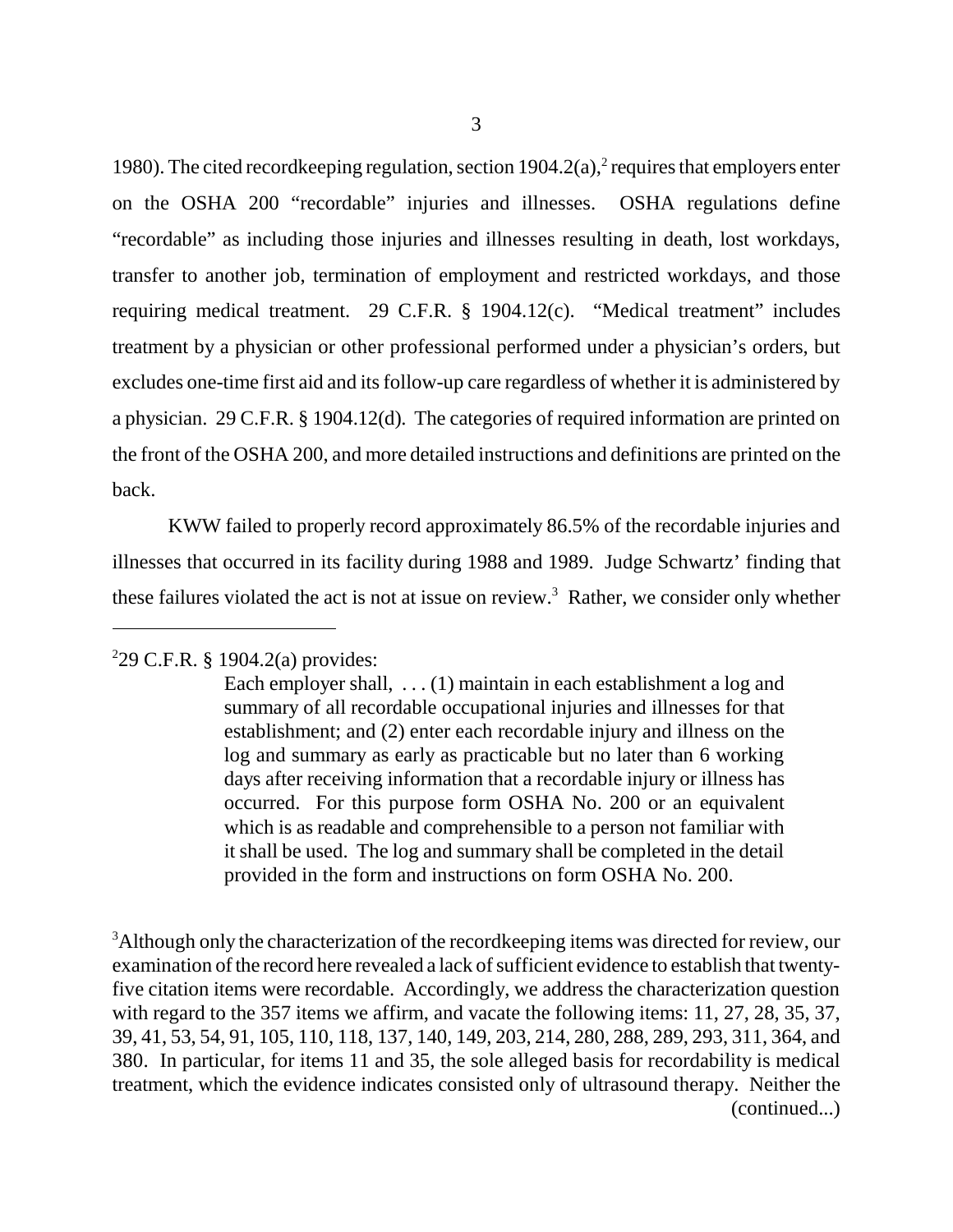the judge erred in affirming the violations as willful and assessing per instance penalties. Under Commission precedent, a violation is willful when "committed with intentional, knowing, or voluntary disregard for the requirements of the Act or with plain indifference to employee safety." *Valdak Corp*., 17 BNA OSHC 1135, 1136, 1993-95 CCH OSH ¶ 30,759, p. 42,740 (No. 93-239, 1995), *aff'd* 73 F.3d 1466 (8th Cir. 1996). Our examination of willfulness here focuses on several factors: whether, and to what extent, company personnel were trained and knowledgeable regarding OSHA recordkeeping requirements; KWW's recordkeeping procedures; and the company's recordkeeping history.

KWW employee Jo Ann Knezek has prepared and maintained all of KWW's illness and injury records, including those required by OSHA, since 1970. She originally held the job title "insurance clerk," later became a supervisory level "office coordinator" and, according to her testimony, has been a managerial level employee since approximately 1987. From July 1971 until his retirement in 1989, David Little was personnel manager for all three Kaspar companies and supervised Ms. Knezek's work. Dan Price began working at KWW in September 1988 as assistant personnel manager to David Little, and succeeded Mr. Little as personnel manager in January 1989.

 $\alpha^3$ (...continued)

instructions on the OSHA 200 nor the Bureau of Labor Statistics guide indicate whether ultrasound constitutes recordable medical treatment. For items 27, 39, 41, 110, 149, 214, 288, and 289 the only evidence of alleged medical treatment is the application of steri-strips without any indication of whether they were used in lieu of sutures. The evidence for items 28, 53 and 54 indicates that the employees suffered eye injuries but does not establish that foreign bodies were removed. Although the evidence indicates that prescription medications were used to treat the injuries sustained in items 37 and 140, the record does not indicate whether the medications were administered as more than just a single dose. The evidence for item 203 pertains to a knee injury, which does not match the Complaint allegation of a hand contusion. Finally, for items 91, 105, 280, 311, 364, and 380 the record contains insufficient evidence to establish that any recordable medical treatment was administered, as alleged.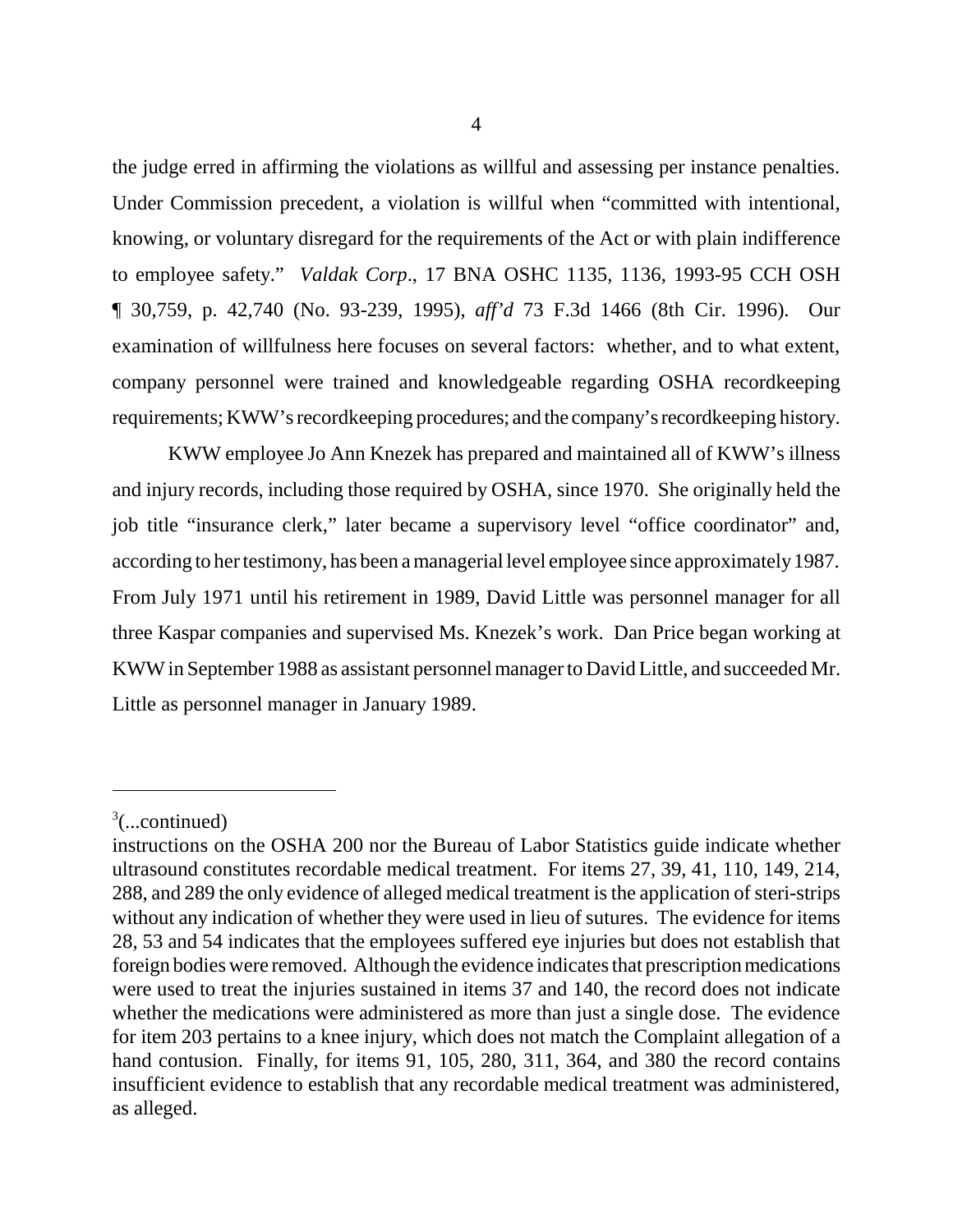According to Little, an OSHA compliance officer provided training on OSHA recordkeeping approximately six months after Little began working at KWW, and Little followed those procedures. Knezek testified that she received her OSHA 200 recordkeeping instructions from Little, but she was unaware of any instructions on the back of the OSHA 200 form, and relied only on her "best judgment," as instructed by Little, to determine the seriousness and recordability of an injury. Dan Price testified that he had seen an OSHA 200 form prior to the inspection, but did not recall whether he had read either the front or back of the form. He first became aware of his responsibilities regarding OSHA recordkeeping at Kaspar when Knezek asked for his signature on the Form 200-S.<sup>4</sup> Price testified that he'd "assumed that [the] record keeping was all established . . . and didn't see the necessity of getting involved in it."

Little and Knezek described KWW's recordkeeping procedure as a two-step process. Each time an employee sustained an injury, the employee's supervisor would complete an investigation report and send it to Knezek for preparation of the E-1 insurance and workers' compensation claim form. Knezek would then record the injury either on the OSHA 200 or the company's first-aid log, depending on its severity as described in the supervisor's report. Although David Little and Dan Price supervised Ms. Knezek and signed the yearly 200-S forms, neither of them apparently checked the OSHA 200 for accuracy. KWW sent all injured employees to nearby doctors for evaluation and treatment. Knezek, however, did not receive information on the treatment because the doctors' records were sent directly to the insurance companies.<sup>5</sup>

<sup>&</sup>lt;sup>4</sup>The OSHA No. 200-S consists of an annual report provided to the Bureau of Labor Statistics in which employers record the previous year's totals with respect to hours worked and recordable injuries and illnesses, but do not list the incidents individually as they do on the OSHA 200.

<sup>&</sup>lt;sup>5</sup>According to Dan Price, employee medical information was available to KWW upon request when deemed "necessary."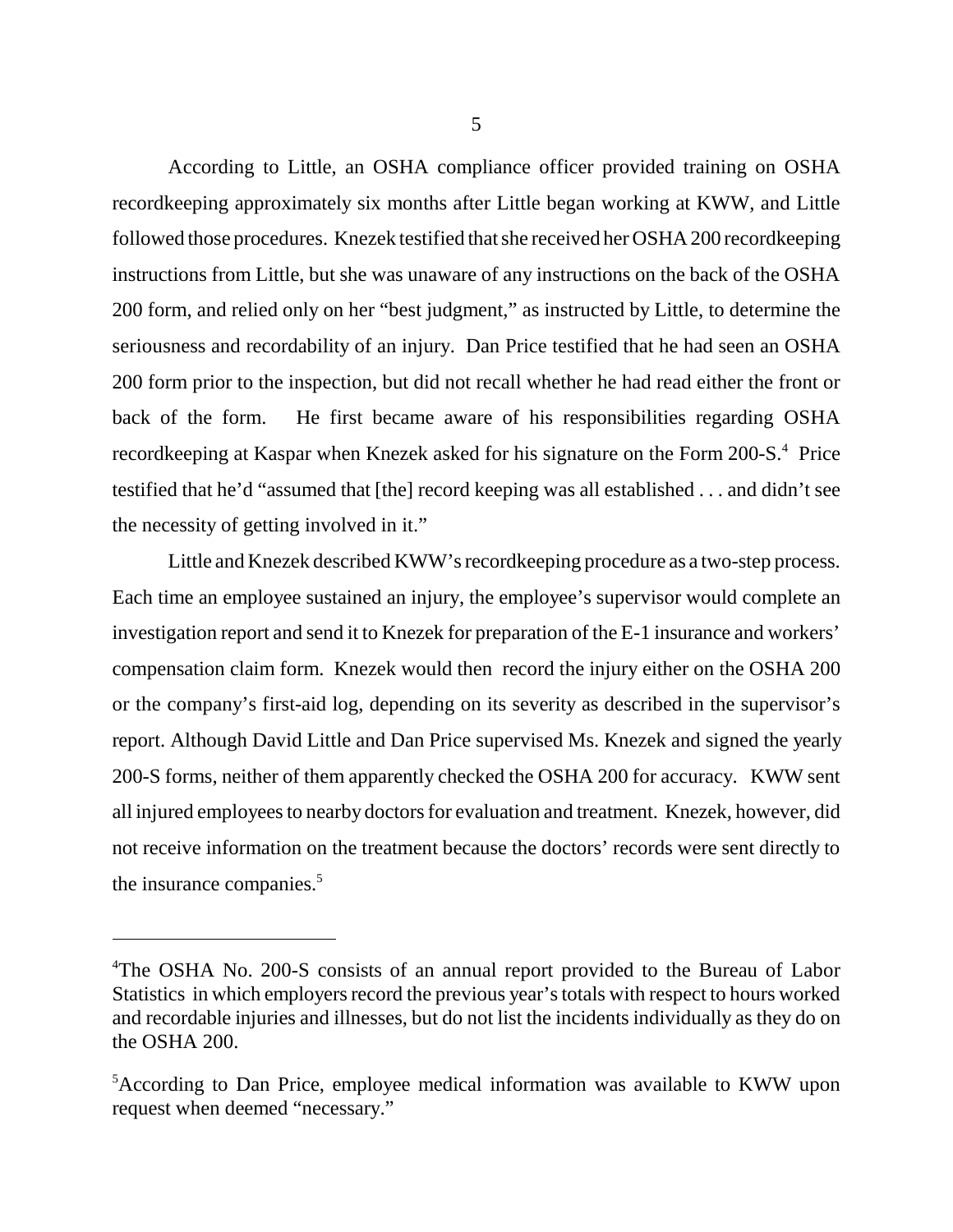Both Little and Knezek clearly understood that an injury involving lost work days beyond the date of injury should be recorded on the OSHA 200. Knezek acknowledged that recordable cases included "the ones that I felt or knew that would be missing work, restricted work or could not work at all, one day or more, or if it was a serious injury, not just first-aid treatment."6 Although Knezek's testimony also reveals that she understood that restricted work day cases should be recorded on the OSHA 200, Little was less certain about the recordability of those cases. Both Little and Knezek understood that recordability based on medical treatment involved the more "serious" injuries. Knezek testified that she relied solely on the supervisor's description in evaluating the seriousness of an injury, and described as "serious" injuries such as back injuries, hernias, or amputations, and described as "minor" injuries such as minor cuts or abrasions or minor burns. While admitting that lacerations, mashed fingers, punched hands, and amputations were not first-aid injuries, Knezek stated that the instances of those injuries recorded on KWW's first-aid rather than OSHA 200 logs for 1988 and 1989 were, in her judgment, not serious enough to list on the OSHA 200.

KWW's defense here rests, in large part, on its history of numerous citation-less  $OSHA$  inspections<sup>7</sup> combined with its assertion that its recordkeeping practices were

<sup>6</sup> There was some apparent confusion, however, concerning whether injuries initially thought not to involve lost workdays, which were listed only on the first-aid log, should be added to the OSHA 200 or the 200-S when they ultimately resulted in lost workdays.

<sup>7</sup> OSHA first inspected Kaspar's Shiner facilities in 1982 and conducted eight inspections, three of which involved KWW, between that time and the March 1990 inspection. All of the inspections included a records' review and some were limited to only that. OSHA inspections occurring between 1982 and 1991 included the calculation of a lost workday injury ("LWDI") rate used to exempt from a safety inspection those workplaces whose rate fell below the industry's national average. *See Hamilton Fixture,* 16 BNA OSHC 1073, 1076 n.4, 1993-95 CCH OSHD ¶ 30,034, p. 41,172 n.4 (No. 88-1720, 1993), *aff'd without published opinion,* 28 F.3d 1213 (6th Cir. 1994). Three of the eight Kaspar inspections revealed a LWDI rate below the national average and exempted the company from a (continued...)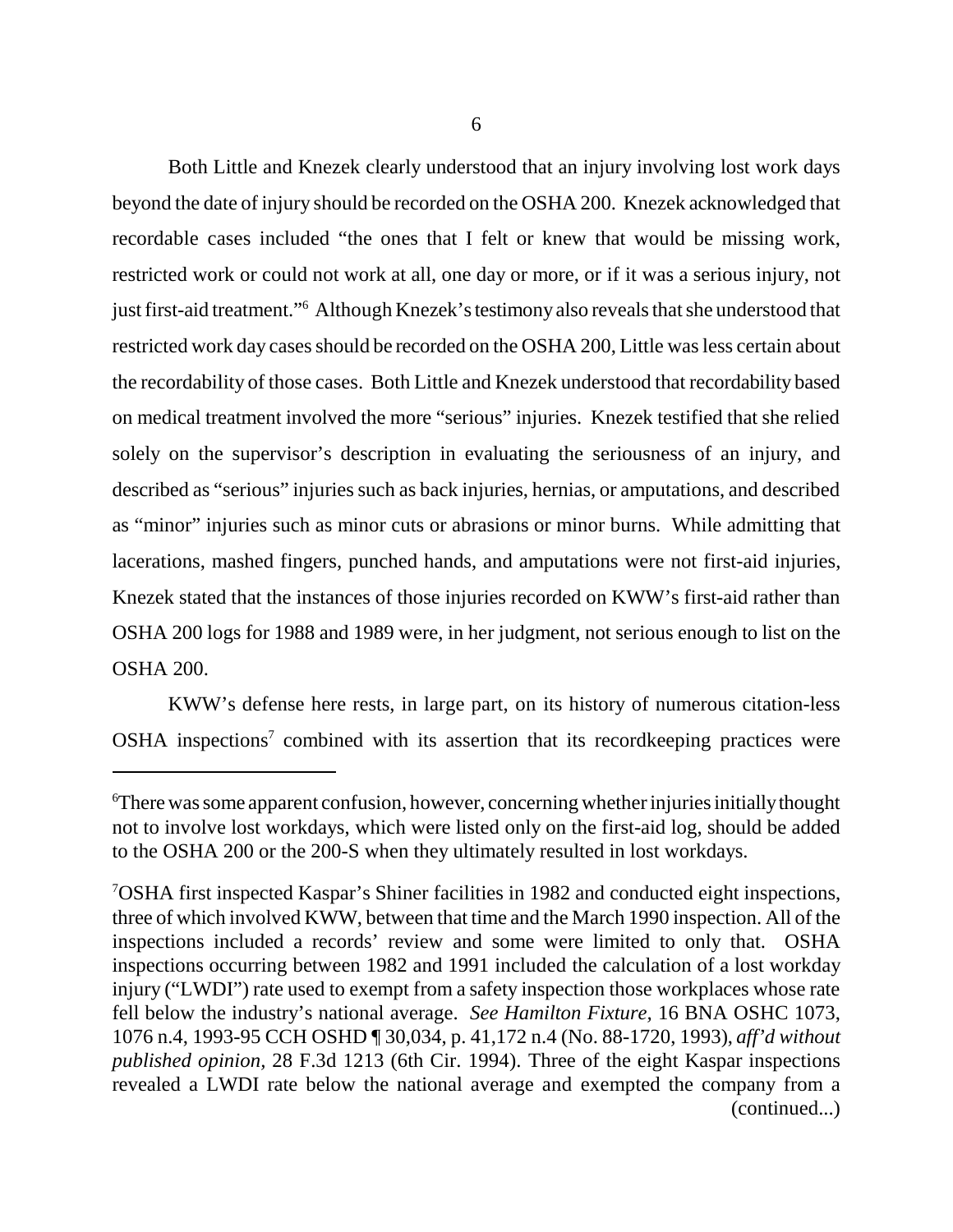unchanged from 1971 until the 1990 inspection. Jo Ann Knezek indicated that, from the commencement of her employment with KWW, she consistently maintained KWW's illness and injury records in the manner originally established. A comparison between KWW's recordkeeping statistics for 1983/1984 and those for 1988/1989 bears on the veracity of this assertion.

CO Robert Hudgens reviewed KWW's 1983 and 1984 OSHA 200s during a 1985 health inspection he conducted. Hudgens' notes from that inspection include numerical calculations of the data from the OSHA 200s. $^8$  The notes indicate that in 1984, when KWW had about 485 employees, it recorded 196 items on its OSHA 200, yielding a rate of reported items to total number of employees of approximately 40%. Hudgens also calculated a combined LWDI rate of 11.2 for 1983 and 1984, a rate significantly above the stipulated national average for manufacturing of 4.7. Hudgens testified that he found no record keeping violations and issued no record keeping citations as a result of that inspection.<sup>9</sup>

 $7$ (...continued)

comprehensive safety inspection. We also note that Kaspar's history of no prior recordkeeping citations is consistent with compliance officer testimony that no recordkeeping violations were found during their inspections, and David Little's and Jo Ann Knezek's testimony that they were never advised by OSHA personnel that Kaspar's recordkeeping practices were deficient. We are unable to independently assess whether KWW's records complied with OSHA guidelines for the prior inspected years because the OSHA 200s and first-aid logs for those years are not in evidence.

<sup>&</sup>lt;sup>8</sup>This 1985 inspection is the only prior inspection for which underlying recordkeeping statistics are in evidence.

<sup>9</sup> Hudgens' inspection notes indicate that KWW did not list on its 1983 and 1984 OSHA 200s any restricted work days, though it recorded approximately 393 injuries for those years combined. For 1988 and 1989 there were about 130 injuries resulting in restricted work days out of a total number of 412 recordable injuries. In view of this data, it seems unlikely that there were no injuries resulting in restricted work days in 1983 and 1984. Accordingly, it appears that despite CO Hudgens' assertion that he found no recordkeeping violations, KWW did not record restricted work days in 1983 and 1984.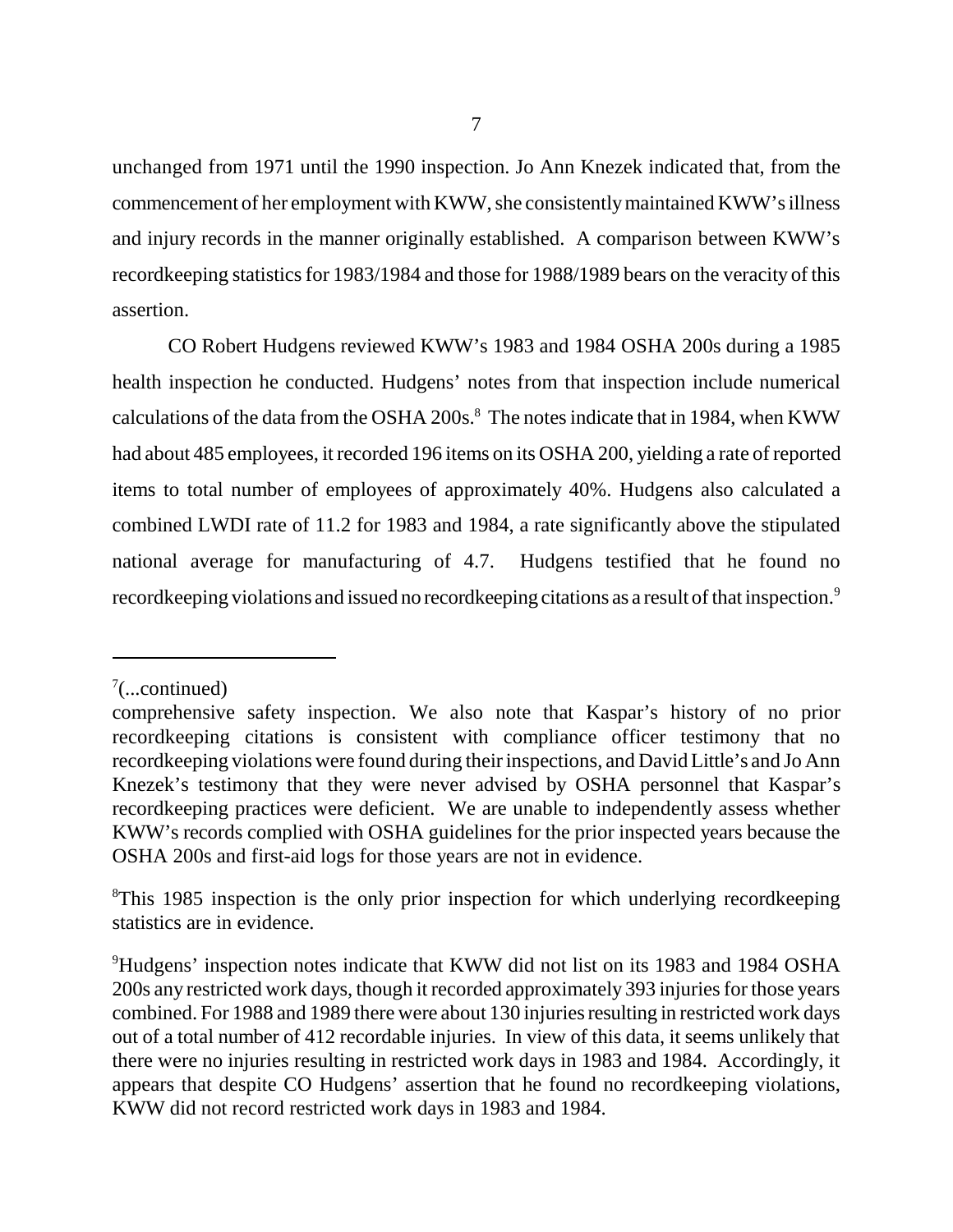KWW's 1988 and 1989 OSHA 200s are in evidence and show that for those two years combined, when KWW had approximately 850 employees, it recorded a total of seventy-four illnesses and injuries. The rate of recorded items to total number of employees was approximately 4.3% for each of the two years. CO Antonio reviewed the OSHA 200 logs at the commencement of the 1990 inspection, from which he calculated a LWDI rate of 4.45 based on the recorded items. That rate barely exceeded the national average rate of 4.2, which was sufficient to compel a comprehensive inspection.

The 1990 records' review ultimately included a review of KWW's OSHA 200s, firstaid logs, E-1s, and doctors' records, and resulted in the recordkeeping violations at issue here. Our review of this evidence shows that KWW made 357 recordkeeping errors during 1988 and 1989 combined, the vast majority of which consisted of complete failures to record. These 357 items, combined with the 55 remaining recorded items that were not alleged as violative, result in a calculation of 412 recordable injuries and illnesses for 1988 and 1989. Based on these numbers, the total recordkeeping error rate is approximately 86.5%. Had KWW correctly recorded injuries and illnesses in 1988 and 1989, its rate of recorded items to total number of employees would have been approximately 24% for each of the two years, rather than the 4.3% actually recorded.

#### **DISCUSSION**

The hallmark of a willful violation is the employer's state of mind at the time of the violation -- an "intentional, knowing, or voluntary disregard for the requirements of the Act or . . . plain indifference to employee safety." *Valdak Corp*., 17 BNA OSHC at 1136, 1993- 95 CCH OSHD at p. 42,740. "[I]t is not enough for the Secretary to show that an employer was aware of conduct or conditions constituting the alleged violation; such evidence is already necessary to establish any violation . . . . A willful violation is differentiated by heightened awareness of the illegality of the conduct or conditions and by a state of mind of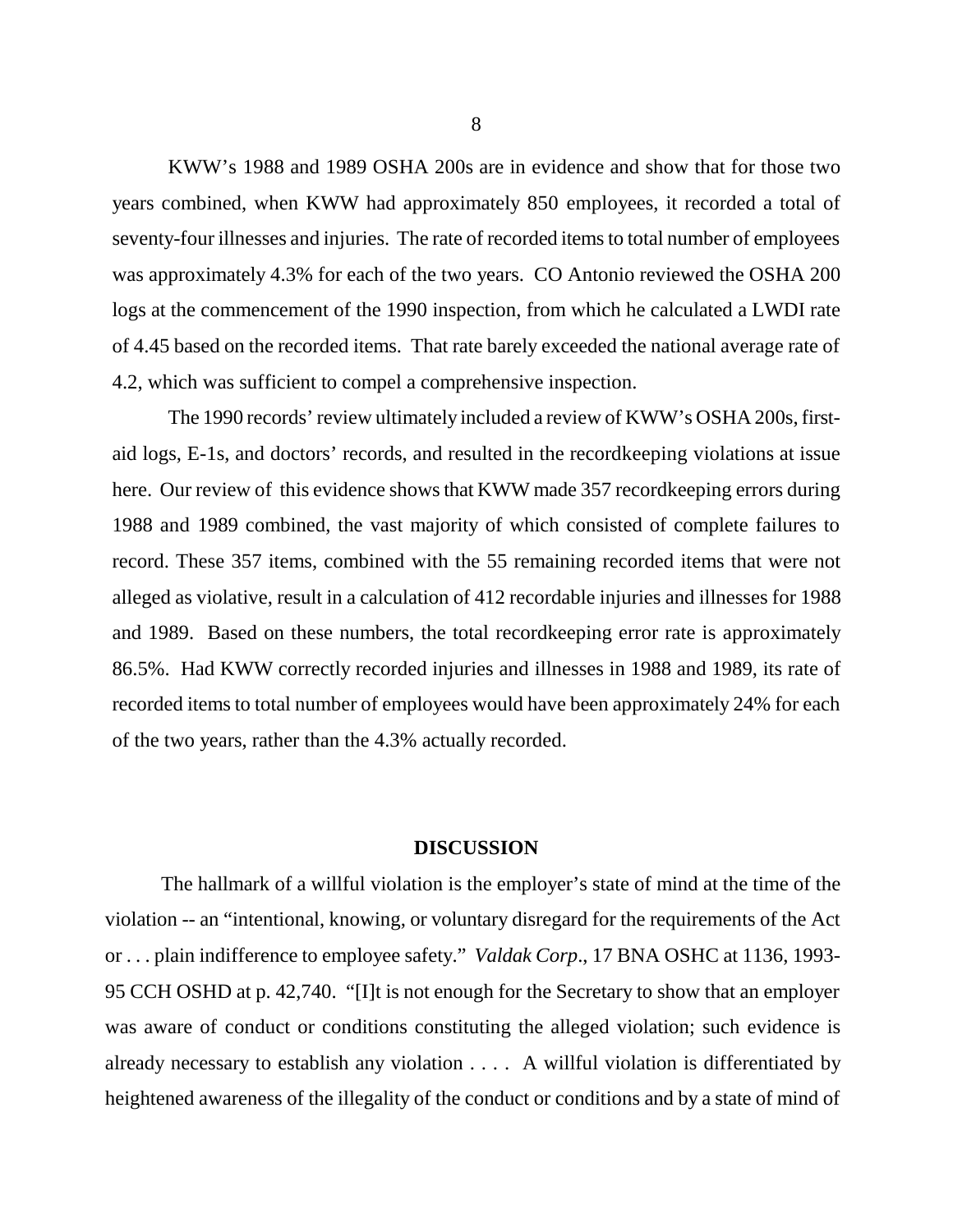conscious disregard or plain indifference . . . ." *Hern Iron Works, Inc.*, 16 BNA OSHC 1206, 1214, 1993-95 CCH OSHD ¶ 30,046, p. 41,256-257 (No. 89-433, 1993)(citations omitted). As articulated by the Fifth Circuit, the court to which this case would be appealable, "the Secretary must show that the employer acted voluntarily, with either intentional disregard of or plain indifference to OSHA requirements." *Georgia Elec. Co. v. Marshall,* 595 F.2d 309, 317-319 (5th Cir. 1979). An employer's motive for failing to comply with the Act's requirements, however, need not be evil or malicious in order to find a violation willful. *See Anderson Excavating and Wrecking Co.*, 17 BNA OSHC 1890, 1891, n.3, 1995-97 CCH OSHD ¶ 31,228, p. 43,788, n.3 (No. 92-3684, 1997), *aff'd*, 131 F.3d 1254 (8th Cir. 1997).

We affirm Judge Schwartz' finding that KWW's failures to properly record illnesses and injuries on its 1988 and 1989 OSHA 200s were willful for all items except those based solely on restricted work day recordability.<sup>10</sup> We conclude that the training and experience of KWW's personnel that resulted in many years of apparent compliance with OSHA recordkeeping requirements, followed by a nearly complete cessation of recording in 1988 and 1989 when hundreds of obviously recordable items went unrecorded, establishes that KWW knowingly and voluntarily failed to comply with OSHA's recordkeeping requirements and shows plain indifference to the requirements of the Act.

The evidence in this record demonstrates that KWW *chose* to ignore its statutory recordkeeping responsibilities during 1988 and 1989. The recordability of most of the cited items was obvious. Virtually all of the items that KWW should have recorded on its OSHA 200 were listed, instead, on its first-aid log. KWW clearly knew that these injuries and illnesses occurred and knew of their severity as indicated, in many instances, by lost work day notations and injury descriptions on the first-aid log. Moreover, as Judge Schwartz found, the recordability of most of these injuries and illnesses could be determined from the

 $10$ As discussed below, we affirm other-than-serious violations for the restricted work day items.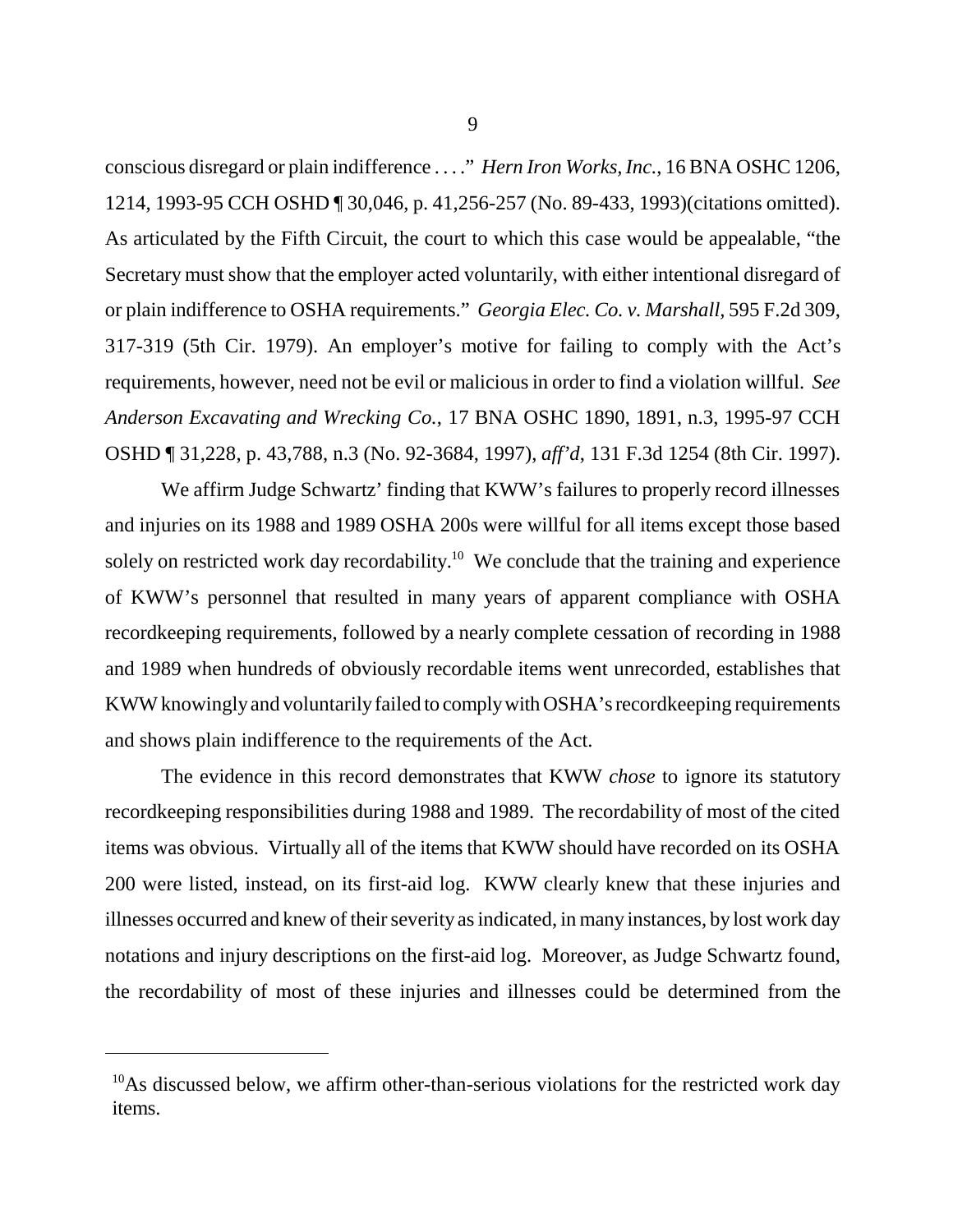instructions on the OSHA 200 form itself. While any employer who attempts to enter information on an OSHA 200 has some knowledge of recordkeeping requirements from the instructions on the form, Little and Knezek each had nearly twenty years of experience completing KWW's OSHA  $\log s$ <sup>11</sup> We agree with Judge Schwartz that it seems incredible that, regardless of the adequacy of their initial training, these individuals could have believed that they were correctly recording injuries and illnesses in 1988 and 1989.

In fact, the evidence suggests that Ms. Knezek, who was by then a managerial level employee and had principal, if not sole responsibility for KWW's OSHA recordkeeping, knew what was required and simply failed to continue to properly maintain KWW's OSHA 200s in 1988 and 1989. Knezek admitted knowing that injuries and illnesses such as lacerations, mashed fingers, punched hands, and amputations are more than first aid, yet she listed instances of just such injuries on KWW's 1988 and 1989 first-aid logs rather than its OSHA 200, explaining that they were "[i]n [her] judgment," not serious enough. Injuries not serious enough to be recorded included finger amputations suffered by five employees. One of these employees lost three fingers and missed eight weeks of work, another lost two fingers and nine weeks of work. Also not serious enough to record were a broken wrist, a broken finger, a broken toe, second and third degree burns, more than thirty eye injuries, and hundreds of lacerations. Many items involving lost work days were also listed on the first-aid logs rather than the OSHA 200s despite Knezek's acknowledgment that she knew such items were recordable. One such item involved a hand ligament injury for which KWW's first-aid log notes 171 lost workdays. Although Knezek also claimed that her recordkeeping practices

<sup>&</sup>lt;sup>11</sup>Our dissenting colleague suggests that any reliance on the OSHA 200 instructions to show willfulness would make every recordkeeping error a willful violation. We emphasize, however, that these instructions do not constitute the sole basis for our willfulness finding. Rather, as the Commission did in *Pepperidge Farm, Inc.*, 17 BNA OSHC 1993, 1999, 1995- 97 CCH OSHD ¶ 31,301 (No. 89-0265, 1997), we rely on the fact that many of the recordkeeping errors reflect a failure to follow the 200 form's instructions *in conjunction* with other evidence showing the employer's state of mind.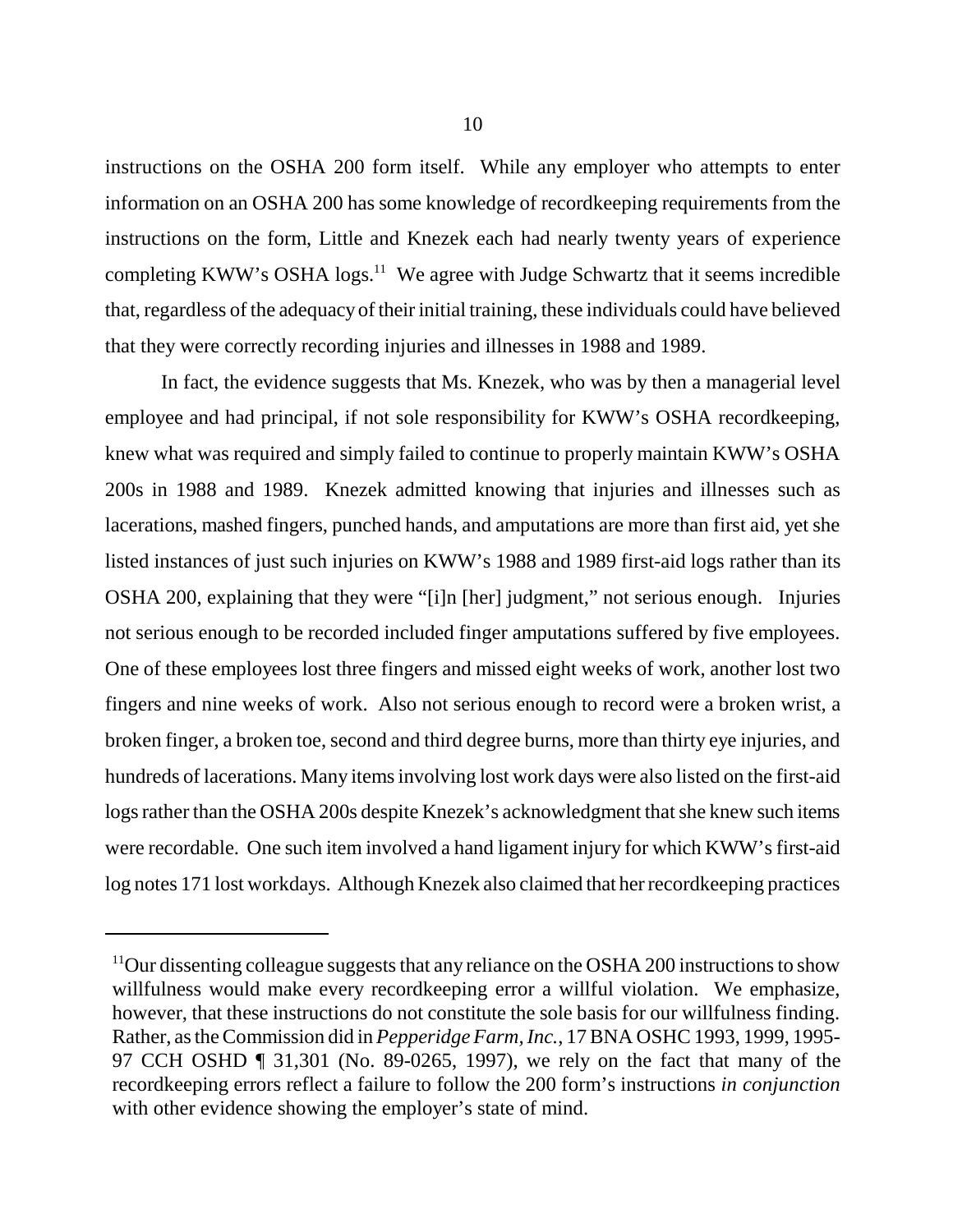remained unchanged from 1970 until 1990, that claim is belied by a comparison, discussed more fully below, between the data from KWW's 1984 OSHA 200 and that on its 1988 and 1989 OSHA 200s.12

On review, KWW attempts to turn the facts of its earlier inspection history to its advantage, pointing out that prior to the inspection in this case, OSHA had inspected KWW's OSHA 200s and other recordkeeping documents many times and did not issue any recordkeeping citations nor recommend any changes to its recordkeeping practices. It claims that based on OSHA's failure to issue citations after these inspections it had a good faith belief that it was correctly recording injuries and illnesses and that this good faith belief should defeat willfulness. Although we are unable to independently assess the accuracy of KWW's earlier recordkeeping, the evidence indicates that KWW had substantially complied with the OSHA 200 requirements. Two of the compliance officers who were involved in prior KWW records' reviews testified that they found no violations, that they were required to cite any violations found, and that they issued no recordkeeping citations. Moreover, Hudgens' review of the 1984 OSHA 200 revealed such a large number of recorded items that misrecording or underrecording of any significance seems highly unlikely.

KWW's argument, however, misses the point. Rather than showing good faith in 1988 and 1989, a careful review of KWW's inspection history shows that KWW profoundly changed its recordkeeping practices sometime between 1985 and 1988.<sup>13</sup> KWW recorded

<sup>12</sup> *Cf. Reeves v. Sanderson Plumbing Prods., Inc.,* 68 U.S.L.W. 4480, 4483-84 (U.S. June 12, 2000) (noting "the general principle of evidence law that the factfinder is entitled to consider a party's dishonesty about a material fact as 'affirmative evidence of guilt," Court stated in an Age Discrimination in Employment Act ("ADEA") case that "[p]roof that the defendant's explanation is unworthy of credence is simply one form of circumstantial evidence that is probative of intentional discrimination, and it may be quite persuasive." (Citations omitted.)

<sup>&</sup>lt;sup>13</sup>We also note that the Commission has repeatedly held that OSHA is not precluded from issuing a willful citation for previously observed and uncited violations. *See Pepperidge* (continued...)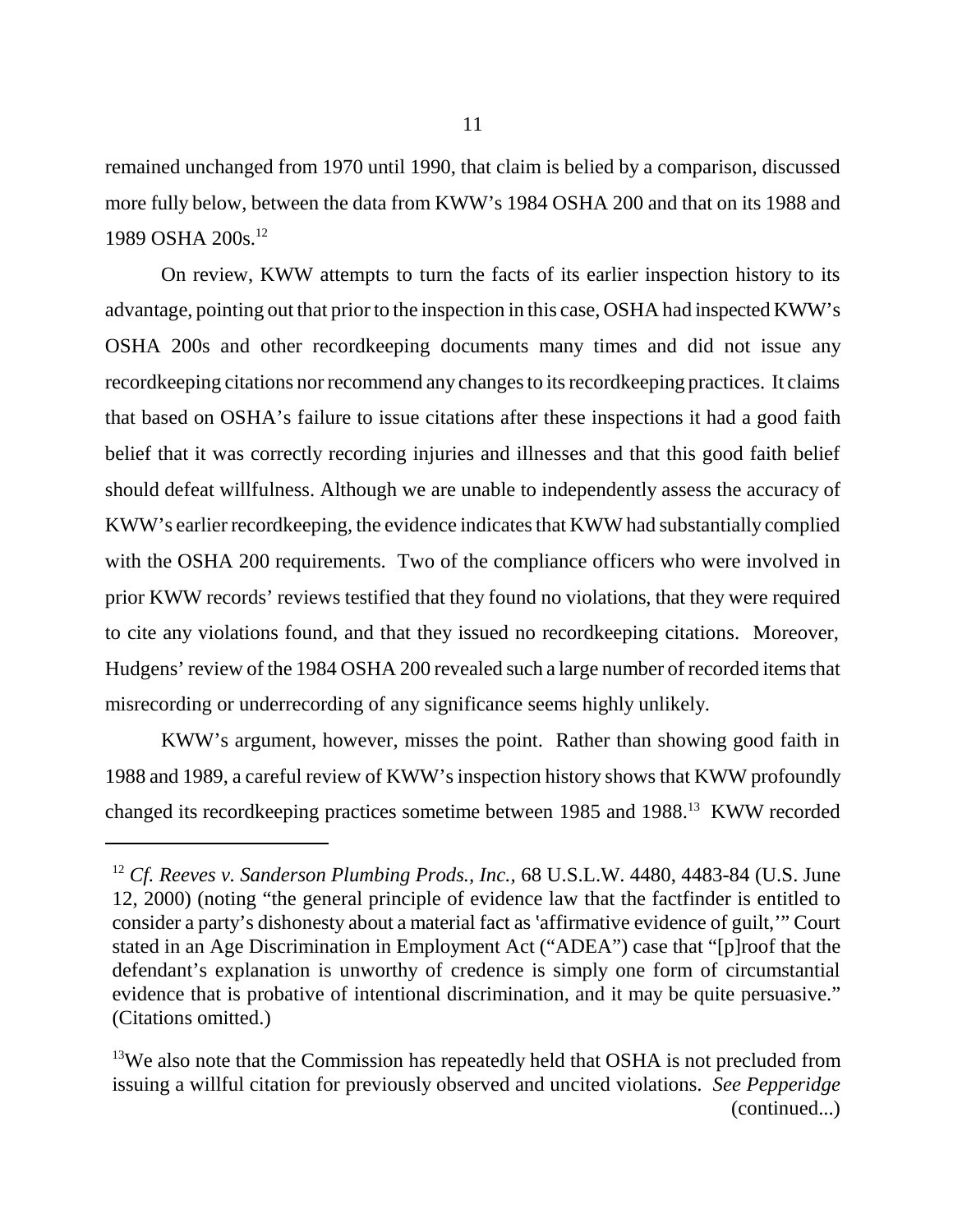vastly more items in 1984, at a time when it had approximately half as many employees, than it did in 1988 and 1989 combined. In 1984 KWW had 485 employees and recorded 196 injuries, yielding an employee to injury rate of approximately 40%. In 1988 and 1989 KWW had an average of approximately 850 employees and recorded a total of 73 illnesses and injuries, yielding an employee to injury rate of approximately 4.3% per year. Correct recording for those years would have yielded an employee to injury rate of approximately 24%. It is an inescapable fact that KWW virtually stopped recording any injuries and illnesses on the OSHA 200 in 1988 and 1989, as reflected by its error rate for those years of 86.5%. This marked decrease in recorded items clearly constitutes a change from KWW's earlier recordkeeping practices. Moreover, for all the reasons discussed herein, we conclude that the evidence establishes that this change was knowingly made and thus reflects a willful state of mind. *See Monfort of Colorado, Inc.,* 14 BNA OSHC 2055, 1991-93 CCH OSHD ¶ 29,246, p. 39,186 (No. 87-1220, 1990) (finding willfulness dependent on employer's underlying state of mind at time of violation)*.*

We also emphasize that KWW's 86.5% error rate alone is simply overwhelming. This incidence of recording errors far exceeds that of any other case decided by the Commission. KWW's nearly complete failure to enter recordable injuries on the OSHA 200 does not, as KWW claims, resemble in any significant respect the circumstances in *Kohler, Inc.,* 16 BNA OSHC 1769, 1993-95 CCH OSHD ¶ 30,457 (No.88-237, 1994). In *Kohler*, the Commission found no evidence that a single recordkeeping error that resulted in extensive failures to record was other than inadvertent. KWW's recordkeeping problems are of a different order. As Judge Schwartz found, the whole of KWW's recording process was fatally flawed. As underscored by the lack of any follow-up tracking procedures, KWW made no effort to

 $13$ (...continued)

*Farm*, 17 BNA OSHC at 2000, 1995-97 CCH OSHD at p. 44,011 (citing *Seibel Modern Mfg. & Welding Corp*., 15 BNA OSHC 1218, 1223-24, 1991-93 CCH OSHD ¶ 29,442, pp. 39,679-81 (No. 88-821, 1991)).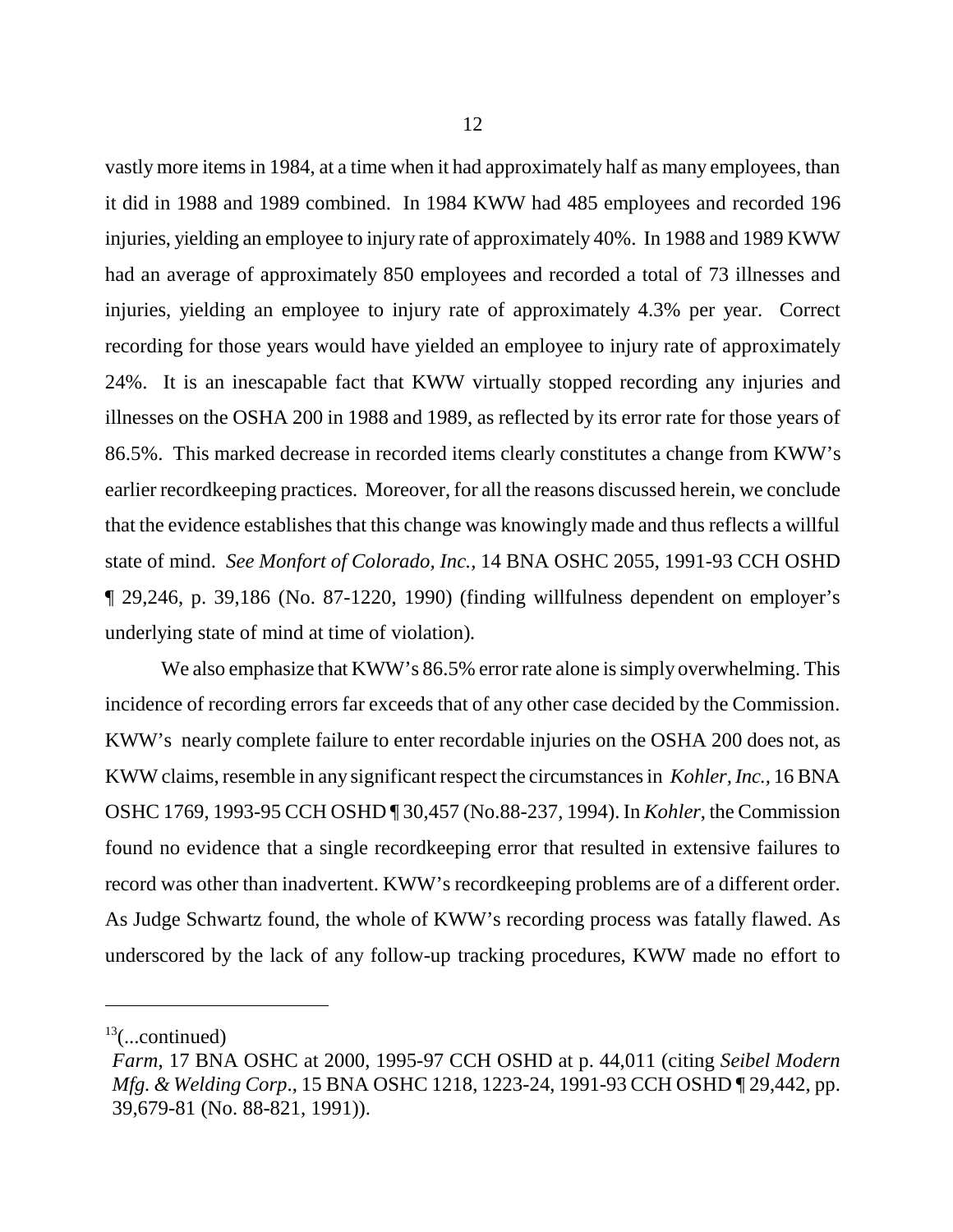ensure that the regulation was followed and the OSHA 200 was correctly filled in. *See Georgia Electric Co. v. Marshall*, 595 F.2d 309, 320 (5th Cir. 1979). The failures here, though involving large numbers of hand and finger injuries, included many other types of injuries and illnesses and resulted from an overall disregard of the regulation's requirements. Our dissenting colleague notes that there was no "consistent pattern of misrecording." The point, however, is that a 1-in-8 recording rate during a period in which 412 items should have been recorded either defies consistency or effectively constitutes a consistent failure to record at all.

Contrary to our dissenting colleague's contention that we have "run roughshod over the distinction between willfulness and simple carelessness" by affirming a willful violation in the circumstances of this case, we believe that our decision here securely preserves that distinction. As stated by the Supreme Court, "[t]he word 'willful' is widely used in the law, and although it has not by any means been given a perfectly consistent interpretation, it is generally understood to refer to conduct that is not merely negligent." *McLaughlin v. Richland Shoe Co.*, 486 U.S. 128 (1988).<sup>14</sup> The evidence here demonstrates that KWW not

<sup>&</sup>lt;sup>14</sup>Applying that principle in an ADEA case, the Court found that mere awareness of the statute was insufficient to establish willfulness, noting that such a broad standard would frustrate the intent of the ADEA's two-tiered liability scheme and result in an award of double damages in almost every case. *TWA v. Thurston*, 469 U.S. 111, 128 (1985). The "mere awareness" concept in *Thurston*, however, consisted only of the employer's knowledge of the *potential* applicability of the ADEA; that it was "in the picture." *Id.* In a subsequent case, the Court explained that "the two-tiered liability principle was simply one interpretive tool among several that [it] used in *Thurston* to decide what Congress meant by the word 'willful.'" *Hazen Paper Co. v. Biggins*, 507 U.S. 604, 616 (1993). The Court noted that "[t]he ADEA does not provide for liquidated damages 'where consistent with the principle of a two-tiered liability scheme.' It provides for liquidated damages where the violation was 'willful.'" *Id*. Affirming its belief that the "knowledge or reckless disregard" standard of willfulness was itself sufficient to create two tiers of liability across the range of ADEA cases, the Court emphasized that willfulness would be obviated by a good faith, albeit incorrect, belief that a particular age-based decision was permissible. *Id. See also* (continued...)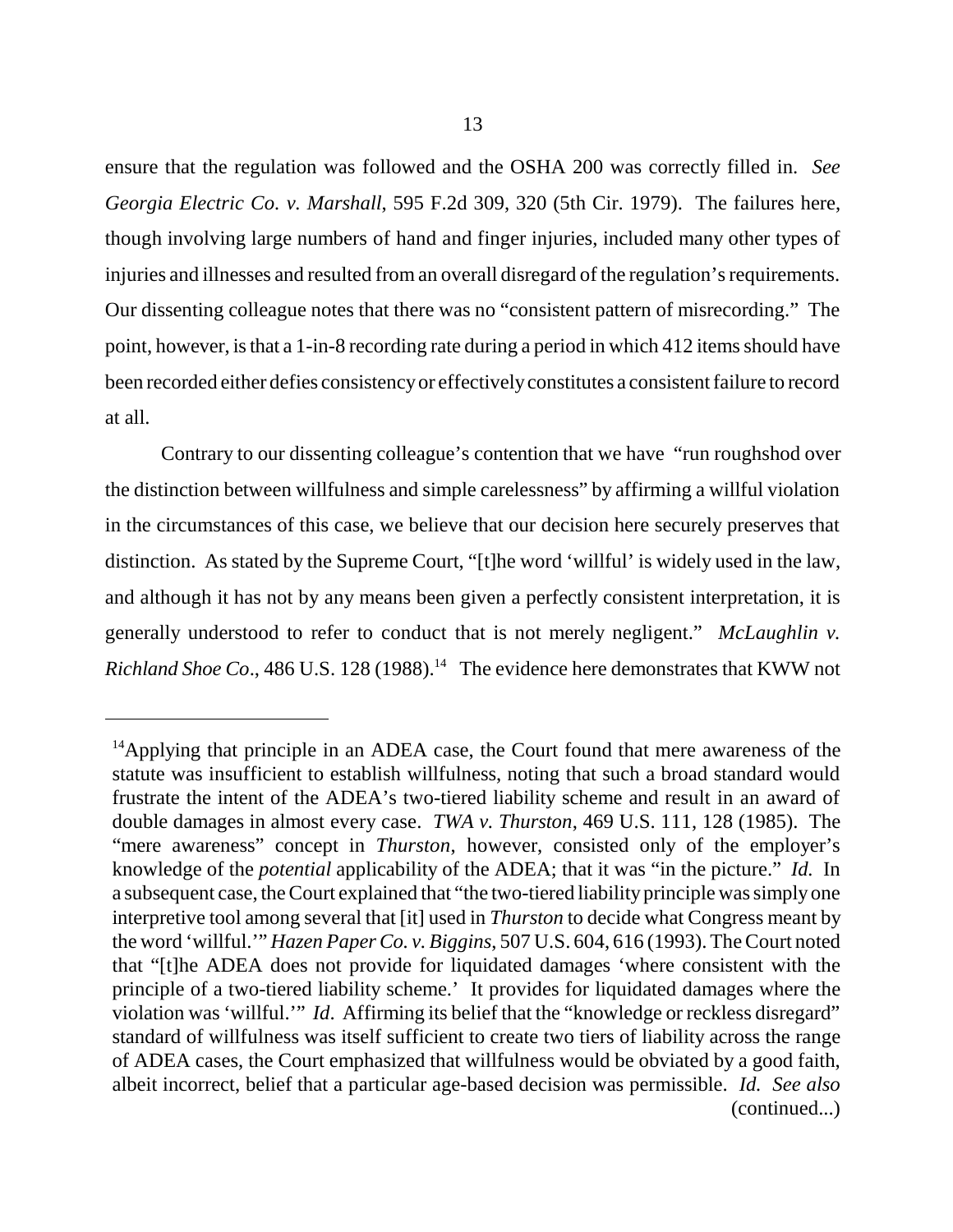only knew of the applicability of the OSH Act and the recordkeeping regulations, it substantially complied with them for many prior years. OSHA reviewed Kaspar's recordkeeping compliance eight times prior to the inspection here, alerting Kaspar that its recordkeeping was important. KWW also knew of the existence of all of the cited items, as well as the severity of many, as indicated by the notations on its first-aid logs. It also had to have known that most of the cited items were recordable based on the knowledge and experience of its management-level recordkeeping personnel and the obviousness of recordability in light of the instructions on the OSHA 200 form itself. KWW's pervasive and blatant failures to comply with the statutory recordkeeping requirements in 1988 and 1989 were anything but mistaken or careless. As found by Judge Schwartz, "it is incredible that Little and Knezek, the individuals charged with responsibility for the OSHA 200s for seventeen and twenty years, respectively, could have believed that they were properly recording injuries and illnesses."

Although, in our view, the evidence amply establishes that KWW *chose* to change its recordkeeping practices, we could find no evidence in the record to explain the reason for this choice and the resulting egregious failure to record during the cited years. Thus, we agree with Judge Schwartz that the record does not establish that KWW's recordkeeping errors resulted from an attempt to maintain a low LWDI rate in order to avert a comprehensive inspection. Nonetheless, evidence of KWW's motive is not necessary to support a willful violation. As discussed above, an employer need not have an evil or malicious motive. *Cf. Hazen Paper Co. v. Biggins*, 507 U.S. at 617 (finding that once willful violation of ADEA is shown, employee need not provide direct evidence of employer's motivation). The state

 $14$ (...continued)

*Woodhouse v. Magnolia Hosp.,* 92 F.3d 248, 256 (5th Cir. 1996) (upholding willful violation of ADEA where evidence was sufficient for jury to conclude that employer acted willfully and employer offered no evidence that it reasonably believed in good faith that its conduct was permissible).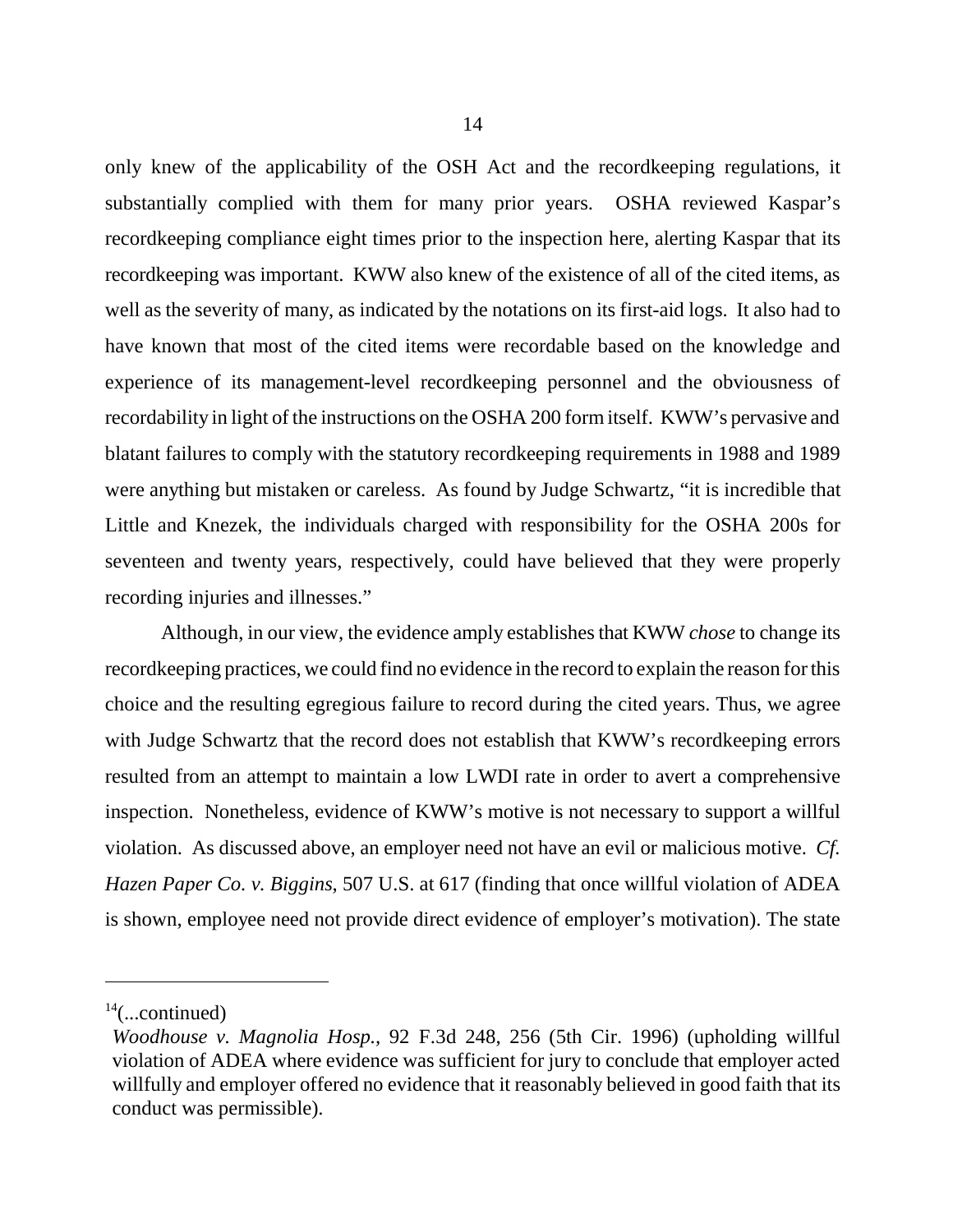of mind required for a willful violation need be only knowing, voluntary, or intentional. Based on all of the evidence and circumstances here, we conclude that KWW had such a state of mind when it chose to cease recording the vast majority of illnesses and injuries suffered by its employees during 1988 and 1989.<sup>15</sup> Accordingly, we also conclude that those failures showed plain indifference to the requirements of the Act, and we affirm Judge Schwartz' conclusion that the non-restricted work day items constitute willful violations.

We treat the restricted work day items differently because they present other considerations. CO Hudgens' 1985 inspection notes reveal that KWW recorded no restricted work days in 1983 or 1984 despite recording approximately 393 injuries for those years.

<sup>&</sup>lt;sup>15</sup>Commissioner Weisberg notes that his dissenting colleague suggests that Commission precedent requires that a willful state of mind be shown for each separate willful violation, and that "[h]ere there is no evidence connecting a state of mind with the individual recordkeeping violations." It is clearly incumbent upon the Secretary to establish each separate violation cited. While the Secretary must also establish the requisite state of mind for a willful violation, it does not necessarily follow that she must separately show a "heightened awareness" of each individual violation. There may be circumstances, such as here, where an employer's willful state of mind informs a course of conduct with respect to a particular category of hazards or requirements. Consistent with that view is the Commission's decision in *Pepperidge Farm, Inc.*, 17 BNA OSHC at 1999, 1995-97 CCH OSHD at p. 44,009-10, where the Commission affirmed as willful 176 separate recordkeeping violations, most of which derived from a failure to follow the OSHA 200 instructions, where Pepperidge Farm's management officials failed to ensure compliance with a company-wide directive to accurately adhere to OSHA recordkeeping requirements. There was no other individualized evidence relied on in that case to support the willful characterization of each of the violations. Here, KWW's recordkeeping errors bespeak an overall pattern that reflects its willful state of mind. In Commissioner Weisberg's view, evidence of KWW's thoughts during each of the seven out of eight times it chose not to record an injury or illness is not necessary to establish that each of those separate acts was willful. *Cf. Caterpillar, Inc.*, 15 BNA OSHC at 2173, 1991-93 CCH OSHD at p. 41,006 (upholding per instance citation authority, Commission noted that overall changes made to employer's recordkeeping guide that resulted in many recording errors "had no consequences by themselves" -- "[i]t was the separate case-by-case application of those erroneous criteria to employee injuries and illnesses and subsequent decisions not to record them that violated the Act").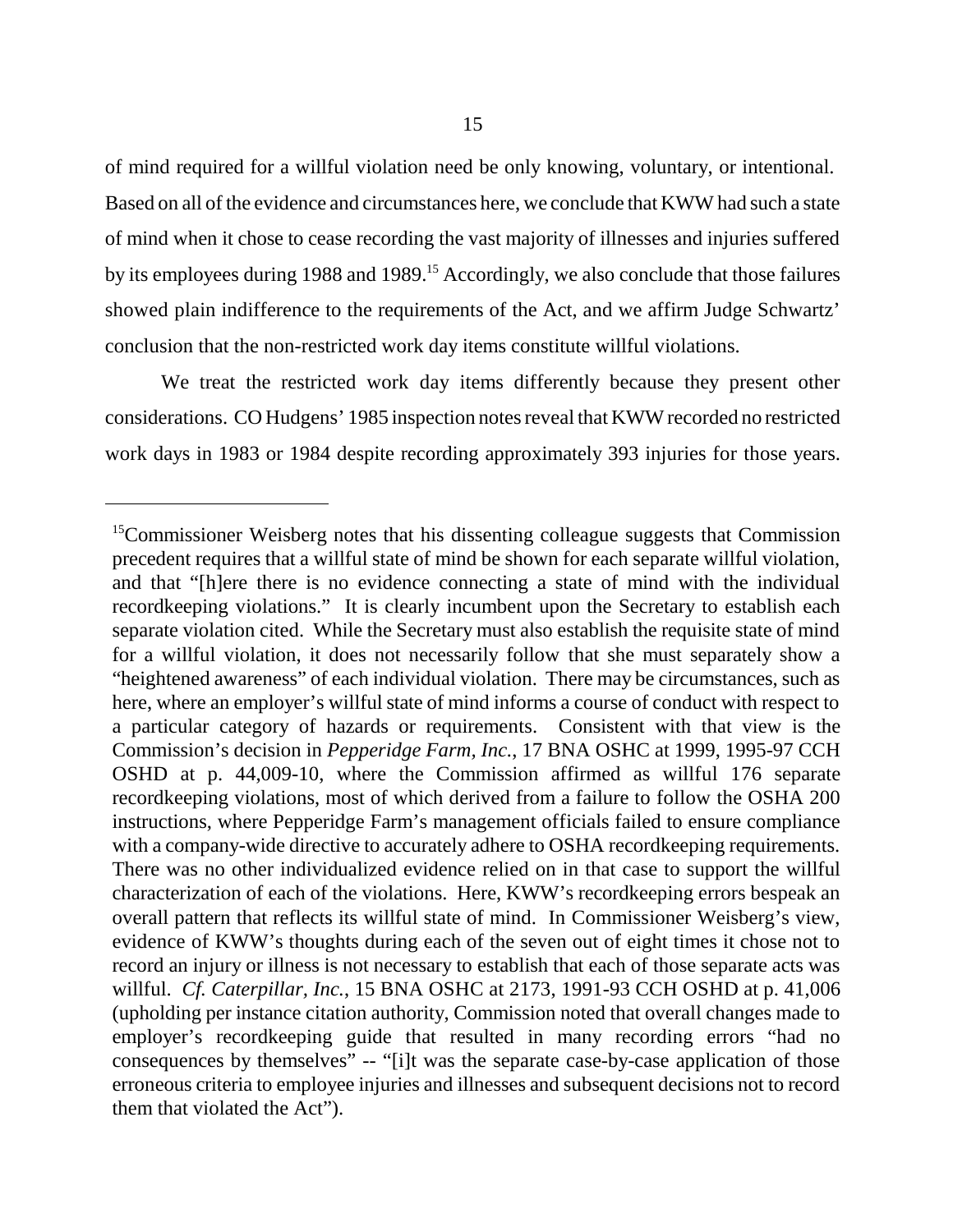Hudgens testified that he found no recordkeeping violations and would have been compelled to issue a citation for any violations uncovered. We think it unlikely that *none* of the 393 recorded injuries would have resulted in restricted work days, especially where we found approximately 130 instances of restricted work orders out of the 412 recordable injuries that occurred in 1988 and 1989. Therefore, there is no evidence of any change in KWW's restricted work day recording between the 1984 and 1988/1989 recording years. Although OSHA's failure to cite KWW for not having recorded restricted work days in 1983-1984 does not provide a basis for KWW to argue that it lacked knowledge of its failures to record, *Columbian Art Works, Inc.,* 10 BNA OSHC 1132, 1133, 1981 CCH OSHD ¶ 25,737 at p.32, 102 (No. 78-29, 1981), it may have lulled KWW into believing that restricted work day information was of no concern to OSHA. Given this uncertainty surrounding the recording of injuries and illnesses that resulted in restricted work days, we find that the evidence as to KWW's failures to record such injuries falls short of establishing willfulness. We affirm the items based solely on restricted work orders as other-than-serious.16

#### **PENALTIES**

Judge Schwartz assessed an aggregate penalty of \$234,000. He calculated the penalty on a per instance basis in the amount of \$250 - \$1000 per item, depending on the extent to which the basis of recordability exceeds the definition of non-recordable first aid. Although the Commission had requested that the parties address the issue of per instance penalty authorization in their briefs, it is now well-settled Commission precedent that the Secretary has discretion to cite each recordkeeping error as a separate violation, and that the Commission has discretion to assess penalties for such violations on a per instance basis. *Pepperidge Farm, Inc.*, 17 BNA OSHC at 2001, 1995-97 CCH OSHD at p. 44,011; *Caterpillar, Inc*., 15 BNA OSHC 2153, 2173, 1991-93 CCH OSHD ¶ 29,962, p. 41,007 (No.

<sup>&</sup>lt;sup>16</sup>These other-than-serious violations are item numbers: 10, 15, 22, 34, 36, 44, 72, 104, 114, 206, 223, 228, 296, 308, and 359.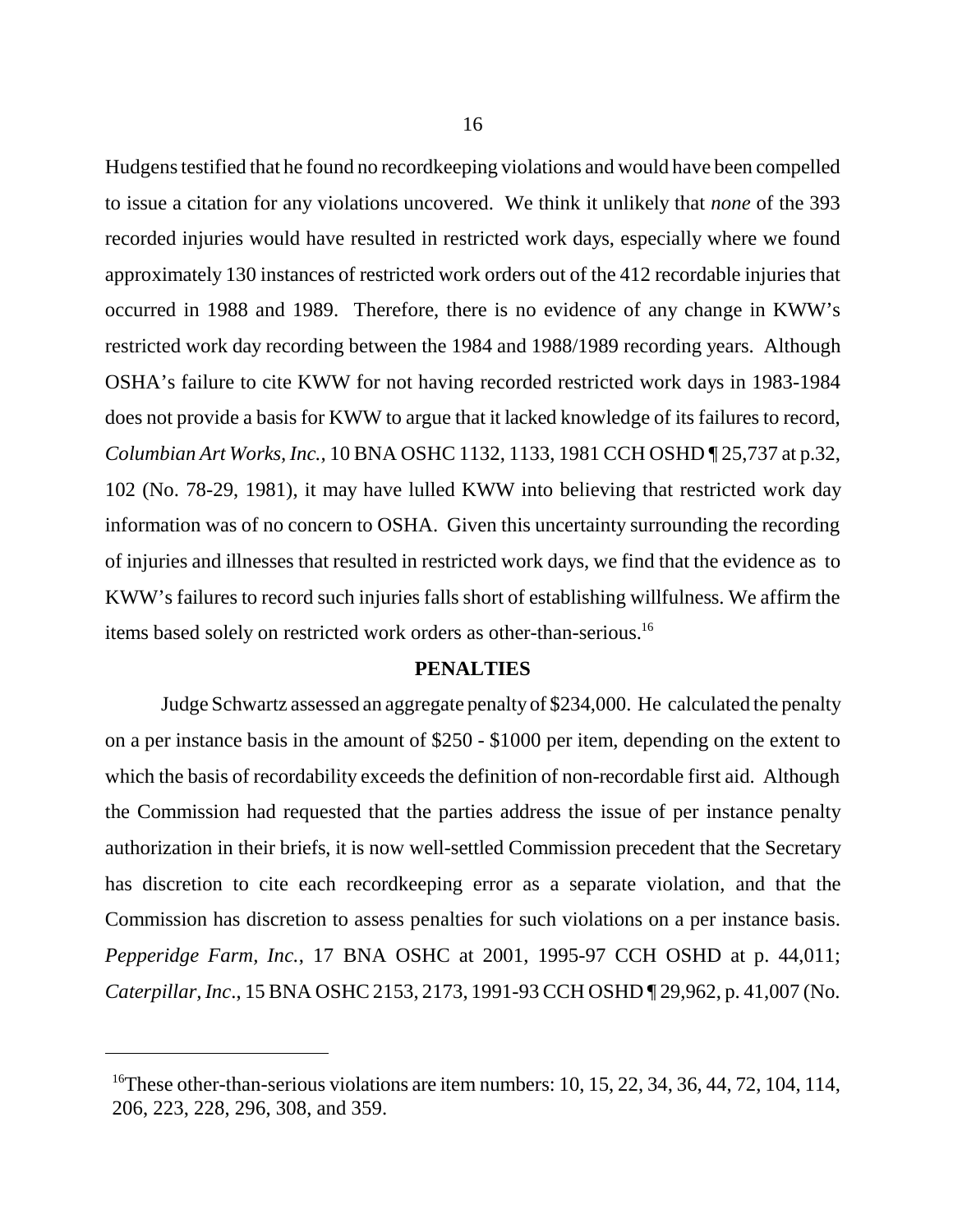87-922, 1993). Accordingly, we conclude that Judge Schwartz did not err in assessing penalties on a per instance basis.

With respect to penalty amounts, Section 17 (j) compels us to consider the size of the company, gravity of the violations, history of compliance with the Act, and good faith. KWW is a moderate to large size company, employing approximately 850-900 workers at its Shiner facility, and has a history of few previous OSHA violations, none of which pertained to recordkeeping. Moreover, the gravity of recordkeeping violations is generally considered low. We find no basis, however, on which to accord KWW credit for good faith where the bulk of the violations are affirmed as willful, and where the failures to record were largely so obvious. We conclude that the Section 17(j) factors support Judge Schwartz' penalty assessments for the items we affirm as willful, and see no reason to disturb them. Accordingly, after deducting the \$17,000 Judge Schwartz assessed for the vacated items, we affirm an aggregate penalty for the willful recordkeeping items of \$210,500. With respect to the items based solely on restricted workday recordability that we affirm as other-thanserious, we conclude that a penalty reduction is warranted based on the change in characterization, and assess an aggregate penalty of \$4875 for these items.

### **B. OSHA 200 ANNUAL SUMMARY AND CERTIFICATION - 29 C.F.R. § 1904.5(b) & (c)**<sup>17</sup> **- Items 386 (a) & (b)**

The Secretary alleged that KWW willfully violated section 1904.5(b) by failing to total the data on its OSHA 200s (Item 386(a)), and willfully violated section 1904.5(c) by failing

### **§ 1904.5 Annual summary.**

<sup>&</sup>lt;sup>17</sup>The regulation states:

<sup>(</sup>a) Each employer shall post an annual summary of occupational injuries and illnesses for each establishment. This summary shall consist of a copy of the year's totals from the form OSHA No. 200 . . . .

<sup>(</sup>b) The summary shall be completed by February 1 . . . .

<sup>(</sup>c) Each employer . . . shall certify that the annual summary of occupational injuries and illnesses is true and complete . . . .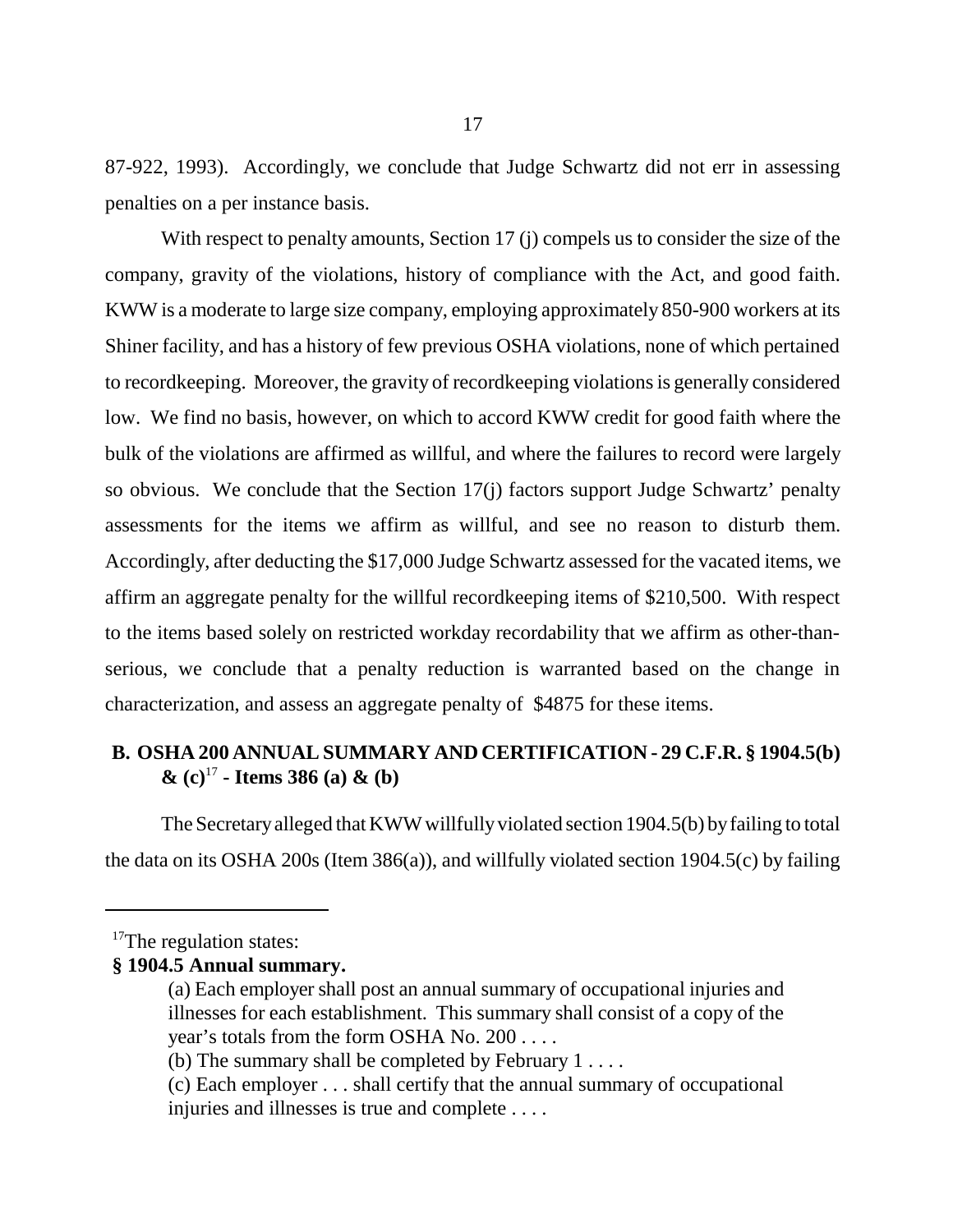to sign the OSHA 200s, certifying their accuracy (Item 386(b)). Judge Schwartz affirmed the violations as willful and assessed a combined penalty of \$500. The record supports Judge Schwartz' conclusion that KWW neither totaled the incidents recorded on its OSHA 200s for 1988 and 1989, nor certified their accuracy with the requisite signature. The 200s are in evidence and reveal blank spaces in the areas designated for totals and certification. Moreover, CO Jones' testimony that the information was neither totaled nor certified is uncontroverted.

KWW contends that these violations should be vacated because they occurred outside the period covered by the complaint.<sup>18</sup> The Commission has already considered and rejected this argument in *Johnson Controls, Inc.,* 15 BNA OSHC 2132, 2135-36, 1991-93 CCH OSHD ¶ 29,953, p. 40,965 (No. 89-2614, 1993), where, noting that a recordkeeping error violates the Act until it is corrected or until the 5-year retention period expires, it held that the Secretary may cite an employer for a recordkeeping error within six months of the time she discovers, or reasonably should have discovered, the facts necessary to support the citation.19 Here, the recordkeeping errors were uncorrected and well within the 5-year retention period when the Secretary discovered them during the March 19 to September 14, 1990 inspection. Accordingly, we conclude that the complaint is timely and properly identifies the dates during which the violations occurred.

In contrast to Judge Schwartz, however, we find that the evidence is insufficient to support a willful characterization for either violation. As indicated above, the OSHA 200 contains clearly identified spaces for totaling the information entered on the form and for the signature of the individual certifying its accuracy. Beyond these "instructions" on the form

<sup>&</sup>lt;sup>18</sup>The Complaint alleges that all of the cited items occurred "on or about March 19, 1990 -September 14, 1990," and KWW's recording failures here would have commenced on February 2, 1988 and February 2, 1989.

<sup>&</sup>lt;sup>19</sup>Section 9(c) of the Act provides that "[n]o citation may be issued . . . after the expiration of six months following the occurrence of any violation."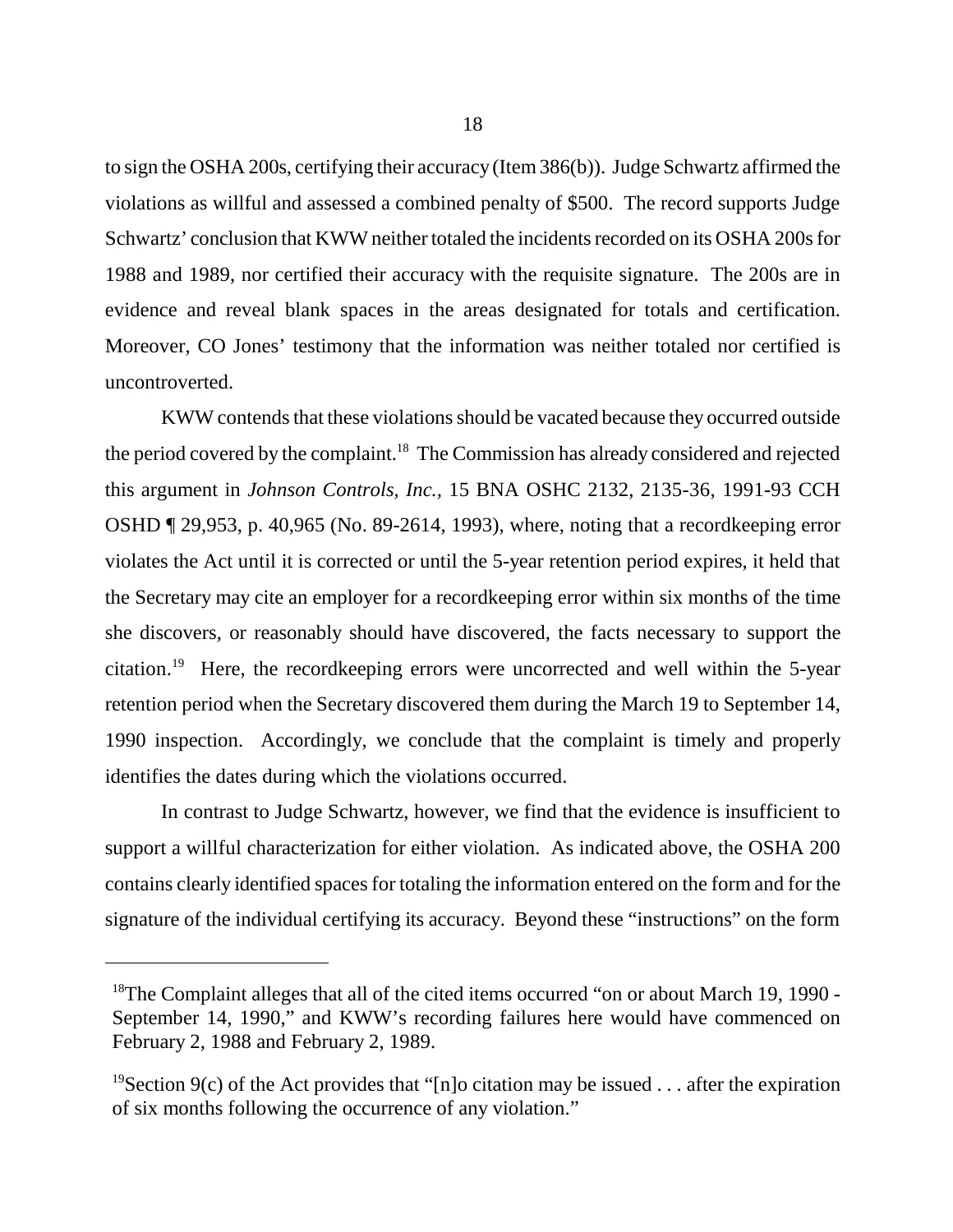itself, however, we could find no testimony or other record evidence concerning whether Ms. Knezek, Mr. Little, or Mr. Price were aware of, or understood, these requirements. In these circumstances, as with the recordkeeping items based solely on restricted workdays, we conclude that the record establishes other-than-serious violations.

The Secretary proposed a combined penalty of \$5,000, and Judge Schwartz assessed \$500. We consider the Section 17 (j) factors, as discussed above and, consistent with our treatment of the restricted workday recordkeeping items, we conclude that a penalty reduction is warranted based on the change in characterization. Accordingly, we affirm Items 386(a) and (b) as other-than-serious, and assess a combined penalty of \$375.

### **C. ACCESS TO MEDICAL RECORDS - 29 C.F.R. § 1910.20(e)(3)(i) - Item 387**

Section 1910.20(e)(3)(i), the "Records Access" rule provides, *inter alia*, that an employer must, upon request, accord OSHA prompt access to employee exposure and medical records.<sup>20</sup> OSHA cited KWW under this standard for KWW's alleged delay in obtaining and providing its employees' medical records pertaining to workplace injuries and illnesses that occurred in 1987, 1988 and 1989. Judge Schwartz affirmed the violation, characterized it as willful, and assessed a penalty of \$2,500. For the reasons discussed below, we find that the Secretary failed to establish the applicability of the standard and vacate this citation item.

*. . . .*

. . . .

<sup>&</sup>lt;sup>20</sup>The standard provides: **§ 1910.20 Access to employee and exposure medical records.**

<sup>(</sup>e) *Access to records.*

<sup>(3)</sup> *OSHA access.* (i) Each employer shall, upon request, and without derogation of any rights under the Constitution or the [OSH Act] that the employer chooses to exercise, assure the prompt access of representatives of [OSHA] to employee exposure and medical records and to analyses using exposure or medical records.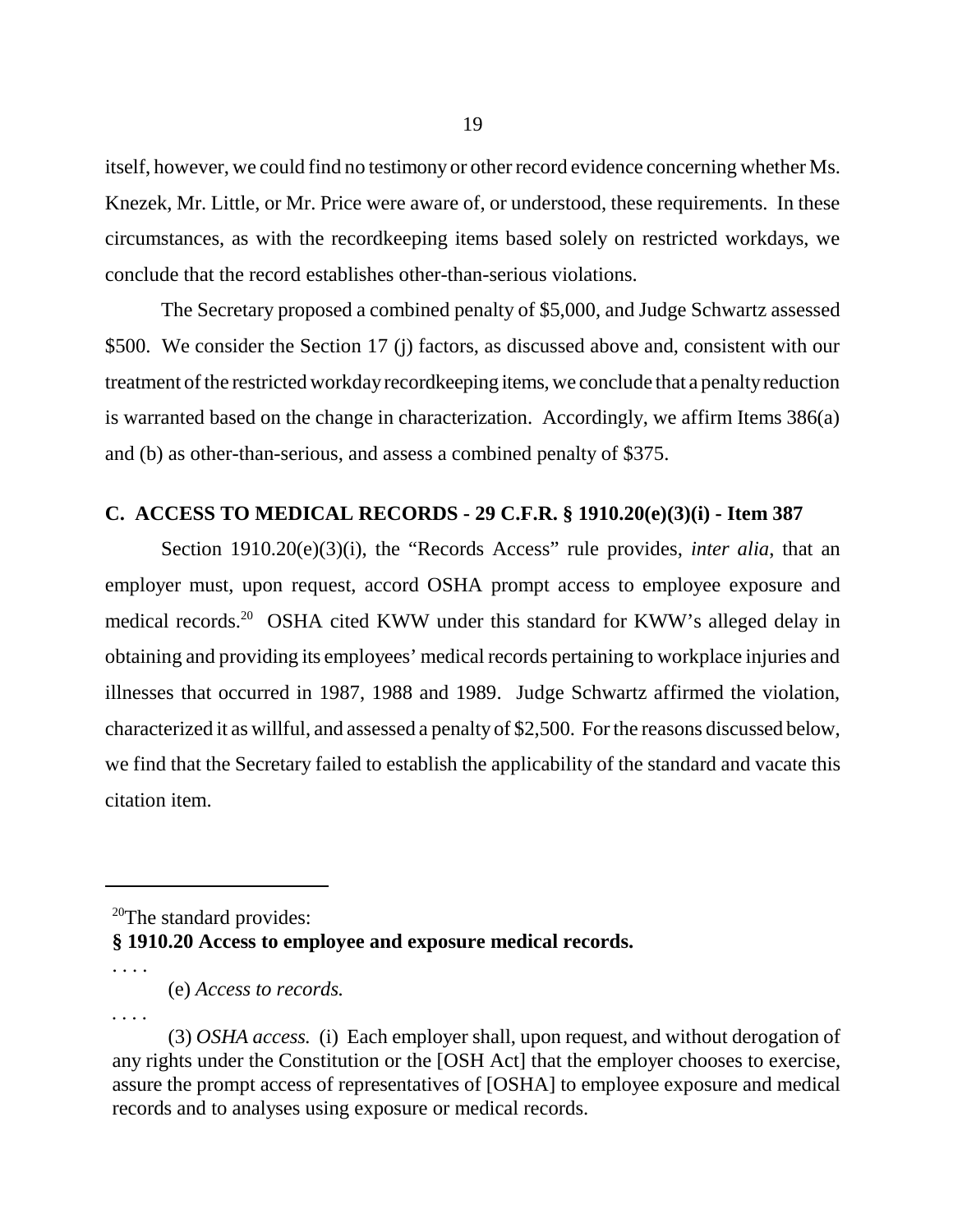By its own terms, the Records Access rule applies to an employer that "makes, maintains, contracts for, or has access to employee exposure or medical records, or analyses thereof, pertaining to employees exposed to toxic substances or harmful physical agents." 29 C.F.R. § 1910.20(b)(1). The rule applies to all such records "made or maintained in any manner, including on an in-house o[r] contractual (e.g., fee-for-service) basis." 29 C.F.R. § 1910.20(b)(3). The term "access" is defined as "the right and opportunity to examine and copy." 29 C.F.R. § 1910.20(c)(1). The preamble to the final rule, unchanged in this respect by amendments to the rule made in 1988, states that the rule's applicability provisions are intended to be given a "broad application," as expressed in the preamble to the proposed rule:

To come within the scope of this . . . rule, the records do not have to be within the employer's physical control as long as the employer has access to them. The concept of employer access encompasses situations in which any of the employer's officers, employees, agents, or contractors (including the corporate medical department) has physical control or access to records, even though they are not generally available to all officers, employees, agents, and contractors.

 45 Fed. Reg. 35,259 (1980) (citation omitted). It is also clear, however, that the rule "creates no substantive requirements" (*id.* at 35,214), but "simply requires the preservation and availability of records which employers for one or more reasons have already chosen to create ...." *Id.* at 35,253. Accordingly, as the preamble to the final rule points out, "[m]any employers generate neither exposure nor medical records, and thus will experience little or no impact from this rule." *Id.* at 35,254.

Here, OSHA served KWW with a subpoena on April 17, 1990, that included a request for all recordable and non-recordable employee injury, accident and illness records for the years 1987 through 1989. Area Director Hunter recalled that KWW responded to the subpoena by providing some information on April 23, 1990, but that no medical support documents were included. According to Hunter, Dan Price advised him at that time that KWW did not have the requested medical records. Hunter testified that Price later called to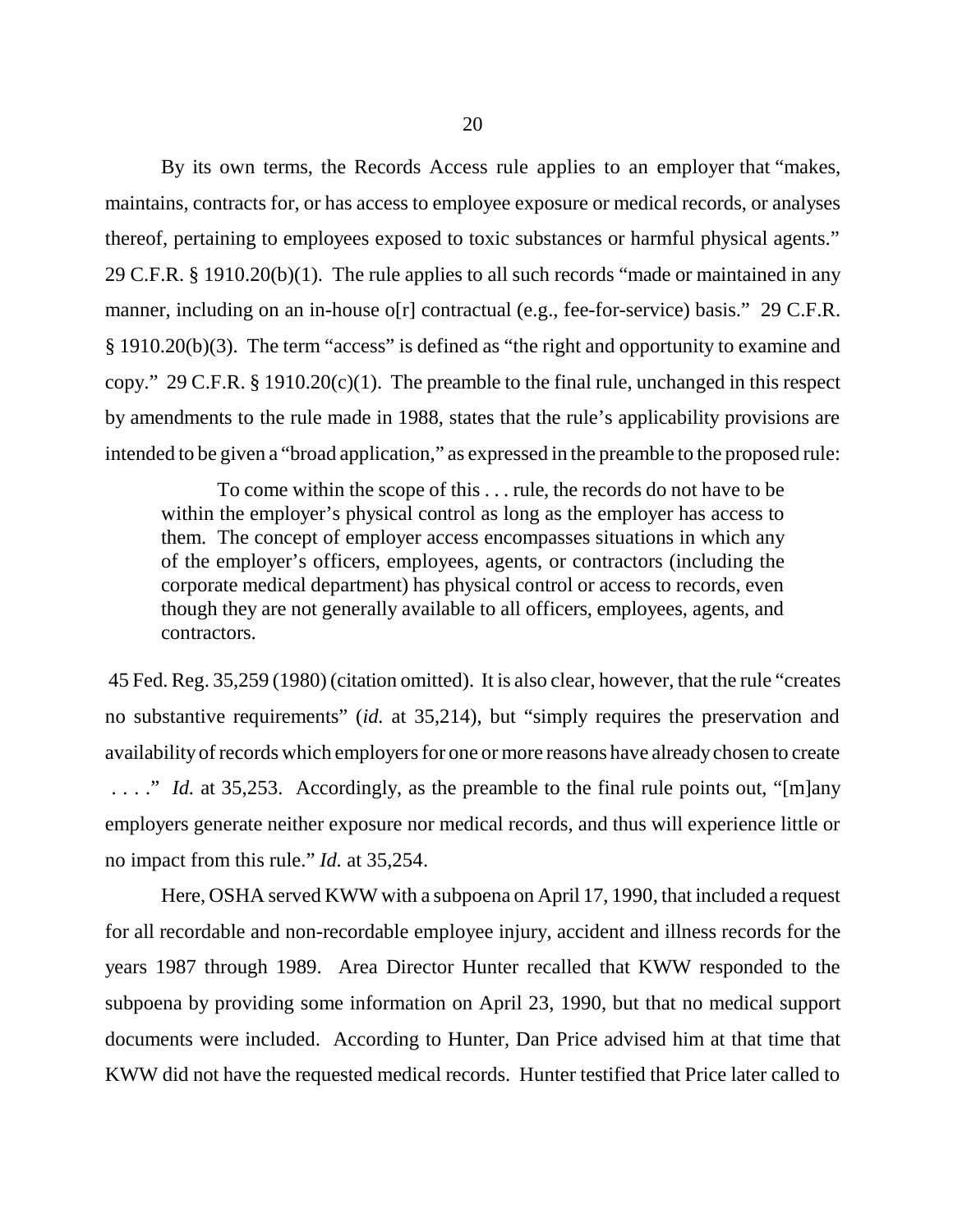advise him that most of the records were kept at the offices of Drs. Wagner & Wagner and could not be released without employee consent.

In a May 9, 1990 letter to CO Jones from the offices of Drs. Wagner & Wagner regarding an apparent April 28 request from Jones to the doctors for medical reports, the doctors emphasized that they were not employed or retained by KWW to provide medical care for KWW employees who sustained job-related injuries, and that their care of such employees was based on a private doctor-patient relationship. The letter explains that it is the doctors' understanding that they were not the sole care providers to KWW employees, but that their proximity to KWW resulted in their having provided medical care to KWW employees for the majority of job-related injuries during the relevant time period. The letter also indicates that under the Texas Medical Practice Act, all care is confidential and privileged, but that all necessary information under the state Workers' Compensation Law is provided either to KWW or their designated workers' compensation carrier. By approximately June 15, 1990, OSHA received the requested medical records from Drs. Wagner & Wagner pursuant to a June 7, 1990 subpoena served directly on the doctors.

Not included with the records obtained from Drs. Wagner & Wagner were the medical records pertaining to approximately seventy-five cases treated by other medical care providers. From late June through mid-July, KWW sent a series of letters to various doctors requesting the medical records, and sent requests to employees for their authorization to release the records. A letter from one group of doctors advised KWW that, pursuant to the workers' compensation statutes, the doctors would need either patient authorization or a subpoena to release any medical records. One of KWW's insurance carriers advised that due to a perceived "privacy issue" it could provide medical information concerning only open claims. KWW's workers' compensation carrier informed KWW that it would be unable to provide most of the medical records KWW requested from it because those claims were closed and the files were no longer available. They offered to forward copies of the six compensation claim cases still open. It is undisputed that by the time the citation issued on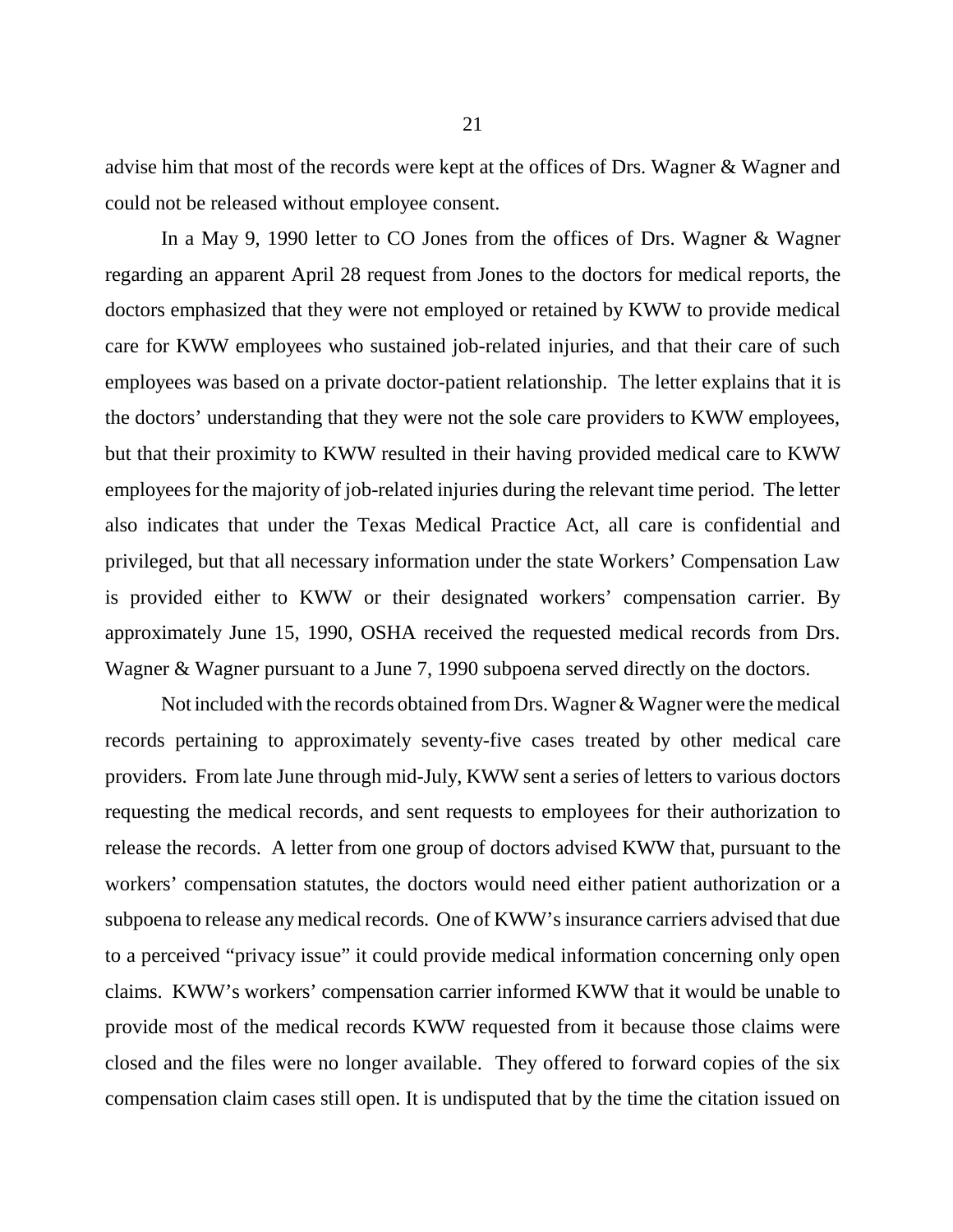September 18, 1990, OSHA had received all of the medical records KWW was able to obtain, which comprised approximately 95% of the records OSHA requested.

This evidence establishes that KWW did not "make, maintain, or contract for" the medical records OSHA requested. Under these circumstances, the standard provides that KWW would have had an obligation to obtain the records for OSHA only if KWW had "access" to them. Access is defined as the "right and opportunity to examine and copy." KWW argues that under Texas law it had no such right, as it was precluded from obtaining employee medical records pertaining to job-related injuries without the affected employee's consent. The relevant Texas statute provides, *inter alia*, that the Workers' Compensation Commission will release employee "injury information" to an employer if:

(1) the claim is open or pending before the commission, on appeal to a court of competent jurisdiction, or the subject of a subsequent suit where the insurance carrier or the subsequent injury fund is subrogated to the rights of the named claimant . . . .

Tex. Civ. Stat. Ann., Art. 8308-2.31(c), (d) (1992).

 The record here contains evidence concerning the status of only a few of the workers' compensation claims involving the employees whose medical records are the subject of this citation item. The medical records are for injuries that occurred from 1987 to 1989, but they were not subpoenaed by OSHA until April 1990. The available evidence indicates that most of the compensation claims were by then closed. In these circumstances, the Secretary has failed to establish that KWW had a "right" to examine or copy the requested records. Based on our reading of the regulations and the rulemaking that underlies them, and in the absence of a response from the Secretary concerning the applicability of the access rule here, we conclude on this record that the cited regulation is inapplicable, and vacate this citation item. $21$ 

<sup>&</sup>lt;sup>21</sup>We also emphasize that, as noted above, this regulation applies only to medical and (continued...)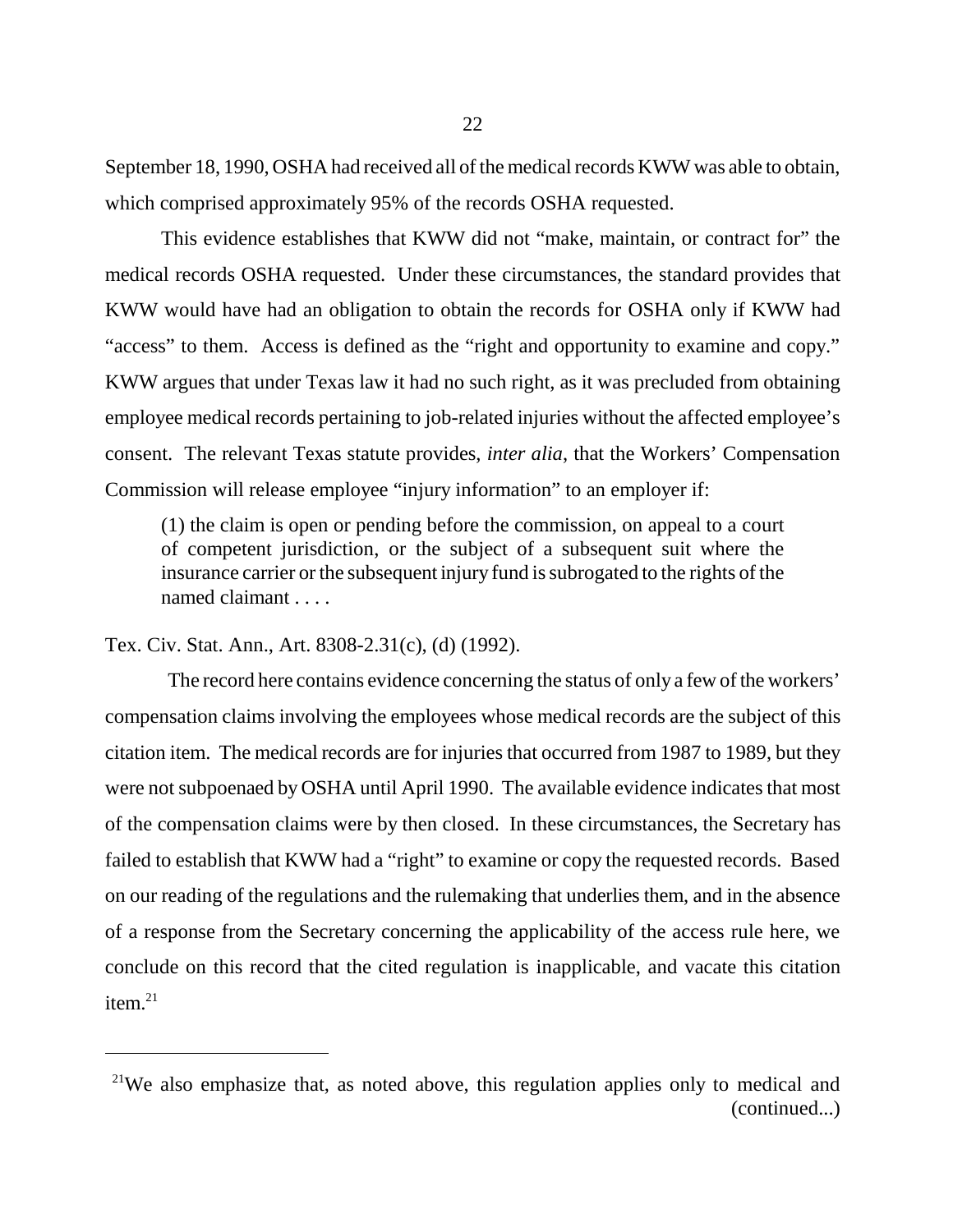## **D. PUNCH PRESS POINT OF OPERATION GUARDS - 29 C.F.R. § 1910.217(c)(1)(i)**<sup>22</sup> **- Items 388 (a) & (b)**

Items 388 (a) & (b) allege willful violations for KWW's failure to provide point of operation guards on two punch presses. Judge Schwartz affirmed the violations as willful and assessed a combined penalty of \$5,000. With respect to Item 388(a), the record supports, and KWW does not deny, Judge Schwartz' conclusion that at the time of the inspection the

# <sup>22</sup>The standard states: **§1910.217 Mechanical power presses**

. . . .

 $2^{21}$ (...continued)

exposure records of employees exposed to "toxic substances or harmful physical agents." *See General Motors Corp., Electro-Motive Div.*, 14 BNA OSHC 2064, 2065 n.5, 1991-93 CCH OSHD ¶ 29,240, p. 39,165 n.5, 19 (No. 82-630, 1991) (consolidated). The preamble to the final rule explains that "coverage is appropriately limited to records relevant to employees currently or previously exposed to toxic substances or harmful physical agents" and that the regulation applies to all "relevant" records. 45 Fed. Reg. 35,215. "[R]ecords of employees who are exposed solely to typical safety hazards (e.g., trips, falls, traumatic injury, etc.) are not covered by this rule. *Id.* at 35,258. The Secretary has made no attempt to establish applicability under this aspect of the access rule. While the evidence indicates that KWW's production process included painting and some employees were exposed to chemicals, the evidence is insufficient to evaluate which employee records might be covered by the rule.

<sup>(</sup>c) *Safeguarding the point of operation*— (1) *General requirements* (i) It shall be the responsibility of the employer to provide and insure the usage of "point of operation guards" or properly applied and adjusted point of operation devices on every operation performed on a mechanical power press.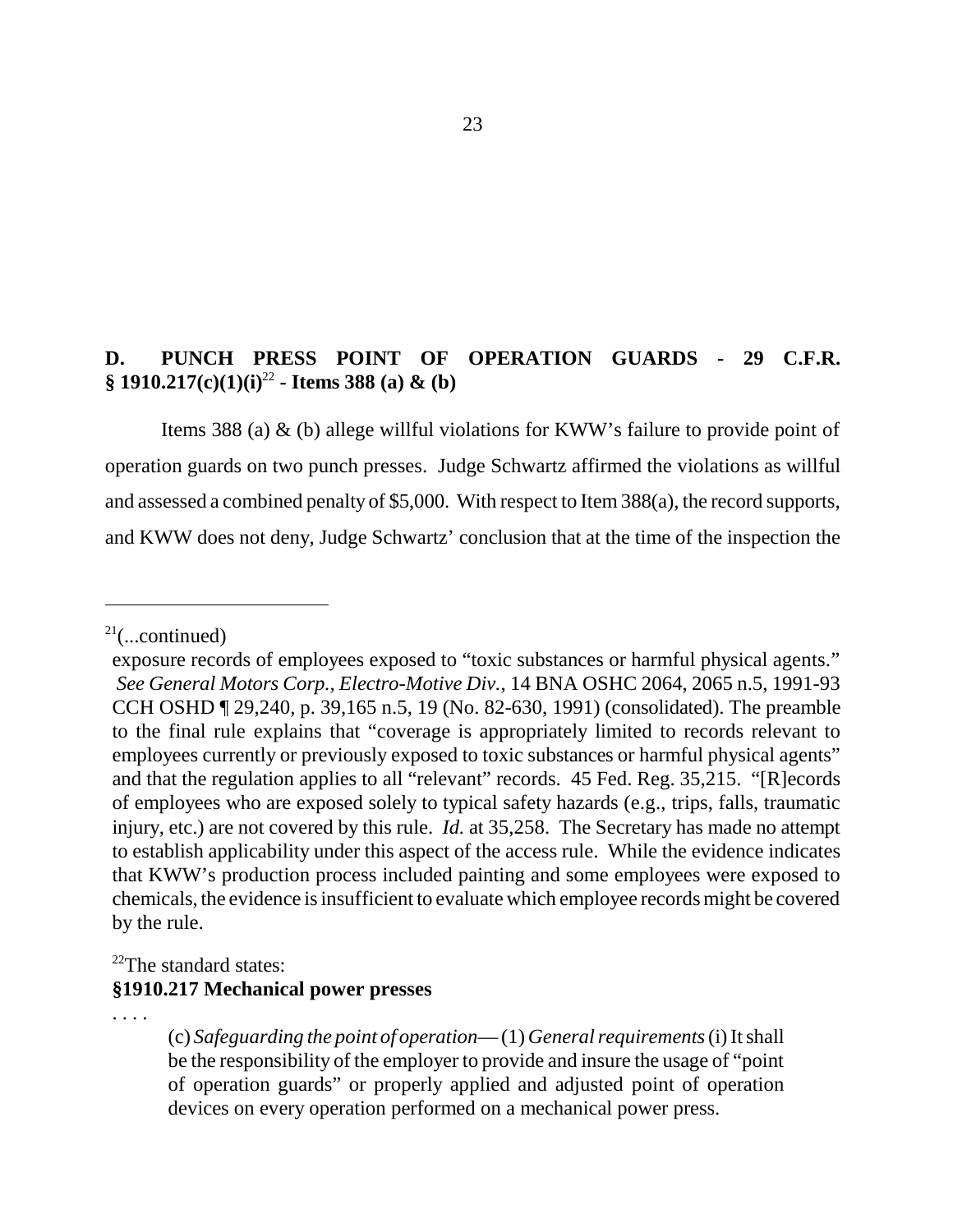punch press was in use and unguarded.<sup>23</sup> In evidence is CO Antonio's photograph of KWW employee Dennis Kopecky operating a press that lacked a point of operation guard. While the record does not indicate whether there was ever a guard on the cited machine or whether one was removed, Kopecky testified that when guards were installed on the machines they were bolted in place and not easily removed. KWW has not alleged, nor is there any evidence to suggest, that it provided removable guards that employees failed to use. Kopecky also testified that the press' function changed frequently, sometimes within the course of a day, and that his supervisor would determine in what mode the punch press would operate.

The record also demonstrates that KWW was well aware of the hazard created by an unguarded punch press prior to the 1990 inspection. In 1988, a Commission administrative law judge affirmed a citation against KWW for its failure to guard a sixty-ton punch press in violation of the same standard cited here.<sup>24</sup> See *Anderson Excavating & Wrecking Co.*, 17 BNA OSHC 1890, 1892-93 n.8, 1991-93 CCH OSHD ¶ 31,228, p. 43,789 n.8 (No. 92-3684, 1997), *aff'd per curiam*, 131 F.3d 1254 (8th Cir. 1997) (previous citation for violation of same standard relevant to question of willfulness). Perhaps the most telling evidence of KWW's awareness of the hazard came from its safety compliance officer, Paul Morkovsky, who testified that in the fall of 1989 he became aware that there had been a "rash" of serious punch press accidents. Moreover, there was evidence of other punch press injuries that had

<sup>&</sup>lt;sup>23</sup>KWW seems to argue that it cannot be cited for this condition because CO Donald Jones, who completed the KWW investigation after CO Antonio's transfer to another office, did not know whether the machine was guarded at the time the citation issued. A violation of the Act, however, "'occurs' whenever an applicable occupational safety and health standard is not complied with and an employee has access to the resulting zone of danger." *Gen'l Dynamics Corp.*, 15 BNA OSHC 2122, 2128, 1991-93 CCH OSHD ¶ 29,952, p. 40,957 (No. 87-1195, 1993) (citation omitted). Here, CO Antonio observed Mr. Kopecky working at the unguarded press during the inspection. Any post-inspection abatement does not expunge the original violation.

<sup>24</sup>*Kaspar Wire Works, Inc.*, 13 BNA OSHC 1785, 1786-87, 1987-90 CCH OSHD ¶ 28,198 (No. 85-1060, 1988) (unreviewed judge's decision).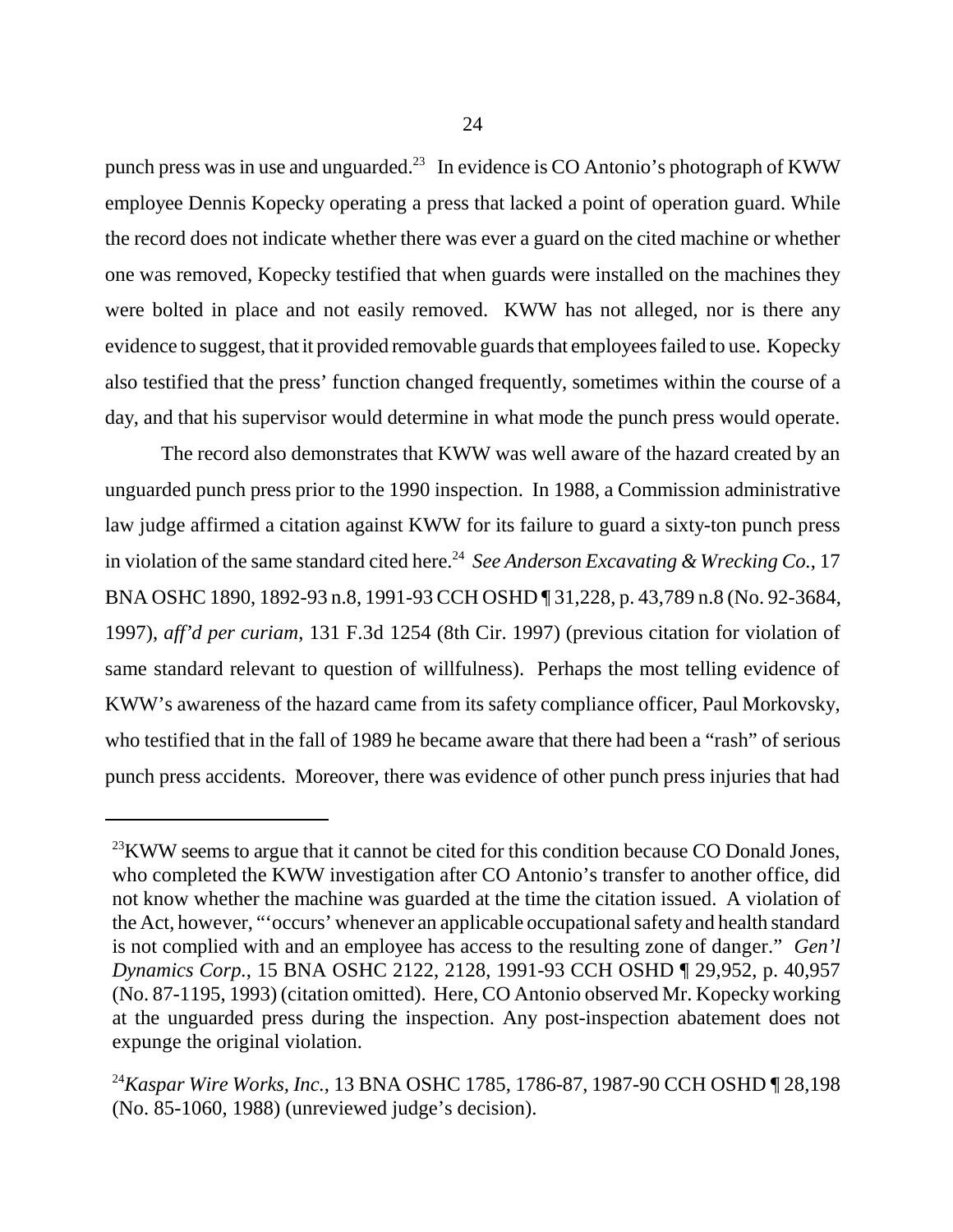been known to management personnel. For example, on June 12, 1989, employee Gloria Ybarra injured two of her fingers while working on an unguarded punch press, causing the fingers to be amputated to the second joint, and on May 25, 1988, employee William Collins had the nails on two of his fingers torn off while working on an unguarded press. In addition, CO Donald Jones testified that his records' review for 1988 and 1989 revealed eight to twelve instances of hand or finger injuries from unguarded punch presses.

In these circumstances, we conclude that the Secretary has established the existence of the violative condition, employee exposure to the hazard, employer knowledge of the violation,<sup>25</sup> and a heightened awareness of the illegality of the condition. In addition, we conclude that, armed with this information, KWW's failure to install a point of operation guard on the punch press showed "plain indifference" and constitutes a willful violation of the Act. *See, e.g., Caterpillar, Inc.,* 17 BNA OSHC 1731, 1733, 1995-97 CCH OSHD ¶ 31,134, p. 43,483 (No. 93-373, 1996), *aff'd* 122 F.3d 437 (7th Cir. 1997).

Item 388(b) involves an alleged failure to guard a Bassick Department punch press. Judge Schwartz affirmed the violation based solely on employee William Collins' testimony concerning a May 1988 accident involving the cited press. According to Collins, the Bassick Department was newly-formed at the time of the accident, which occurred when Collins used his fingertips to rake a part out of a "fairly old" unguarded press that was prone to doublestroking when cold. He testified that the machine was unguarded, that he never worked on

 $25$ Neither the parties nor Judge Schwartz addressed the question whether KWW knew that the punch press was unguarded. Nonetheless, proof of such knowledge is an essential element of the Secretary's case. *Astra Pharmaceutical Prods., Inc.,* 9 BNA OSHC 2126, 2129, 1981 CCH OSHD ¶ 25,578, pp. 31,899-900 (No. 78-6247, 1981), *aff'd in pertinent part,* 681 F.2d. 69 (1st Cir. 1982). Here, KWW knew of the requirement of the standard from the previous citation and knew of the numerous injuries sustained by its employees on unguarded presses. Moreover, its supervisors were closely involved in the operation of the presses, and those guards that were installed on the presses were bolted in place and not easily removed. We, therefore, find that the Secretary has established a *prima facie* case of employer knowledge, which is unrebutted.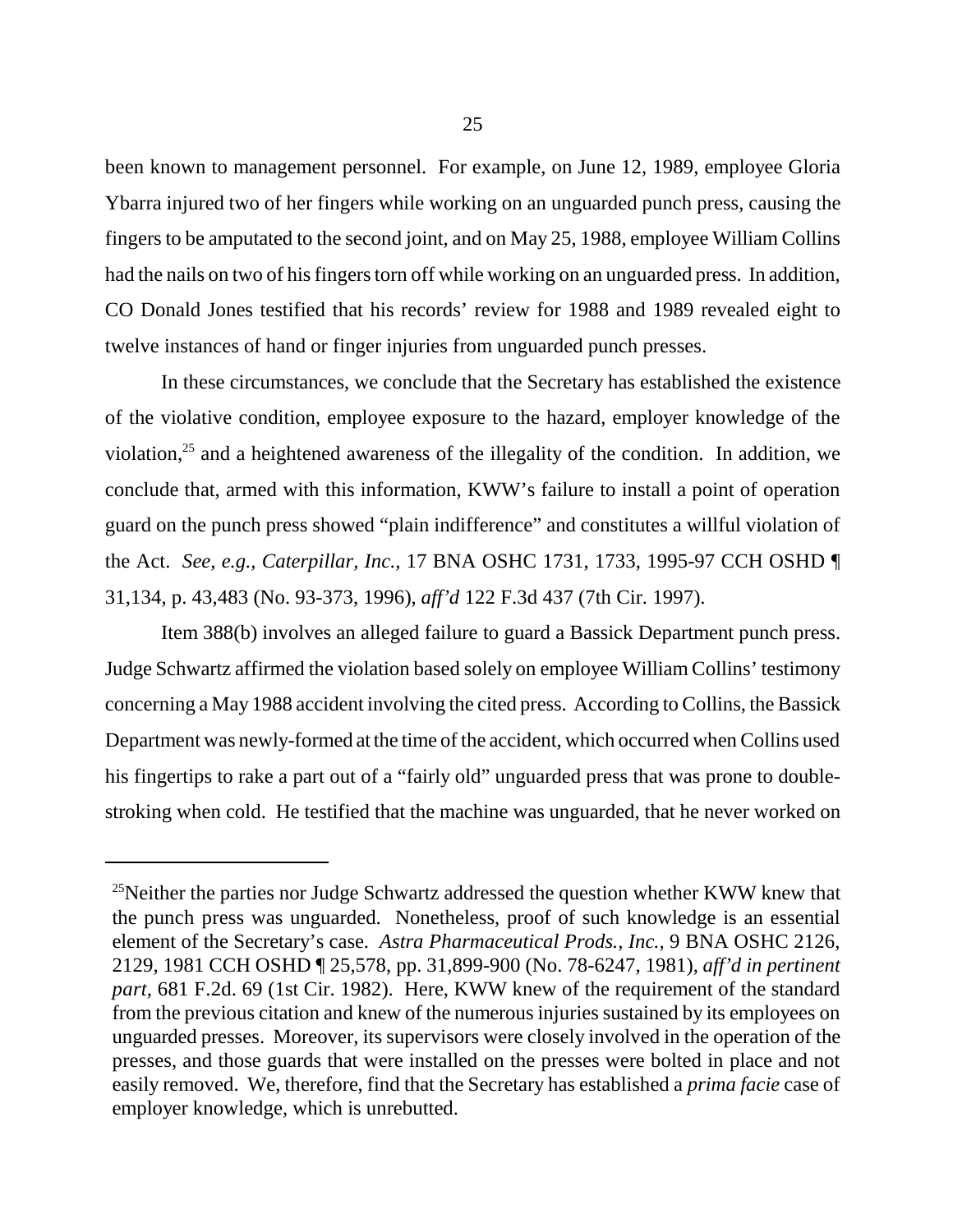that machine after the accident, and that he "vaguely" remembered the 1990 OSHA inspection. Collins provided additional testimony about the condition of the machine and timing of the OSHA inspection, but we are unable to determine from it whether he meant to say that the machine on which he had his accident was unguarded at the time of the inspection. Nor is there any evidence that the machine was available for use at anytime after Collins' accident. *See Fabricated Metal Prods., Inc.,* 18 BNA OSHC at 1073, 1998 CCH OSHD at p. 44,506 ("[t]he Secretary always bears the burden of proving employee exposure to the violative conditions"). In these circumstances, we conclude that there is insufficient evidence to establish that a violation existed within six months of the September 18, 1990 citation, and vacate this item.

Judge Schwartz assessed a combined penalty of \$5,000 for the two items.<sup>26</sup> We affirm a violation only with respect to Item 388(a) and, accordingly, we conclude that a penalty amount of \$2,500 is appropriate under the Section 17(j) factors for this single willful violation.

## **E. POWER PRESS INJURY REPORTING - 29 C.F.R. § 1910.217(g)(1)<sup>27</sup> Items 389, 391, 392, 394-396**

Judge Schwartz affirmed willful violations for these six failures to report power press injuries as required by section 1910.217(g)(1), and assessed a penalty of \$1,000 for each of

<sup>27</sup>The standard states:

**§ 1910.217 Mechanical power presses.**

. . . .

<sup>&</sup>lt;sup>26</sup>The Secretary had proposed a combined penalty of \$10,000 for Items 388 (a), (b) and (c). Judge Schwartz vacated Item 388(c) and it is not at issue on review.

<sup>(</sup>g) *Reports of injuries to employees operating mechanical power presses.* (1) The employer shall, within 30 days of the occurrence, report to . . . [OSHA], all point of operation injuries to operators or other employees.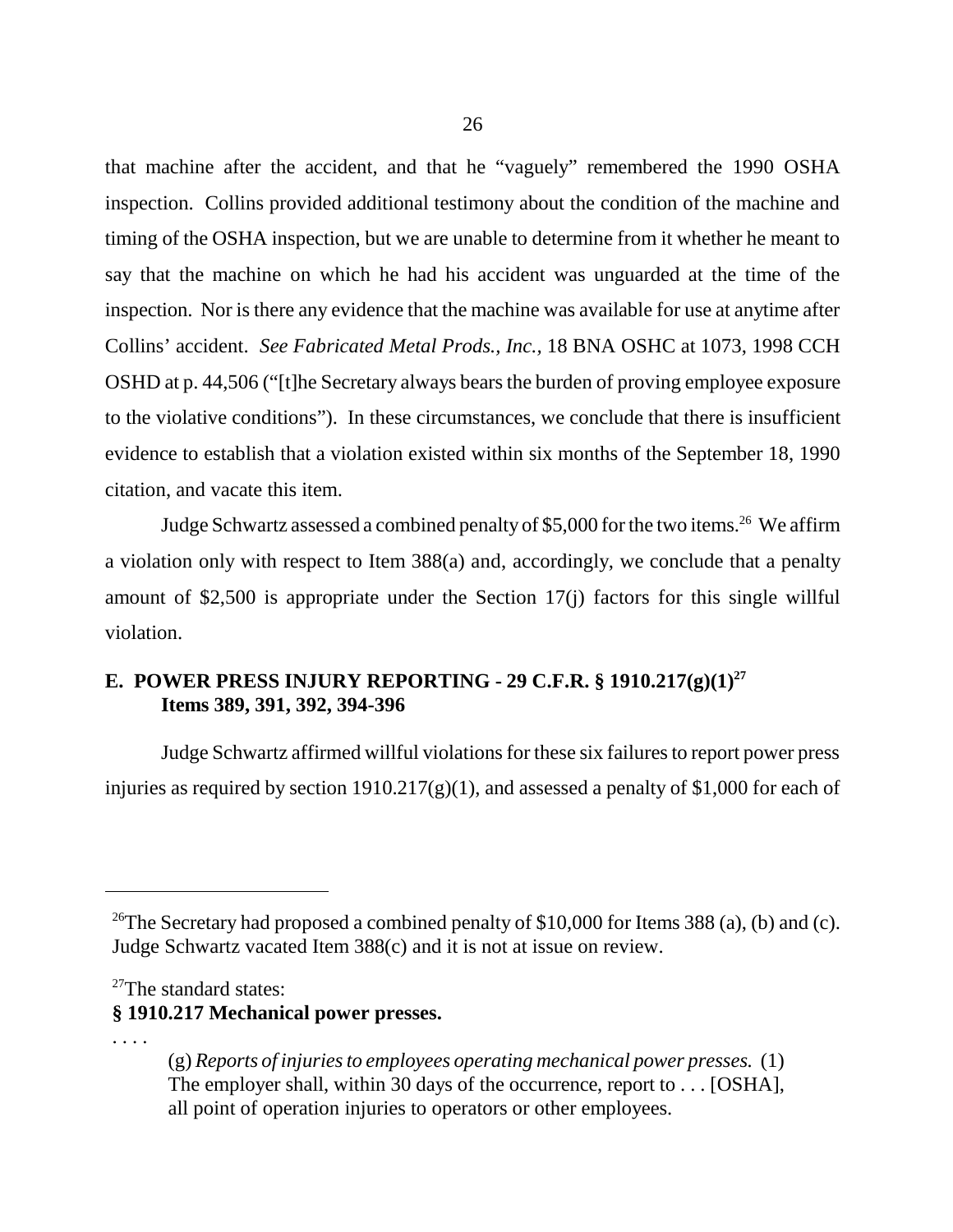them. At issue is the characterization of the violations and propriety of per instance penalties.28

The evidence establishes that KWW failed to report six power press injuries during the period August 24, 1987 to November 15, 1989. The record also shows that KWW knew of the reporting requirement prior to the time the first of these injuries occurred. OSHA issued a citation to KWW for a violation of this reporting standard in 1985,<sup>29</sup> and David Little reported a power press injury on July 15, 1987. Dan Price testified that he was unaware of the reporting obligation until the summer of 1989, and that his single reporting failure subsequent to that time was "inadvertent." Price had reported two power press injuries between the time he learned of the requirement and the time he failed to report the last one.

Chairman Rogers and Commissioner Visscher conclude that these facts do not support a willful characterization. The record contains no specific explanation for KWW's failure to report the injuries for Items 389, 391, and 392. Dan Price's failure to report the injuries for Items 394 and 395 occurred before he became aware of the reporting requirement. In Chairman Rogers' and Commissioner Visscher's view, these failures show a lack of diligence in complying with the OSHA reporting requirement, but they find that KWW's single prior citation, followed by its filing of a single report, is insufficient to establish the heightened awareness required to establish a willful violation of this reporting standard. With respect to Item 396, Price admitted that he was aware by then of the reporting requirement and knew of the injury, but that his failure to report that injury was inadvertent. In fact, Price had reported two power press injuries after learning of the requirement. Chairman Rogers and

 $^{28}$ As with the recordkeeping items, the wording of this standard clearly requires a separate action for reporting individual injuries as they occur. Accordingly, Commission precedent supports the judge's per instance penalty assessments for each of KWW's failures to report power press injuries. *Pepperidge Farm, Inc.,* 17 BNA OSHC at 2001, 1995 CCH OSHD at p. 44,011; *Caterpillar, Inc.,* 15 BNA OSHC at 2173, 1991-93 CCH OSHD at p. 41,007.

<sup>29</sup>*Kaspar Wire Works, Inc.*, 13 BNA OSHC 1785, 1987-90 CCH OSHD ¶ 28,198 (citation vacated on timeliness grounds).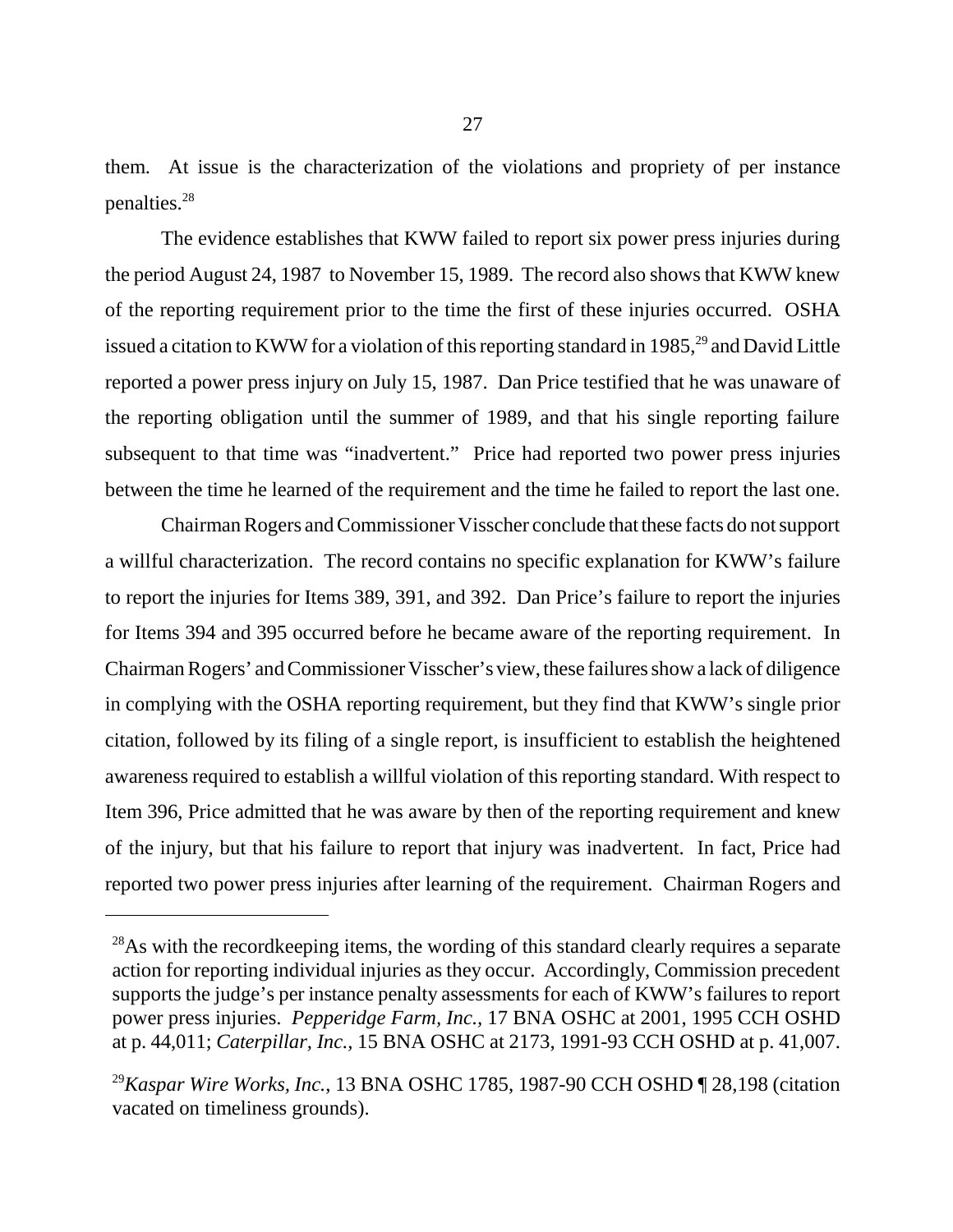Commissioner Visscher conclude that his inadvertent failure to report the third injury was not willful. *See Williams Enters., Inc.,* 13 BNA OSHC at 1257, 1986-87 CCH OSHD at p. 36,589 (willful charge not justified for mere carelessness or lack of diligence).30

The Secretary alleged in the Complaint that these items were willful and serious, and section 17(k) of the Act provides that a serious violation is one where "there is a substantial probability that death or serious physical harm could result . . . ." However, we could find no evidence that the parties tried the question of whether these reporting violations were serious. The only testimony remotely related to the issue is that of Area Director Hunter, who

<sup>&</sup>lt;sup>30</sup>While Commissioner Weisberg agrees, for the reasons stated by his colleagues, that Dan Price's inadvertent failure to report the third power press injury (Item 396) was not willful, he would find that the other five failures to report (Items 389, 391, 392, 394 and 395) were willful. The record establishes that KWW was aware of OSHA's power press injury reporting requirement prior to the time the first of these injuries occurred. OSHA issued a citation to KWW for a violation of this reporting standard in 1985, which was vacated only on timeliness grounds. *Kaspar Wire Works, Inc.*, 13 BNA OSHC 1785, 1787, 1987-90 CCH OSHD ¶ 28,198 (No. 85-1060, 1988) (unreviewed judge's decision). Moreover, David Little knew of the requirement when he reported a power press injury on July 15, 1987, "pursuant to Title 29, Code of Federal Regulations, Section 1910.217(g)." Although Dan Price testified that he was unaware of the reporting obligation until the summer of 1989, his ignorance did not deprive Kaspar of the knowledge it obtained from the prior citation and that imputed to it through David Little. *Caterpillar, Inc.*, 17 BNA OSHC at 1732-33, 1995-97 CCH OSHD at p. 43,483 (employer's knowledge imputed through former managerial employees remains with corporation despite any turnover in personnel). In addition to KWW's knowledge of the regulation, managerial employee Jo Ann Knezek knew of all six injuries, as evidenced by her signature on the E-1s. Commissioner Weisberg, therefore, would find that the prior citation combined with Little's subsequent injury report establishes the requisite "heightened awareness" for a willful violation. *See Carabetta Enters., Inc.,* 15 BNA OSHC 1429, 1432-33, 1991 CCH OSHD ¶ 29,543 (No. 89-2007, 1991) (finding employer's failure to comply with standard willful where prior citations informed employer of OSHA's application of cited standard). *Cf. Branham Sign Co.*, 18 BNA OSHC 2132, 2134 (No. 98-752, 2000) (finding no heightened awareness regarding alleged fall protection violation absent evidence of prior citations or other warnings regarding the need for safety harnesses in sign erection work). Accordingly, he would conclude that KWW's unexplained failure to submit the injury reports demonstrates "plain indifference," and affirm the judge in finding a willful violation for these five items.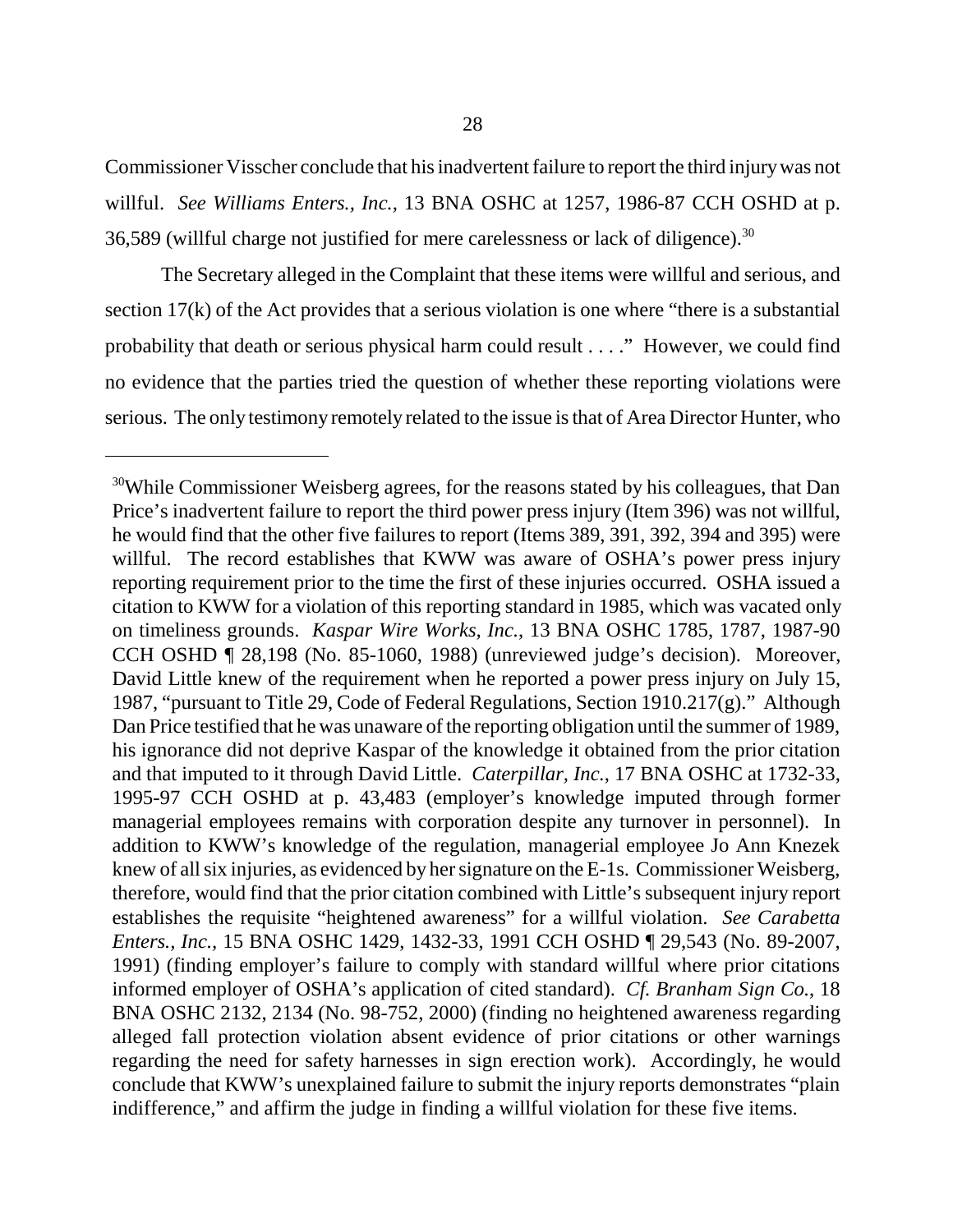indicated that receipt of numerous such injury reports might prompt notification to the OSHA Area Office and lead to an inspection. The Secretary did not address this issue in her brief. We, therefore, find that the evidence in this case does not show that the failure to file the required injury reports could result in a substantial probability of death or serious physical harm. Accordingly, the violations are affirmed as other-than-serious.

 We reevaluate the penalties assessed for these violations in view of the change in their characterization. Based on the penalty factors discussed previously, and the change in characterization from willful to other-than-serious, Chairman Rogers and Commissioner Visscher assess a penalty of \$750 for each of the six violations.

## **F. PRESS WELDER POINT OF OPERATION GUARD - 29 C.F.R. § 1910.255(b)(4)31 Item 397(d)**

The Secretary alleged that KWW willfully failed to provide a point of operation guard on a press welder in violation of section 1910.255(b)(4).<sup>32</sup> Judge Schwartz affirmed a willful

## <sup>31</sup>The standard states: **§ 1910.255 Resistance welding.**

(b) *Spot and seam welding machines (nonportable)*

*. . . .*

. . . .

(4) *Guarding.* All press welding machine operations, where there is a possibility of the operator's fingers being under the point of operation, shall be effectively guarded by the use of a device such as an electronic eye safety circuit, two hand controls or protection similar to that prescribed for punch press operation . . . .

 $32$ In both the Citation and Complaint, the Secretary mistakenly identified the standard by its former number, 29 C.F.R. § 1910.252(c)(2)(iv), which now covers welder ventilation. Judge Schwartz granted the Secretary's motion to amend the Complaint to allege a violation of the renumbered standard. Although KWW argues that it suffered prejudice from the mistake by failing to adduce evidence to support an infeasibility defense, the judge's ruling was justified in view of the fact that the Complaint correctly describes the violation as a failure to provide point of operation guards. KWW would, accordingly, have had ample (continued...)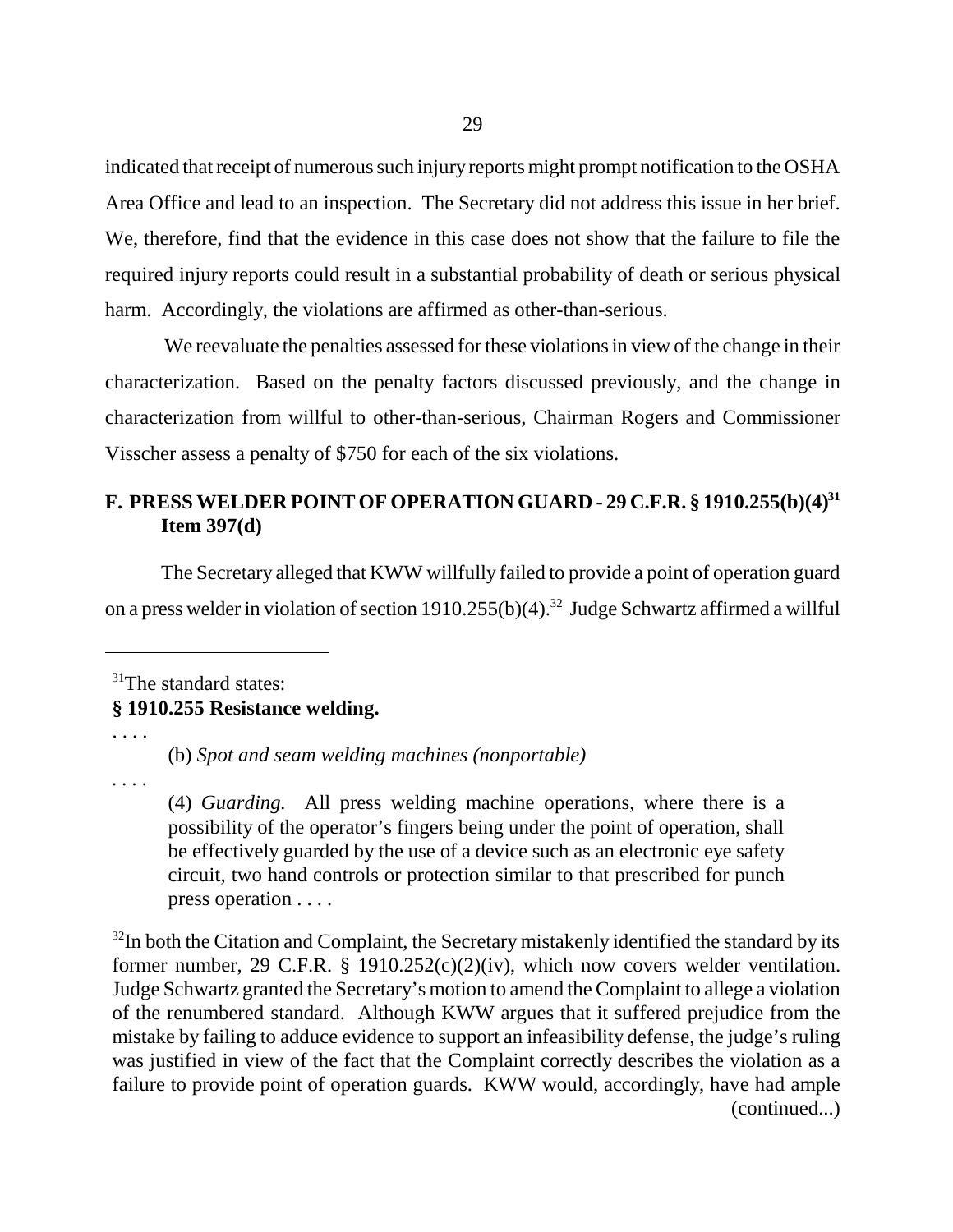violation and assessed a penalty of \$2,500. We find that the evidence pertaining to this item is insufficient to establish a violation.

The Secretary's Complaint alleges that KWW violated the standard based on the following condition:

Respondent violated this standard because the points of operation on resistance press welding machines were not guarded to protect against the possibility of the operator's fingers being under the point of operation: . . . (d) in the wire welding dept. employee was operating press welders and had his fingers/hands in the unguarded point of operation.

In support of this citation item, Judge Schwartz relied only on the testimony of former KWW employee Stephen Nobles, who worked as a sheet metal welder. Nobles testified that he was injured on November 16, 1989, when his thumb became caught in the jaws of an unguarded press welder and was severed just above the joint. According to Nobles, KWW had about three automatic press welders and approximately thirty manual press welders in the sheet metal welding department. Nobles, who was working in the wire welding department during the 1990 inspection, testified that he knew of no guards or hand restraints on the automatic press welders at that time. Nobles added that the manual press welders also lacked guards and hand restraints, but that he thought they could not be guarded.

Nobles at first acknowledged that the machine on which he had been injured remained unguarded during the inspection. He stated that he thought the inspector had not seen that press welder because "[t]hey had taken a forklift and put pallets around it to where you couldn't see the welder without knowing about it being there." Later, however, Nobles contradicted his testimony by stating that the machine around which pallets were stacked was "an identical machine to the one I was hurt on, *not the exact same machine*." (Emphasis

 $32$ (...continued)

notice that it was being charged with a violation concerning guarding rather than one concerning ventilation.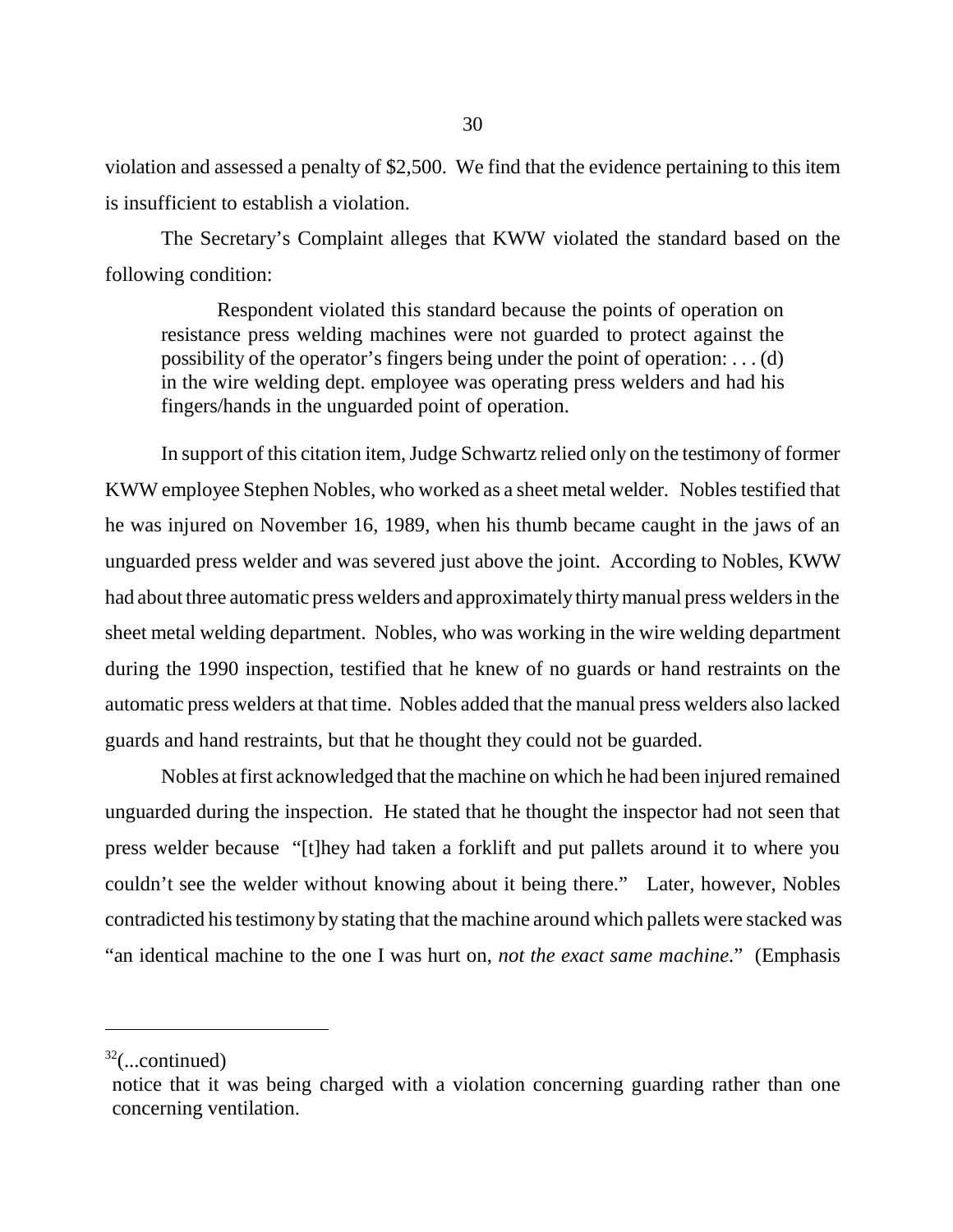added). He then responded "no" when asked whether the machine behind the pallets was in operation during the inspection.

Based on this evidence, the Secretary has failed to prove a violation. Because of the inconsistency in Nobles' testimony, it is not possible to identify the allegedly hazardous press welder as to its size, type, location, or even whether it was a manual or automatic welder, or to determine whether its point of operation was unguarded. Nor is it possible to determine whether any employee was exposed to an unguarded point of operation. We find that the record does not establish even a *prima facie* showing of a failure to comply with the cited standard, or of employee access to any violative condition. *See Astra Pharmaceutical Prods., Inc.*, 9 BNA OSHC at 2129, 1981 CCH OSHD at pp. 31,899-900 (Secretary must show applicability of standard, noncompliance, employee exposure and employer knowledge to establish violation). Accordingly, we vacate this citation item.

#### **II. SERIOUS CITATION**

### **A. PRESS BRAKE POINT OF OPERATION GUARD - 29 C.F.R. § 1910.212(a)(3)(ii)33 Item 9**

The Secretary alleged that KWW failed to guard the point of operation of a press brake in violation of section 1910.212 (a)(3)(ii). Judge Schwartz affirmed a serious violation and

<sup>33</sup>The standard states:

**§ 1910.212 General requirements for all machines.** (a) *Machine Guarding*

(3) *Point of operation guarding.*

*. . . .*

. . . .

(ii) The point of operation of machines whose operation exposes an employee to injury, shall be guarded. The guarding device shall be in conformity with any appropriate standards therefor, or, in the absence of applicable specific standards, shall be so designed and constructed as to prevent the operator from having any part of his body in the danger zone during the operating cycle.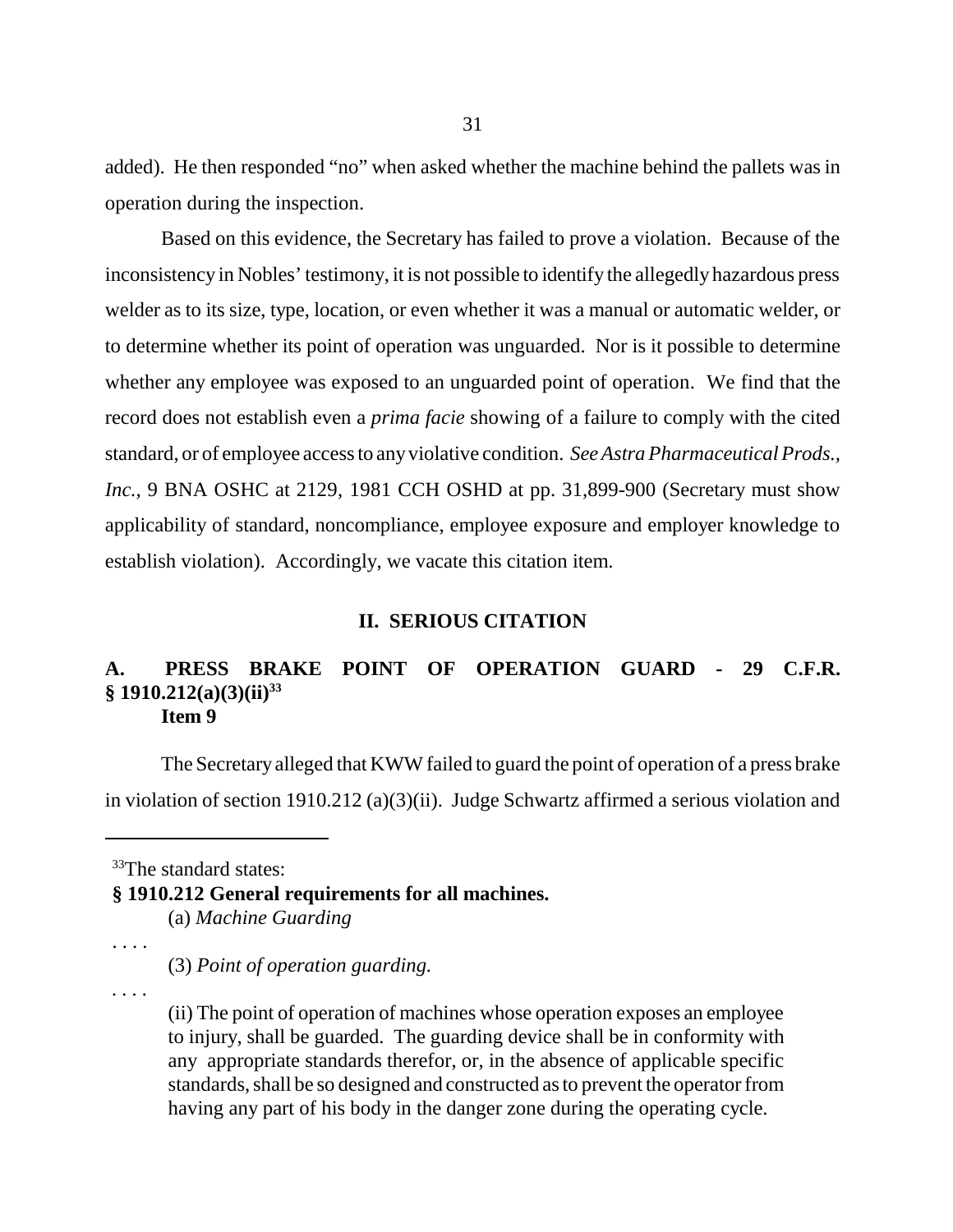assessed a \$900 penalty. As with the press welder guarding item discussed above, we find the evidence insufficient to establish a violation.

In support of this item, Judge Schwartz relied solely on the testimony of employee Adolph Koncaba. Koncaba had been injured twice on the press brake, most recently no later than June 5, 1989, and testified that the machine was equipped with a guarded foot pedal but no point of operation guard when he operated it. He hadn't operated the press brake at all, however, since approximately December 1989, and his awareness of the 1990 OSHA inspection was limited to "hear[ing] about some people coming through."

 Compliance Officer Jones recommended this citation item based on Koncaba's statement and the evidence of Koncaba's previous injuries sustained while working on the press brake. Jones admitted that he had never seen the press brake himself, and that he had no personal knowledge that the allegedly violative condition existed in 1990.

We conclude that this evidence is insufficient to establish that the press brake was unguarded and available for use within six months of the September 1990 citation. It is undisputed that Koncaba stopped working on the press brake at least nine months prior to the citation. Koncaba's sole testimony concerning the condition of the press brake at the time of the inspection was his affirmative reply when asked whether the press brake was then equipped with two-hand buttons. Although Koncaba's answer might imply the continued existence and use of the machine, he was not working on it at the time and was hardly aware of the inspection. The Secretary contends that Koncaba "was clearly familiar with the current operation of the press brake," but we find that the record does not establish a failure to comply with the cited standard or establish employee access to any violative condition within six months of the citation. Accordingly, we vacate this item.

## **B. TABLE SAW - "NONKICKBACK FINGERS" - 29 C.F.R. § 1910.213(c)(3) Item 11**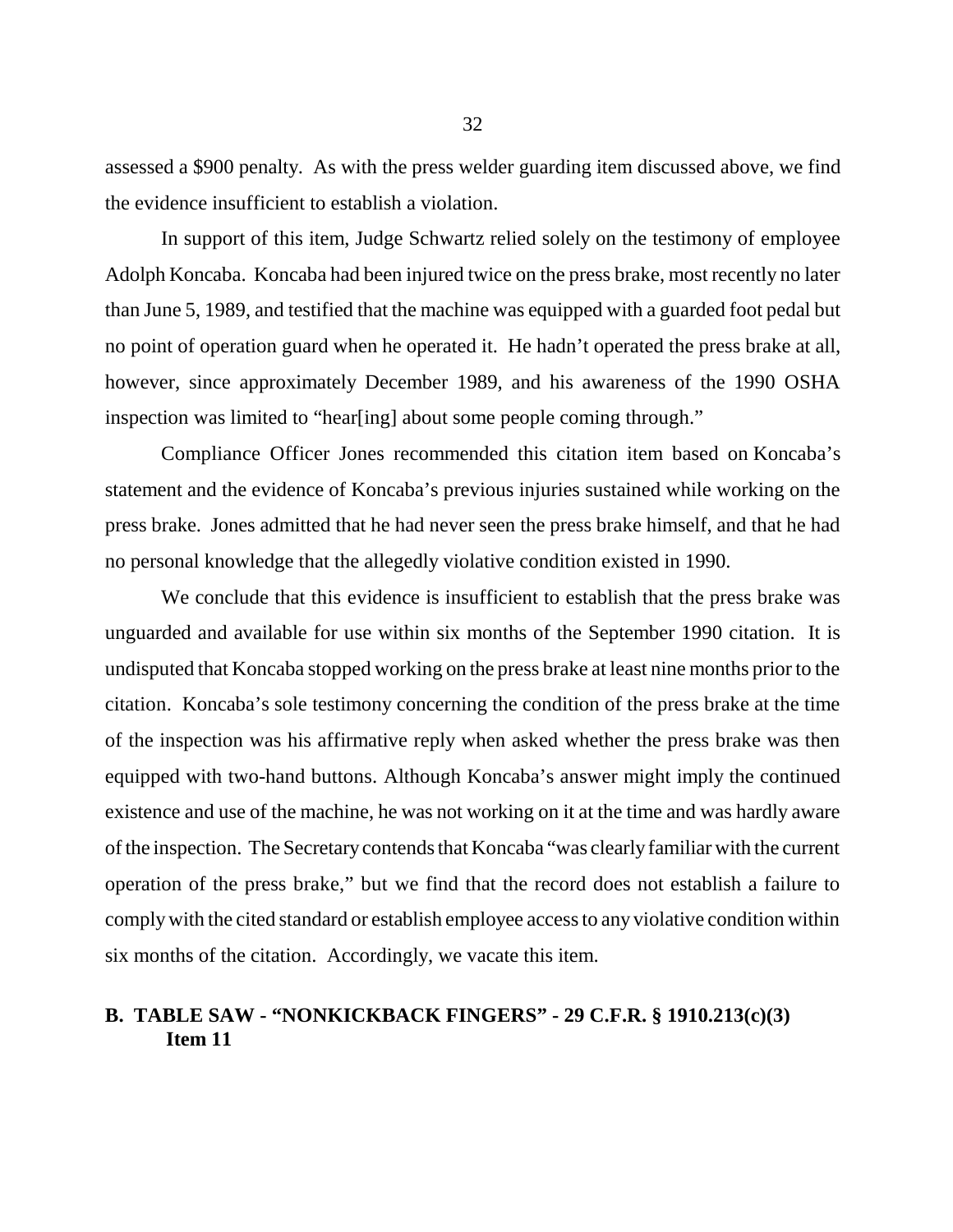The Secretary alleged a serious violation for KWW's failure to have nonkickback fingers on a table saw in violation of section  $1910.213(c)(3)$ .<sup>34</sup> Judge Schwartz affirmed the violation and assessed a \$100 penalty. We vacate this citation item for the following reasons.

The cited standard applies by its own terms to a ripsaw, yet we could find no evidence in the record regarding the type of blade with which this table saw was equipped. The Citation and Complaint describe the allegedly violative piece of equipment as a "Craftsman Table Saw." Although there is a photograph of the saw entered in evidence, we are unable to determine from it whether the saw is a ripsaw. Employee Kevin Willhoite, who operated the table saw daily, described some of his work on it as "ripping" plywood." Nonetheless, when asked what type of saw was pictured in the photograph, he replied only that it was a table saw. The Secretary acknowledged in her initial brief that KWW contested the applicability of the standard to the cited saw, but she did not respond to that contention either in her initial brief or on reply.

There is also conflicting evidence as to whether the saw lacked nonkickback fingers. CO Antonio was unequivocal in his assertion that the saw did not have nonkickback fingers. According to Willhoite, nonkickback fingers were added to the saw after he had been employed at KWW a little while. When asked whether he remembered if the nonkickback fingers were added after the OSHA inspection, Willhoite replied that he "really [couldn't] remember exactly what period of time that happened." He testified that the nonkickback fingers were present in the photo of the cited saw, but he pointed out that they could not be

## **§ 1910.213 Woodworking machinery requirements.**

*. . .* .

 $34$ The standard states:

<sup>. . . .</sup> (c) *Hand-fed ripsaws.*

<sup>(3)</sup>Each hand-fed circular ripsaw shall be provided with nonkickback fingers or dogs so located as to oppose the thrust or tendency of the saw to pick up the material or to throw it back toward the operator.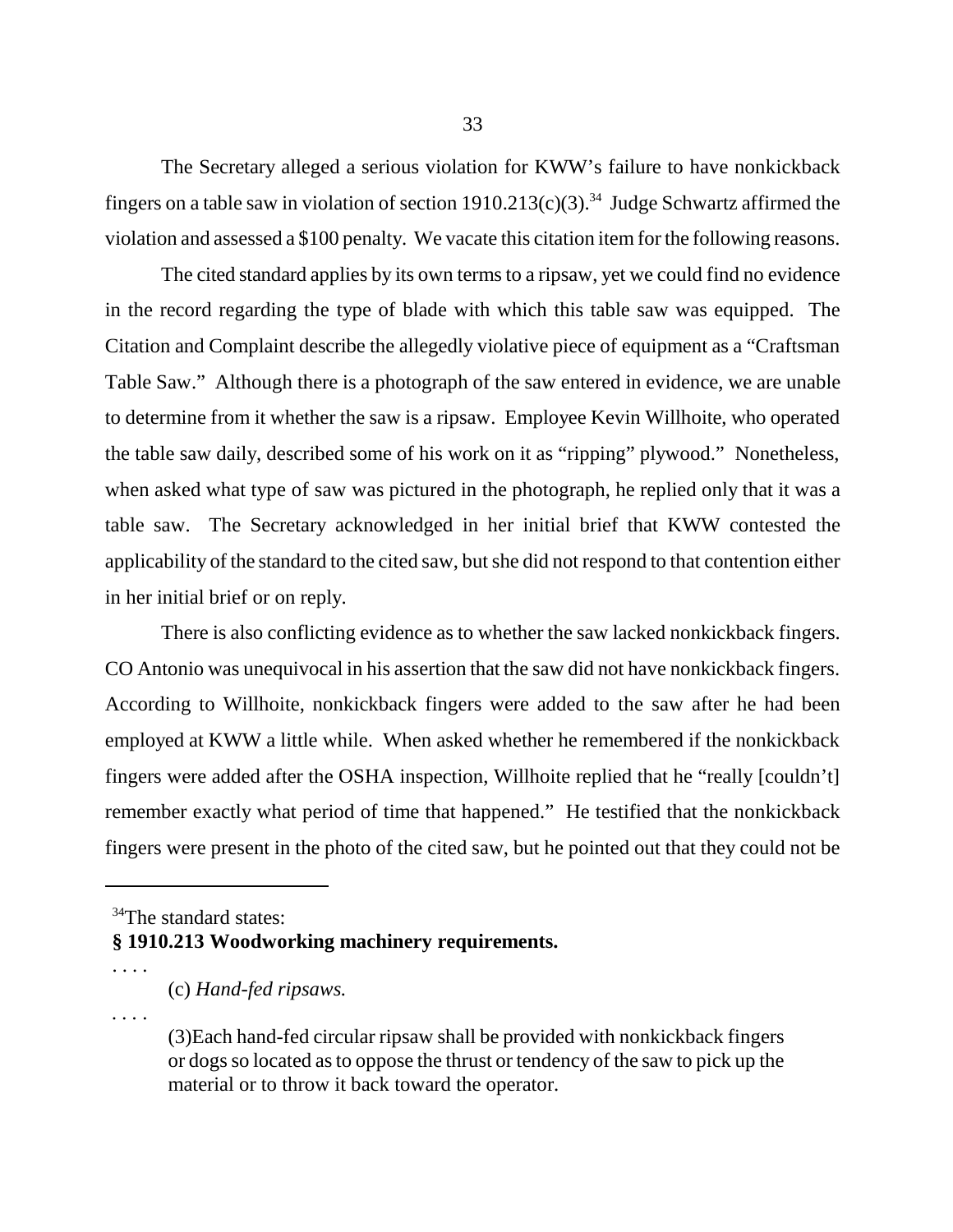discerned in the photo because of their position on the guard. Willhoite also testified that the table saw pictured with nonkickback fingers in another photo appeared identical to the condition of the cited saw at the time of the inspection.

Based on his finding that Willhoite's testimony was equivocal, Judge Schwartz concluded that the nonkickback fingers were installed on the saw after the inspection and affirmed the violation. We agree that Willhoite's testimony was somewhat equivocal concerning the timing of the inspection in relation to the installation of the nonkickback fingers, and that Antonio's testimony, though less detailed, was unequivocal. Nonetheless, in view of this conflicting testimony, and the lack of evidence concerning applicability of the standard to this particular saw, we conclude that the record does not support the existence of a violation and vacate this item.

## **C. POWER PRESS INSPECTIONS and CERTIFICATION RECORDS 29 C.F.R. § 1910.217(e)(1)(i)and (ii) - Items 16(a) & (b), and 17 (a) & (b)**

Judge Schwartz affirmed violations for Items 16 (a)  $\&$  (b), and 17 (a)  $\&$  (b) for KWW's alleged failure to have fully implemented any power press inspection program, including the requisite certification records, by the time of the OSHA inspection. He assessed a penalty of \$500 each for Items 16 and 17.

Item 16 alleges a violation of 29 C.F.R. § 1910.217(e)(1)(i), which provides:

It shall be the responsibility of the employer to establish and follow a program of periodic and regular inspections of his power presses to ensure that all their parts, auxiliary equipment, and safeguards are in a safe operating condition and adjustment. The employer shall maintain a certification record of inspections which includes the date of inspection, the signature of the person who performed the inspection and serial number, or other identifier, of the power press that was inspected.

Item 17 alleges a violation of 29 C.F.R. § 1910.217(e)(1)(ii), which provides: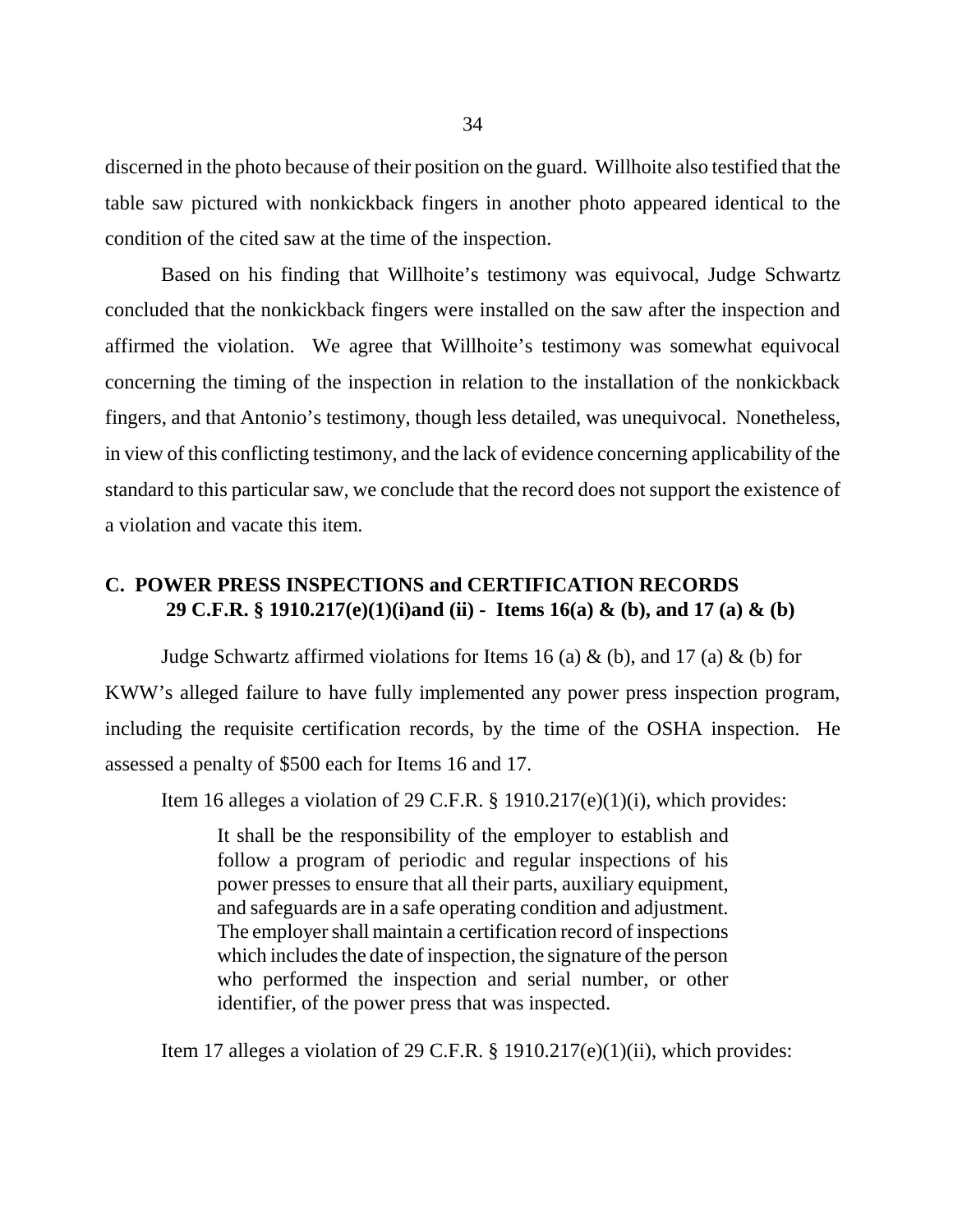Each press shall be inspected and tested no less than weekly to determine the condition of the clutch/brake mechanism, antirepeat feature and single stroke mechanism. Necessary maintenance or repair or both shall be performed and completed before the press is operated . . . . The employer shall maintain a certification record of inspections, tests and maintenance work which includes the date of the inspection, test or maintenance; the signature of the person who performed the inspection, test or maintenance; and the serial number or other identifier of the press that was inspected, tested or maintained.

KWW personnel manager Dan Price testified that he developed a written punch press inspection program in August 1989 to identify KWW's inventory of presses and provide for inspections and maintenance of inspection records. Price also testified that at the time of the OSHA inspection in March 1990, KWW had submitted the program to its department supervisors and was "in the process" of "identifying and setting up files on each individual press."

CO Antonio testified that he discussed with Dan Price whether KWW had a power press inspection program and whether it kept records of maintenance on its power presses. According to Antonio, Price told him "no, that they did not have a power press inspection program, that he was working on one trying to identify all the equipment that they had so they could develop that type of program." Antonio also stated that Price informed him that maintenance records were not available.

In response to a September 4, 1990 subpoena, however, KWW did provide copies of mechanical press maintenance records dating from January 1, 1990. While those records provide much of the information required by the standard, many of them do not provide the required work completion date, or any indication that needed maintenance was performed. Along with those records, KWW sent a letter to AD Hunter in which it states that although "mechanical press operators inspect their individual presses at the beginning of each shift and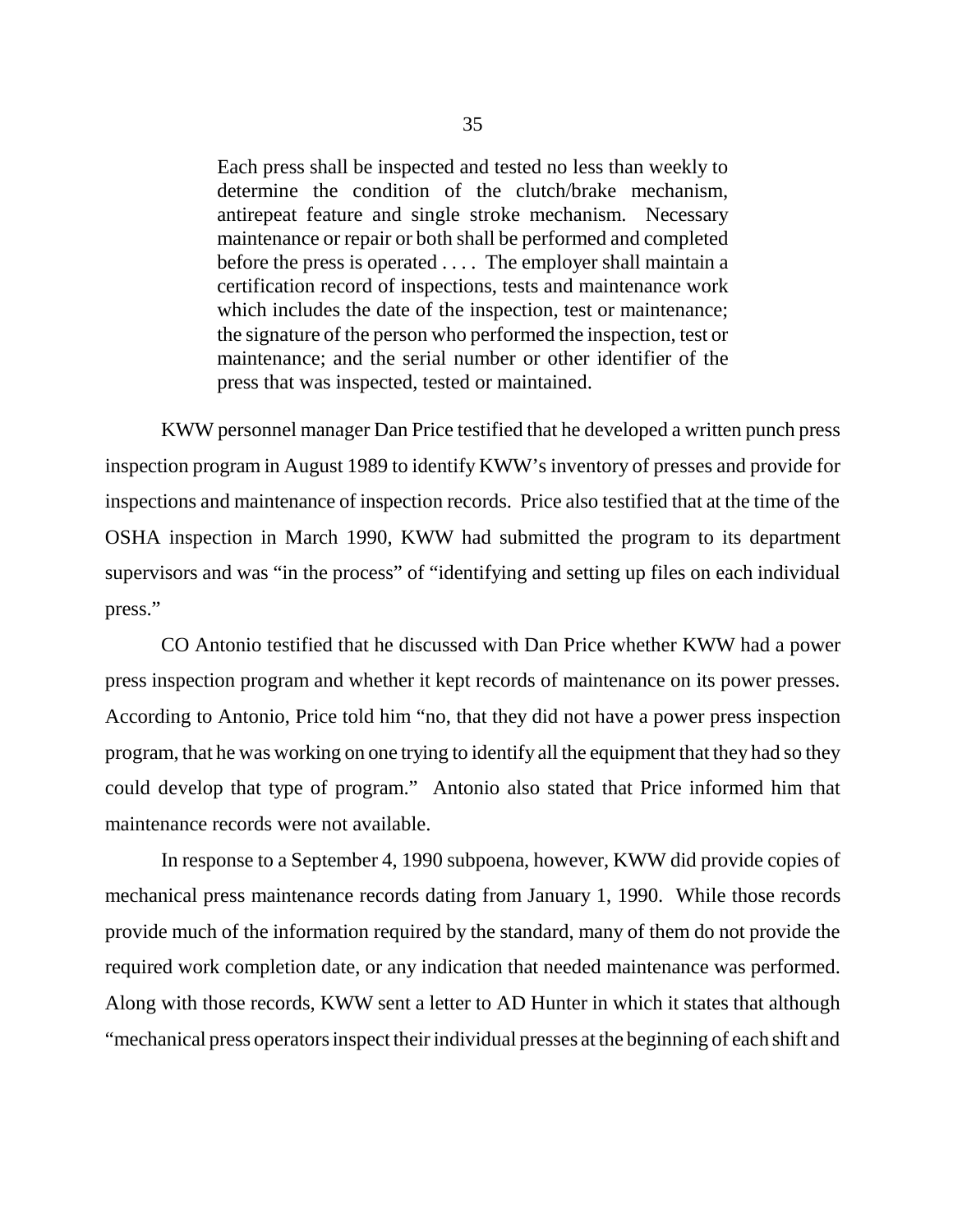safety apparatus are inspected more frequently[,] [t]hese inspections have not been formally documented and are not available for reproduction."

The record clearly demonstrates that KWW had not adequately complied with the power press inspection and certification record requirements of the cited standards at the time of the 1990 inspection. In fact, KWW does not contend that it had. Rather, KWW argues that Items 16 and 17 are duplicative, and therefore cannot support two separate violations. We disagree. The standards pertain to different power press components and provide for different inspection frequencies. Section 1910.217(e)(1)(i) provides for "periodic and regular" inspections of "all parts, auxiliary equipment and safeguards" to ensure that the equipment is "in a safe operating condition," whereas section  $1910.217(e)(1)(ii)$  provides for "weekly" inspections of the "clutch/brake mechanism, antirepeat feature and single stroke mechanism" and includes a testing requirement and mandates completion of necessary maintenance or repairs before continued operation of the press. Accordingly, although KWW could design an inspection program broad enough to encompass all of the requirements of both standards, it would be possible for it to fully comply with either one of the cited standards and still fail to satisfy all of the requirements of the other. In these circumstances, we conclude that the judge properly affirmed violations for both citation items.

The judge assessed a penalty of \$500 each for items 16 and 17. The Secretary argues that the proposed penalty of \$1000 for each item is warranted because of KWW's long delay in implementing its program and because KWW could have avoided numerous power press point of operation injuries had KWW complied with the inspection and maintenance requirements earlier.

We note that a lack of adequate guards more likely contributed to KWW's accident history. We have little basis, however, on which to evaluate whether KWW's pre-inspection development of the power press program warrants a penalty reduction. Thus, while KWW first began to develop a power press inspection program only seven or eight months prior to the OSHA inspection and had still failed to accomplish its implementation, we do not know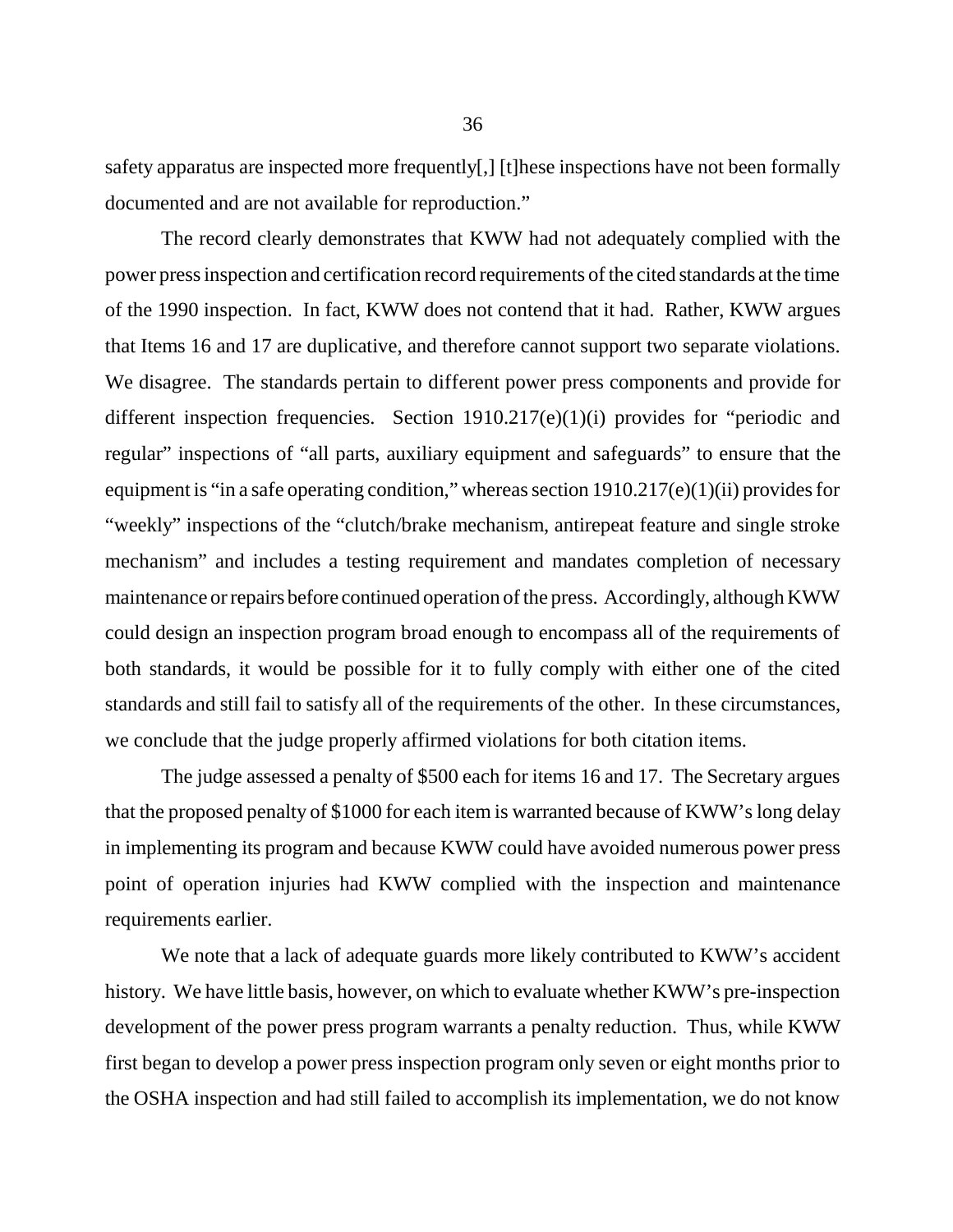how long KWW had power presses in the plant and whether it had ever had the requisite inspection program. In these circumstances, and in consideration of the 17(j) factors discussed above, we affirm the judge's penalty assessment of \$500 each for Items 16 and 17.

# **D. PULLEY AND BELT GUARDS - 29 C.F.R. § 1910.219(d)(1)<sup>35</sup> and (e)(3)(i)<sup>36</sup> Items 18(a) & (b) and 19(a) & (b)**

Judge Schwartz affirmed serious violations for Items 18 and 19 for KWW's failure to guard a pulley and belt on each of two pieces of equipment: a wire welding department fan and a maintenance department table saw. $37$  He assessed penalties of \$100 for each item.

KWW does not dispute that the cited equipment was unguarded in the manner alleged. Rather, it contends that the Secretary failed to establish that the equipment did not fall within an exception to the standard, and failed to establish employee exposure to the hazards. With respect to KWW's first contention, we note that the standard does "except" from its

<sup>35</sup>The standard states:

# **§ 1910.219 Mechanical power-transmission apparatus.**

. . . .

(d) *Pulleys—*(1) *Guarding.* Pulleys, any parts of which are seven (7) feet or less from the floor or working platform, shall be guarded in accordance with the standards specified in paragraphs (m) and (o) of this section.

<sup>36</sup>The standard states:

# **§ 1910.219 Mechanical power-transmission apparatus.**

. . . .

(e) *Belt, rope, and chain drives*

*. . .* .

(3) *Vertical and inclined belts.* (i) Vertical and inclined belts shall be enclosed by a guard conforming to the standards in paragraphs (m) and (o) of this section.

 $37$ The fan pulley is cited as Item 18(a) and the table saw pulley is cited as Item 18(b). The fan belt is cited as Item 19(a) and the table saw belt is cited as Item 19(b). The table saw is the same piece of equipment cited in Item 11.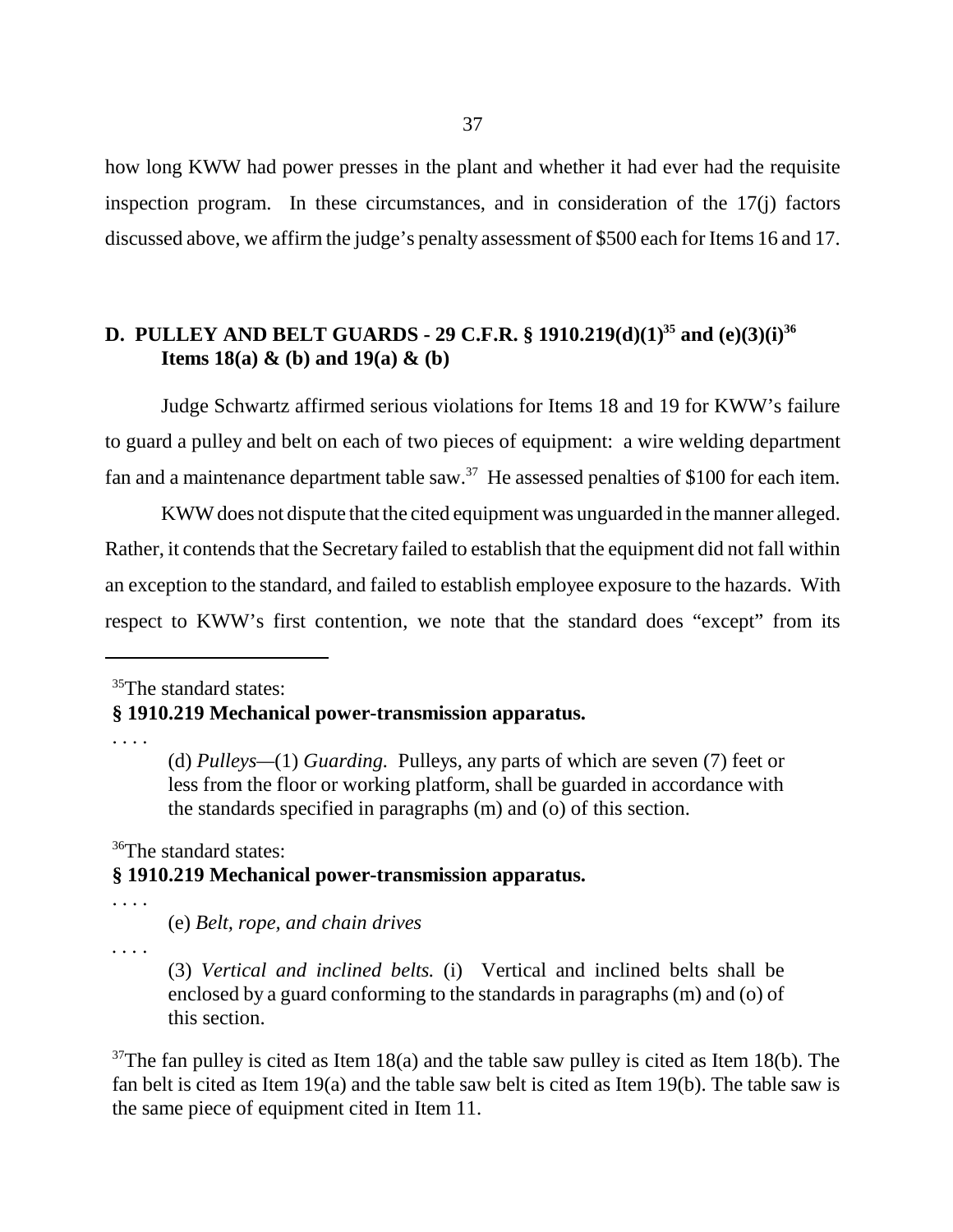application specific types of belts when operating below a particular speed. 29 C.F.R. § 1910.219(a)(1) & (2). The Commission has repeatedly held, however, that "the party claiming the benefit of an exception to the requirements of a standard has the burden of proof of its claim." *Kaspar Electroplating Corp.,* 16 BNA OSHC 1517, 1522, 1993-95 CCH OSHD ¶ 30,303, p. 41,759 (No. 90-2866, 1993) (citing *Con Agra Flour Milling Co.,* 15 BNA OSHC 1817, 1823, 1992 CCH OSHD ¶ 29,808, p. 40,593 (No. 88-2572, 1992). *See also Griffin & Brand of McAllen, Inc.,* 4 BNA OSHC 1900, 1903-04, 1996-97 CCH OSHD ¶ 21,338, p. 25,682 (No. 4415, 1976) (respondent bears burden of proving entitlement to exceptions contained in pulley and belt guarding standard at 29 C.F.R. § 1910.219(a)(1)).

Here, KWW has introduced no evidence that the cited equipment conforms to the standard's exception. In addition, the photographic exhibits make clear that the allegedly hazardous conditions are well within the "seven (7) feet or less from the floor" requirement of the pulley guarding standard. The Secretary, therefore, has established that the standard applies to the cited equipment.

## **EXPOSURE**

The evidence pertaining to employee exposure to the cited hazards presents a close factual determination. CO Antonio observed the fan and table saw during his inspection and testified that neither was in use, but that both were plugged in and available for use and that the table saw was covered with sawdust.

With respect to the fan, we note initially that the photographic exhibit clearly shows that the unguarded condition is unobstructed and protrudes out from the body of the fan. Although the motor to which the belt and pulley are attached is located inside the fan's narrow metal framework, it is very close to the edge. CO Antonio stated that although the fan is large and heavy, it is movable. He also observed employees working in the area, and observed that the fan was located close to the edge of an aisle way where he had seen employees walking "approximately two to three feet from it." Antonio admitted that he did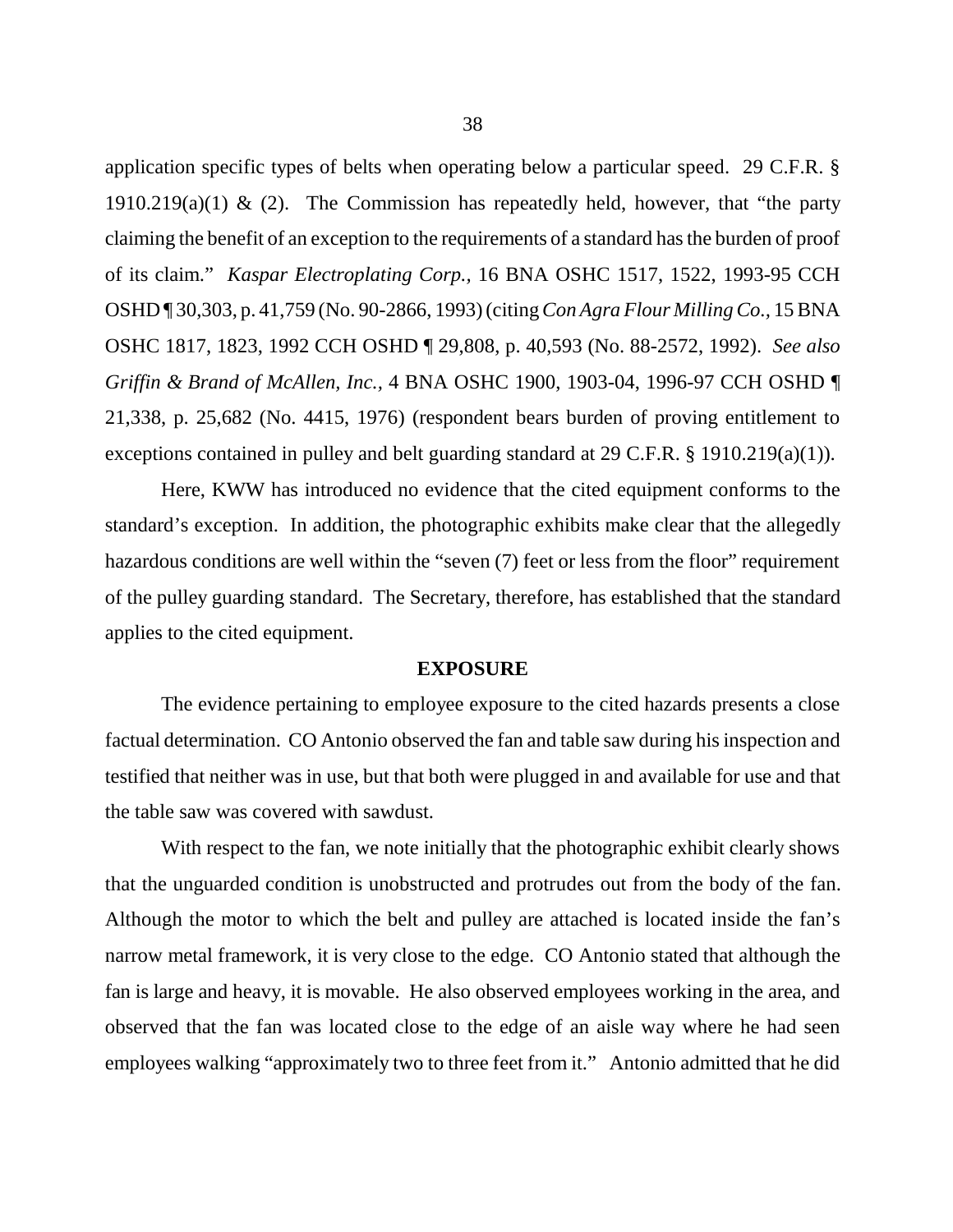not know "how often, if ever," the fan was used, and knew of no injuries resulting from the unguarded condition.

KWW compliance officer Morkovsky testified that the fan was located fifteen feet from the nearest workstation.<sup>38</sup> Morkovsky, however, did not accompany Antonio during the inspection or visit the wire welding department on the inspection day. He, therefore, admitted that he would not know how close an employee would have come to the fan on that particular day.

With respect to the saw, CO Antonio testified that the belt is located behind the saw below the level of the saw table surface, and admitted that normal operation of the saw would not expose the operator to the unguarded belt or pulley. Antonio also stated that although nothing was stored below the saw and he observed no reason for any employee to get underneath the saw near the belt or pulley during the inspection, an employee might reach underneath the saw table "to pick up something he dropped off the floor."

KWW employee Kevin Willhoite, who operated the table saw daily, testified that he worked from a position behind the saw when ripping large sheets of plywood, but that ninety to ninety-five percent of the time he worked from the front of the table. He also stated that when working from the back, he would stand approximately two feet away and that his hands remained on the wood and never went below the table. In addition, Willhoite indicated that there would be no reason for him to reach down to the level where the pulley and the belt were located. Although he was not sure whether he had ever accidentally dropped something on the floor behind the saw, he did not believe that he would have done so while the table

<sup>&</sup>lt;sup>38</sup>The record indicates that employees would not likely come in contact with the unguarded fan pulley and belt in the normal course of their work. Morkovsky testified that he knew of no reason why any employee would need to reach down near the pulley and belt. Antonio testified about employee accessibility by "reach[ing] over the top of the motor into it" but, as we understand his testimony, he was responding to a question positing a situation where the fan would be turned from its unobstructed position to one that would block direct employee access to the belt and pulley.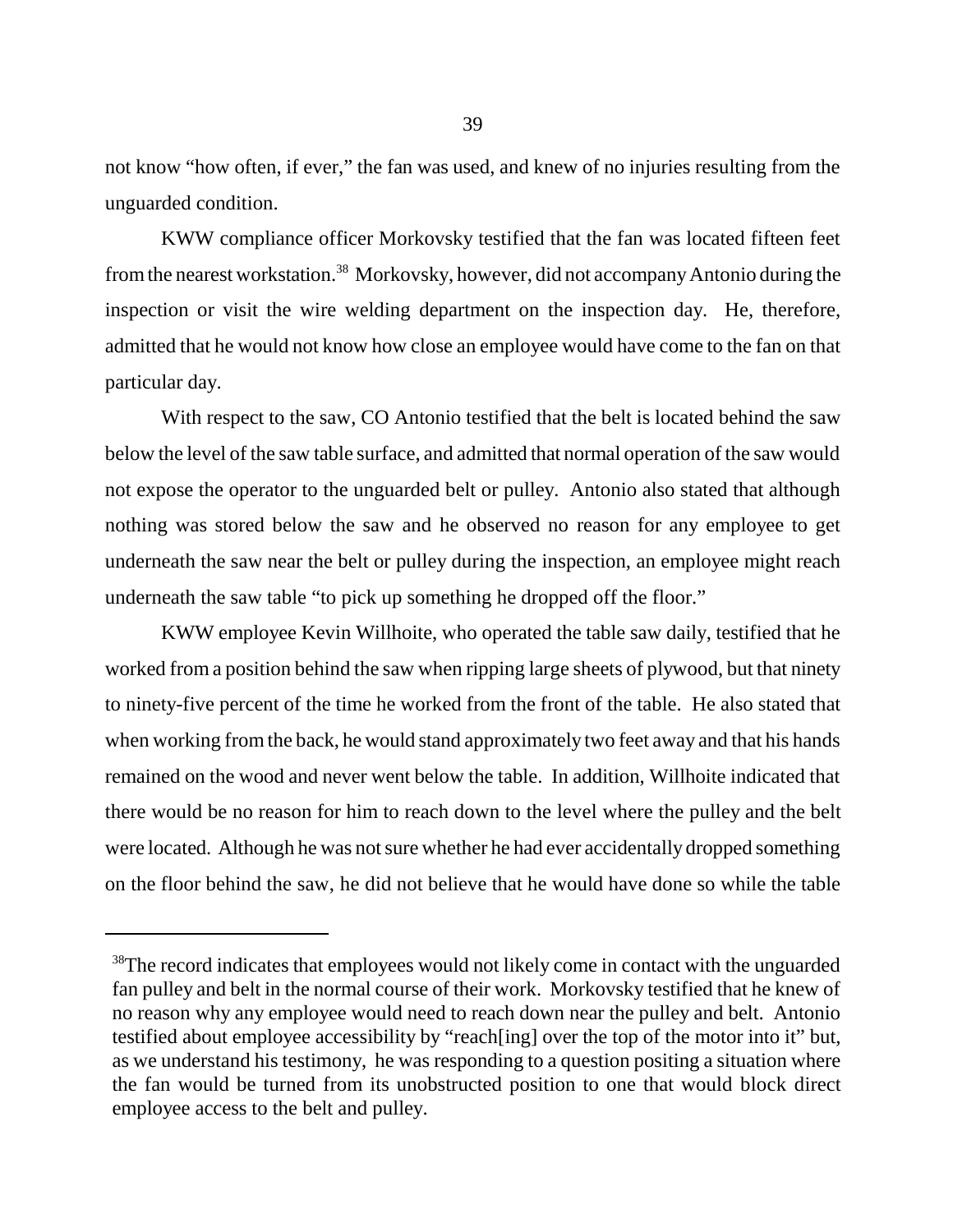saw was operating. He also noted that it takes a few seconds for the saw to quit running after the switch is turned off. Willhoite was never injured on the table saw, and Antonio knew of no injuries resulting from its unguarded condition.

# **DISCUSSION**

Commission precedent establishes that the Secretary bears the burden of proving employee exposure to cited hazards, which requires her to "show that it is reasonably predictable either by operational necessity or otherwise (including inadvertence), that employees have been, are, or will be in the zone of danger." *Fabricated Metal Prods., Inc.*, 18 BNA OSHC at 1073-74, 1998 CCH OSHD at p. 44,506. The circumstances during which employees might be considered within the danger zone include times when they engage in activities in the course of their assigned working duties, their personal comfort while on the job, or their normal means of ingress and egress to their assigned workplaces. *See Giles & Cotting, Inc.,* 3 BNA OSHC 2002, 2003, 1975-76 CCH OSHD ¶ 20,448, p. 24,425 (No. 504, 1976).

Here, the cited fan was plugged in and available for use, and was located within two to three feet of where Antonio observed employees walking in an aisle way. Moreover, Antonio's unrebutted testimony that the fan is movable is supported by its appearance in the photo, which also depicts the motor as unobstructed and protruding. Although there is no evidence that any employee has ever been injured by the unguarded fan belt or pulley, the configuration of the fan combined with its location adjacent to an employee walkway establishes the requisite exposure to support a violation. *See ConAgra Flour Milling Co.,* 16 BNA OSHC 1137, 1150, 1993-95 CCH OSHD ¶ 30,045, p. 41,243 (No. 88-1250, 1993), *rev'd in part on other grounds,* 25 F.3d 653 (8th Cir. 1994) (finding exposure despite fact that no injuries had occurred, Commission noted that "occurrence of injuries is not dispositive in determining whether a violation exists[,]" and that "'presence of a hazard is established by the objective facts concerning the configuration and operation of a machine'") (citation omitted). In these circumstances, we conclude that it is "reasonably predictable" that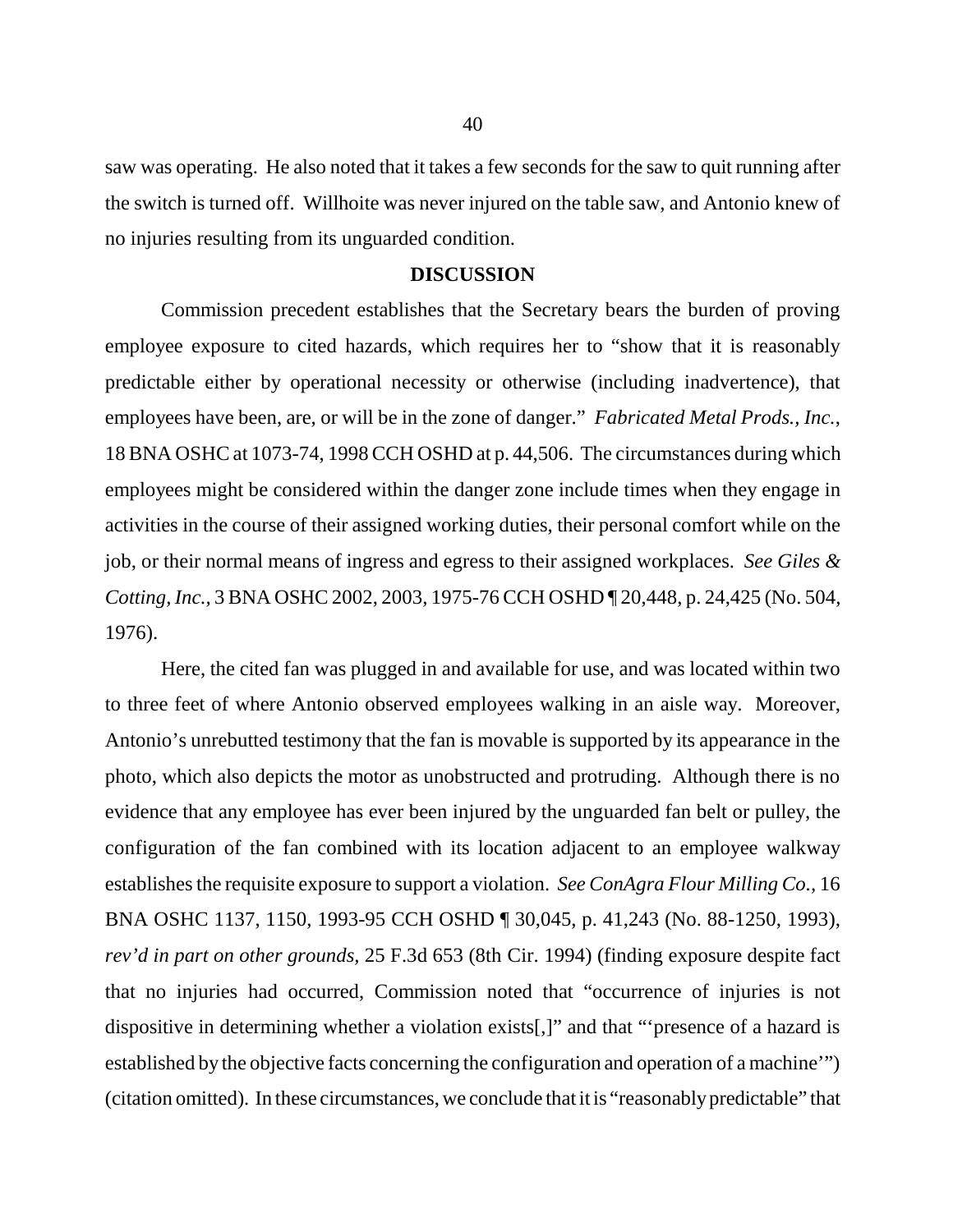an employee would come into contact with the unguarded belt and pulley either while attempting to reposition the fan, or inadvertently while passing nearby.

The facts here differ from those in *Miniature Nut and Screw Corp.*, 17 BNA OSHC 1557, 1995-97 CCH OSHD ¶ 30,986 (No. 93-2535, 1996). In that case, the Commission vacated a citation of the same standard, but the cited pulley and belt in that case were partially guarded, the operator came no closer than two feet from the cited area, and the existing guard was adequate to prevent accidental contact. 17 BNA at 1562-63, 1995-97 CCH OSHD at p. 43,180. Here, there is nothing to prevent such accidental contact. *See ConAgra Flour Milling Co.,* 16 BNA OSHC at 1150, 1993-95 CCH OSHD at p. 41,243 ("working in close proximity to unguarded machinery where access is not otherwise impeded or obstructed is sufficient to show exposure to a hazard"). *But see Jefferson Smurfit Corp*., 15 BNA OSHC 1419, 1422, 1991-93 CCH OSHD ¶ 29,551, p. 39,954 (No. 89-553, 1991) (evidence must show more than a mere possibility that employees walking past cited equipment could come in contact with an unguarded nip point). Accordingly, we affirm serious violations for Items 18(a) and 19(a).

With respect to the table saw, however, we conclude that there is insufficient evidence to establish that it is reasonably predictable that employees would be in the danger zone. Although the photograph of the table saw shows that the unguarded condition protrudes out from the back, employee Willhoite, who used the table saw daily, testified that an operator would be working in that position very seldomly -- approximately five to ten percent of the time. He also testified that when he did work from that position, he stood two feet away from the table and held the wood being cut with both hands.

Accordingly, as CO Antonio admitted, the evidence establishes that normal operation of the saw would not expose the operator to the unguarded belt or pulley. Although Antonio thought an employee might accidentally contact the unguarded belt and pulley when reaching below the saw table for something that had been dropped, Willhoite testified that he believed that he would not have accidentally dropped anything while operating the saw, and that the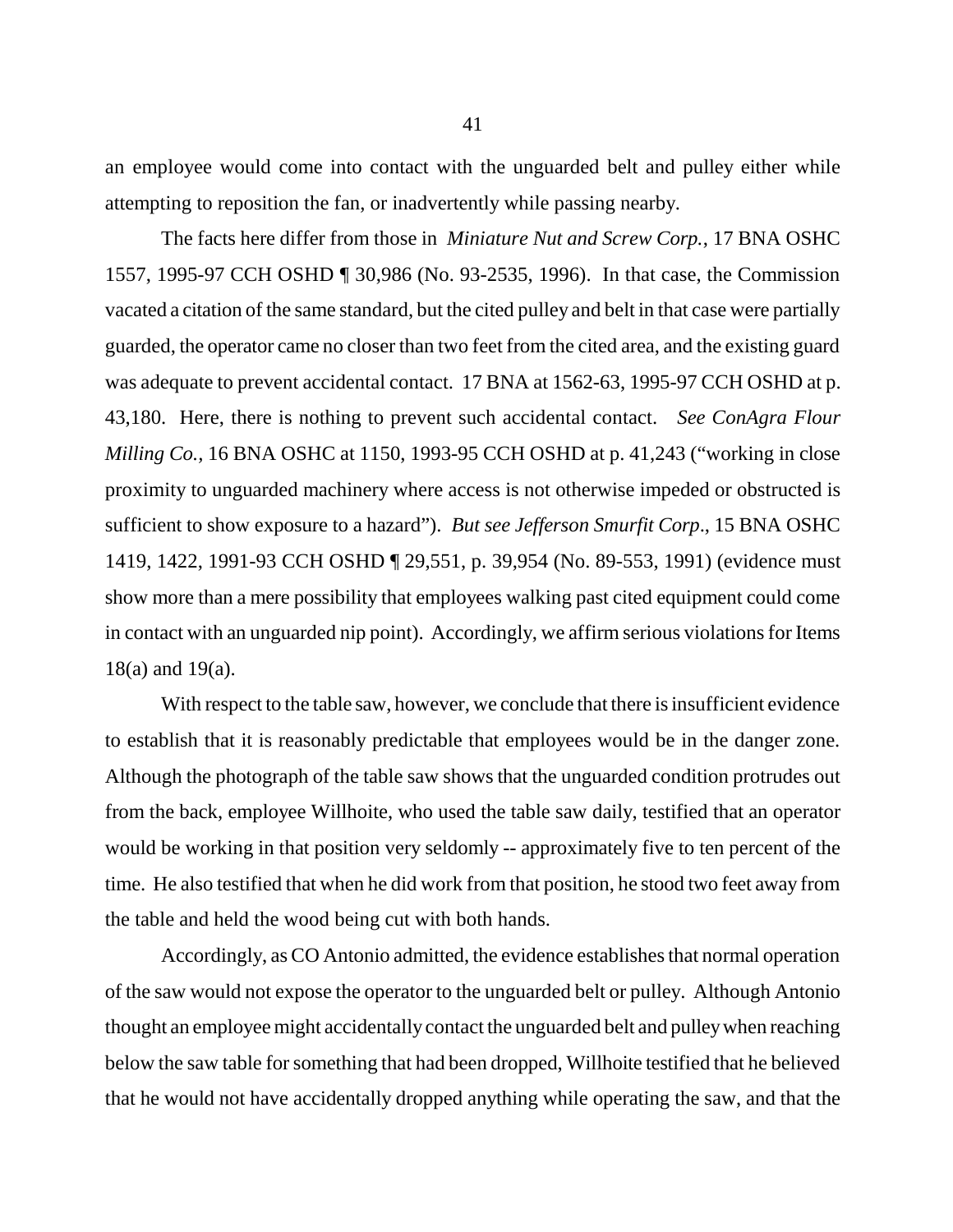saw stops running "a few seconds" after turning off the switch. In these circumstances, we conclude that the Secretary has not established the requisite employee exposure to the table saw belt and pulley, and vacate Items 18(b) and 19(b).

The judge assessed penalties of \$100 for Item 18 (a)  $\&$  (b) and \$100 for Item 19 (a)  $\&$  (b). We affirm only Items 18(a) (fan pulley) and 19(a) (fan belt) and, accordingly, we assess a \$100 total penalty for these items.39

# **E. GROUNDING PATH - 29 C.F.R. § 1910.304(f)(4)<sup>40</sup> - Item 22**

Judge Schwartz affirmed a serious violation of section 1910.304(f)(4) based on KWW's failure to maintain the ground on a pedestal fan plug in the wire welding department and on a pressure washer cord in the silkscreen area. At issue is whether KWW knew, or with the exercise of reasonable diligence could have known, of the violative conditions.

According to KWW compliance officer Morkovsky, KWW had 1500 to 2000 electrical outlets, and he had not been aware that the grounding plugs cited in Item 22 were broken. Morkovsky also stated that there would be no need to remove a grounding plug because none of its outlets were two-prong, it was KWW's policy that they not be removed,

*. . .* .

<sup>&</sup>lt;sup>39</sup>Although the Secretary argues that a higher penalty is warranted based on her assertion that Kaspar had been previously cited for violating the same standard, that citation was issued to KEC on September 20, 1990, the same date OSHA cited KWW in this case, and the Commission vacated that item on review because it found that the Secretary did not establish employee access to the hazard. *Kaspar Electroplating Corp.,* 16 BNA OSHC at 1524-25, 1993-95 CCH OSHD at p. 41,761.

<sup>&</sup>lt;sup>40</sup>The standard states:

**<sup>§</sup> 1910.304 Wiring design and protection.**

<sup>. . . .</sup> (f) *Grounding.*

<sup>(4)</sup> *Grounding Path.* The path to ground from circuits, equipment, and enclosures shall be permanent and continuous.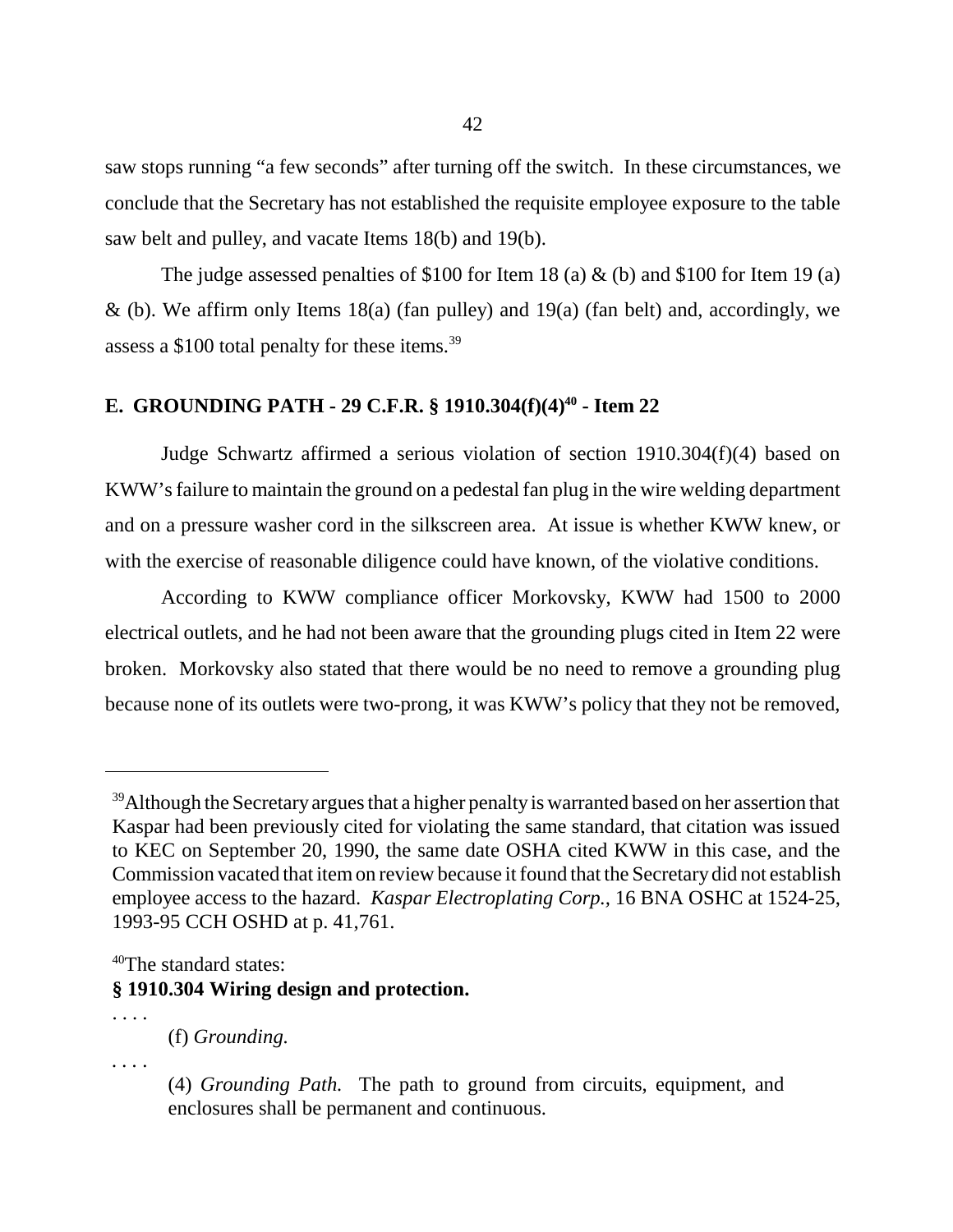but that when missing grounding plugs were identified, the cord should be cut to prevent its use until it can be replaced.

CO Antonio admitted that he could not tell how long the fan plug had been broken, or even whether it might have broken on the day of the inspection. Antonio also acknowledged that he could not tell whether a supervisor would have had an opportunity to see the broken plug prior to the time he noticed it. Similarly, with respect to the pressure washer plug, we could find no evidence concerning how long the condition had been in existence, whether and when a supervisor might have visited the work area, or even whether and when that particular washer had been used.

We find that the Secretary has failed to establish the requisite employer knowledge. Morkovsky's claim that he did not know of the cited conditions is uncontroverted, and there is no evidence that any other supervisor had such knowledge. While the Commission has held that constructive knowledge may be found where the Secretary demonstrates that an employer's failure to discover violative conditions was due to a lack of reasonable diligence in inspecting its worksite, *Texas A.C.A., Inc*., 17 BNA OSHC 1048, 1050, 1993-95 CCH OSHD ¶ 30,652, pp. 42,525-26 (No. 91-3467, 1995), here there is simply no evidence concerning whether or when KWW inspected the electrical cords on its equipment. Nor has the Secretary offered "evidence to show what would constitute reasonable diligence under the circumstances." *See Centex-Rooney Construc. Co.,* 16 BNA OSHC 2127, 2129, 1993-95 CCH OSHD ¶ 30,621, p. 42,409 (No. 92-0851, 1994) (employer knowledge of faulty electrical switch not shown where record indicated that employer regularly conducted random checks and Secretary did not establish what would constitute reasonable diligence). Finally, in the absence of any evidence indicating how long the violative conditions had been in existence, we are unable to evaluate whether KWW could have known of them even if it had been reasonably diligent in inspecting its equipment. *See Ragnar Benson,* No. 97-1676, slip op. at 7 (September 27, 1999) (constructive knowledge not shown where lack of evidence of violation's duration precluded determination whether employer could have known of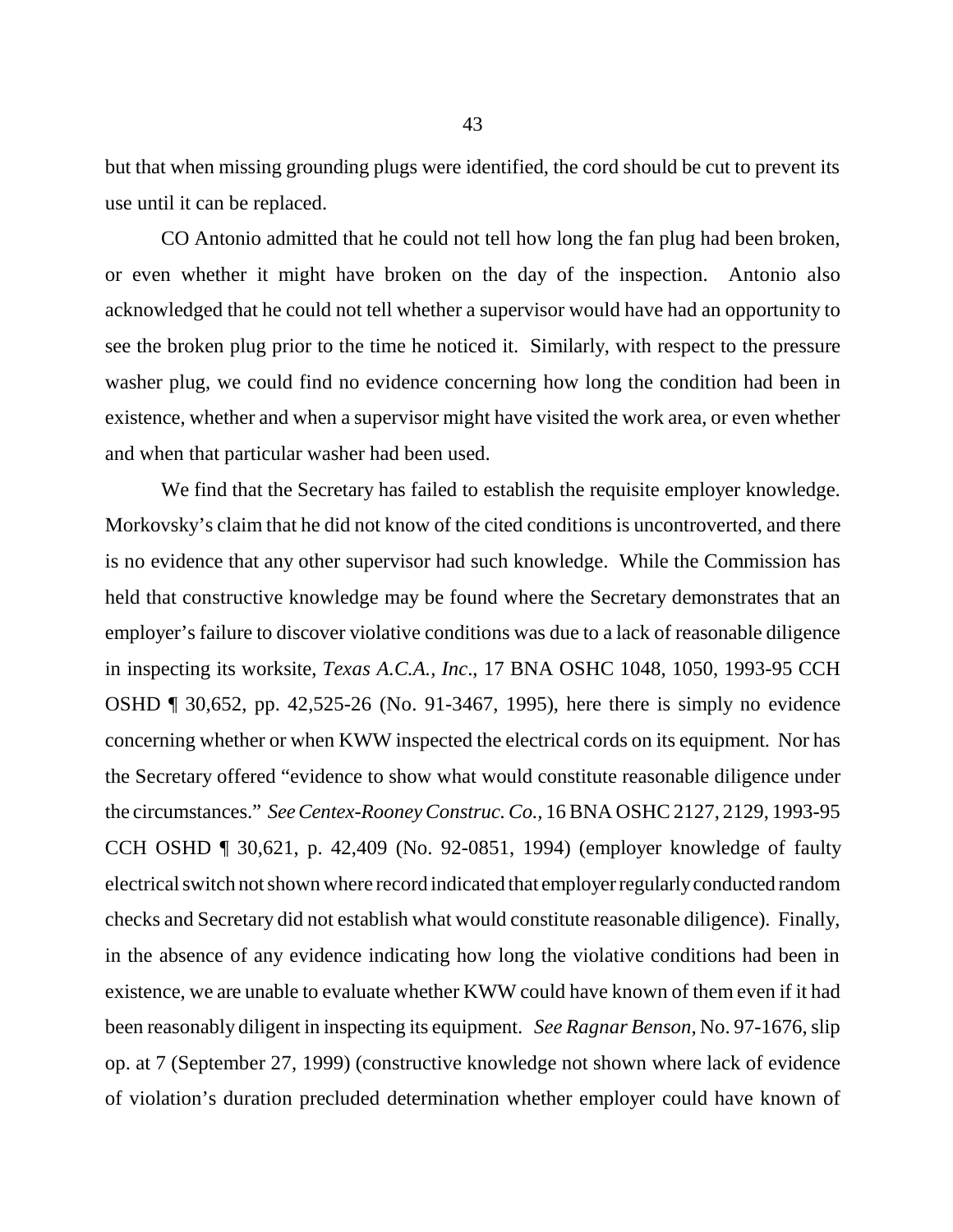condition with exercise of reasonable diligence).In view of these deficiencies in the evidence, we conclude that the Secretary has not established that KWW had constructive knowledge of the cited conditions, and vacate this item.

# **F. EQUIPMENT GROUNDING - 29 C.F.R. § 1910.304(f)(5)(v)**<sup>41</sup> **- Item 23**

Judge Schwartz affirmed a serious violation for KWW's failure to ground the metal reflector tops of two lamps in the shipping area and six lamps in the sheet metal welding area as required by section 1910.304(f)(5)(v).<sup>42</sup> He assessed the proposed penalty of \$700.

KWW does not deny that the cited lamps were ungrounded, but rather argues that the standard does not apply to them because they are not portable.<sup>43</sup> The record provides little

<sup>41</sup>The standard states:

**§ 1910.304 Wiring design and protection.**

. . . .

(f) *Grounding.*

*. . . .*

(v) *Equipment connected by cord and plug.* Under any of the conditions described in paragraphs  $(f)(5)(v)(A)$  through  $(f)(5)(v)(C)$  of this section, exposed non-current-carrying metal parts of cord- and plug-connected equipment which may become energized shall be grounded.

. . . .

(C) If the equipment is of the following types:

. . . .

(8) Portable hand lamps.

<sup>42</sup>Judge Schwartz found it clear from the record that the cited lamps were "removable and therefore portable," and that their condition violated the standard. He also noted, however, that the standard "contains nothing to indicate that it applies only to portable equipment." While there are other bases upon which to establish applicability of the standard, the Secretary issued this item based solely on the alleged portability of the cited lamps. Accordingly, we do not consider whether the cited lamps would require the requisite grounding for any other reason.

43KWW defines portable as "easily or readily removable," citing *Webster's New Universal* (continued...)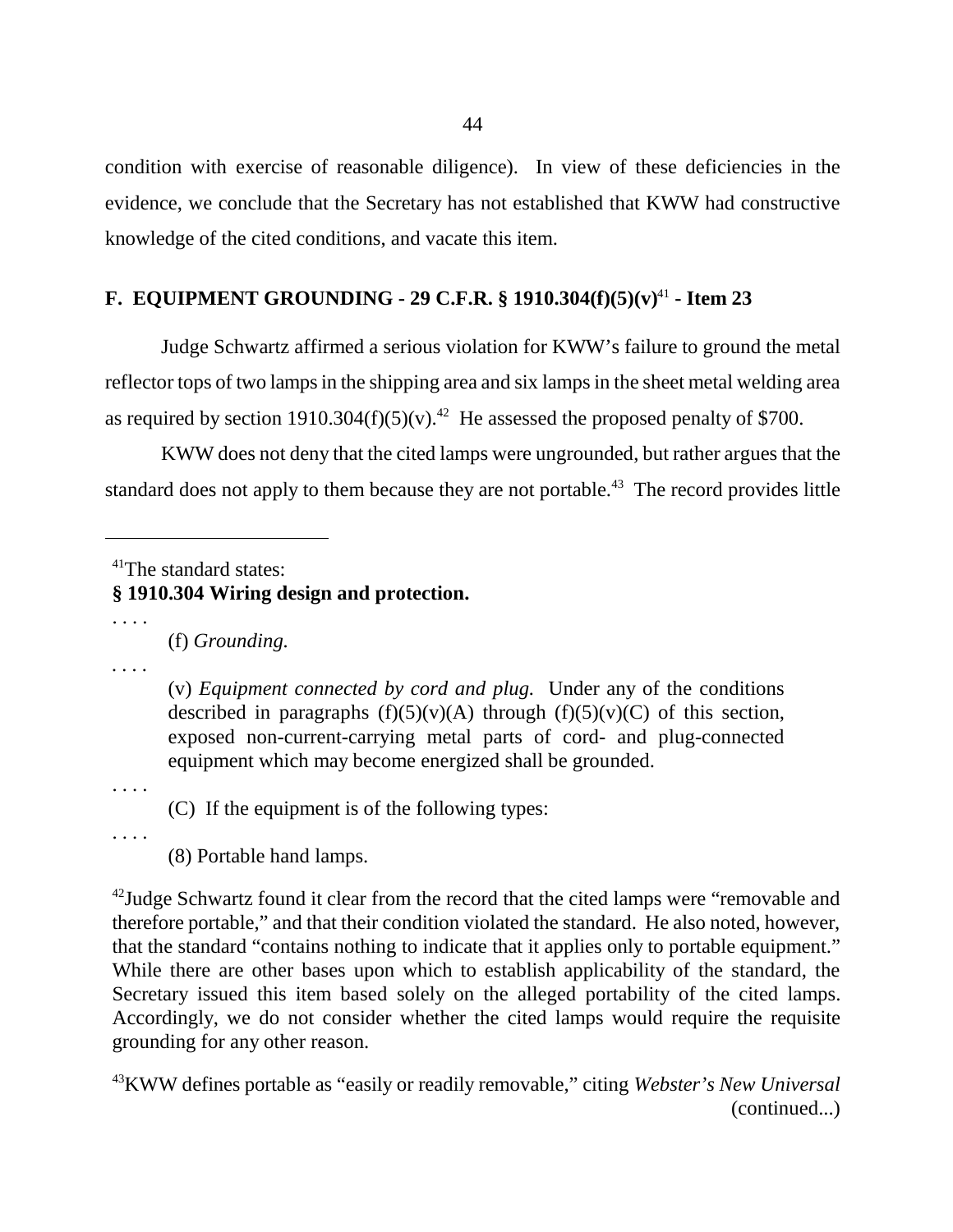evidence upon which to assess portability. With respect to the two shipping department lamps, CO Antonio described them as "portable" and testified that they were equipped with ungrounded metal reflectors and two-wire type attachment cords. He added that they were "clamp type lamps," attached to a bracket five or six feet high on a wall, and were used when loading and unloading trucks. Antonio took no photos of the lamps, but his testimony is uncontroverted.

The six sheet metal department lamps were, according to Antonio, the same type as those used in the shipping department, but he admitted that these were attached to welding jigs. He further testified that although he did not handle any of the lamps, he believed that they were screwed on and would have to be unscrewed in order to be removed from the jigs. KWW sheet metal welding department supervisor Michael Moeller testified that he was familiar with the six cited lamps located in his department, and that they were "bolted to a jig." He agreed that the lamps were not portable; that they could not be picked up and moved around.

The portability element of the standard requiring that metal lamp parts be grounded appears to be based on the electrical shock hazard presented when such lamps are handled while plugged in and not otherwise grounded. CO Antonio described the two shipping department lamps as "portable" and "clamp-type." His testimony is unrebutted. The evidence pertaining to the six sheet metal welding department lamps, however, indicates that they were attached by screws to welding jigs. We conclude that the evidence establishes a violation with respect to the two shipping department lamps based on the unrebutted testimony of their portability, and affirm a violation on that basis. We also conclude, however, that the Secretary has failed to meet her burden to establish portability with respect

 $43$ (...continued)

*Unabridged Dictionary*, (2d ed. 1979), p. 1403.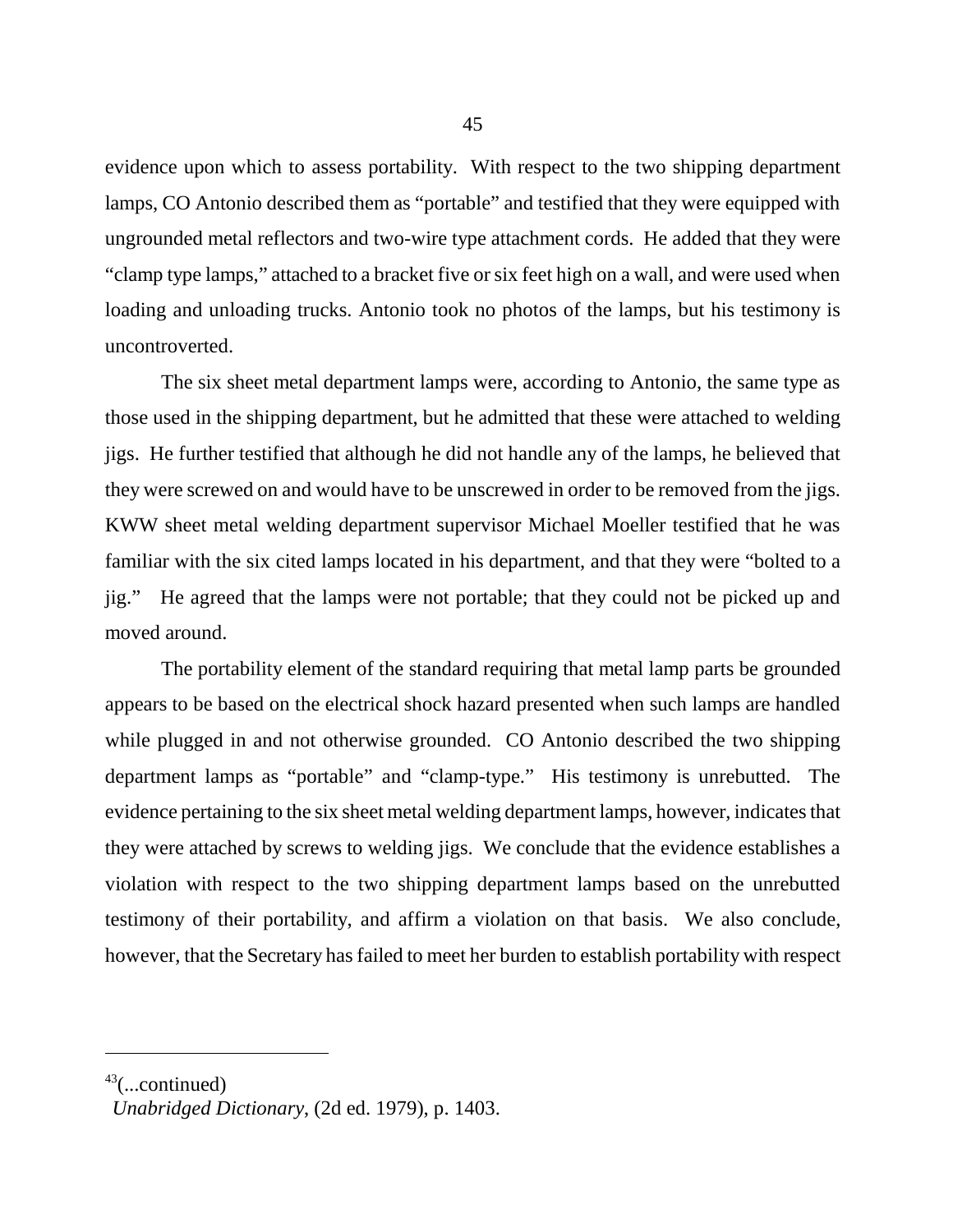to the six sheet metal welding department lamps that were bolted onto welding jigs. Accordingly, we vacate that portion of the citation item that pertains to these six lamps.

The judge assessed the proposed penalty of \$700 for all eight lamps. As for the section 17(j) penalty factors, KWW's size and history are discussed above. We have little evidence upon which to assess the gravity of this violation, but note that the ungrounded lamps were fully exposed and located just five or six feet above the floor. The number of exposed employees, however, is significantly reduced based on our finding that the standard applies to only two of the eight cited lamps. Accordingly, we assess a penalty of \$200.

# **III. ORDER**

Based on the foregoing, we issue the following order with respect to the citation items addressed in this Decision:

# **WILLFUL CITATION**

## **Items 1-171; 173-189; 191-263; 265-385**

We affirm willful violations for the following Items: 1-9, 12-14, 16-21, 23-26, 29-33, 36, 38, 40, 42-43, 45-52, 55-71, 73-90, 92-103, 106-109, 111-113, 115-117, 119-136, 138- 139, 141-148, 150-171, 173-189, 191-202, 204-205, 207-213, 215-222, 224-227, 229-263, 265-279, 281-287, 290-292, 294-295, 297-307, 309-310, 312-358, 360-363, 365-379, 381- 385. We assess an aggregate penalty of \$210,500 for these items.

We affirm other-than-serious violations for the following Items: 10, 15, 22, 34, 44, 72, 104, 114, 206, 223, 228, 296, 308, 359. We assess an aggregate penalty of \$4,875 for these items.

We vacate the following Items: 11, 27, 28, 35, 37, 39, 41, 53, 54, 91, 105, 110, 118, 137, 140, 149, 203, 214, 280, 288, 289, 293, 311, 364, and 380.

**Items 386(a)**  $\&$  **(b)** - We affirm other-than-serious violations for Items 386(a) and (b) and assess a combined penalty of \$375.

**Item 387 -** We vacate this item.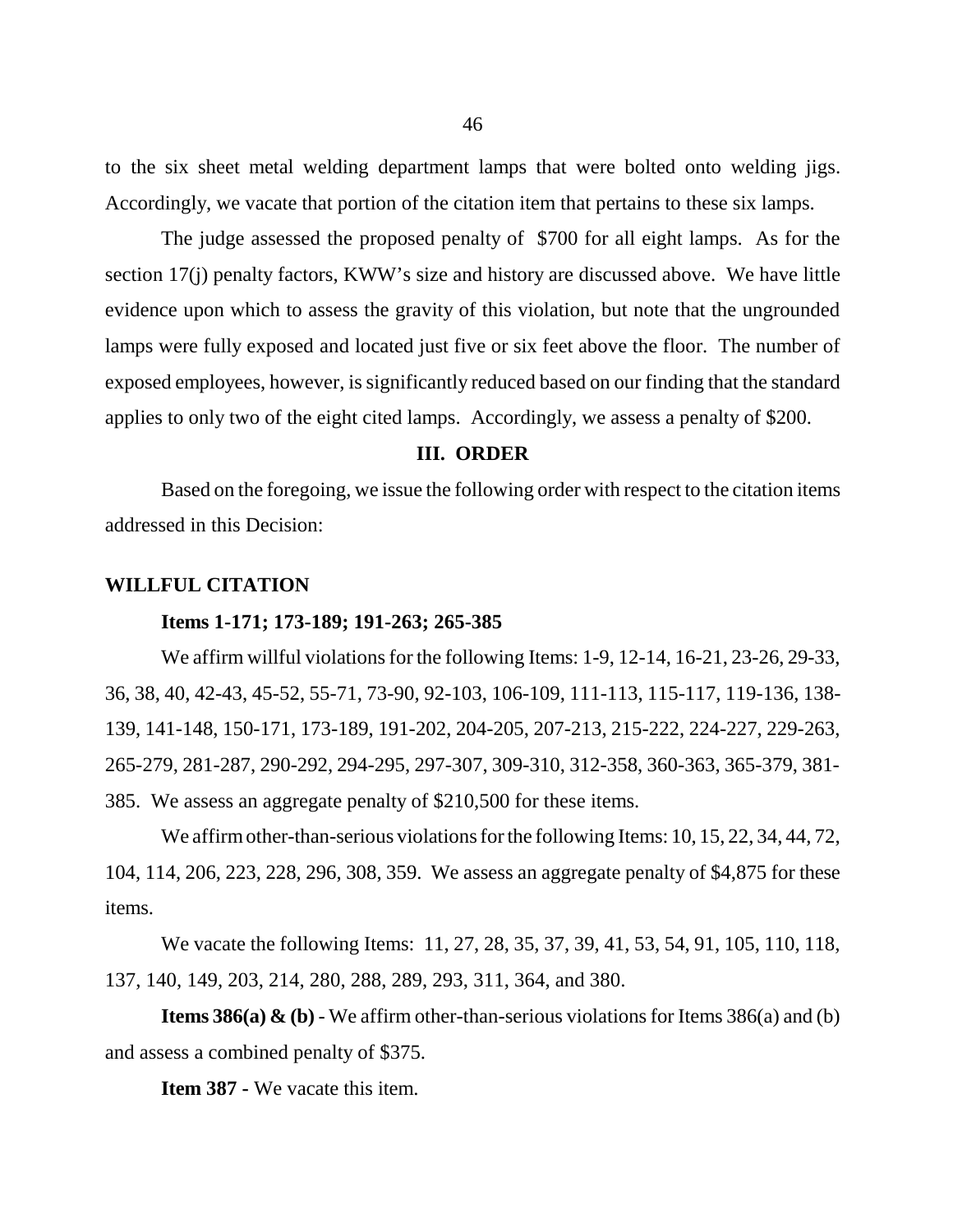**Items 388(a)**  $\&$  **(b)** - We affirm a willful violation for Item 388(a) and assess a penalty of \$2,500. We vacate Item 388(b).

**Items 389, 391, 392, 394-396 -** We affirm other-than-serious violations for Items 389,

391, 392, 394-396, and affirm a penalty of \$750 for each of these six items.

**Item 397(d) -** We vacate this item.

# **SERIOUS CITATION**

**Item 9 -** We vacate this item.

**Item 11 -** We vacate this item.

**Items 16(a) & (b) and 17(a) & (b) -** We affirm (without characterization) Items 16 and 17, and assess a penalty of \$500 for each of them.

**Items 18(a) & (b) and 19(a) & (b) - We affirm Items 18(a) and 19(a), for which we** assess a combined penalty of \$100. We vacate Items 18(b) and 19(b).

**Item 22 -** We vacate this item.

**Item 23 -** We affirm Item 23 and assess a penalty of \$200.

 $\sqrt{s/2}$ 

Thomasina V. Rogers Chairman

 $\sqrt{s/2}$ 

Stuart E. Weisberg Commissioner

Dated: **July 3, 2000**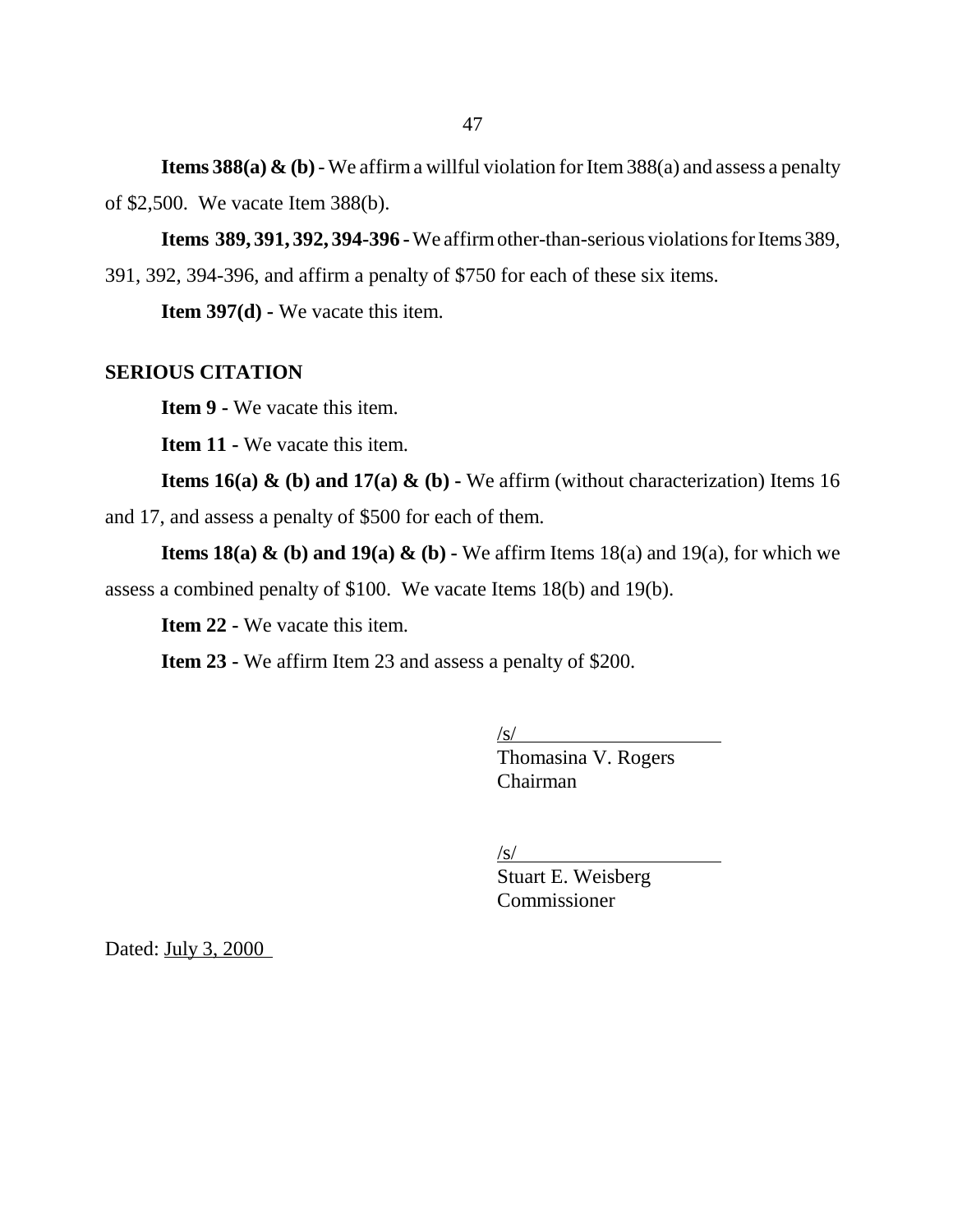VISSCHER, Commissioner, concurring in part and dissenting in part:

I concur except with regard to the finding that Kaspar Wire Works's (KWW's) recordkeeping violations, other than those involving restricted work activity, were willful. I would classify all of KWW's recordkeeping violations in this case as other than serious.

"To prove a willful violation, the Secretary must show that the employer acted voluntarily, with either intentional disregard of or plain indifference to OSHA requirements." *Georgia Elec. Co. v. Marshall*, 595 F.2d 309, 318 (5th Cir. 1979).

Although the Secretary claims that KWW intentionally disregarded the recordkeeping requirements in order to evade inspections, the judge concluded that the evidence does not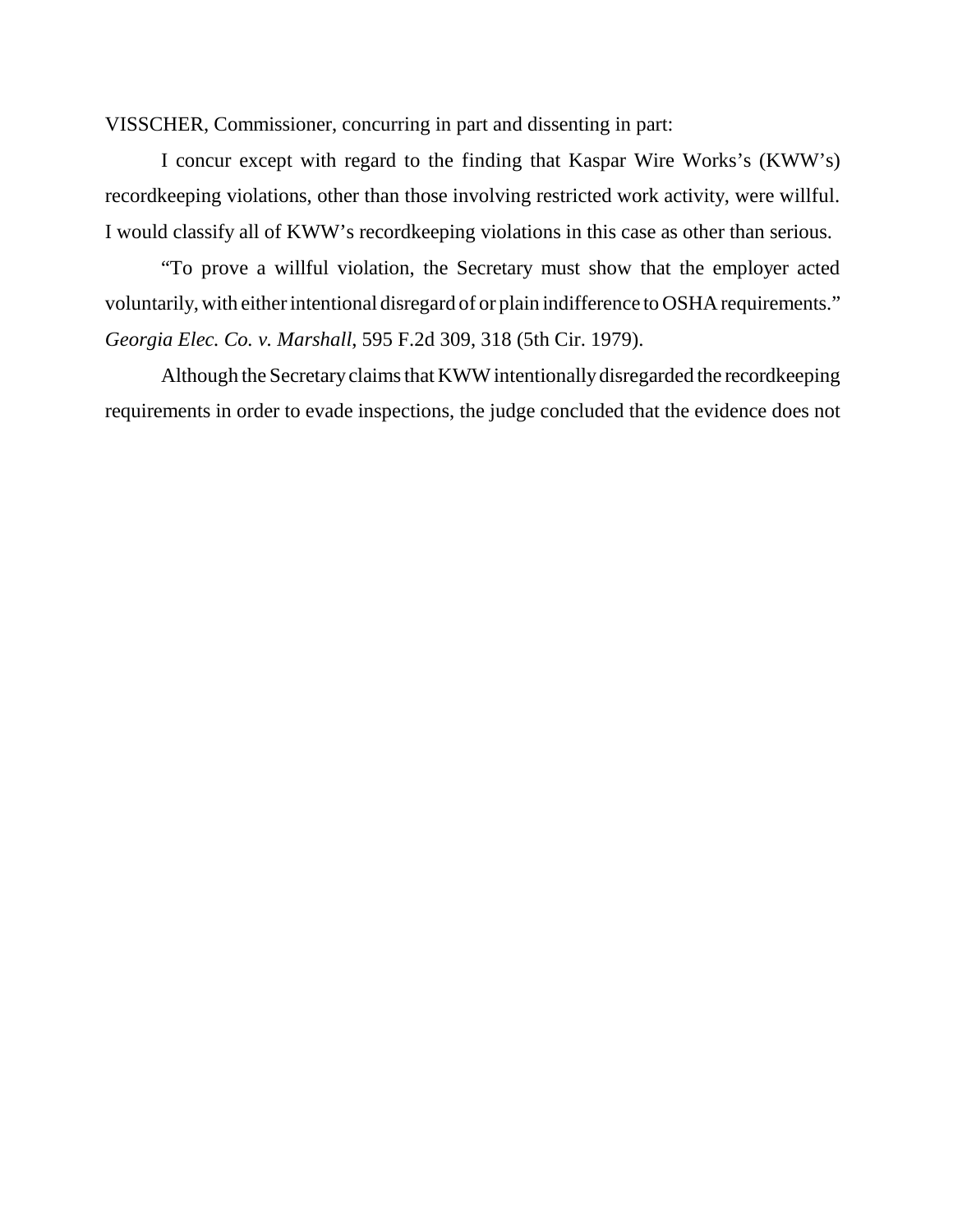support this contention.<sup>44</sup> His decision stresses the fact that despite the number of recordkeeping errors made by KWW on its 1988 and 1989 OSHA 200 logs, the 200 logs still yielded a LWDI *above* the national average. He also noted that during previous inspections of KWW and its affiliates subsidiaries, OSHA had reviewed both the 200 logs and the E-1 and first aid logs. As the judge observed, KWW thus had little reason to believe that it could have concealed injuries from the Secretary by recording them only in its first aid log. And, as the judge also concluded, "there is no evidence that Knezek, Little, or Price [the three KWW employees responsible for recordkeeping] had any specific knowledge of OSHA's recordkeeping requirements and consciously disregarded those requirements."

Unlike the judge, the majority now concludes that KWW did intentionally violate OSHA's recordkeeping standards. They do not support this finding with any record evidence of intent, nor do they attempt to explain why, if KWW was intentionally violating the law, it did not do so in a way that would have avoided a comprehensive inspection.

<sup>44</sup>The Commission's second footnote in *Caterpillar, Inc.*, 15 BNA OSHC 2153, 2155 n.2, 1991-93 CCH OSHD ¶ 29,962, footnote misplaced by publisher on p. 40,966 n.2 (No. 87- 922, 1993) is a succinct explanation of the background here as well: "Until 1983, compliance with section 1904.2(a) and other recordkeeping regulations requiring the recording of injuries, illnesses, and lost workdays was generally enforced by grouping a number of failures to record as a single violation and proposed a penalty of \$100 or less. In 1983, the Secretary began a practice of inspecting injury and illness records before deciding whether to inspect the workplace. OSHA Field Operations Manual Chapter III, section D.4 (April 18, 1983). If the records inspection showed that the lost-workday injury ("LWDI") rate of a workplace exceeded the national average for the industry, a comprehensive inspection was conducted. If the rate fell below the national average there was no inspection. *Id.* at section D.4.b. In 1986, the Secretary began enforcing the record keeping regulations much more aggressively in the belief that some employers were attempting to avoid comprehensive inspections by under-reporting occupational injuries and illnesses. He began issuing willful citations and proposing heavy penalties for failures to record a work-related illness or injury, or lost workday, particularly where substantial numbers of failures to record were alleged."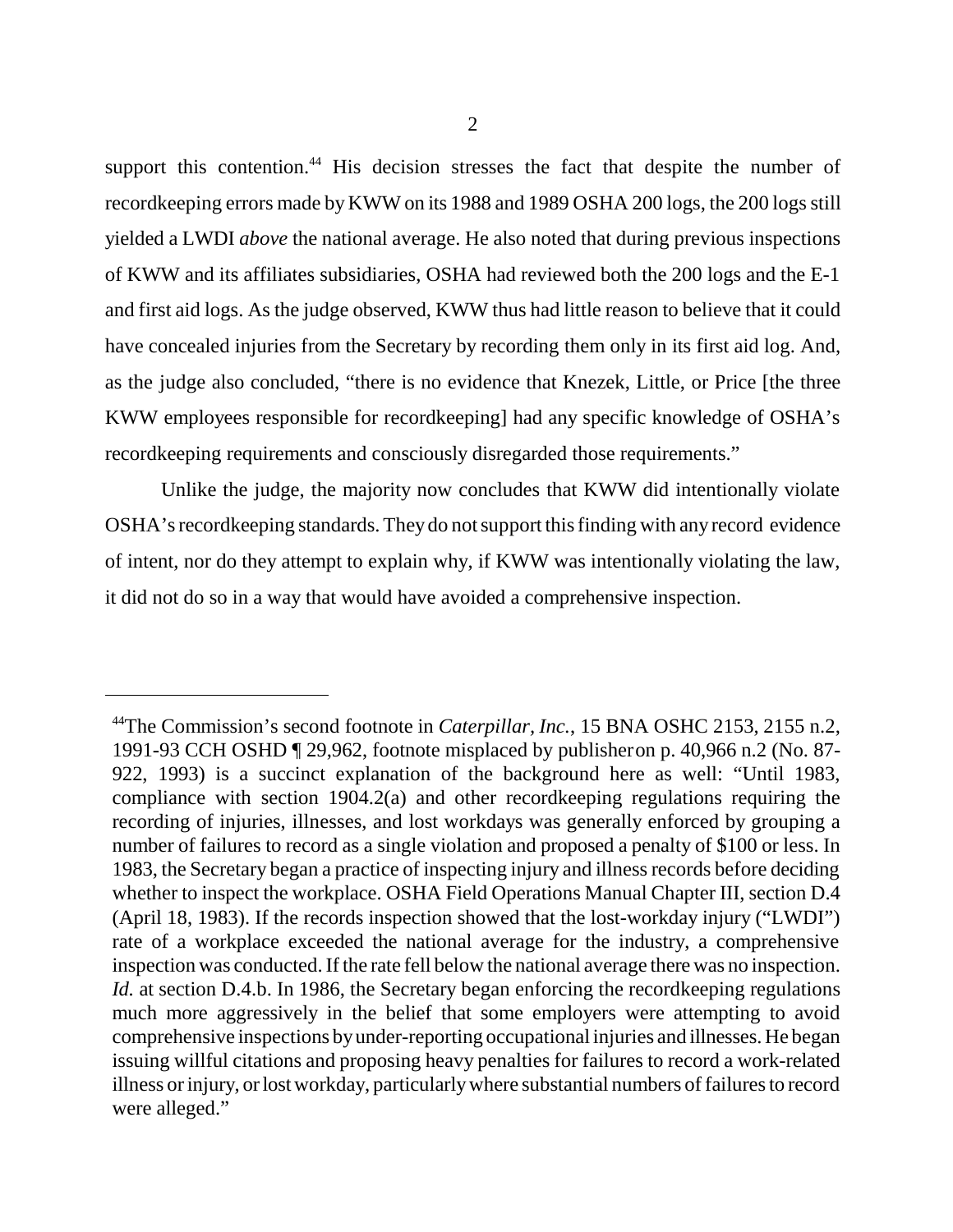The majority also concludes that the violations (other than those involving restricted work activity) were willful because KWW was "plainly indifferent." As the Eight Circuit Court of Appeals recently observed, "[t]he point at which conduct becomes 'plainly indifferent' rather than simply negligent defies easy formulation." *McKie Ford, Inc. v. Secretary*, 191 F.3d 853, 856 (8th Cir.1999). Nonetheless, the courts and the Commission have insisted that something more than carelessness or negligence be shown. *Id.* ("There must be evidence of aggravating circumstances, apart from mere lack of diligence or adequate care, in order to satisfy the standard"); *Caterpillar, Inc. v. Herman,* 154 F.3d 400 (7th Cir. 1998) ("Whether it was a willful violation depended on whether it resulted from a conscious disregard of the regulation, or was merely careless"); *Beta Constr. Co.*, 16 BNA OSHC 1435, 1444,1993 CCH OSHD ¶ 30,239, p. 41,652 (No. 91-102, 1993)("In order to establish a willful violation, the Secretary must show more than simple lack of diligence or carelessness on the part of the employer"). "A willful violation is differentiated by a heightened awareness -- of the illegality of the conduct or conditions -- and by a state of mind -- conscious disregard or plain indifference." *Williams Enterp., Inc.,* 13 BNA OSHC 1249, 1256, 1986-87 CCH OSHD ¶ 27,893, p. 36,589 (No. 85-355, 1987)*.* 

By finding that KWW was plainly indifferent, the majority has run roughshod over the distinction between willfulness and simple carelessness. They claim to find support in the fact that instructions for recording injuries and illnesses were printed on the front and back of the OSHA 200 form. But, even assuming that those instructions were clear regarding each injury, mere knowledge of the requirements of a standard or regulation does not establish that a violation was willful. *See Sal Masonry Contrac., Inc.*, 15 BNA OSHC 1609, 1612, 1991-93 CCH OSHD ¶ 29,673, p. 40,208 (No. 87-2007, 1992); *Wright & Lopez, Inc.*, 8 BNA OSHC 1261, 1265, 1980 CCH OSHD ¶ 24,419, p. 29,777 (No. 76-3743, 1980)*.* To rely on the instructions printed on the OSHA form to prove willfulness is to make every recordkeeping violation willful. *See TWA v. Thurston,* 469 U.S. 111, 128 (1985) (rejecting willfulness based on mere awareness of statute).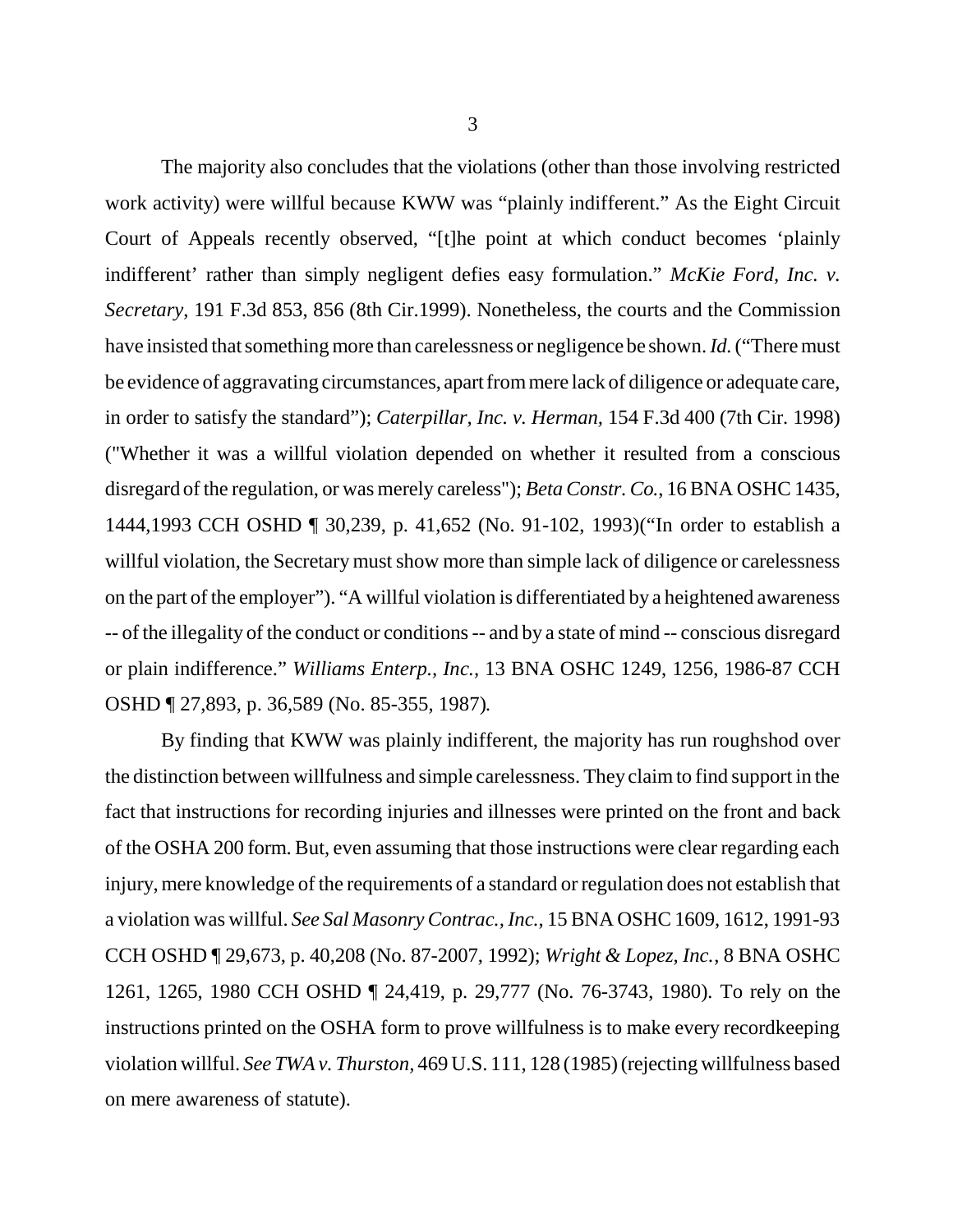The majority finds further support in the rate at which Kasper misrecorded injuries during 1988 and 1989 as compared with 1984. But, as the majority acknowledges, the record itself provides no explanation for this disparity. The majority has simply inferred a willful state of mind from the increased number of recording errors.

Indeed, the record in this case does not contain the type of evidence necessary to show heightened awareness of the illegality of the conduct. The Commission will find heightened awareness "where an employer has been previously cited for violations of the standards in question, is aware of the requirements of the standards, and is on notice that violative conditions exist." *Propellex* Corp., 18 OSHC 1677, 1684, 1999 CCH OSHD ¶ 31,792, p. 46,591-92 (No. 96-0265, 1999), quoting *J.A. Jones Constr. Co*., 15 BNA OSHC 2201, 2209, 1991-93 CCH OSHD ¶ 29,964, p. 41,029 (No. 87-2059, 1993). KWW and its affiliates had been inspected eight times between 1982 and 1990, including several inspections of injury and illness records, but had not been previously cited for its recordkeeping practices, even though KWW acknowledges that records reviewed by the Secretary in previous inspections did contain errors. While the fact that KWW's recordkeeping was not cited in earlier inspections would not provide a defense to the current violations, the fact that the Secretary did not cite KWW previously no doubt reduced, rather than heightened, KWW's awareness that its recordkeeping did not comply with OSHA's standards.

Nor is this case similar to cases that have found "heightened awareness" from the fact that employees were exposed to visibly dangerous conditions. *See, e.g., Brock v. Morello Bros. Construction*, 809 F.2d 161, 164 (1st Cir. 1987)(referring to "instances in which unsafe conduct is so egregious, so life-threatening" that willfulness can be presumed "from the offender's knowledge of conditions"); *Ensign-Bickford Co. v. OSHRC*, 717 F.2d 1419 (D.C. Cir. 1983); (improper handling of highly explosive substances); *E.L. Davis Contrac. Co.*, 16 BNA OSHC 2046, 2052, 1994 CCH OSHD ¶ 30,580, p. 42,342 (No. 92-35, 1994)(untrained employees working in unshored, 22 foot-deep excavation without protective equipment). Unlike these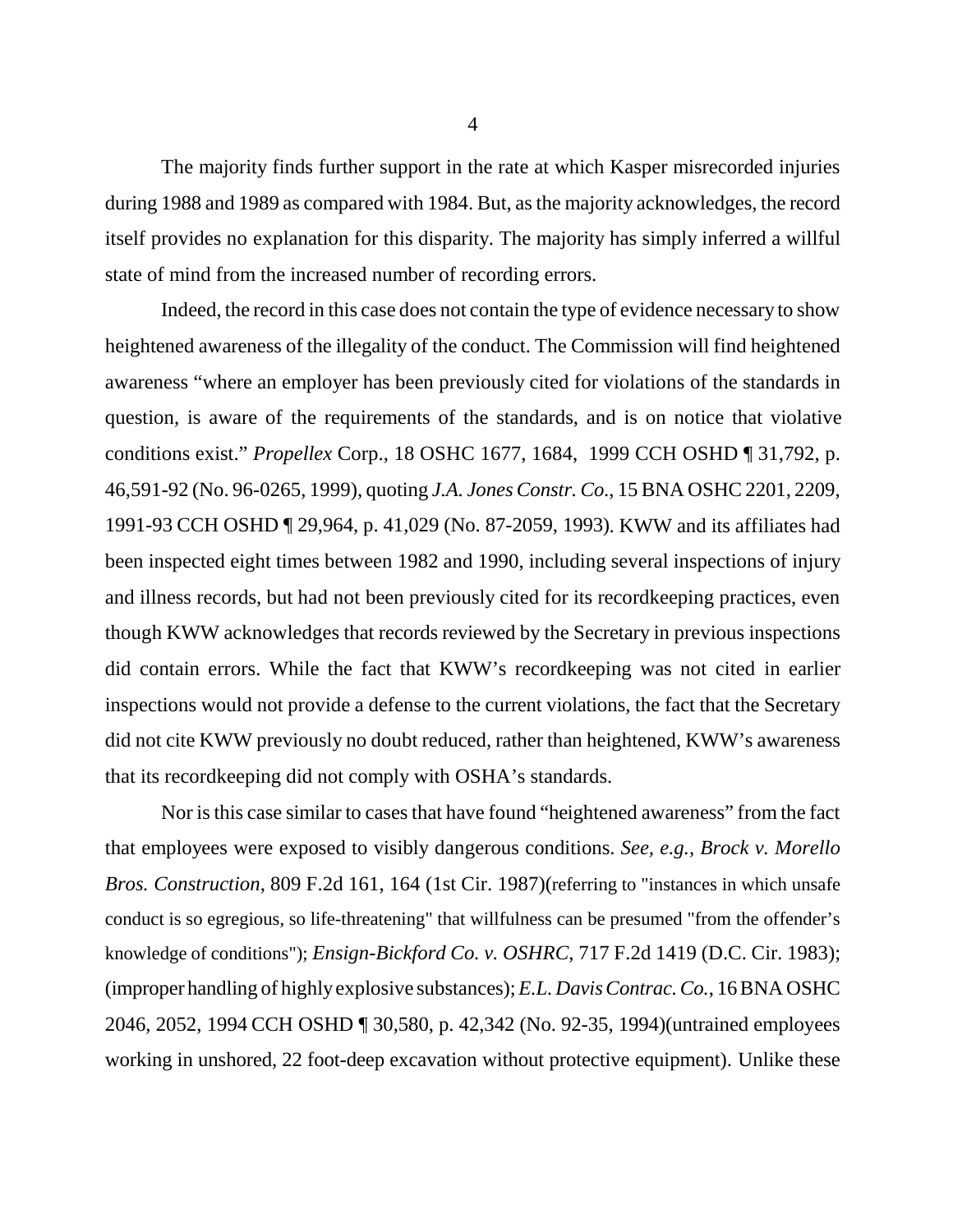cases, it can hardly be argued that KWW's recordkeeping violations were somehow highly unsafe working conditions.

The majority decision departs from prior cases in another aspect as well. The Secretary cited KWW for 382 separate violations of section 1904.2(a). The Commission has upheld the Secretary's authority to cite each non-recorded or misrecorded injury or illness required by section 1904.2(a) on an "instance-by-instance" basis, so long as the multiple violations do not result from a single course of action*. Caterpillar, Inc.*, 15 BNA OSHC 2153, 2172-73, 1991- 93 CCH OSHD ¶ 29,962, pp. 41,005-07 (No. 87-922, 1993). In order to prove that these violations were willful, the Secretary must establish that KWW displayed a willful state of mind with regard to each violation. *See Monfort of Colorado, Inc.*, 14 BNA OSHC 2055, 2061, 1991-93 CCH OSHD ¶ 29,246, p. 39,185 (No. 87-1200, 1991)(finding willfulness dependent on employer's underlying state of mind at the time of the violation). I can think of no reason why this requirement should be eliminated simply because the Secretary has chosen the cite the violations on an instance-by-instance basis. Had the Secretary shown a consistent pattern of misrecording, then there might have been some basis for finding that a single state of mind - willfulness - characterized each of the individual violations. *See, e.g., Sanders Lead Co*., 17 BNA OSHC 1197, 1202, 1993-95 CCH OSHD ¶ 30,740, p. 42,694 (No. 87-260, 1995). The record does not show that KWW was pursuing any sort of plan, however, and the random character of KWW's recordkeeping errors belies the suggestion that such a plan existed. Some injuries were recorded, some were not. There simply is no evidence here connecting a state of mind with the individual recordkeeping violations.

I recognize that KWW's recordkeeping practices during 1988 and 1989 resulted in a large number of errors. It is not likely that those errors would have occurred had KWW been reasonably diligent about complying with the recordkeeping regulation. The question, however, is whether the record supports the further finding that those recording errors resulted from something more than carelessness: that they resulted from conduct that can be characterized as willful. By finding KWW's recordkeeping violations here to be willful, the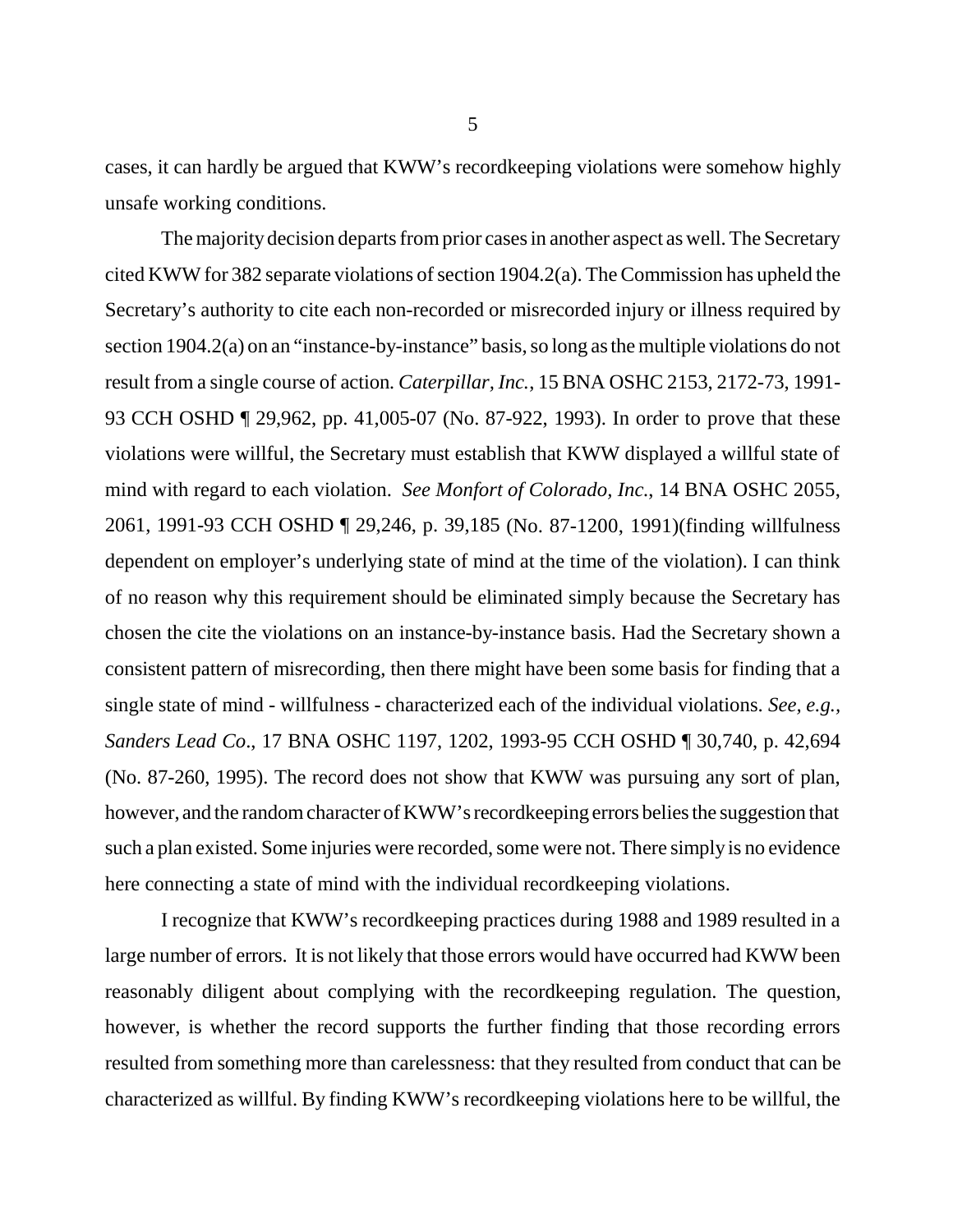majority has erased the distinction between carelessness and willfulness, and has allowed proof that establishes no more than constructive knowledge of the violations themselves to sustain a finding that the violations were willful.

Since I have concluded that this group of violations was not willful, it follows that I would assess a more nominal penalty than that assessed by the majority.

/s/

Gary L. Visscher Commissioner

Date: July 3, 2000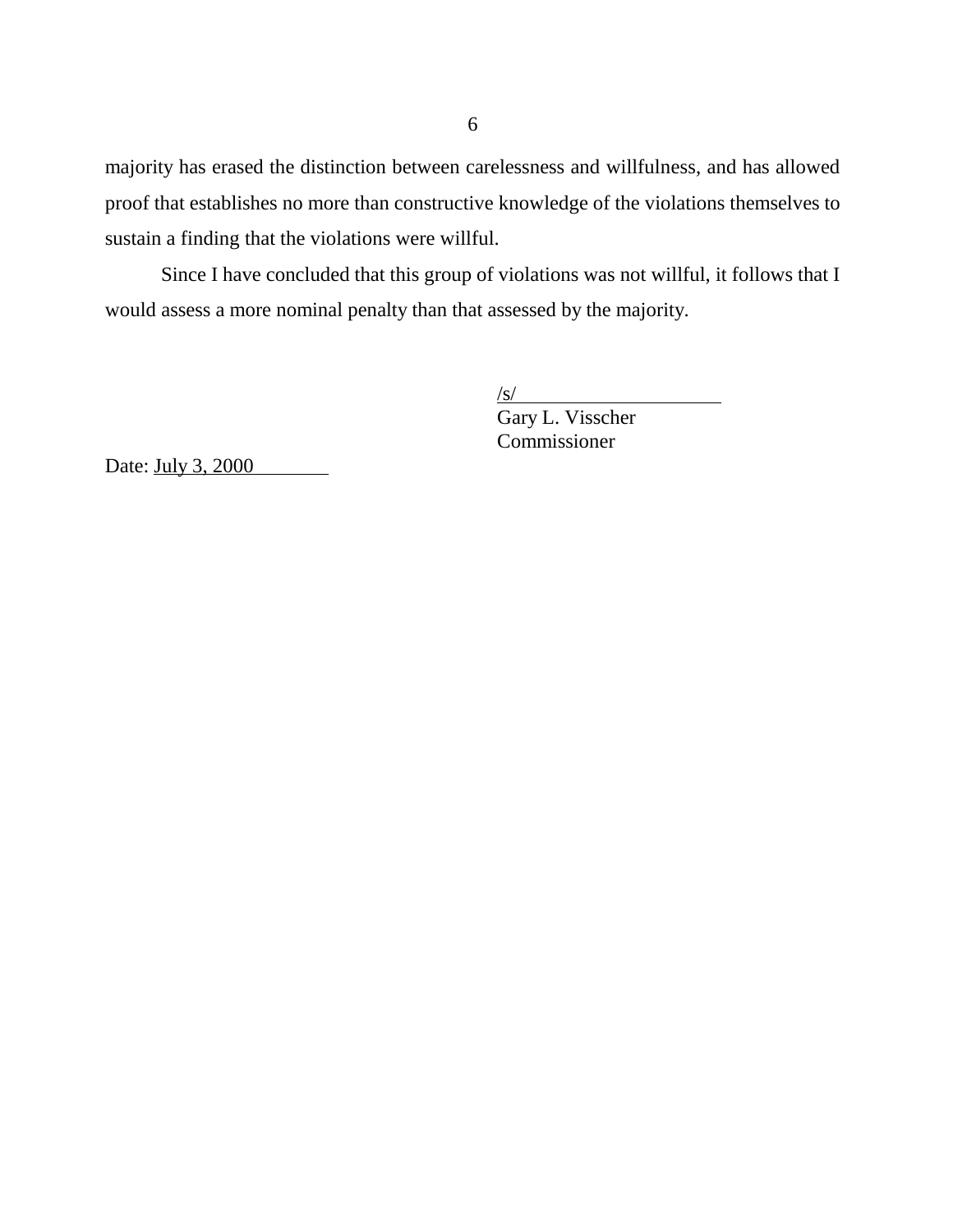| SECRETARY OF LABOR,      | ٠ |         |                          |
|--------------------------|---|---------|--------------------------|
| Complainant,             |   | $\cdot$ |                          |
|                          |   |         |                          |
| V.                       |   |         | OSHRC DOCKET NO. 90-2775 |
|                          |   |         |                          |
| KASPAR WIRE WORKS, INC., |   |         |                          |
| Respondent.              |   |         |                          |
|                          |   |         |                          |
|                          |   |         |                          |

APPEARANCES: E. Jeffery Story, Esquire Vic Houston Henry, Esquire Terry Goltz Greenberg, Esquire Lane Fletcher, Esquire Dallas, Texas Dallas, Texas For the Complainant. For the Respondent.

Before: Administrative Law Judge Stanley M. Schwartz<sup>1</sup>

### DECISION AND ORDER

This is a proceeding brought before the Occupational Safety and Health Review Commission (``the Commission'') pursuant to section 10 of the Occupational Safety and Health Act of 1970, 29 U.S.C. § 651 *et seq*. (``the Act'').

The Occupational Safety and Health Administration (``OSHA'') conducted an inspection of Kaspar Wire Works, located just north of Shiner, Texas, from March 19, 1990, through September 14, 1990. The inspection resulted in the issuance of one serious citation and one willful/egregious citation; the citations together alleged 422 violations and the proposed penalties totaled \$1,236,000.00. The hearing in this matter took place from June 29, 1992, through July 9, 1992, and additional testimony was taken on July 20, 1992. Both parties submitted post-hearing briefs.

Prior to the hearing, Judge Botkin granted Respondent's motion for partial summary judgment regarding the Secretary's citing the willful items on an instance-by-instance basis pursuant to the ``egregious'' penalty policy. The Secretary requested reconsideration of this ruling after the Commission's decision in *Caterpillar, Inc.*, 15 BNA OSHC 2153, 1991-93

<sup>&</sup>lt;sup>1</sup> Although this case was heard by Administrative Law Judge E. Carter Botkin, it was reassigned to the undersigned for decision after the death of Judge Botkin. The parties were notified of the reassignment and no comment from either was received.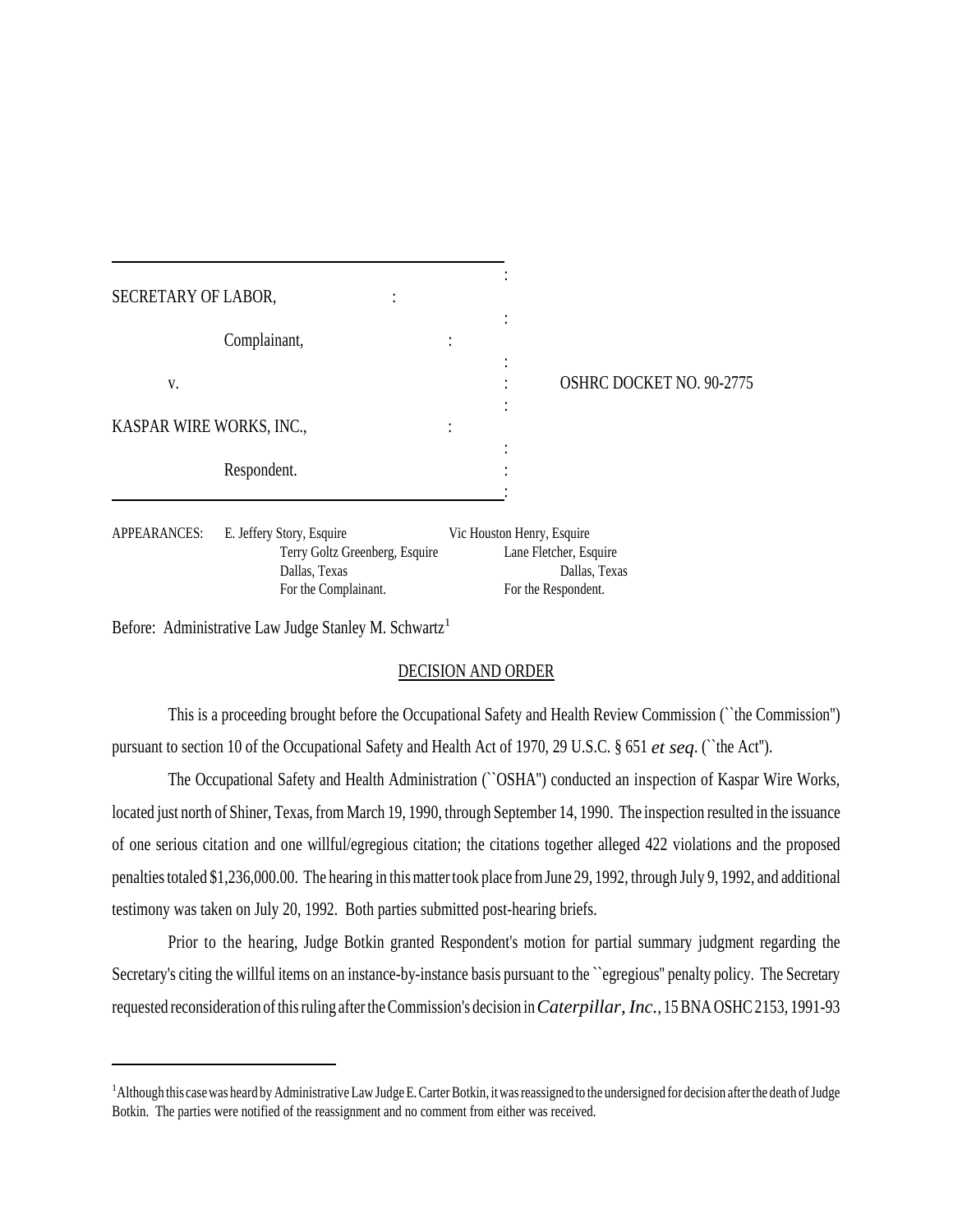CCH OSHD ¶ 29,962 (No. 87-922, 1993). Based on that decision, the undersigned set aside the ruling as being contrary to intervening Commission precedent in an order dated June 13, 1994.<sup>2</sup> As a result, the penalties as originally proposed will apply to any penalty determination in regard to willful/egregious citation 2.

### Willful/Egregious Citation 2 - Items 1-385

These items allege 385 willful violations of 29 C.F.R. § 1904.2(a) for failure to record occupational injuries and illnesses as required on OSHA Form No. 200 or the equivalent for calendar years 1988 and 1989.<sup>3</sup> The Secretary withdrew items 172 and 190 at the hearing, leaving for resolution 383 items. (Tr. 12; 873-74). It is clear from the record that these items were not recorded on the company's OSHA Forms 200 for 1988 and 1989, although they were recorded on its first aid logs for those years. *See* G-388-391, the OSHA 200 and 200-S forms for 1988 and 1989; the first aid logs are attached to the 200-S forms.<sup>4</sup> It is also clear that these items involved injuries or illnesses resulting in medical treatment and/or lost and/or restricted work days such that they were required to be recorded on the OSHA 200 forms.<sup>5</sup> See G-1-384, which consist of a Form E-1<sup>6</sup> for each cited instance together with documentation such as doctor and supervisor reports.<sup>7</sup> *See also* G-385-A-B, employee time and attendance records for 1988 and 1989. The issue to be resolved, therefore, is the characterization of the violations.

### **Background**

Kaspar Wire Works (``KWW'') makes formed metal products out of wire and sheet metal; most of its products are made to order, and the types of different items produced number in the tens of thousands. KWW employs about 800 workers

<sup>&</sup>lt;sup>2</sup>The same order denied the Secretary's request for reconsideration of Judge Botkin's ruling regarding Exhibit G-432 for the reasons stated therein.

 $31904.2$ (a) provides as follows: ``Each employer shall ... (1) maintain in each establishment a log and summary of all recordable occupational injuries and illnesses for that establishment; and (2) enter each recordable injury and illness on the log and summary as early as practicable....For this purpose form OSHA No. 200 or an equivalent which is as readable and comprehensible to a person not familiar with it shall be used. The log and summary shall be completed in the detail provided in the form and instructions on form OSHA No. 200.''

<sup>4</sup> Employers are required to provide an OSHA 200-S each year to the Bureau of Labor Statistics to report the recordable injuries and illnesses and employee hours worked for the previous year; the 200-S is used for statistical purposes, and in particular to determine the lost workday injury rate by industry, and while it is intended to show the totals from the OSHA 200 it does not, like that form, reflect individual incidents. *See* G-390-91.

<sup>&</sup>lt;sup>5</sup>The nature of these instances is set out below, following the penalty determination discussion for these items.

<sup>6</sup> Form E-1, Employer's First Report of Injury or Illness, is a standard form used to report job-related injuries or illnesses for worker compensation purposes.

 $7$ With three exceptions, each exhibit corresponds to the item with the same number. G-190 corresponds to item 191, which alleges the same violation as withdrawn item 190, and G-172 corresponds to item 385. (Tr. 12; 873-74). In addition, G-264 corresponds to item 274, and as there is no exhibit supporting item 264 it must be vacated, leaving 382 items for resolution.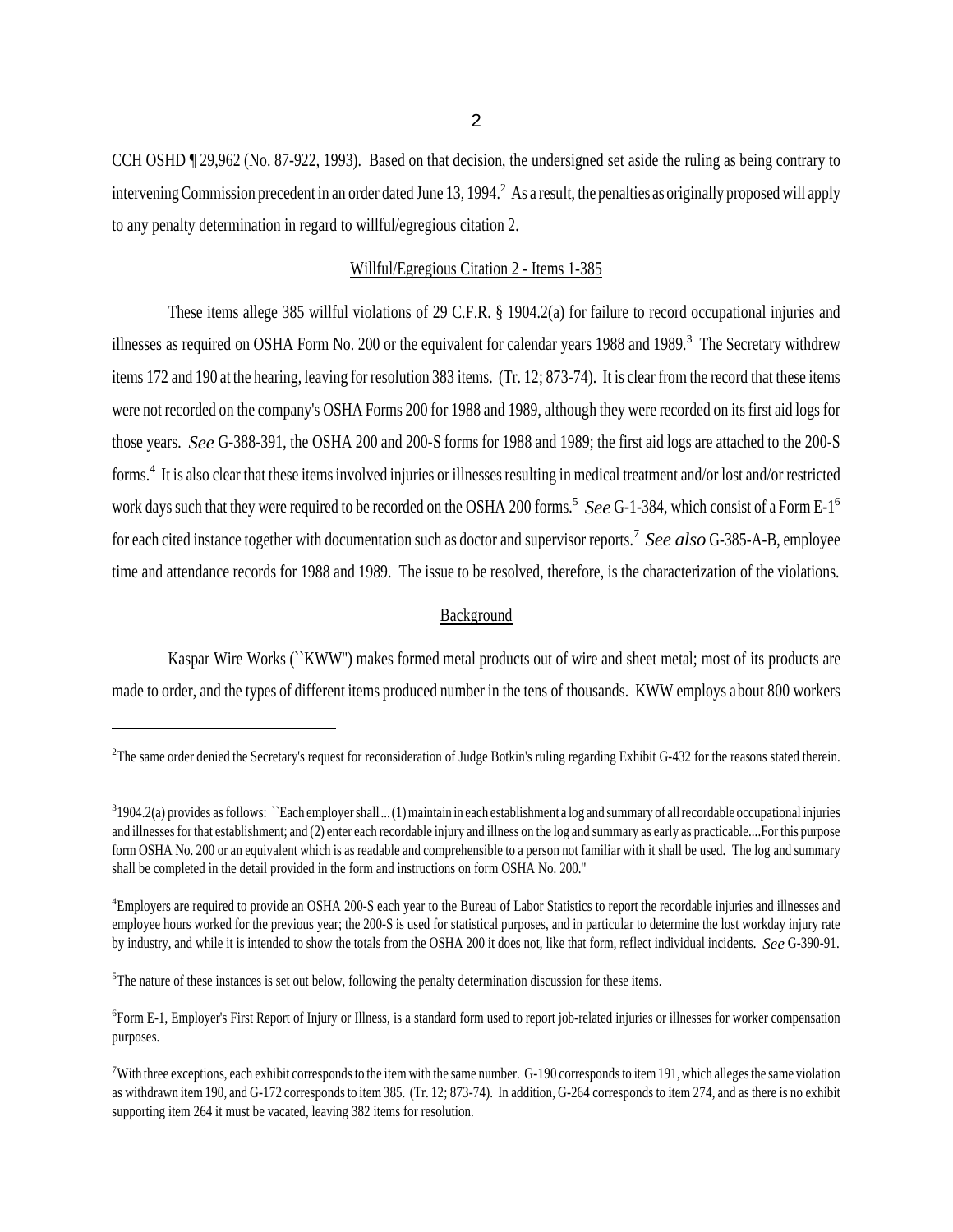and is the largest of three sister companies at the Shiner location; Kaspar Electroplating Corporation (``KEC'') and Kaspar Die and Tool (``KDT''), the other two companies, have around forty and fifteen employees, respectively. The companies have grown substantially, from a total of about 250 employees in 1970 to the present number; in 1988, there were approximately 750 shop employees working in the three companies.

Jo Ann Knezek was hired as KWW's insurance clerk in 1970. Her responsibilities included receptionist and secretarial duties, accounts payable, health and worker compensation insurance, and maintaining the OSHA 200 forms and first aid logs. Knezek worked in the personnel department under the supervision of the personnel manager, Bill Chenault, from 1970 until July 1971, when Chenault left and was replaced by David Little. Little supervised Knezek until January 1989, when he retired and was replaced by Dan Price, the present personnel manager. Knezek's title changed to that of office coordinator in 1977 or 1978, although her duties remained the same, and in 1987 she became a part of management; however, until January 1991 she and the personnel manager were the only individuals in that department.<sup>8</sup> In January 1991 an assistant personnel manager was hired and that spring a nurse and assistant were hired to perform various functions, including maintaining the OSHA 200. In addition, Knezek now supervises fifteen employees.

At the time of the inspection, the practice was to send any employee with a work-related injury or illness at any of the three companies to a physician. Knezek used the supervisor's report of the incident, made on a form provided by the worker compensation insurer, to complete a Form E-1; a copy of the E-1 went to the insurer, and another copy was kept in the office. Knezek also used the supervisor's report to determine whether to record the incident on the OSHA 200 or the first aid log, and incidents for all three companies were recorded on the same forms.<sup>9</sup> After the first of each year Knezek used the OSHA 200 and first aid log to prepare an OSHA 200-S, which was reviewed and signed by the personnel manager. The OSHA 200's and first aid logs were kept in one binder and the E-1's in another in the personnel office.

OSHA's Corpus Christi office visited the companies several times from 1982 to 1988 pursuant to their appearance on the establishment inspection lists for those years; KWW was visited in 1982, 1983, 1984 and 1985, KDT in 1983, 1985 and 1988, and KEC in 1984 and 1985. On each visit the OSHA 200's for the two previous years were reviewed and the lost workday injury rate (``LWDI'') was calculated to determine if it was higher than the national average for the industry such that a comprehensive safety inspection was required. None of these visits resulted in a comprehensive safety inspection; however, because the LWDI was not considered in regard to companies appearing on the establishment lists for health inspections, all

<sup>&</sup>lt;sup>8</sup>The only exception was the period from September 1988 to January 1989, when Price was preparing to assume Little's duties and held the title of assistant personnel manager.

<sup>&</sup>lt;sup>9</sup>Employees of KDT and KEC were so identified on the forms.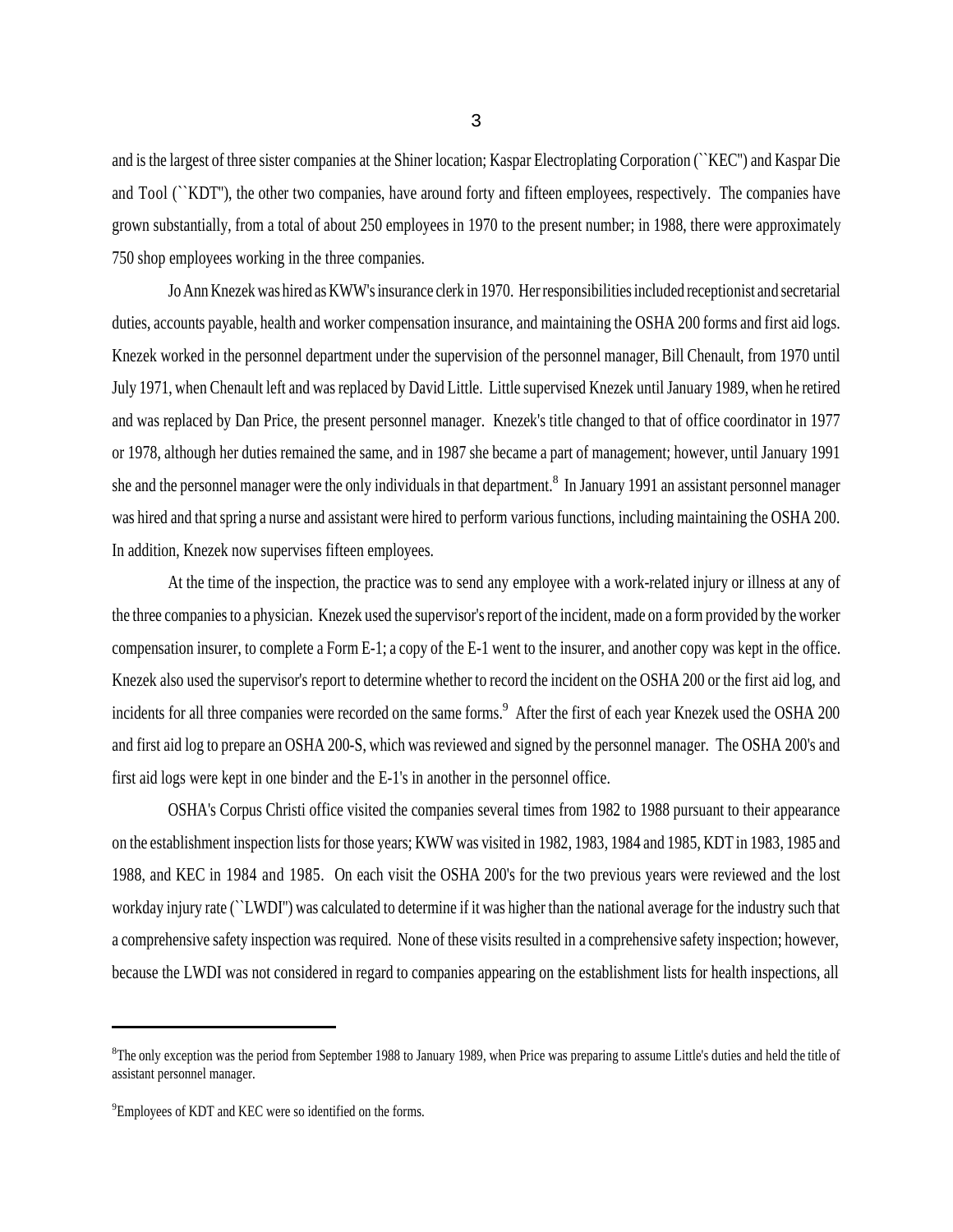three companies had a comprehensive health inspection in 1985. KWW and KEC were cited for other conditions pursuant to the 1985 inspections, but none of the visits resulted in citations with respect to the OSHA 200's.

The subject inspection, which consisted of a comprehensive safety inspection of KWW and a comprehensive safety and health inspection of KEC, was the first comprehensive safety inspection to occur at any of the companies. Compliance Officer (``CO'') Nicke Antonio conducted the safety inspections, and, based on his findings, recommended the issuance of serious citations to KWW and KEC. He then transferred to another OSHA office, but, pursuant to his review of the OSHA 200's, referred the matter for further inspection to his area office. Donald Jones, the CO who continued the inspection, found a large number of incidents for 1988 and 1989 which were not recorded on the OSHA 200's, 385 of which were ultimately cited as willful violations. The cited items included eye injuries, lacerations, contusions, fractures, sprains, strains, dermatitis, burns, finger amputations and carpal tunnel syndrome; of these, eye, finger and hand injuries were the most prevalent.

### The Contentions of the Parties

The Secretary contends the violations were willful based on the large number and obvious nature of the unrecorded incidents. He asserts that management either knew or should have known of the violations, and that the failures to record in this case were so blatant as to constitute either plain indifference to or conscious disregard of OSHA recordkeeping requirements. The Secretary also suggests that Respondent purposefully omitted injuries and illnesses from its OSHA 200's to evade inspections, especially in view of OSHA's practice up to 1991 to use the LWDI to determine if a comprehensive safety inspection was required.

Respondent contends the violations were not willful. It asserts that management had no knowledge that illnesses and injuries were not being properly recorded, particularly since OSHA had inspected its records a number of times and had had ample opportunity to discover any deficiencies but had never before cited the company or advised it of any problems with the OSHA 200's. It further asserts that although the cited incidents were not recorded on the OSHA 200's they were recorded on the company's first aid logs, and that the facts of this case preclude classifying the violations as willful based on the Commission's decision in *Kohler Co.*, 16 BNA OSHC 1769, 1994 CCH OSHD ¶ 30,457 (No. 88-237, 1994).

Based on the foregoing, the proper characterization of the violations must be determined by a close examination of the relevant evidence in this case, as follows.

### The Relevant Evidence

Jo Ann Knezek appeared and testified. Her only experience before working for KWW consisted of a bookkeeping job for two years in which she had no duties relating to recording injuries and illnesses. She was the only person who recorded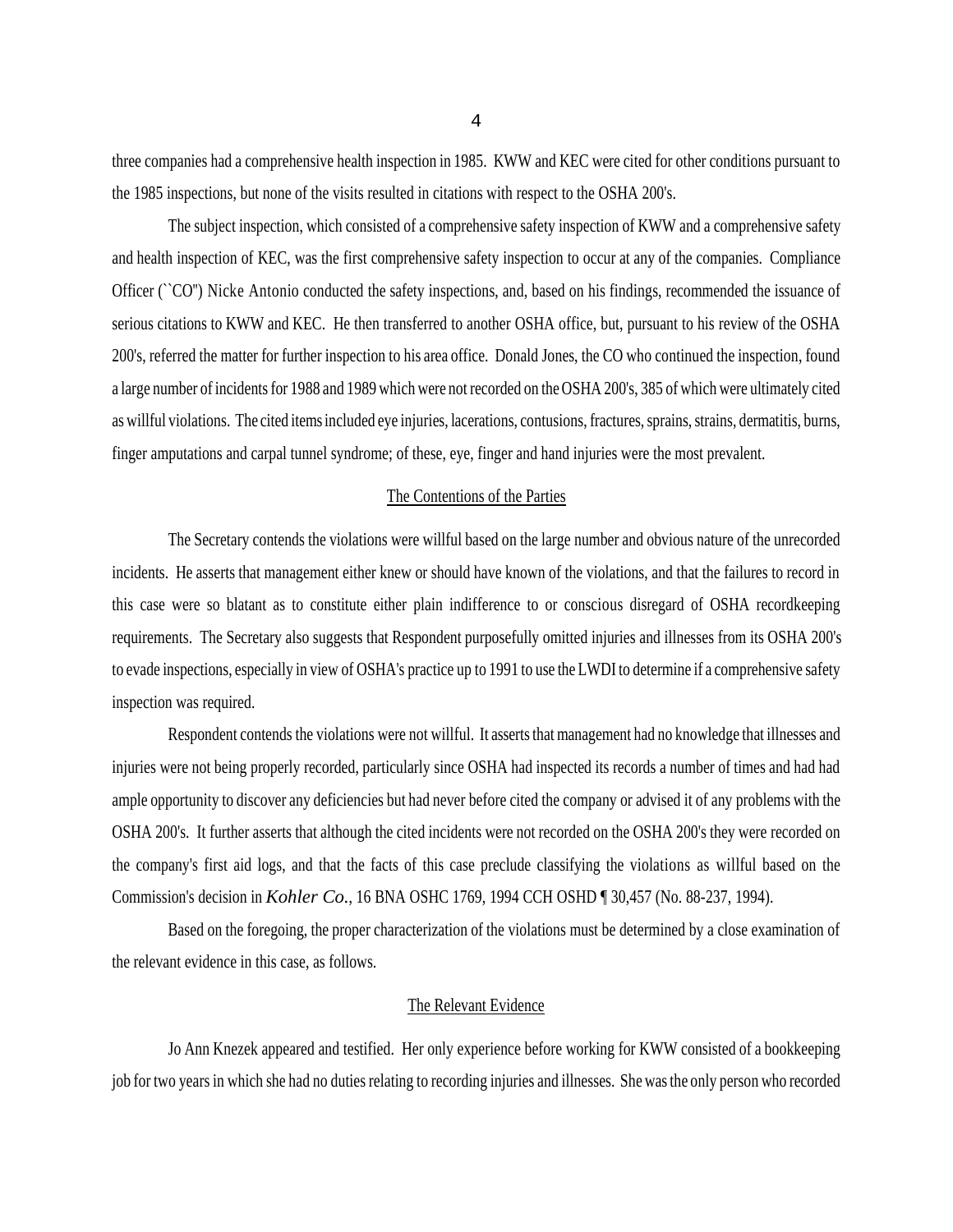injuries and illnesses at KWW up to the time of the inspection, and she had always used the same procedure.<sup>10</sup> Utilizing the supervisors' reports, she used her best judgment to decide how to record incidents; the ones she felt were serious or would result in missed days or restricted duty she put on the OSHA 200, and the rest she put on the first aid log. Knezek found out when incidents resulted in lost days by contacting the supervisor, payroll or the physician the employee had seen, and noted this on the document where the incident had been recorded originally. She did not transfer incidents from the first aid log to the OSHA 200, although she used both forms to a prepare a 200-S each year; the 200-S included the items on the OSHA 200 as well as those on the first aid log that involved lost workdays or that she felt were no longer first aid. Knezek knew the purpose of the OSHA 200, but not the 200-S; she agreed the forms requested basically the same information and did not know why she put all serious and lost workday incidents on the 200-S and not the 200. She said Little was the individual who had instructed her in these procedures and that no one else, including Price, had given her instructions in this regard. (Tr. 1450-57; 1461-62; 1467-76; 1484-89; 1495-97; 1500-02).

Knezek gave the OSHA 200's and first aid logs to Little, and to Price after Little left, to review with the 200-S after the first of each year; neither ever questioned her figures or changed them. She noted the 200-S forms for 1988 and 1989 were signed, while the 200 forms for those years were not, but said she was never told to sign the 200's. Knezek recalled records inspections prior to 1990, at which times she gave Little the binders containing the OSHA 200's, first aid logs and E-1's; she herself did not participate in the inspections. Knezek was never told until the 1990 inspection the OSHA 200's were being kept improperly and was unaware until then of the instructions on the back of the form; she knew there was writing on the back, but was following what Little told her. She did not recall seeing before the inspection anything like the recordkeeping guidebook CO Antonio left her. (Tr. 1457-67; 1474-77; 1484-85; 1489-92; 1496; 1500-09).

Knezek could not recall putting hand injuries on the OSHA 200 before the inspection, but said no one ever told her not to record such incidents. She agreed most of the items on the 200's for 1988 and 1989 were back injuries and that there were many hand, finger and other injuries on the first aid logs she did not put on the 200's. She also agreed that many of these injuries, including finger fractures and amputations, were not first aid, but said that at the time she was using her judgment and the limited information on the supervisor's reports; the doctor reports went directly to the insurer.<sup>11</sup> Knezek noted her worker compensation duties were very time consuming and that no one assisted her in 1988 and 1989. She also noted that after learning of the guidebook and instructions on the OSHA 200 she realized she could look up incidents to determine how to

 $10$ The only times someone else might have recorded injuries were the two weeks she took her vacations each year. (Tr. 1485-86).

 $11$ Knezek stated that in one case in which the injury resulted in loss of fingers, the supervisor's report described the incident as ``squeezed fingers." (Tr. 1479-81).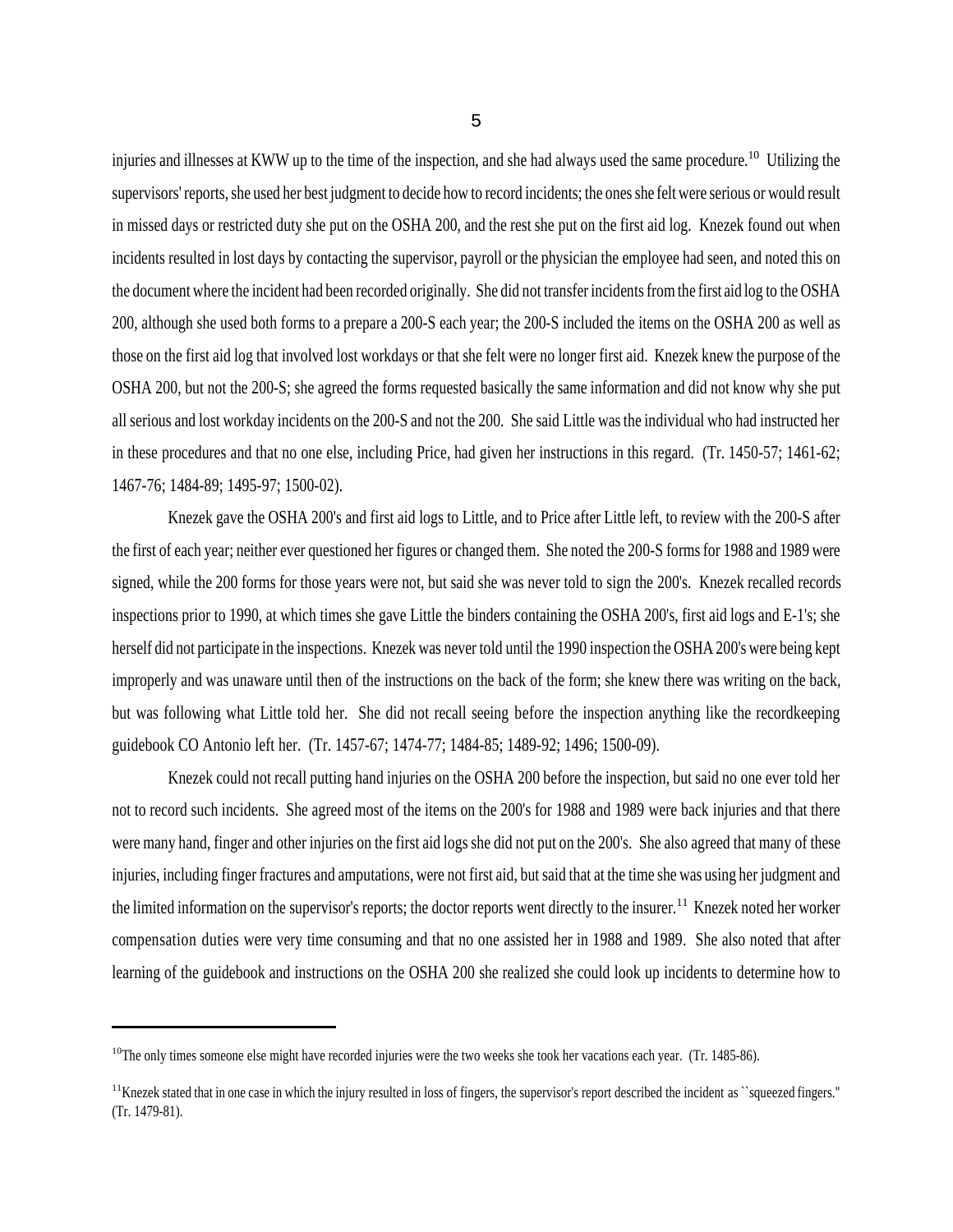record them, which she began doing after the inspection; she also began recording all incidents on the OSHA 200 and, at the end of the year, deleting those she believed were first aid based on the medical information she received. (Tr. 1457-61; 1465-85; 1492-96; 1503-04; 1507-08; 1511).

Dan Price also appeared and testified. His duties at KWW involve all areas of human resources, including responsibility for insurance and safety; he supervises Knezek and the personnel who currently keep the OSHA 200's. As assistant manager Price did not receive much training from Little; however, he familiarized himself with company policies and operations and gradually assumed Little's duties. Price became aware of the 200-S in January 1989, when Knezek gave him the 1988 form to review. He asked for the previous year's 200-S and compared the figures on the forms, which appeared accurate; he also verified the employee hours worked and then signed the 200-S and gave it to Knezek to mail. He did not verify the other figures on the form, and while he became aware of the OSHA 200's and first aid logs at some point and may have reviewed them before signing the 200-S forms for 1988 and 1989 he could not recall doing so. Price was unaware of any problems with the OSHA 200's until the inspection; at that time he instructed Knezek to begin recording all injuries and illnesses on the OSHA 200. He had not instructed her about the form before because he assumed the recordkeeping was already established and that there was no need for him to be involved in it. (Tr. 1543-45; 1551-53; 1556-60; 1565-71).

Price was a personnel manager for Tandy Corporation from 1970 to 1977, in which position he supervised the insurance clerks who prepared the OSHA 200's; he held vice president and president positions at Tandy from 1977 to 1986 and while he had overall responsibility for the insurance clerks most of this time he had very little involvement with OSHA 200's.<sup>12</sup> Price was aware of the necessity of keeping the OSHA 200's but was never instructed in them, and while he might have he could not recall reviewing or signing the forms at Tandy. He also could not recall reading an OSHA 200 or having specific knowledge about it before March 1990; however, he did read the 200-S forms before signing them in 1989 and 1990 and knew generally the purpose of both forms at that time. He remembered a folder with recordkeeping pamphlets in his credenza, the same credenza Little had used, but did not recall discussing recordkeeping with Little or reading the pamphlets before the inspection. Price noted that Knezek was in charge of worker compensation, that he never signed the E-1's, and that doctor reports went directly to the insurer although Knezek could obtain specific information if she needed it. He also noted the form used by supervisors to report injuries has been expanded, that the company now investigates serious incidents, and that the company nurse maintains medical files on all job-related injuries and illnesses. (Tr. 1545-50; 1554-69; 1577-81).

David Little testified he was responsible for taking care of all personnel needs at KWW during his tenure with the company, and that his prior experience consisted of teaching and serving as principal and superintendent of schools in Shiner;

 $12$ From 1986 until 1988, Price was in a small manufacturing business consisting of himself and two others. (Tr. 1550-51; 1574-75).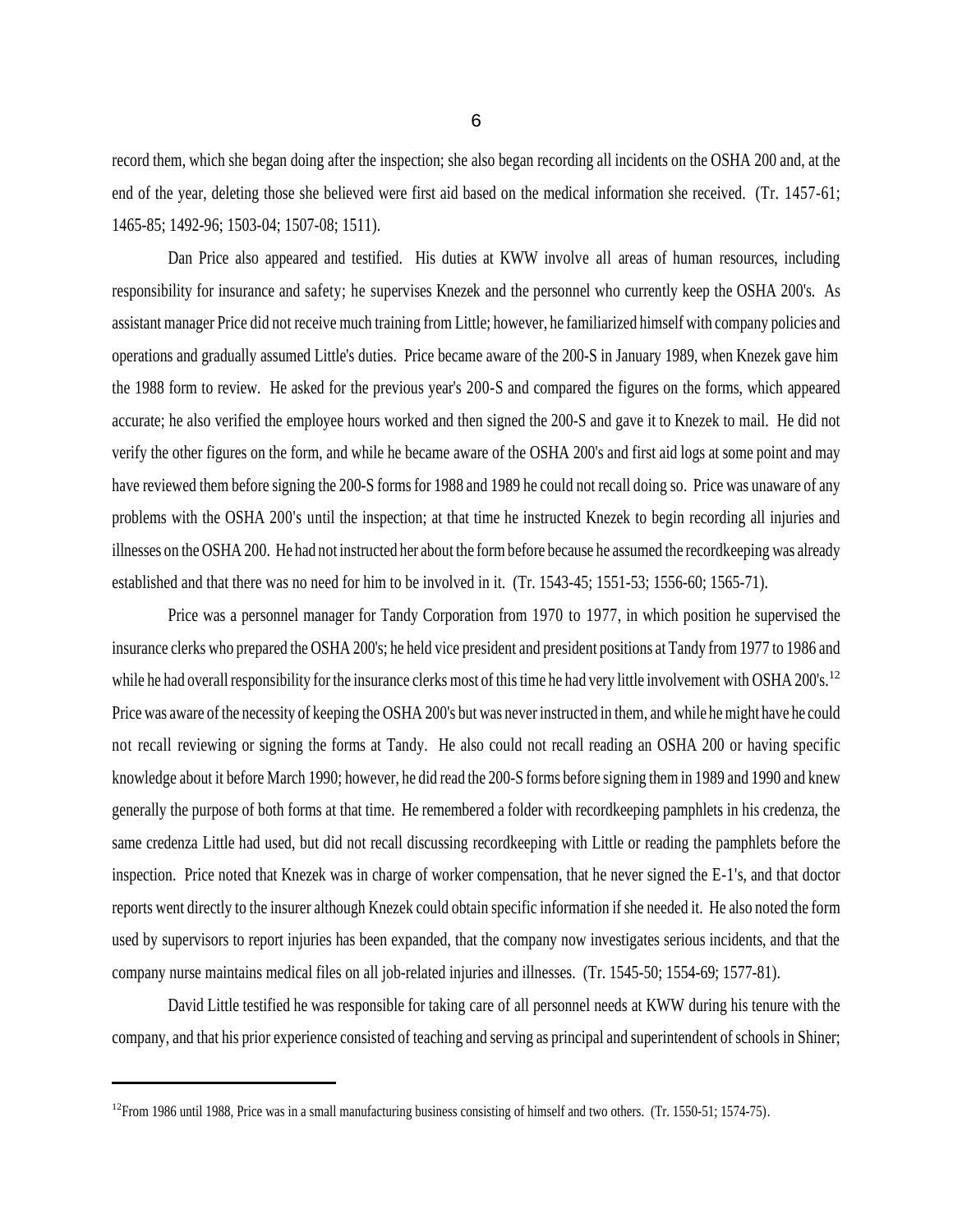he further testified that while Knezek took care of the worker compensation and injury and illness records he was ultimately responsible for these matters. Little was initially not very knowledgeable in recordkeeping; however, shortly after he began an OSHA inspector visited the site and told him and Knezek how to keep the records and after that time the same procedure was always followed. Knezek put serious injuries on the OSHA 200 and first aid on the first aid log, and they both participated in deciding the injuries to be reported on the 200-S, although Knezek did most of this; these included all items on the OSHA 200 and those on the first aid log which were no longer first aid. (Tr. 1982-92; 1997-2001; 2006-07; 2026).

Little described as recordable anything beyond first aid, such as lacerations, sprains, broken bones, finger amputations and head injuries. He then indicated that recordability depended on the severity of the injury and lost time, stating that sprains, rashes, punctures or injuries resulting in stitches could be first aid if the employee was medically taken care of and did not lose a full day's work; he further indicated restricted duty cases could also be first aid, depending on the injury, and could not remember if these were ever put on the OSHA 200. Little noted that every injury, even first aid, was treated by a doctor, and that all incidents were recorded. He also noted that the company insisted on follow-up visits when the treating doctor so advised, and that a worker put on a new job due to an injury could stay at the new job if he preferred; in his view, the company took very good care of employees and all incidents were properly recorded. Little indicated he had had some OSHA recordkeeping literature in his office but that he was not very knowledgeable in that literature, and he recalled no specific recordkeeping discussions with Knezek, Price, or Don Kaspar, the company president. (Tr. 1985; 1990-2022; 2034).

Little recalled six to ten OSHA visits to the Shiner location. On each occasion, he asked Knezek for the binder containing the OSHA 200's and first aid logs, which he referred to as the ``anatomy book,'' as well as the binder with the E-1's. All the OSHA inspectors were provided all the records, he answered any questions they had, and no inspector ever recommended any changes or told him his recordkeeping was deficient or that he should not have kept both the OSHA 200 and a first aid log. Little described as ``absurd'' the notion that KWW had concealed its records from OSHA, indicating if such had been the case the company would not have recorded everything and provided the records to the inspectors. He also pointed out that while he was not minimizing the importance of recordkeeping he had many demands on his time while he was with the company, that the volume of work was tremendous, particularly as the number of employees increased, and that he had relied on Knezek, who he considered very competent, to use her best judgment when recording injuries and illnesses. (Tr. 1988; 1999; 2013-15; 2022-35).

#### Discussion

7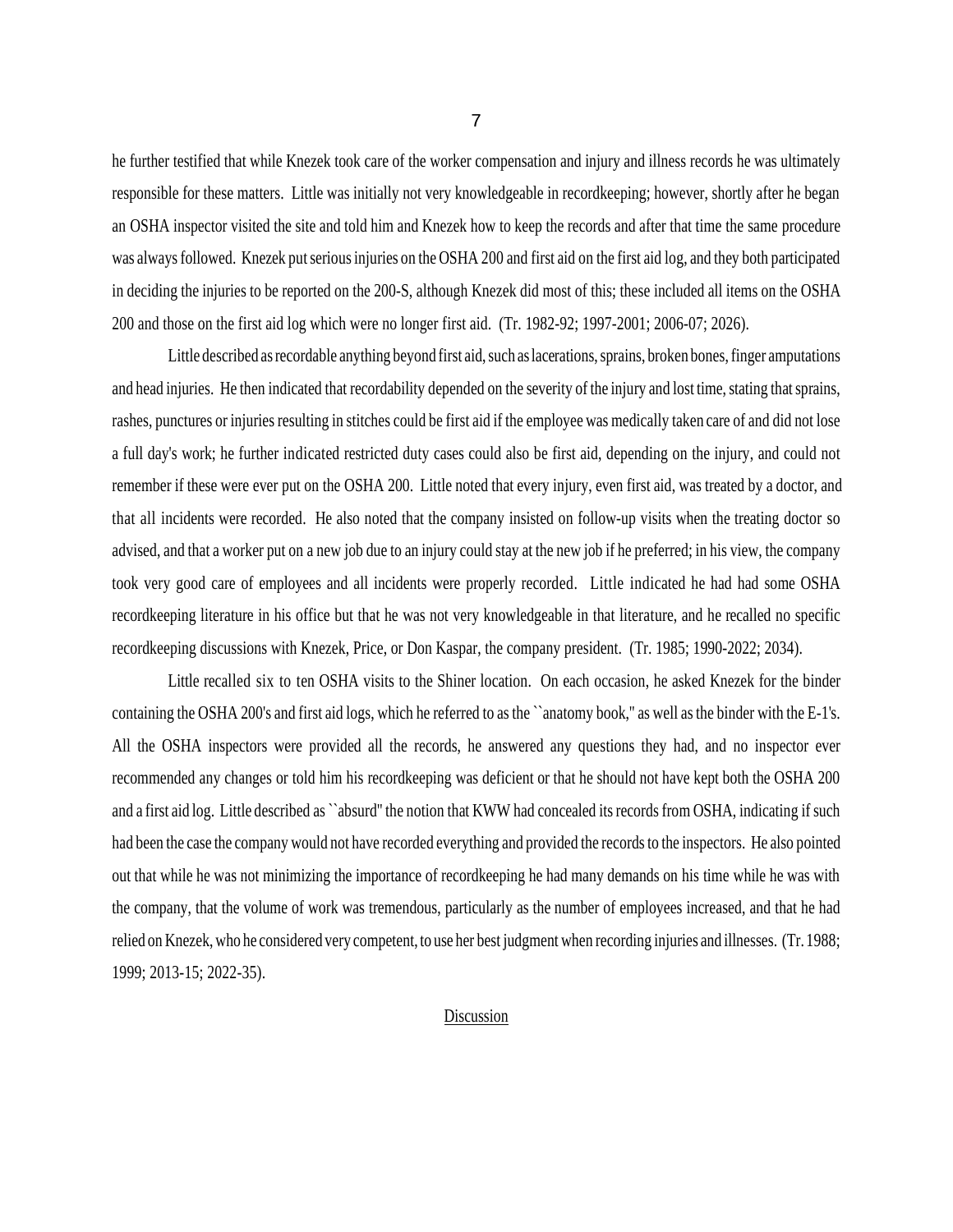To prove a willful violation, the Secretary must establish it was committed ``with intentional, knowing or voluntary disregard for the requirements of the Act or with plain indifference to employee safety.'' *Williams Enter., Inc.,* 13 BNA OSHC 1249, 1256, 1986-87 CCH OSHD ¶ 27,893, p. 36,589 (No. 85-355, 1987). As *Williams* further explains:

A willful violation is differentiated by a heightened awareness - of the illegality of the conduct or conditions - and by a state of mind - conscious disregard or plain indifference. There must be evidence that an employer knew of an applicable standard or provision prohibiting the conduct or condition and consciously disregarded the standard. Without such evidence of familiarity with the standard's terms, there must be evidence of such reckless disregard for employee safety or the requirements of the law generally that one can infer that if the employer had known of the standard or provision, the employer would not have cared that the conduct or conditions violated it. It is therefore not enough for the Secretary simply to show carelessness or lack of diligence in discovering or eliminating a violation.

*Id.* at 1256-57 and p. 36,589.

Based on the testimony set out above, there is no evidence that Knezek, Little or Price had any specific knowledge of OSHA's recordkeeping requirements and consciously disregarded those requirements. The Secretary nonetheless suggests, as noted *supra*, that Respondent deliberately omitted incidents from its OSHA 200's to evade inspections. Respondent, on the other hand, contends that OSHA's various inspections led it to believe it was in compliance with recordkeeping requirements. There was a plethora of evidence in this regard, all of which has been considered. Some of this evidence is cumulative and other is conflicting; accordingly, only the most significant is summarized below.

OSHA records of its visits to KWW and KEC from 1982 through 1984 reflect LWDI's ranging from .5% to 4.9%, which were below the national averages for the manufacturing industry for those years.<sup>13</sup> *See* R-1-5; R-9. In contrast, the LWDI's calculated during the 1985 inspections of KWW, KDT and KEC were 11.2%, 9.8% and 8.9%, respectively, and the parties stipulated that the 1984 national average LWDI was 4.7%.<sup>14</sup> (Tr. 532-34; 579; 609-12; 1975-76; R-6; R-8; R-21).

In addition to the foregoing, the evidence shows that some CO's had, in fact, looked at the company's E-1's and first aid logs in the previous records reviews, while others apparently looked only at the OSHA 200's. (Tr. 509-45; 579-82; 1200-16; 1225-28; 1239-41; 1292-96; 1384-87; 1796-1809; 1924-50; R-175). It is clear from the testimony of Nicke Antonio and Ann Fox, the CO who conducted the health inspection of KEC, that the E-1's and first aid logs were provided to them during their joint records review. (Tr. 562-67; 1899-1910; R-23-24). Further, Antonio's initial calculation of the LWDI from the 1988 and 1989 OSHA 200's was 4.5%, which was above the 4.2% national average. (Tr. 284-86). Mike Hunter, the area director of OSHA's Corpus Christi office, testified that his own calculation from only the 1988 OSHA 200 resulted in a very

<sup>&</sup>lt;sup>13</sup>R-2, an OSHA form letter to KWW dated May 7, 1982, reflects an LWDI for 1980 and 1981 of .5% and a national average of 5.2%; however, R-9, the CO's case file notes dated May, 6, 1982, reflects an LWDI of 4.9% for those same years.

<sup>14</sup>The LWDI calculated during the 1988 inspection of KDT was 2.7%. *See* R-37.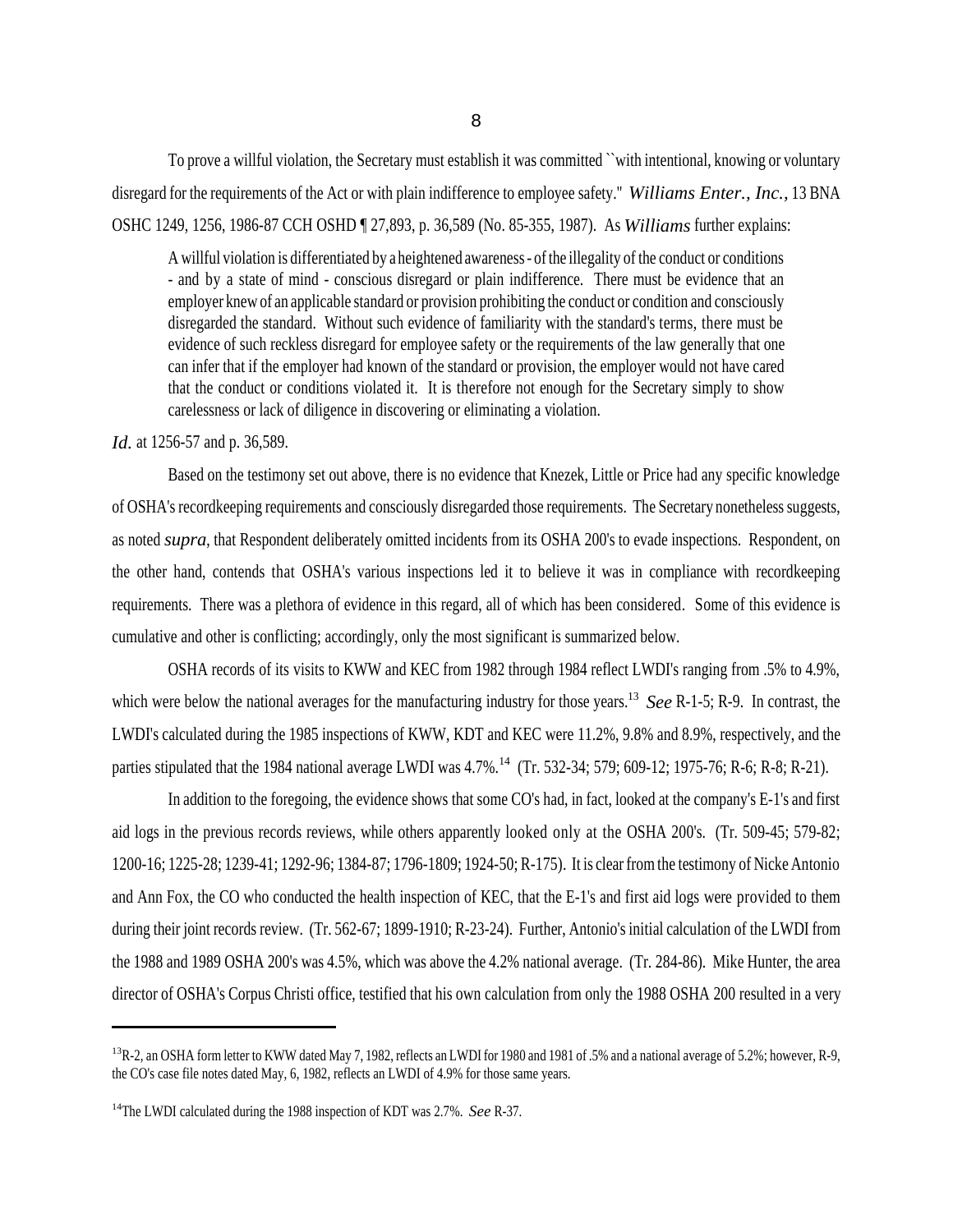low LWDI.<sup>15</sup> (Tr. 1138; 1247-50). Regardless, there is simply no conclusive evidence that Respondent attempted to evade inspections by omitting incidents from its OSHA 200's. However, there is likewise no reason to conclude that the various inspections of its facilities led the company to believe it was in compliance with OSHA's recordkeeping requirements, as Respondent asserts, such that a willful characterization is unjustified. To the contrary, the record in this case shows the violations were willful. My reasons follow.

I note at the outset that the unrecorded incidents for 1988 and 1989 total 171 and 211, respectively, and that, based on the testimony of Mike Hunter and my own calculations, these incidents represent approximately 20% and 25% of the total number of employees for those years.<sup>16</sup> (Tr. 1182). I note also there are only thirty-two and forty-one incidents recorded on the OSHA 200's for 1988 and 1989, respectively, that these totals include four entries for KEC and two for KDT, and that there are no eye injuries and only one hand injury on the forms. *See* G-388-89. It is evident that the incidents which are recorded are the same types of injuries appearing on the first aid logs, *i.e.*, back strains, burns, pulled muscles, broken toes, a cracked arm, a hernia, a squeezed hand and carpal tunnel syndrome. It is further evident that many of the incidents on the first aid logs were obviously recordable, even from the brief descriptions in the logs, and that recordability was clearer still in light of the treatment received and lost workdays. *See* G-1-384 and G-390-91. Finally, it is evident the information on the supervisor's report from which Knezek prepared the E-1 was often sufficient to determine if the injury was recordable. *See, e.g.*, G-384; both the report and E-1 state three fingers on the right hand were severed.

Pursuant to the testimony of Knezek, Little and Price, none of these individuals had any actual training in OSHA recordkeeping or any specific knowledge of those requirements. Notwithstanding this lack of training, the undersigned finds it incredible that Little and Knezek, the individuals charged with responsibility for the OSHA 200's for seventeen and twenty years, respectively, could have believed they were properly recording injuries and illnesses. Anyone with reasonable intelligence and common sense, even without any training in OSHA recordkeeping, should have been able to determine with little effort the reportability of most of the incidents in this case, especially in view of the pamphlets Little had in his office and the instructions on the OSHA 200 itself. In this regard, it is noted that the front of the form discusses recordable cases and refers readers to the back for definitions and additional instructions. (Tr. 1183-87; G-431). It is further noted that both Knezek and Little appeared to have understood how to complete the 200-S form, and yet, implausibly, did not understand how to complete the OSHA 200.

 $15$ Hunter calculated three different LWDI's for 1988, one from the OSHA 200, one from the 200-S and one which included all the omitted incidents; he recalled these LWDI's as being between 2-3%, 7-8% and 11-14%, respectively. (Tr. 1247-50).

<sup>16</sup>My total of the unrecorded incidents takes into account items 172, 190 and 264, noted *supra*.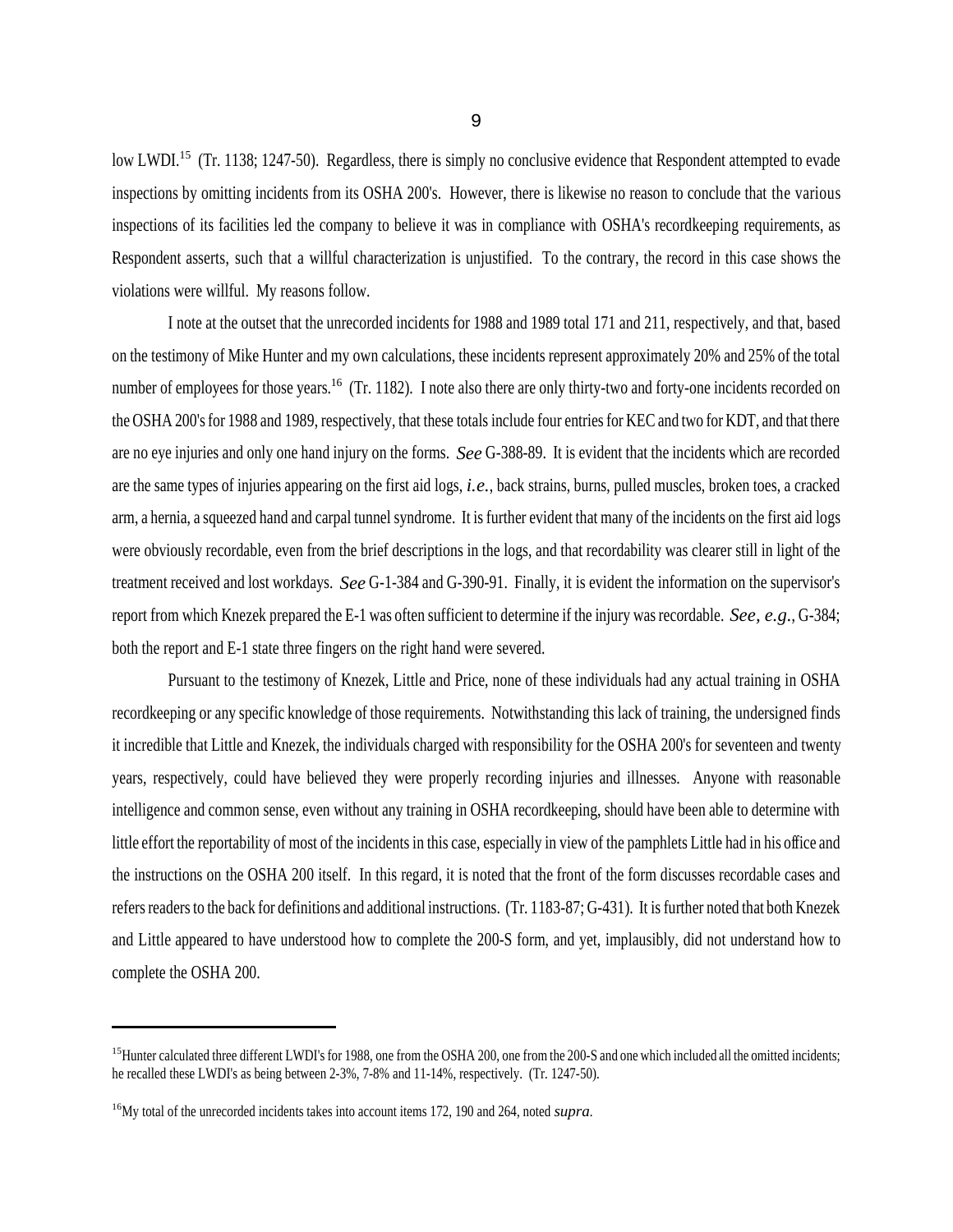As stated above, Respondent points to the Commission's decision in *Kohler Co.*, 16 BNA OSHC 1769, 1994 CCH OSHD ¶ 30,457 (No. 88-237, 1994), in support of its contention that the violations were not willful. However, *Kohler* is a very different case. Kohler was a much larger employer, and the 277 violations in that case represented a small percentage of its total employees. Moreover, all of Kohler's injuries and illnesses, including first aid, were recorded on an OSHA-approved computerized log, and most of the cited items had to do with the company's failure to track first aid cases which later became recordable. Significantly, the Commission specifically found that while some parts of Kohler's recordkeeping were flawed, others were excellent. *Id*. at 1776 and p. 42,064. In this case, the whole of Respondent's recordkeeping can only be described as fatally flawed. While the record does not show that injuries and illnesses were intentionally omitted from the OSHA 200's, the company did nothing to ensure the standard was met. Employers must take responsibility for their employees and provide a minimum of supervision to make sure that individuals charged with recordkeeping do not share the views expressed by Little and Knezek. Respondent provided no such supervision, and, based on the record, it is found that the company exhibited plain indifference to the standard.<sup>17</sup> Items 1-385 of citation 2 are affirmed as willful violations, except for items 172, 190 and 264, which are vacated for the reasons given *supra*.

## Penalty Determination

The Secretary has proposed a penalty of \$3,000.00 for each 1904.2(a) violation in this case. In assessing penalties, the Commission must give due consideration to the four criteria set out in the Act, that is, the gravity of the violation and the employer's size, history and good faith; the gravity of the violation is generally accorded greater weight than the other factors. *See Kohler* at 1777 and p. 42,065, and cases cited therein. The proposed penalties in this case must therefore be considered in light of these factors.

In regard to size and history, Respondent is a medium-sized employer with a relatively negligible history of previous OSHA violations. *See* R-6 and R-22, the citations issued as a result of the 1985 inspections. As to good faith, the record shows a profound neglect of OSHA recordkeeping before the inspection; however, this neglect is somewhat offset by the company's significant efforts to correct the deficiencies in its recordkeeping after the inspection, noted above.

In regard to gravity, the Commission has noted that while recordkeeping "play[s] a crucial role in providing the information necessary to make workplaces safer and healthier,'' such violations are generally of low gravity because they bear on elements such as employee exposure to hazards and probability of accidents in only a ``most tangential way.'' *See Kohler* at 1772-73 and 1777, and pp. 42,060 and 42,065, and cases cited therein. However, the number of violations must be

<sup>&</sup>lt;sup>17</sup>As stated in my order of June 13, 1994, G-432 has in no way been considered or had any bearing on my reaching this conclusion.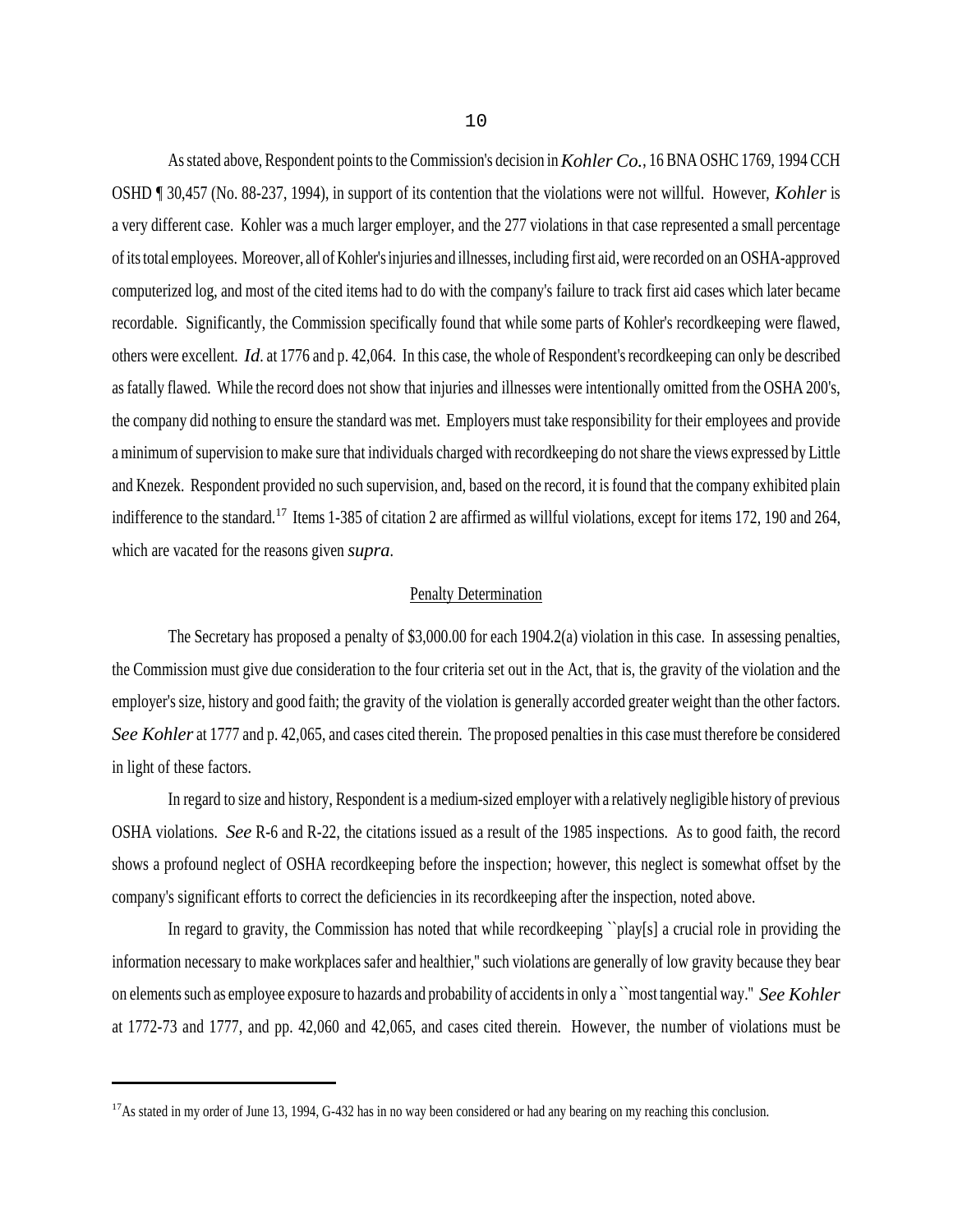considered, particularly in relation to the number of employees, as well as the extent to which they exceed the definition of nonrecordable first aid set out at 1904.12(e). *Id.* at 1777-78 and pp. 42,065-66.

In light of the foregoing, the violations in this case are of higher gravity than those in *Kohler* based on their willful characterization, their large number relative to the number of employees and their obvious nature. In weighing this factor with the others set out above, the undersigned notes that the company changed its entire recordkeeping system after the inspection. The undersigned also notes this is a medium-sized company, not a large corporation such as an automobile manufacturer, and that its resources are obviously limited. Finally, it is noted that the proposed penalty was based on the Secretary's determination that the failure to record injuries and illnesses was deliberate, a conclusion not supported by the record. Taking all these factors into consideration, I have attempted to arrive at a meaningful penalty that will have positive results on the safety and health of this company's employees and that will also meet the criteria of the Act. I have also attempted to follow Commission precedent with respect to arriving at an appropriate penalty; in this regard, I note *Kohler's* requirement that consideration be given to the extent to which the violations exceed the definition of non-recordable first aid. For all of these reasons, it is concluded that the proper range of penalties in this case is \$250.00 for less serious incidents, such as sprains, strains, rashes and chipped teeth; \$500.00 for more serious incidents, such as contusions, concussions, lacerations, burns and carpal tunnel syndrome; and \$1,000.00 for the most serious incidents, such as eye injuries, amputations, punctures, fractures and crushing injuries.<sup>18</sup> This conclusion is based on my review of the E-1's, doctor reports and other documents supporting the citation items.

The 382 items for which violations have been found are grouped below according to the type of incident and body part injured. In this regard, it is noted that where the citation describes the incident more generally, such as a hand injury, and the supporting documentation describes it more specifically or accurately, such as a finger laceration, the item has been grouped according to the supporting documentation. It is also noted, with respect to item 203, that the citation describes the incident as a hand contusion; the supporting documentation describes it as a knee contusion and it has been grouped accordingly. The penalties assessed for each category are shown at the end of that category. The total penalty assessment for these items is \$234,000.00.

## Eye Injuries - (86 items, \$1,000.00 each)

Foreign objects in eyes (including metal particles, sparks, glass, grit); chemical sprays/splashes in eyes; flash burns; being struck/poked in eye - Items 13, 17, 20, 28, 31-33, 37, 47, 51, 53-54, 56, 61-62, 64-65, 67-68,

<sup>&</sup>lt;sup>18</sup>The Omnibus Budget Reconciliation Act of 1990, Pub. L. No. 101-508, § 3101 (1990), dated November 5, 1990, is irrelevant to the penalty determination in this case as the citations were issued on September 18, 1990.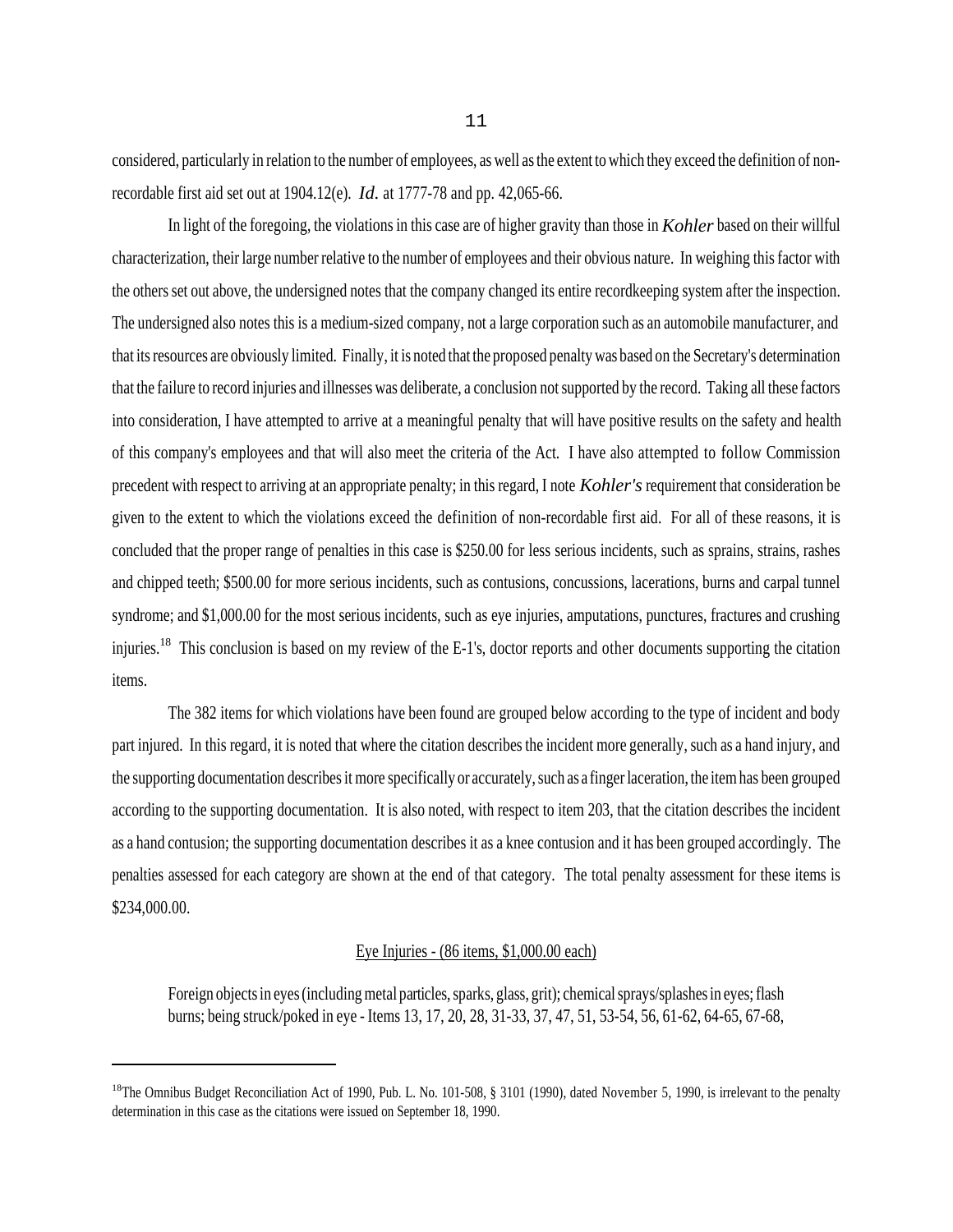70, 73-74, 79-80, 86-88, 90, 92, 94, 105-06, 116, 120-21, 123-24, 126, 129, 133, 140-41, 143, 151, 157, 159-60, 163, 166, 170, 181, 186-87, 193, 200, 211, 216, 221, 234, 242, 249-50, 254-55, 266, 268, 271, 275-76, 280, 295, 301-02, 304, 311, 321, 323, 338, 347, 368, 372-73, 378-81

#### 86 items x \$1,000.00 = \$86,000.00

#### Total - \$86,000.00

Facial Area Injuries (5 items, \$250.00 - \$500.00 each)

Chipped/fractured teeth - Items 165, 314 (\$250.00 each)

Facial burn - Item 183 (\$500.00)

Facial laceration - Item 96 (\$500.00)

Welding burr up nose - Item 46 (\$500.00)

3 items x  $$500.00 = $1,500.00$ 

2 items x  $$250.00 = $500.00$ 

#### Total - \$2,000.00

#### Head Injuries (10 items, \$500.00 each)

Concussions - Items 19, 299

Contusions - Items 57, 240

Lacerations - Items 30, 43, 127, 214, 217, 362

10 items x  $$500.00 = $5,000.00$ 

#### Total - \$5,000.00

Back/Neck/Shoulder Injuries (39 items, \$250.00 - \$500.00 each)

Back contusion - Item 233 (\$500.00)

Back sprains/strains - Items 1-2, 4-5, 7-9, 167, 173-80, 220, 237, 247, 265, 283-84, 312-13, 348, 355, 377, 385 (\$250.00 each)

Back/neck sprain/strain - Item 246 (\$250.00)

Neck sprains/strains - Items 6, 244, 308, 332, 361 (\$250.00 each)

Shoulder contusions - Items 325, 349 (\$500.00 each)

Shoulder sprains/strains - Items 3, 138 (\$250.00 each)

3 items x  $$500.00 = $1,500.00$ 

36 items x \$250.00 = \$9,000.00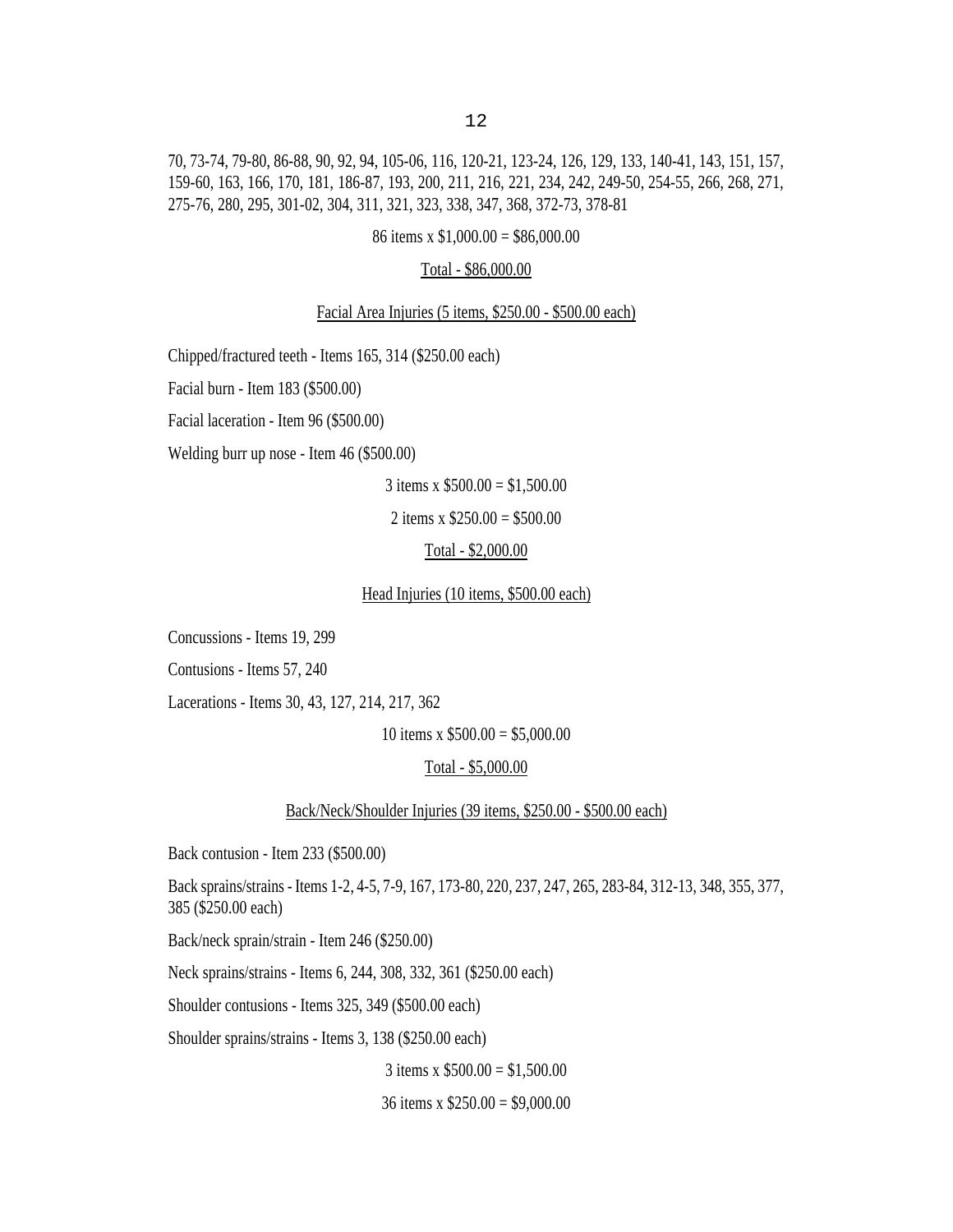#### Total - \$10,500.00

#### Trunk Injuries (15 items, \$250.00 - \$500.00 each)

Chest/rib cage contusions - Items 15, 122, 218 (\$500.00 each) Chest/rib cage pulled/strained muscles - Items 22, 320 (\$250.00 each) Groin strain - Item 224 (\$250.00) Hernia - Item 366 (\$500.00) Hip contusion - Item 310 (\$500.00) Hip sprains/strains - Items 191, 256, 356 (\$250.00 each) Stomach strain - Item 286 (\$250.00) Trunk burns - Item 81 (\$500.00) Trunk contusion - Item 344 (\$500.00) Trunk laceration - Item 77 (\$500.00)

8 items x \$500.00 = \$4,000.00

7 items x \$250.00 = \$1,750.00

Total - \$5,750.00

#### Arm/Elbow Injuries (26 items, \$250.00 - \$500.00 each)

Arm burns - Items 29, 340 (\$500.00 each)

Arm sprains/strains - Items 12, 36, 307, 350 (\$250.00 each)

Arm/elbow contusions, tendonitis - Items 24, 35, 89, 104, 185, 228, 290, 330, 345 (\$500.00 each)

Arm/elbow lacerations - Items 41, 59, 98, 108, 169, 198, 230, 239, 306, 329, 339 (\$500.00 each)

22 items x \$500.00 = \$11,000.00

4 items x  $$250.00 = $1,000.00$ 

#### Total - \$12,000.00

#### Hand Injuries (37 items, \$250.00 - \$1,000.00 each)

Contusions, hematoma - Items 102, 107, 111, 119, 154, 168, 223, 296, 357 (\$500.00 each)

Fracture - Item 248 (\$1,000.00)

Lacerations - Items 14, 48, 66, 95, 145, 189, 197, 238, 251, 260, 316, 324, 328, 346, 364 (\$500.00 each) Punctures - Items 139, 188, 331, 382 (\$1,000.00 each)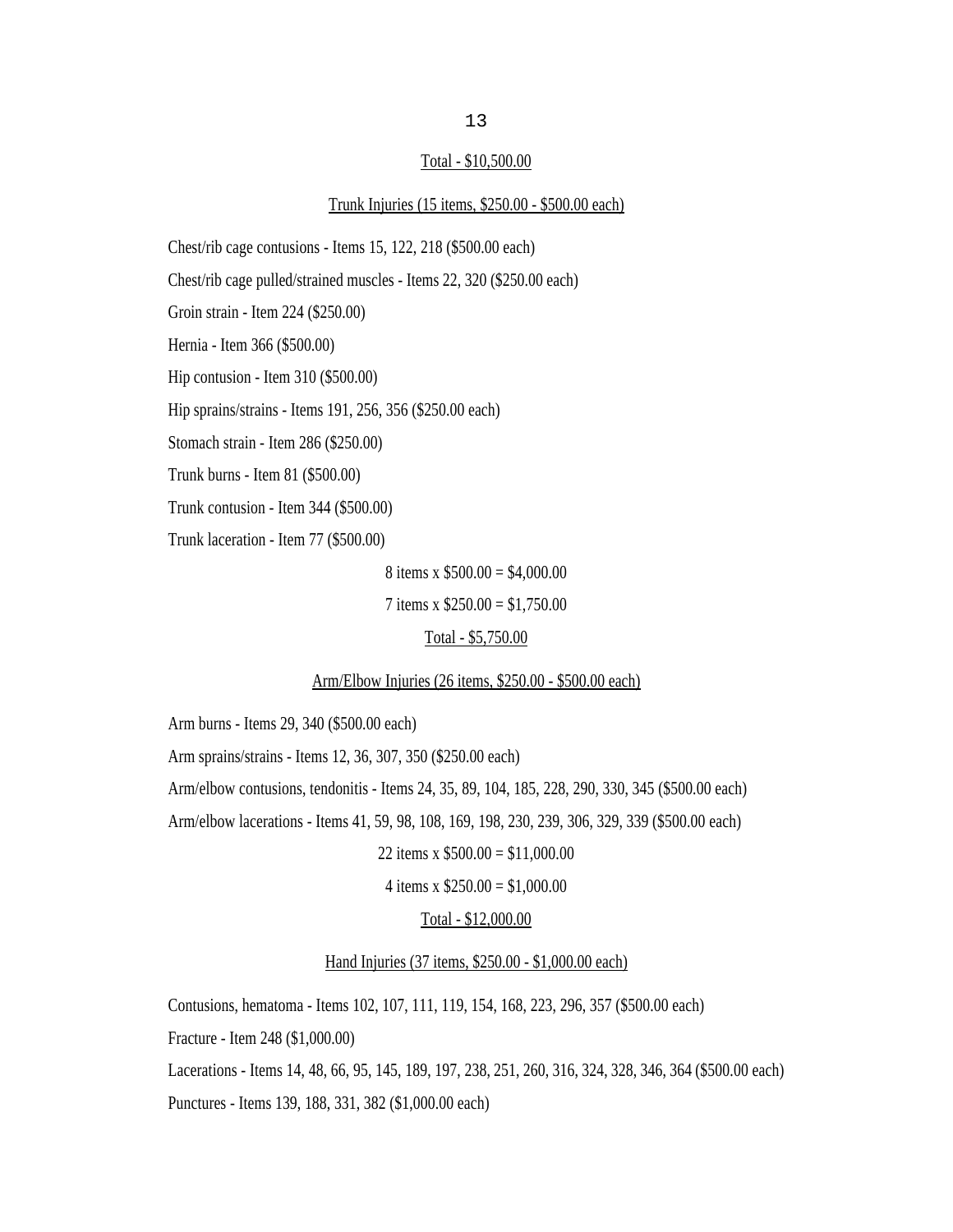Sprains, strains - Items 34, 44, 49, 58, 63, 72, 125, 261 (\$250.00 each)

5 items x  $$1,000.00 = $5,000.00$ 

24 items x \$500.00 = \$12,000.00

#### 8 items x  $$250.00 = $2,000.00$

#### Total - \$19,000.00

#### Wrist Injuries (22 items, \$250.00 - \$1,000.00 each)

Carpal tunnel syndrome - Items 343, 363, 365 (\$500.00 each)

Contusion - Item 215 (\$500.00)

Foreign body in/abrasion to wrist - Item 337 (\$500.00)

Fracture - Item 112 (\$1,000.00)

Inflammation, sprains, strains - Items 18, 23, 99, 118, 147, 158, 213, 263, 293, 367 (\$250.00 each)

Lacerations - Items 52, 117, 128, 152, 202, 210 (\$500.00 each)

1 item x  $$1,000.00 = $1,000.00$ 

11 items x  $$500.00 = $5,500.00$ 

10 items x  $$250.00 = $2,500.00$ 

#### Total - \$9,000.00

Finger Injuries (92 items, \$250.00 - \$1,000.00 each)

Amputations - Items 84, 225, 243, 269, 278, 384 (\$1,000.00 each)

Avulsion - Item 369 (\$500.00)

Contusions - Items 11, 146, 206, 226, 235, 267, 359 (\$500.00 each)

Crushes - Items 16, 199, 205, 207-08, 258, 294, 298, 309, 317 (\$1,000.00 each)

Dislocation - Item 287 (\$500.00)

Foreign object in/infection to finger - Items 93, 148, 371 (\$500.00 each)

Fractures - Items 55, 142, 144, 153, 171, 196, 222, 227, 281, 360 (\$1,000.00 each)

Inflammation, sprains, strains - Items 297, 333-35 (\$250.00 each)

Lacerations - Items 21, 39, 42, 50, 69, 71, 76, 97, 100-01, 109-10, 113, 115, 130-31, 134, 137, 149-50, 156, 161, 182, 195, 204, 229, 245, 259, 262, 270, 274, 277, 279, 282, 285, 288-89, 315, 318-19, 322, 326, 351, 358, 374 (\$500.00 each)

Punctures - Items 10, 192, 303, 352, 376 (\$1,000.00 each)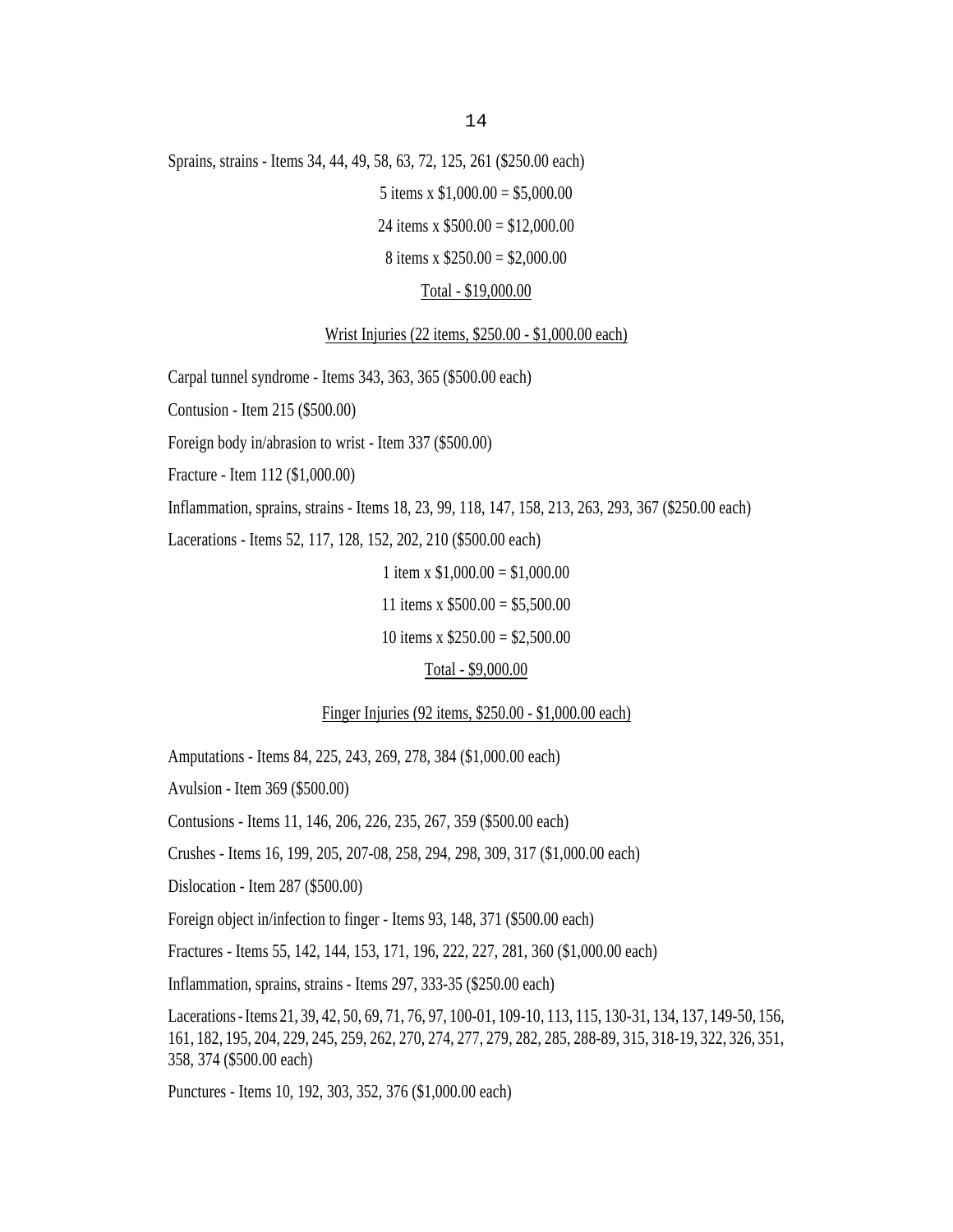31 items x \$1,000.00 = \$31,000.00 57 items x  $$500.00 = $28,500.00$ 4 items x  $$250.00 = $1,000.00$ Total - \$60,500.00

#### Knee/Leg/Thigh Injuries (18 items, \$250.00 - \$1,000.00 each)

Knee contusions, hematoma - Items 82, 114, 132, 203, 209, 236, 327 (\$500.00 each)

Knee laceration - Item 291 (\$500.00)

Knee puncture - Item 91 (\$1,000.00)

Knee/leg injury from standing/walking on concrete - Item 25 (\$500.00)

Leg contusion - Item 40 (\$500.00)

Leg lacerations - Items 60, 85 (\$500.00 each)

Leg strain, pulled muscles - Items 273, 370 (\$250.00)

Leg/thigh contusion/abrasion - Item 194 (\$500.00)

Thigh laceration - Item 27 (\$500.00)

Wood splinter in leg - Item 26 (\$250.00)

1 item x  $$1,000.00 = $1,000.00$ 14 items x \$500.00 = \$7,000.00

3 items x  $$250.00 = $750.00$ 

Total - \$8,750.00

Ankle Injuries (6 items, \$250.00 - \$500.00 each)

Burns - Item 375 (\$500.00)

Contusions - Items 155, 231 (\$500.00 each)

Laceration - Item 272 (\$500.00)

Sprains - Items 212, 336 (\$250.00 each)

4 items x  $$500.00 = $2,000.00$ 

2 items x  $$250.00 = $500.00$ 

Total - \$2,500.00

Foot Injuries (12 items, \$500.00 - \$1,000.00 each)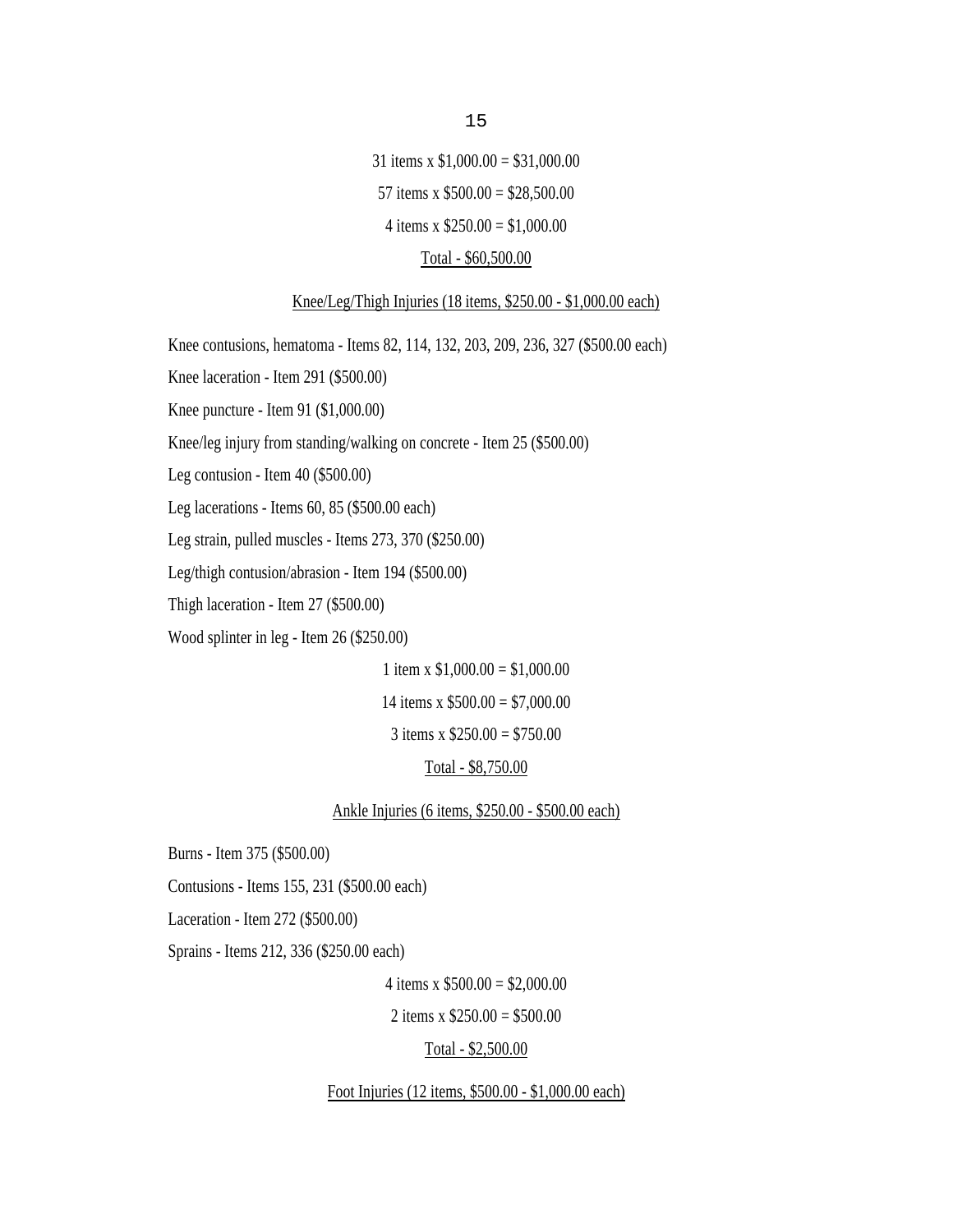Foot contusions, hematoma - Items 45, 164, 232, 341 (\$500.00 each) Foot fracture - Item 162 (\$1,000.00)

Foot puncture - Item 83 (\$1,000.00)

Fractured/crushed toes - Items 184, 219, 252, 305, 342 (\$1,000.00 each)

Toe contusion - Item 292 (\$500.00)

7 items x  $$1,000.00 = $7,000.00$ 

5 items x  $$500.00 = $2,500.00$ 

Total - \$9,500.00

Other Injuries (14 items, \$250.00 each)

Insect stings/spider bites - Items 75, 78, 257, 300

Rashes, contact dermatitis - Items 135-36, 201, 241, 253, 353-54, 383

Other reactions to chemical substances - Items 38, 103

14 items x \$250.00 = \$3,500.00

Total - \$3,500.00

#### Willful/Egregious Citation 2 - Items 386(a)-(b)

These items allege the annual summaries for the company's OSHA 200's for 1988 and 1989 were neither completed as required by 29 C.F.R. § 1904.5(b) nor certified as true and complete as required by 29 C.F.R. § 1904.5(c). It is clear from the record that the OSHA 200's were not completed as required, particularly since the figures on the forms were not totaled, and, more importantly, since the vast majority of injuries and illnesses for those years were not recorded on the forms at all; it is also clear that the OSHA 200's were not certified as true and complete as required. (Tr. 960-63; G-388-89). Items 386(a) and (b) are affirmed as willful violations, for the reasons set out in the preceding discussion. These items were grouped with a single proposed penalty of \$5,000.00. In light of the factors above and the nature of this violation, it is concluded that the proposed penalty is excessive and that the assessment of a single penalty of \$500.00 for these items is appropriate.

## Willful/Egregious Citation 2 - Item 387

This item alleges Respondent did not provide access to medical records for the years 1987, 1988 and 1989 in violation of 29 C.F.R. § 1910.20(e)(3)(i), which states as follows: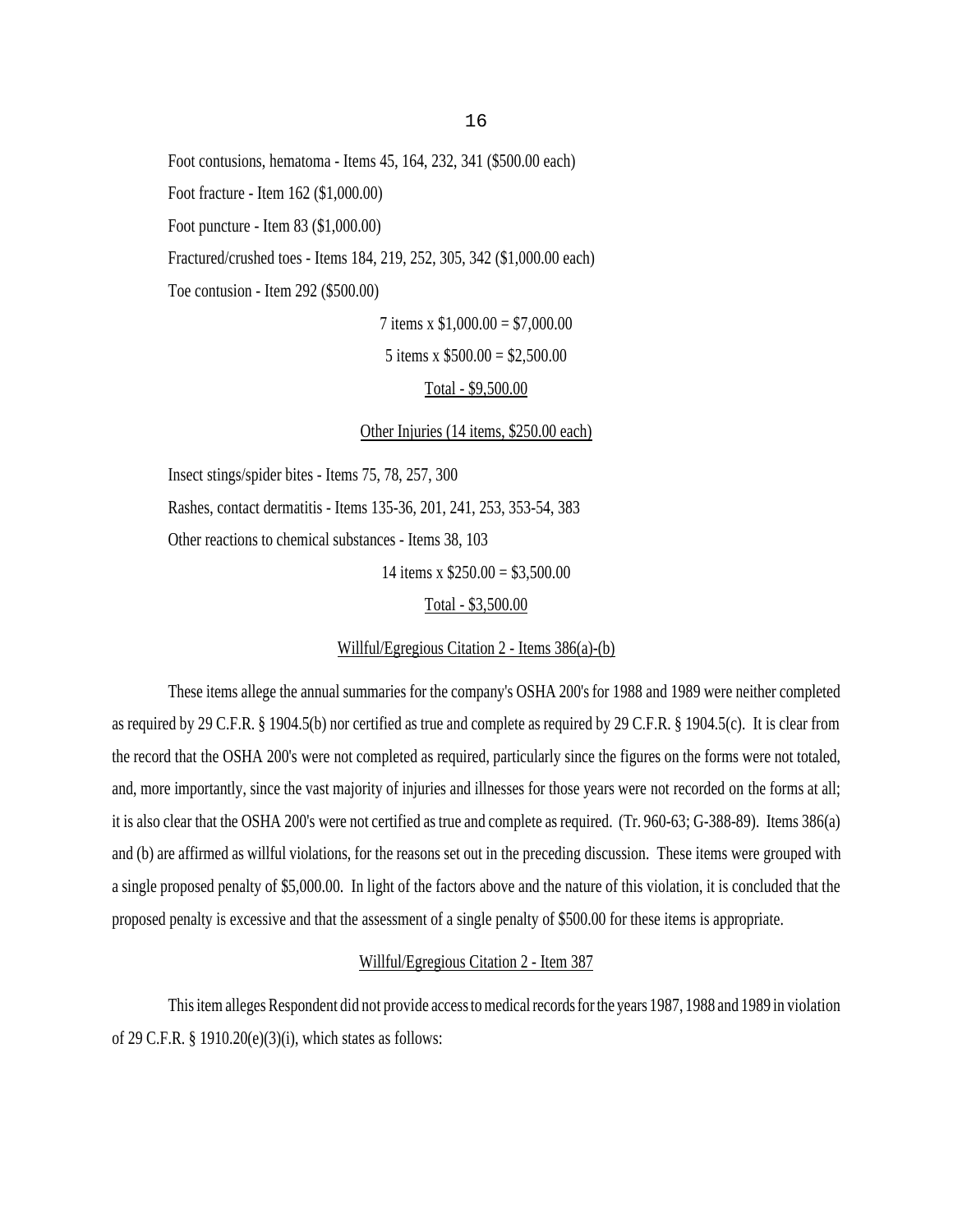Each employer shall, upon request, and without derogation of any rights under the Constitution or the [Act] that the employer chooses to exercise, assure the prompt access of representatives of [OSHA] to employee exposure and medical records and to analyses using exposure or medical records.

The record shows that after CO Antonio reported a problem with the company's recordkeeping, Mike Hunter told him to make copies of the OSHA 200's, first aid logs and E-1's.<sup>19</sup> Antonio was not allowed to do so, and on April 17, 1990, OSHA served an administrative subpoena and medical access order on KWW to obtain its injury and illness records and supporting documentation, including medical records, for 1987-1989; as a result, Dan Price delivered to Hunter copies of the OSHA 200's, first aid logs, E-1's and supervisors' reports for those years.<sup>20</sup> When Hunter asked about the medical records, Price told him KWW did not have them and that they were kept by the treating physicians, who could not release them without employee authorization as they were confidential; most of the records were at the clinic of the Drs. Wagner, the company's primary medical provider.<sup>21</sup> Hunter told Price OSHA needed the records and to get them by whatever legal means necessary.<sup>22</sup> (Tr. 1100; 1105-06; 1253-60; 1341-45; 1588-94; 1621-22; R-28).

OSHA had not received any medical records by June, and on June 7 a subpoena was served on Drs. Wagner.<sup>23</sup> By about mid-June those doctors had provided the records they had, which comprised most of the incidents; however, there were about seventy-five cases which had been treated by other doctors, and on June 18 Hunter sent a letter to Price listing those incidents and advising him to furnish the records. Price contacted the Industrial Accident Board and learned it could not help him. He also called KWW's worker compensation insurers and followed up with letters on June 20 written by the company's counsel requesting the records; one insurer no longer had them and the other would not provide them. In late June and early July Price wrote to the various doctors, most of whom advised they could not provide the records without employee authorization. Price then wrote the employees shown in Hunter's letter, asking each to sign an authorization; some responded

<sup>19</sup>This was evidently sometime between March 20 and 23, 1990. *See* R-23-24.

 $^{20}$ Hunter thought the documents were delivered on April 23, the date shown on the subpoena, while Price believed this occurred two to three weeks later, due to the copying work required; the medical records KWW did have at that time were included with the other documents. (Tr. 1100; 1258; 1342-44; 1377; 1590-92).

<sup>&</sup>lt;sup>21</sup>Price testified he had visited the clinic and been advised he could not have the medical records within a week of the service of the subpoena. (Tr. 1593-94). CO Jones contacted the clinic on April 28 and also requested the records; the clinic responded that they were confidential and privileged pursuant to the Texas Medical Practice Act. (Tr. 1015-16; 1351-54; 1593-94; 1597-98; R-66).

<sup>&</sup>lt;sup>22</sup>Hunter repeated this request to the company a number of times. (Tr. 1260-63; 1338).

<sup>&</sup>lt;sup>23</sup>On this same date OSHA also subpoenaed KWW's 1987-89 time and attendance records, copies of which were provided the agency within about three weeks. (Tr. 1349-41; 1594-96; R-34; R-64).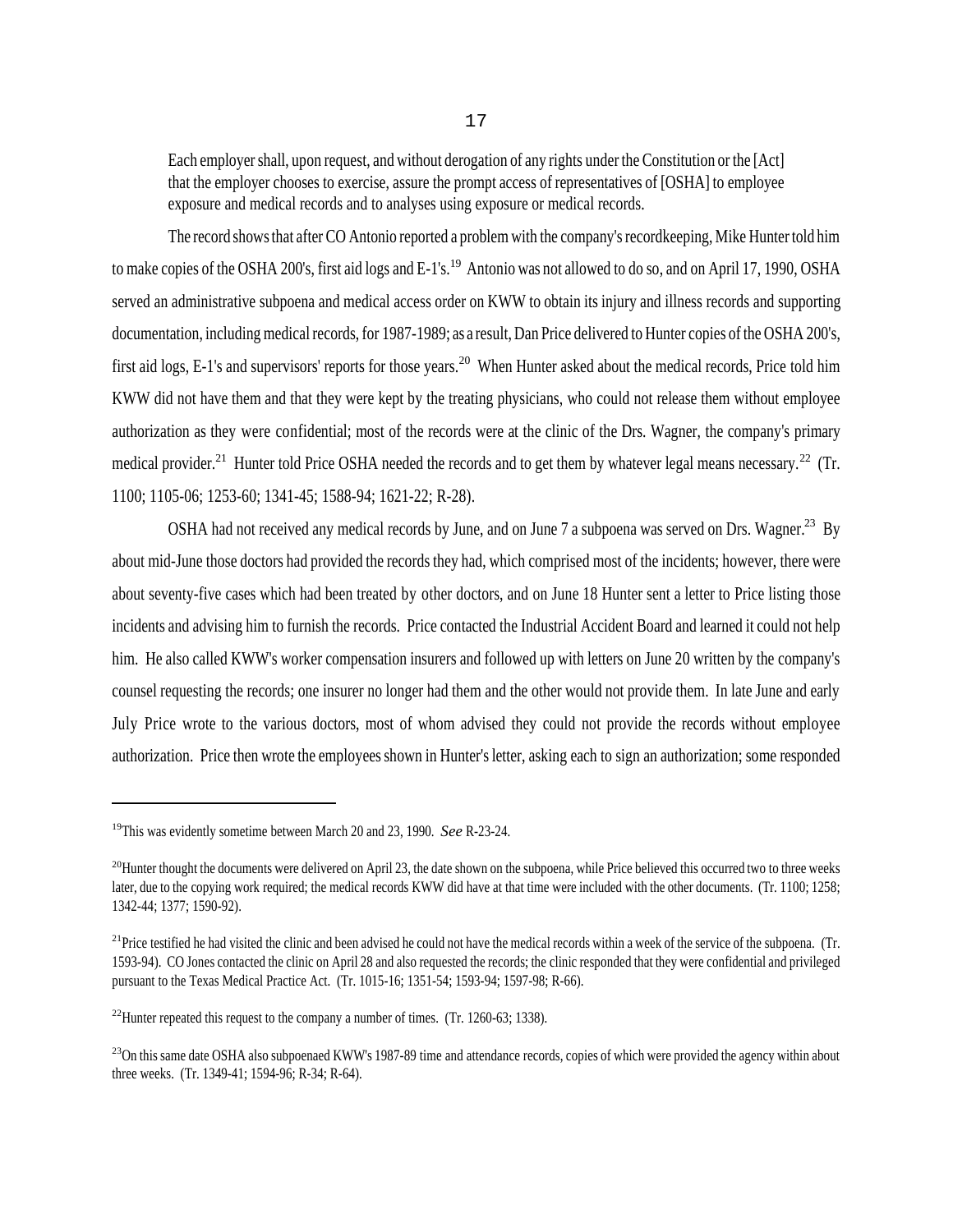and others did not, and for those who did their authorizations were sent to the treating doctors. Price advised OSHA of his progress, and as medical records were received they were sent to the agency. Although there were some incidents for which medical records were never received, OSHA had most of those it sought by the time the citations were issued on September 18. (Tr. 1100-02; 1261-63; 1333-36; 1345-49; 1354-65; 1590-93; 1600-17; 1622; R-31-33; R-36; R-42-47; R-49-50; R-58; R-60; R-62-63; R-174).

Based on the foregoing, the record supports the finding of a willful violation of  $1910.20(e)(3)(i)$ . Respondent refused to provide copies of the injury and illness records it had at its facility until OSHA subpoenaed them. Moreover, while Price visited the clinic of Drs. Wagner and learned they would not release their medical records without employee authorization he made no further attempt to obtain those records; he also made no attempt to obtain the medical records of other doctors who had treated employees until he received Hunter's letter dated June 18. After that time, Price made reasonably diligent efforts to obtain the rest of the medical records. However, as the Secretary notes, these efforts occurred approximately three months after the beginning of the inspection and two months after the service of the first subpoena and the date by which the company knew that the treating doctors would not release their medical records without further action on its part. (Tr. 1621-22). *See also* the Secretary's post-hearing brief at p. 41. Under the circumstances of this case, a willful violation of the standard has been established.

The Secretary proposed a penalty of \$10,000.00 for this item. Although the violation has been characterized as willful, the proposed penalty is excessive in light of the penalty determination factors discussed *supra* and the circumstances of this item. As noted above, the company did not provide any records to OSHA until they were subpoenaed and made essentially no effort to obtain employee medical records until after June 18. After that time, however, the company used reasonable diligence to secure the records in the seventy-five cases set out in Hunter's letter. Further, acquiring the records from the Wagner clinic would have been a very time-consuming undertaking, especially in view of the steps Price took to obtain the records of the remaining cases, and while this does not excuse the failure to act it at least provides a partial explanation. Finally, due to Price's efforts OSHA did receive most of the records it sought. For these reasons, it is concluded that the assessment of a penalty of \$2,500.00 is appropriate for this item.

### Willful/Egregious Citation 2 - Items 388(a)-(c)

These items allege that point of operation guards or devices were not provided or used on punch presses as required in violation of 29 C.F.R. § 1910.217(c)(1)(i). That standard states as follows:

It shall be the responsibility of the employer to provide and insure the usage of ``point of operation guards'' or properly applied and adjusted point of operation devices on every operation performed on a mechanical power press.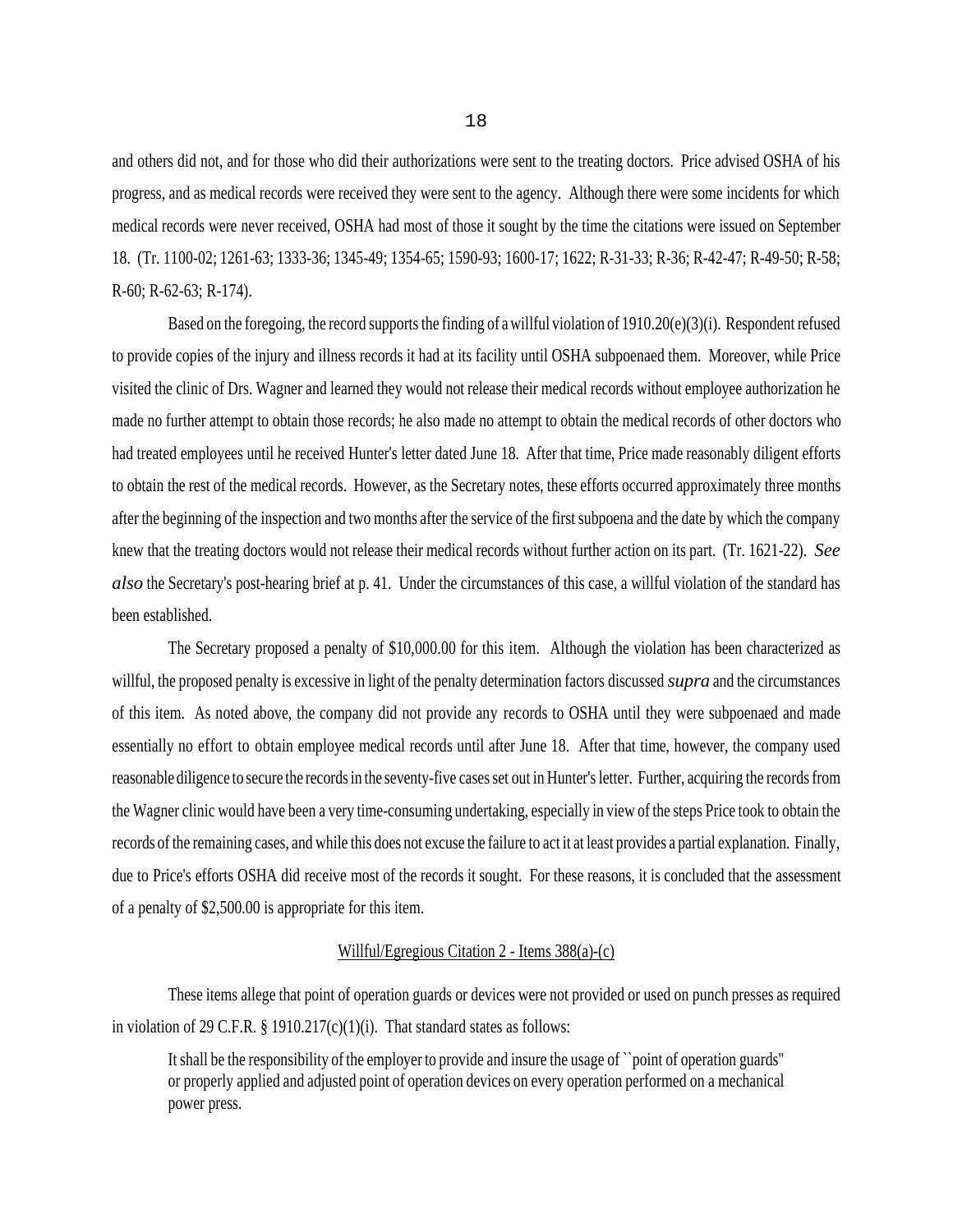In regard to 388(a), the record shows this item was based on CO Antonio's observing Dennis Kopecky operating an unguarded Diamond punch press, depicted in G-419, to punch holes in a small piece of sheet metal; Antonio and CO Jones opined the proximity of Kopecky's hands to the point of operation and the fact the press was operated by means of a foot pedal could have resulted in his fingers getting into the operation and being amputated, crushed or lacerated. (Tr. 823-44; 963-66). Dennis Kopecky's testimony indicates R-130-31 depict the same press except for the guard, which was put on after the inspection, and that the smallest items he punched on it measured about 20 by 20 inches. (Tr. 21-22; 29-36; 42-53). G-419 clearly shows the proximity of Kopecky's hands to the point of operation. This proximity and the foot pedal operation convince the undersigned that employees could have sustained finger injuries while using the press, a conclusion supported by the guard put on after the inspection and the warning sign on the guard advising workers to not use the press without the guard in place. *See* R-130-31. This item is affirmed.

In regard to 388(b), William Collins' testimony was that he had worked in the Bassick department since early 1988, and that in May of that year he was injured on a punch press that cycled unexpectedly. Collins had started up the press early that morning, had put a part on a 5 to 6-inch rod with his left hand and, holding the rod with his right hand, inserted the part into the die on the ram. The rod was designed to also remove the part was after it was pressed, which was done by stepping on a foot pedal, but this particular rod would not catch the part and when he tried to rake it out with his left hand the machine cycled again and smashed two fingertips; the injury required a number of stitches and he was off work six to eight weeks. Collins said the Bassick department was just starting up, and that although no one knew it until then the press was subject to double cycling when it was cold. He also said the press was unguarded, and that while it had hand restraints on it he did not know what they were and no one had told him to use them. Collins had not worked on the press since his accident. (Tr. 145-62). Based on the record, a violation is established. This item is accordingly affirmed.

As to 388(c), Leonard Marek testified he had worked on the cited press, a Niagara punch press, for eight years and never been injured. He noted the guard shown on the press in G-414-15, and said that although he used a metal rod to scrape some parts out through the small gap in the guard, as shown in the photos, the guard kept him from sticking his hand into the point of operation when the press was running. He also noted that while the guard was removed to change the die this was always done when the machine was turned off and that to remove the guard it had to be unbolted and the lamp in G-414-15 removed. Marek said that in the manual mode the aluminum buttons on either side of the machine both had to be pushed to operate the press, and that in the automatic mode there was a safety sensor that would cut it off. He also said the present guard on the press is better; it more fully encloses the equipment and is removed by unlocking it. (Tr. 98-127). Based on the record, the cited press was guarded at the time of the inspection, and while it would appear that the current guard is an improvement over the old one, the Secretary, in my view, has not shown the alleged violation. This item is vacated.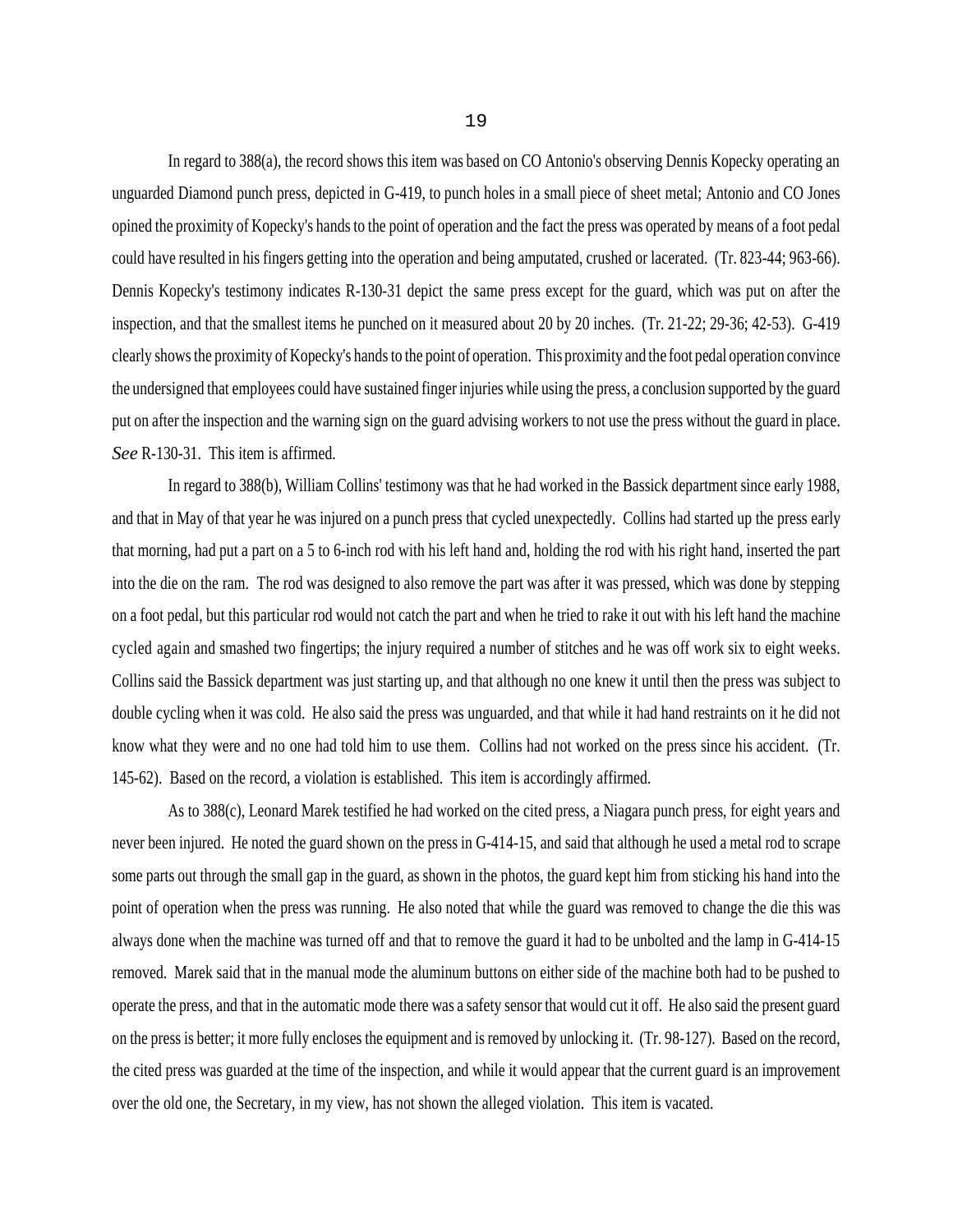Violations have been found as to 388(a) and (b). As to the characterization of these items, I note first that KWW was cited pursuant to the same standard in 1985; the specific allegation was that an employee was working at an unguarded punch press and was exposed to serious finger injuries.24 *See* R-6. I note also that a number of punch press injuries had occurred at the facility in 1988 and 1989, and that Paul Morkovsky, the company's safety and health compliance officer since February 1988, himself testified that the facility had had a ``rash'' of serious injuries of this type during this period. (Tr. 1722; 1736; 1895). *See also* items 389-396, *infra*. For these reasons, the violations were willful.

Turning to an appropriate penalty, items 388(a)-(c) were grouped with a single proposed penalty of \$10,000.00; however, only items (a) and (b) have been affirmed. In considering the factors set out above, the gravity of these violations was high in light of the potential for serious injury and the fact that such injuries actually occurred. On the other hand, Paul Morkovsky testified that point of operation guarding training was given at the facility in January 1990 and that no punch press injuries had occurred since then. (Tr. 1895-96). On balance, I conclude that a single penalty of \$5,000.00 is appropriate for items  $388(a)$  and (b).

# Willful/Egregious Citation 2 - Items 389 and 391-396<sup>25</sup>

These items allege that the company did not report punch press point of operation injuries occurring during 1987, 1988 and 1989 as required, in violation of 29 C.F.R. § 1910.217(g)(1). That standard provides as follows:

*Reports of injuries to employees operating mechanical power presses.* The employer shall, within 30 days of the occurrence, report to ... [OSHA], all point of operation injuries to operators or other employees.

It is clear from the record that G-386, G-71, G-84, G-207, G-222 and G-358, copies of E-1's prepared by the company in 1987, 1988 and 1989, establish the punch press point of operation injuries alleged in items 389, 391, 392, 394, 395 and 396, respectively; specifically, G-386 shows an 8/24/87 injury to Veronica Kurtz, G-71 shows a 5/25/88 injury to William Collins, G-84 shows a 6/14/88 injury to Kevin Madden, G-207 shows a 2/24/89 injury to Rosalind Franklin, G-222 shows a 3/27/89 injury to Mary Ann Hubbard, and G-358 shows an  $11/15/89$  injury to Barbara Koliba.<sup>26</sup> It is also clear, based on the testimony of Mike Hunter and G-423, copies of the company's reports of mechanical press point of operation injuries to OSHA in 1987,

<sup>&</sup>lt;sup>24</sup>This citation was affirmed by Judge Botkin on April 11, 1988. *See Kaspar Wire Works, Inc.*, 13 BNA OSHC 1785, 1987-90 CCH OSHD ¶ 28,198 (No. 85-1060, 1988).

<sup>&</sup>lt;sup>25</sup>The Secretary withdrew item 390 at the hearing. (Tr. 12).

 $^{26}$ Although the Secretary introduced an Exhibit G-387 in support of item 393, G-387 is not in the record; item 393 must therefore be vacated for lack of proof. (Tr. 1263-71). As to item 396, this item was not addressed at the hearing; however, the record nonetheless establishes the alleged injury. (Tr. 77-86; 1263-80; G-358). *See also* Respondent's post-hearing brief at pp. 101-02.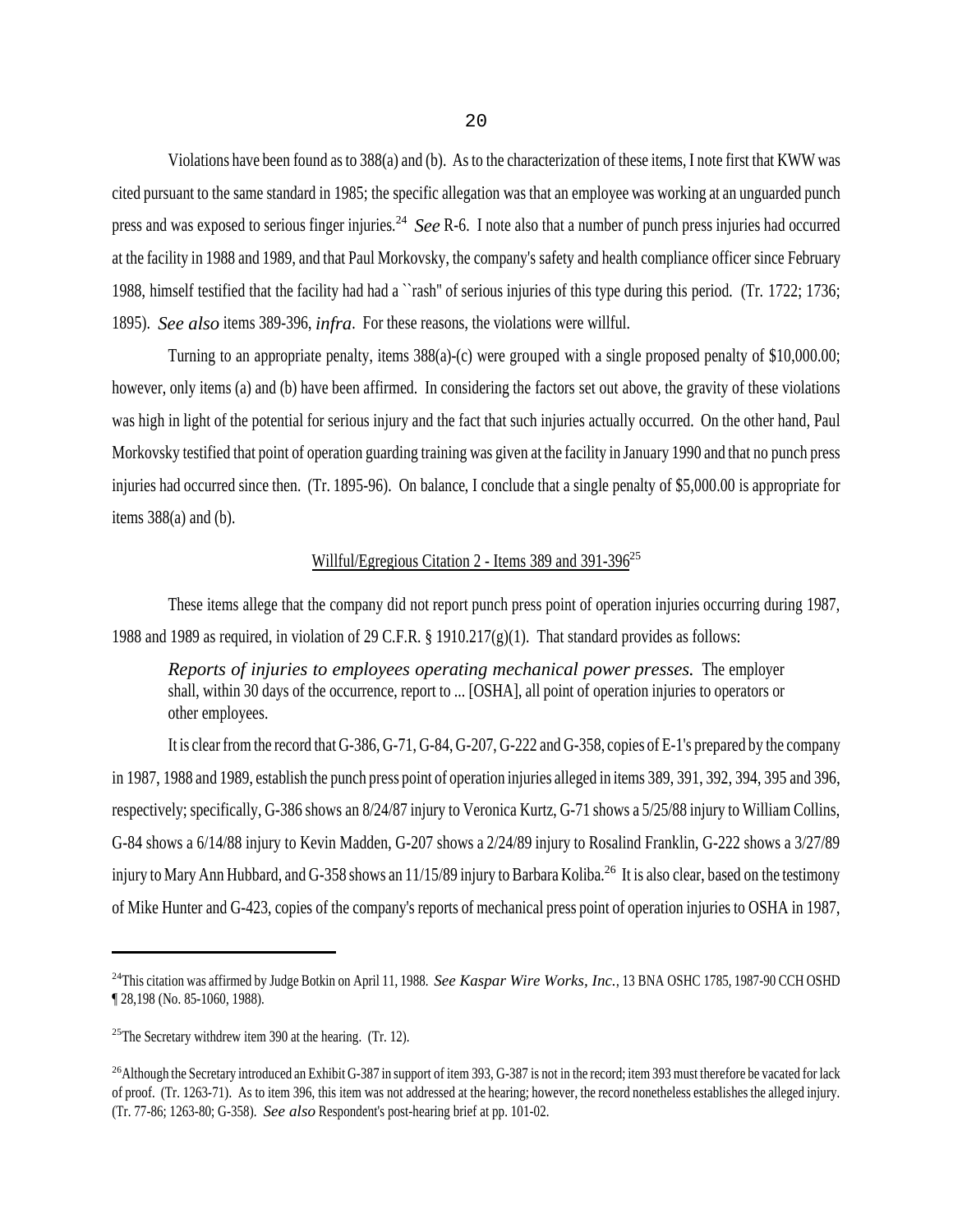1988 and 1989, that the injuries described in items 389, 391, 392, 394, 395 and 396 were not reported as required; in this regard, I note that KWW reported only one injury in 1987 and two in 1989. (Tr. 1263-80).

Dan Price testified that he did not know there was a requirement to report mechanical press point of operation injuries until the summer of 1989, that his reports in June and October of 1989 were after he learned of the requirement, and that while he did not report the injury occurring in November 1989 that failure was inadvertent. (Tr. 1892-93; G-423). This testimony is no defense against a finding that the violations were willful; to the contrary, the record shows KWW was cited pursuant to the same standard in 1985.27 *See* R-6. Items 389, 391, 392, 394, 395 and 396 are affirmed as willful violations, and items 390 and 393 are vacated for the reasons above.

A penalty of \$4,000.00 was proposed for each of these items. In light of the factors discussed above, I conclude that the assessment of a penalty of \$1,000.00 each for items 389, 391, 392, 394, 395 and 396 is appropriate.

#### Willful/Egregious Citation 2 - Items 397(a)-(d)

These items allege three instances of spot welders and one instance of a press welder in which the equipment was not guarded to protect against the operators' fingers being under the point of operation in violation of 29 C.F.R. § 1910.255(b)(4).<sup>28</sup> That standard provides as follows:

All press welding machine operations, where there is a possibility of the operator's fingers being under the point of operation, shall be effectively guarded by the use of a device such as an electronic eye safety circuit, two hand controls or protection similar to that prescribed for punch press operation, § 1910.217 of this part.

As to 397(a), the basis of this item was OSHA industrial hygienist Marianne McGhee's observation of employee Tommy Deberry using a spot welder on July 17, 1990; McGhee was conducting an ergonomics review of the facility, and G-421 is the video she made of her observations. (Tr. 938-42; 1022-24). McGhee testified she looked at spot welders and saw Deberry using one in the sheet metal department, as shown in G-421. He finished welding and then began filing the electrodes, the points that weld parts together, which were about 2 inches apart based on her later measurement; McGhee was about 15 feet away at the time, and estimated the file was 12 to 16 inches long and that Deberry's hands were 3 to 4 inches from the electrodes. She said his foot was near the foot pedal and that she did not see him turn off the welder before beginning filing; however, she did not know where the power source was and said he could have turned it off. (Tr. 1425-47).

<sup>&</sup>lt;sup>27</sup>This citation was vacated in Kaspar Wire Works, Inc., 13 BNA OSHC 1785, 1987-90 CCH OSHD ¶ 28,198 (No. 85-1060, 1988); however, this was due to Judge Botkin's finding that while the violation occurred OSHA did not comply with the statute of limitations.

<sup>&</sup>lt;sup>28</sup>These items originally alleged violations of 1910.252(c)(2)(iv). At the hearing, the Secretary moved to amend the items to allege violations of 1910.255(b)(4) because revisions to the regulations between July 1989 and July 1990 had resulted in the standard being renumbered. Respondent objected, and Judge Botkin reserved on the motion. (Tr. 59-62; 674-86; 816-22; 950-59). It is clear the language of the previous  $1910.252(c)(2)(iv)$ is exactly the same as the current 1910.255(b)(4). There is no prejudice to Respondent, and the motion to amend is granted.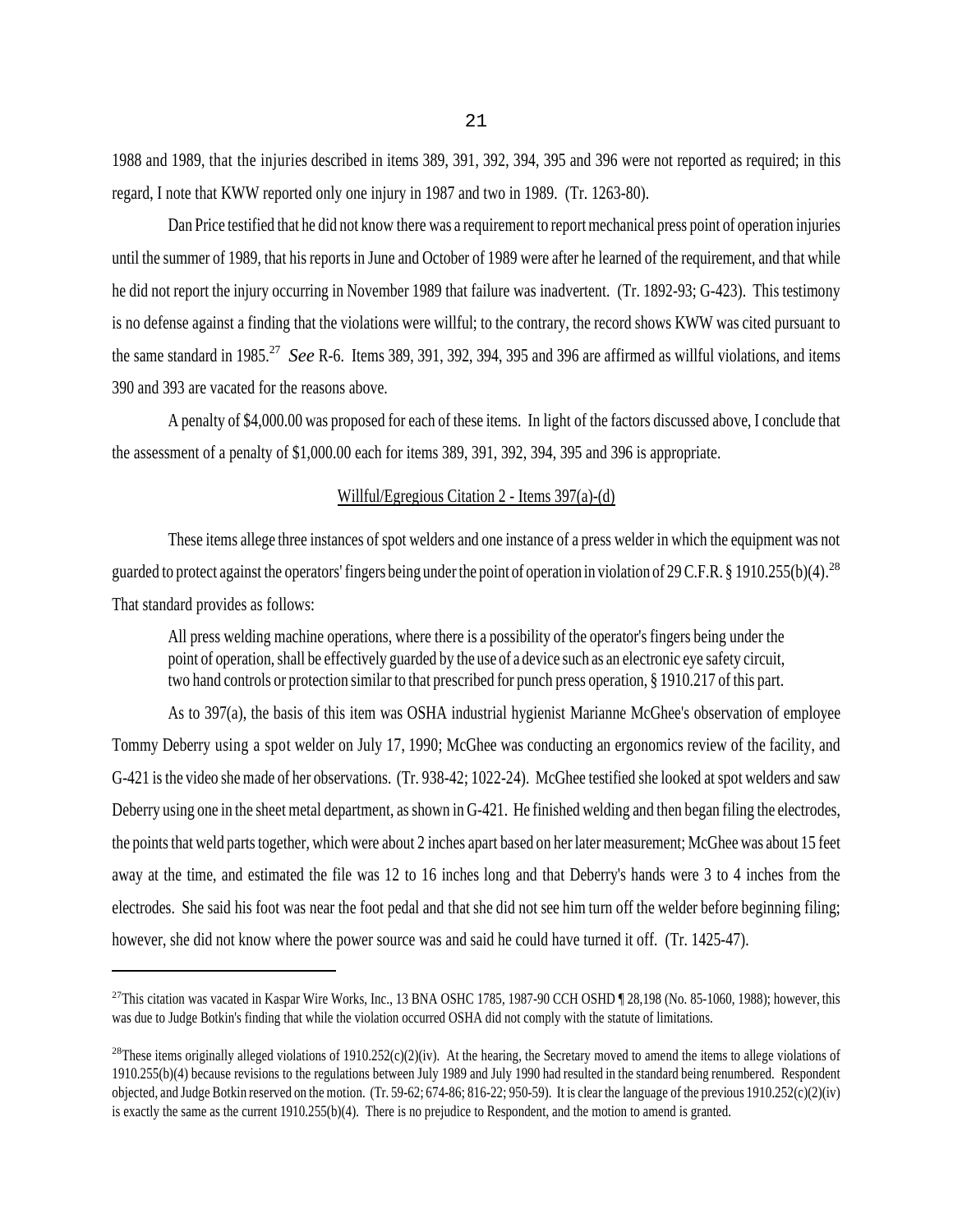Michael Moeller has worked at KWW since 1979; he began as a spot welder and has been a supervisor in the sheet metal department since 1988. He testified that filing the electrodes on spot welders is a common event which can occur four to five times an hour, depending on what is being welded. He further testified most of the spot welders are operated by foot pedal, that the power switches to such welders are on their fronts or sides, and that the policy since he has been a supervisor is to turn off the power before filing the electrodes. (Tr. 1671-76; 1713-14).

In light of the foregoing, the Secretary has not demonstrated employee exposure to the alleged hazard. McGhee admitted Deberry could have turned the spot welder off before beginning to file the electrodes, Moeller testified this had been the company's policy since 1988, and the Secretary presented no further evidence in support of his allegation. This citation item is vacated.

As to 397(b) and (c), two employees testified in regard to their use of spot welders at the facility and the Secretary indicated their testimony related to item 397. (Tr. 55-65; 131-44). However, the Secretary never specifically identified either at the hearing or in his post-hearing brief the sub-items to which their testimony related. Moreover, it cannot be determined from their testimony and the language of the citation which sub-item relates to which employee. Based on the record, items 397(b) and (c) are vacated for lack of proof.

As to 397(d), the basis of this item was Stephen Nobles' November 16, 1989, injury on a press welder. Nobles testified he was welding a newspaper rack part, specifically, a hinge onto a lid, in a press welding machine. The job required him to place his fingers in between the jaws of the welding equipment to straighten the hinge and then hold the piece in place with his fingers in close proximity to the jaws, and when he inadvertently stepped on the machine's foot pedal the jaws closed on both thumbs; the right was only nicked but the left was broken in several places and required pinning and numerous stitches, which resulted in Nobles being off work for four months and a twenty-five percent disability in the use of his thumb. Nobles said there were no guards or hand restraints on the machine to keep fingers out of the operation and that it was in the same condition at the time of the inspection. (Tr. 244-46; 252-55). The testimony of Nobles and G-360, the E-1 and other supporting documentation regarding his injury, establish the alleged violation.

A violation of the standard has been found as to item 397(d), and the violation is properly characterized as willful in light of the serious nature of the hazard, the fact the welder was still unguarded at the time of the inspection, as well as the fact that Respondent was previously cited pursuant to the same standard in 1985. *See* R-6.29 A penalty of \$10,000.00 has been

 $^{29}$ Although that citation had to do with spot welders and was vacated after a hearing before a Commission administrative law judge, it is clear Respondent had notice of the applicability of the standard to the subject press welder. *See Kaspar Wire Works, Inc.*, 1986-87 CCH OSHD ¶ 27,788 (No. 85-1060, 1986).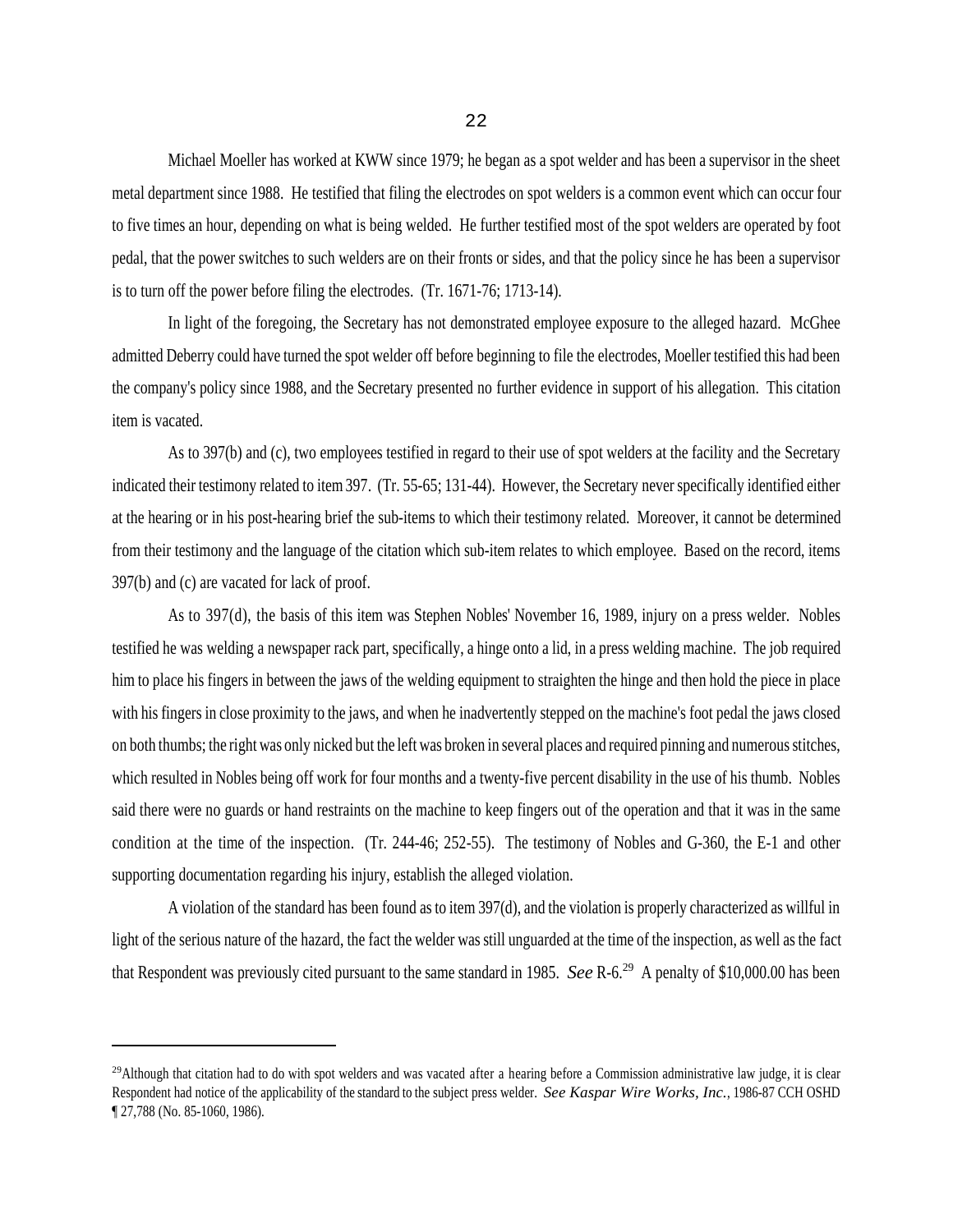proposed for items 397(a)-(d). Due to the gravity of item 397(d) and the vacation of items 397(a)-(c), it is concluded that a penalty of \$2,500.00 is appropriate for item 397(d).

#### Serious Citation 1 - Items 1(a)-(b)

These items allege violations of 29 C.F.R. § 1910.23(d)(1)(i), which provides as follows:

Every flight of stairs having four or more risers shall be equipped with standard stair railings or standard handrails ... [o]n stairways less than 44 inches wide having both sides enclosed, at least one handrail, preferably on the right side descending.

The record shows that there were three stairways without handrails at the facility at the time of the inspection; one was in the sheet metal paint department and was basically a ramp with a six-riser stairway in the middle, while the other two were in the wire paint department and were essentially identical four-riser stairways. There are no photos of the sheet metal paint department stairway, but those in the wire paint department are shown in G-404 and R-67-69 and R-71.<sup>30</sup> (Tr. 291-96; 660-70; 701; 1742-46). CO Antonio testified that employees could have fallen and sustained sprains or broken bones when using the stairways. (Tr. 293-95). Respondent presented nothing in defense of 1(a), the sheet metal paint department stairway, and this item is affirmed as a serious violation. In regard to 1(b), the wire paint department stairways, Antonio conceded on cross examination that the stairways were actually 44 inches wide and that the standard did not apply to them. (Tr. 620-28). Based on this testimony, the stairways in the wire paint department did not violate the standard and item 1(b) is vacated. A total penalty of \$600.00 was proposed for items 1(a) and 1(b). As 1(b) alleges two violative conditions and has been vacated, a penalty of \$200.00 is appropriate for item  $1(a)$ .<sup>31</sup>

# Serious Citation 1 - Item 2

This item alleges a violation of 29 C.F.R. § 1910.94(a)(6)(iii), which states as follows:

The air for abrasive-blasting respirators shall be free of harmful quantities of dusts, mists, or noxious gases, and shall meet the requirements for air purity set forth in ANSI Z9.2-1960. The air from the regular compressed air line of the plant may be used for the abrasive-blasting respirator if ... an automatic control is provided to either sound an alarm or shut down the compressor in case of overheating.

CO Antonio testified there was an abrasive blasting booth in the refurbishing area of the facility and that he observed no alarm or automatic shutoff inside or outside the booth or on the air compressor, which was in another room, that would alert employees or shut down the compressor if it overheated; he said the condition was a hazard because the compressor could

<sup>&</sup>lt;sup>30</sup>The guardrails in R-67-69 and R-71 were not there at the time of the inspection. (Tr. 1746-47).

<sup>&</sup>lt;sup>31</sup>The penalty determination factors set out above have been considered in arriving at any penalties assessed for serious violations.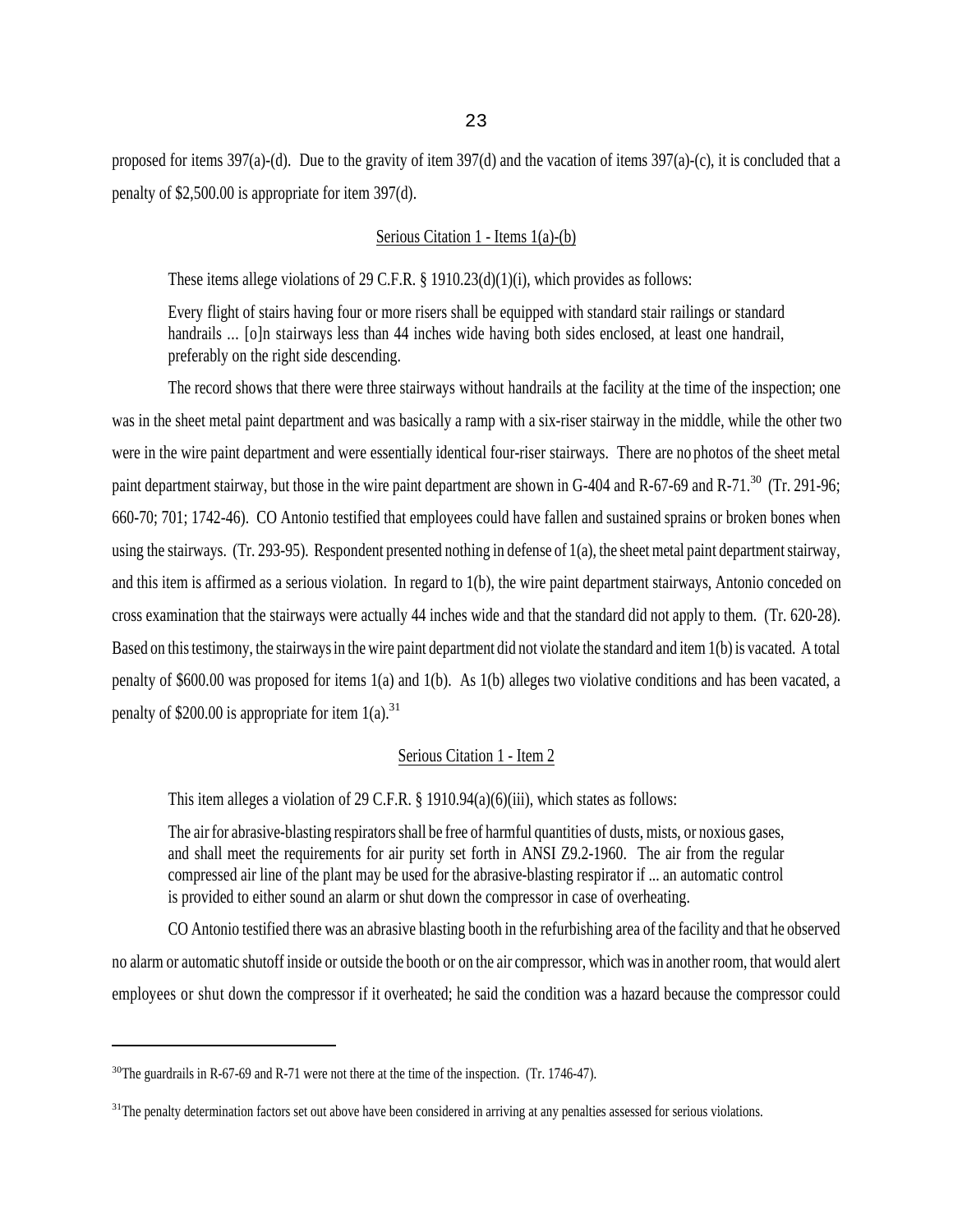overheat and cause its lubricating oils to break down, which could expose the person in the booth using the respirator to carbon monoxide. (Tr. 296-302; 701-14; 827-28; R-405-06).

Jonathan Petru, the maintenance department supervisor at KWW, testified that the compressor that feeds the respirator hood used in the abrasive blasting booth has an automatic shutoff on it so that if the oil heats above a certain temperature the compressor shuts off and has to be manually restarted. He further testified that the compressor was in the same condition at the time of the inspection, and that while the reset button is easily visible the shutoff mechanism is not because it is inside a control box on the compressor. (Tr. 1623-24; 1630-34; 1645-48).

Based on the testimony of Petru, which the Secretary did not rebut, there was no violation of the cited standard. This item is accordingly vacated.

# Serious Citation 1 - Item 3

This item alleges a violation of 29 C.F.R. § 1910.106(d)(2)(i), which covers the storage of flammable and combustible liquids and provides as follows:

Only approved containers and portable tanks shall be used.

CO Antonio testified he saw employees in the silkscreen area using unapproved plastic jugs to transport inks, paints and thinners from large storage containers to their work areas; the large containers were identified as holding flammable liquids and two thinners, MEK and MIK, had flashpoints of 24 and 73 degrees Fahrenheit, respectively.<sup>32</sup> Antonio said the containers could have caused spills and, due to ignition sources such as electrical outlets, burn injuries; the containers did not have the spring-loaded enclosures that safety containers have which prevent spills and also could have ruptured if a fire had occurred. (Tr. 302-06; 714-20).

Respondent contends that the subject standard applies only to the storage of flammable and combustible liquids and that it did not violate the standard because of the exception set out at  $1910.106(d)(1)(ii)(c)$ , which exempts the following:

Flammable or combustible paints, oils, varnishes, and similar mixtures used for painting or maintenance when not kept for a period in excess of 30 days.

In support of its contention, Respondent presented the testimony of Linda Mullins, a lead person in the silkscreen department at the time of the inspection and currently the assistant supervisor in that area. She testified that ink, cleaners and thinners were put into small plastic containers and used out on the floor, and that while the cleaners and thinners were used during the day and then disposed of the ink could be stored in the containers for months. (Tr. 1652-63).

<sup>32</sup>MEK is methylethylketone. (Tr. 303).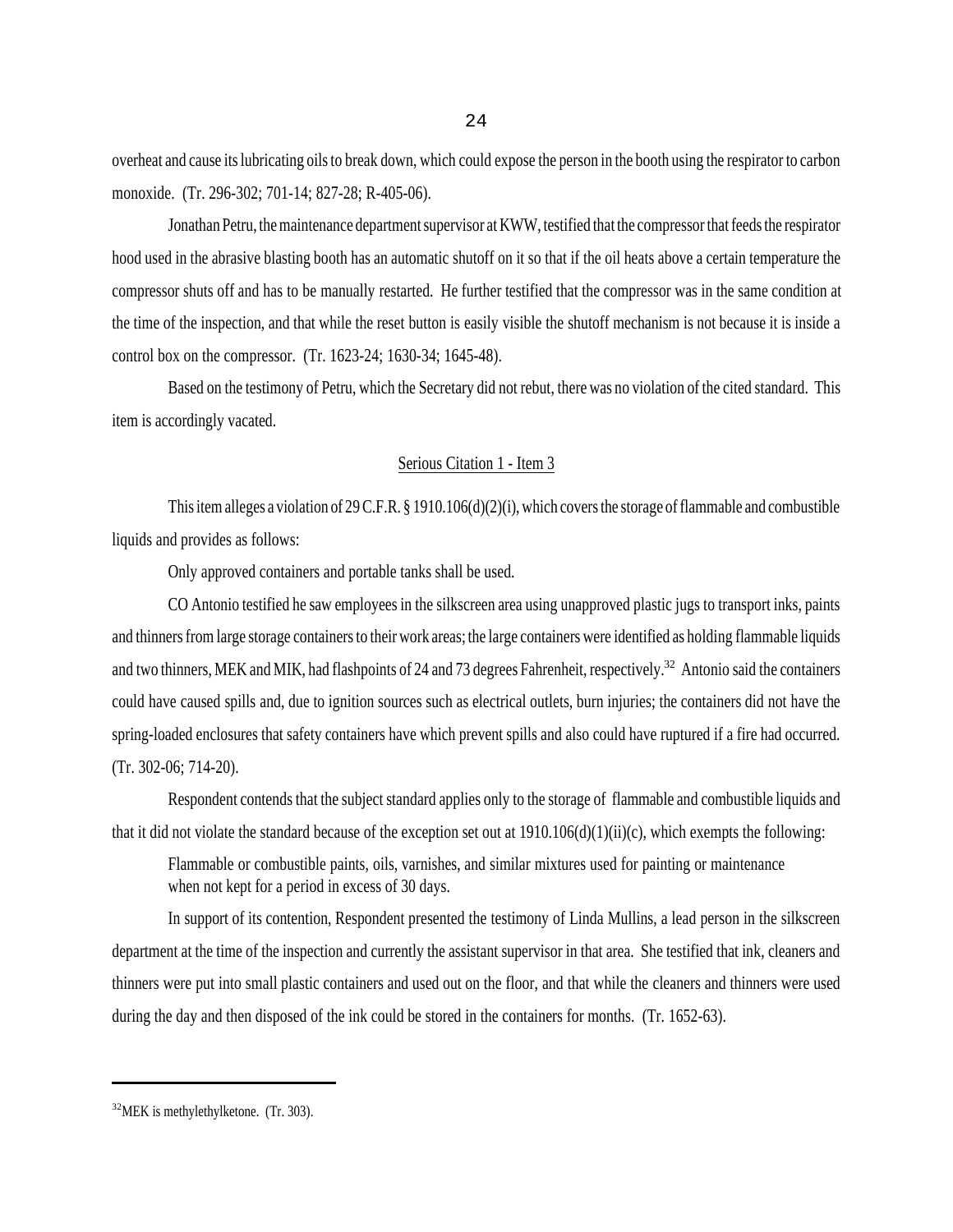Based on the record, the Secretary has shown a violation. While paragraph (d) of the standard specifically states that it applies to the storage of flammable or combustible liquids and nowhere discusses the transporting of such materials, Mullins herself testified inks could be stored in the plastic containers for months. Moreover, it is clear from Antonio's observations and the discussion in regard to item 4, *infra*, that the inks were flammable. Finally, while Antonio's primary concern was the transporting and possible spills of flammable materials his testimony indicates he was also concerned about their storage. This item is affirmed as a serious violation.

A penalty of \$600.00 was proposed for this item. Since the alleged violation went to both the transporting and storage of inks and other flammable materials and the citation has been affirmed only as to the storage of inks, I conclude that a penalty of \$200.00 is appropriate for this item.

### Serious Citation 1 - Item 4

This item alleges a violation of 29 C.F.R. § 1910.106(d)(3)(ii), which governs the design and construction of fire resistant storage cabinets and states as follows:

Storage cabinets shall be designed and constructed to limit the internal temperature to not more than 325 degrees F. when subjected to a 10-minute fire test....Cabinets shall be labeled in conspicuous lettering ``Flammable - Keep Fire Away.''

CO Antonio testified that there were approximately 150 gallons of flammable materials stored on top of and inside a wood cabinet in the silkscreen area; the materials included paints, inks and MEK, and the cabinet was unapproved because it had no warning signs and the walls were less than a half inch thick. Antonio said the cabinet was a hazard because if a fire had occurred it could have consumed the cabinet and spread to the contents inside. (Tr. 306-09; 720-28; 828-29).

Based on the foregoing, the cabinet violated the standard. It was used to store flammable materials, did not have any warning signs and was not made of one-inch-thick wood as required. *See* 1910.106(d)(3)(ii)(a)-(b). This item is affirmed as a serious violation. The Secretary proposed a penalty of \$600.00 for this item. In view of Linda Mullins' testimony that the wood cabinets had been disposed of and that materials are now stored in metal cabinets such as those shown in R-72-73, a penalty of \$500.00 is appropriate for this item. (Tr. 1661-64).

#### Serious Citation 1 - Item 5

This item alleges a violation of 29 C.F.R. § 1910.107(e)(9), which provides as follows:

Whenever flammable or combustible liquids are transferred from one container to another, both containers shall be effectively bonded and grounded to prevent discharge sparks of static electricity.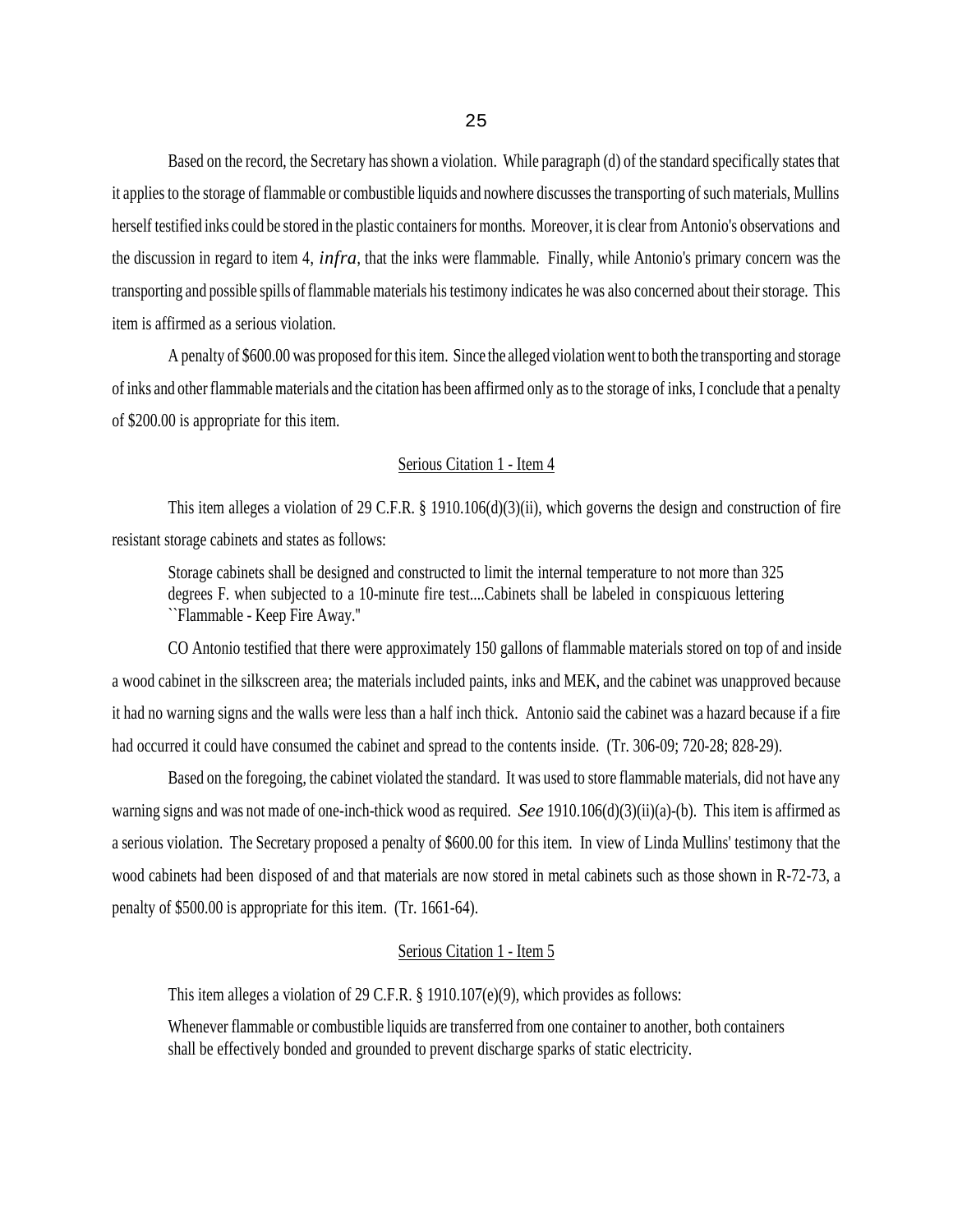CO Antonio testified that thinners such as MEK and MIK were kept in large drums in both the wire paint and sheet metal paint departments and transferred into other containers for the purpose of mixing paint and cleaning equipment; the drums were not grounded and bonded as required, and there were also no bonding straps for bonding the smaller containers. Antonio said the condition was hazardous because transferring the liquids could have resulted in static electricity and, consequently, a fire and burn injuries. (Tr. 316-23; 728-35; G-404).

Paul Morkovsky testified there was a grounding bar behind the drums shown in G-404, the wire paint department, and that while he thought some of the drums were grounded at the time of the inspection they were not all grounded and bonded. He offered his opinion that the condition did not represent a significant hazard, but noted that all the drums had since been grounded and bonded. (Tr. 1747-52).

Based on the foregoing, a violation of the standard has been established. Morkovsky's opinion that the condition was not a significant hazard is unpersuasive in light of the language of the standard and Antonio's testimony, and this item is accordingly affirmed as a serious violation. The Secretary proposed a penalty of \$700.00 for this item. In view of the evidence that the drums are now grounded and bonded, a penalty of \$600.00 is appropriate for this item.

## Serious Citation 1 - Item 6

This item alleges that Respondent did not have a lockout/tagout program in violation of 29 C.F.R. § 1910.147(c)(1), which provides as follows:

The employer shall establish a program consisting of an energy control procedure and employee training to ensure that before any employee performs any servicing or maintenance on a machine or equipment where the unexpected energizing, start up or release of stored energy could occur and cause injury, the machine or equipment shall be isolated, and rendered inoperative, in accordance with paragraph (c)(4) of this section.

Respondent does not dispute that it was required to comply with the standard, but contends, rather, that it had a lockout/tagout program at the time of the inspection. In this regard, Paul Morkovsky testified he developed a draft program based on the one set out in the standard and sent it to supervisors around the first of March 1990, and that the program, R-56, was finalized on March 20. He further testified that while he did not know the exact date, the program was in place in the maintenance department sometime in March because John Petru, the maintenance supervisor, had begun working from the draft and educating his employees. Morkovsky said the program was greatly expanded later that year after he and the company's training officer went to a lockout/tagout course offered by the Texas Safety Association. (Tr. 1752-55).

In view of the foregoing, R-56 should have been available during CO Antonio's inspection. However, Antonio specifically testified he did not see R-56 while at the facility and that when he asked Morkovsky if he had developed a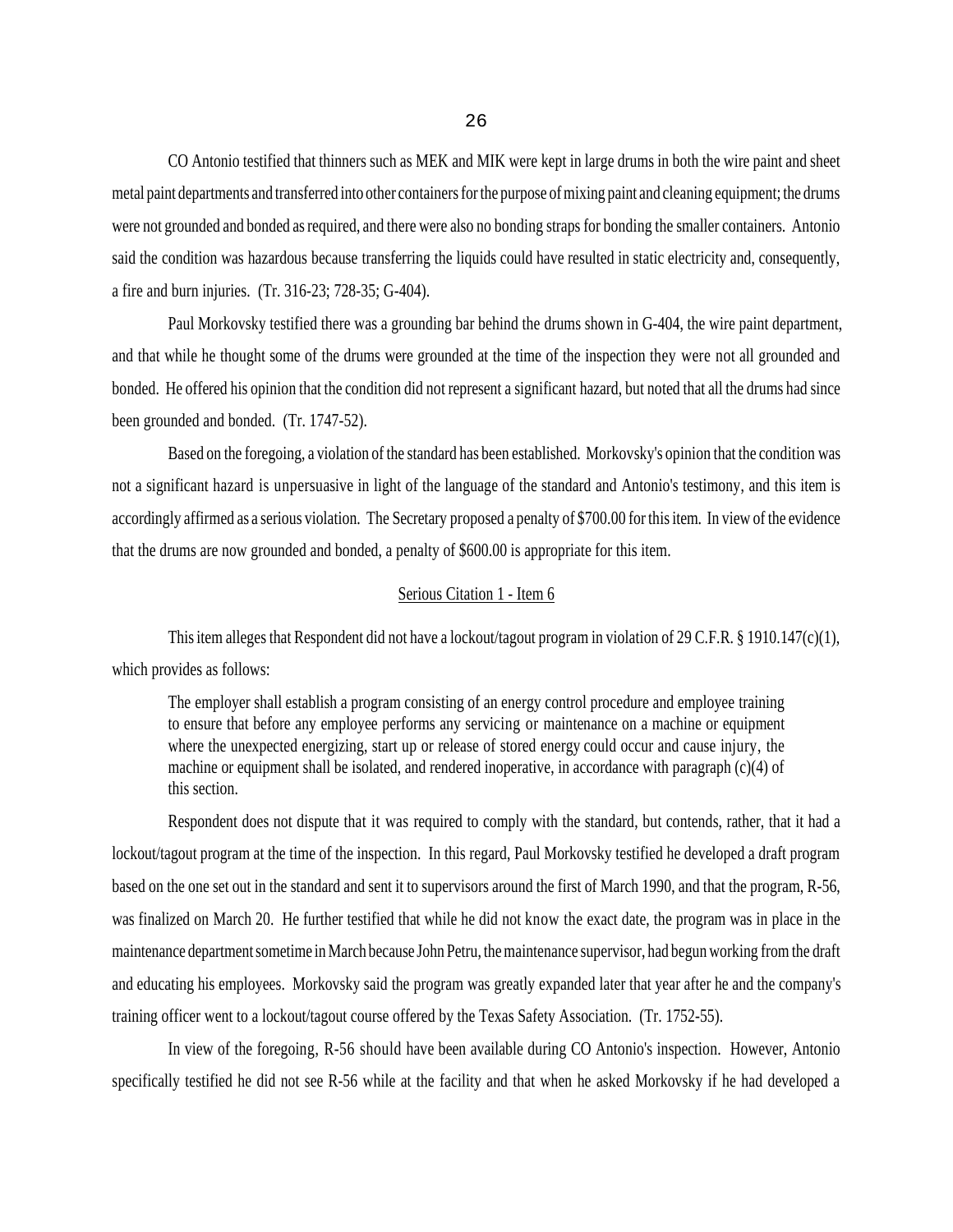lockout/tagout program Morkovsky told him he had not. (Tr. 323-27; 735; 739-43). Moreover, John Petru testified that while the lockout program was implemented sometime around the inspection he could not remember if it was before or after, and Stephen Nobles, who worked as a welder in the sheet metal department, testified that to his knowledge there was no such program until shortly before he left the company in April 1991. (Tr. 258-60; 1628-29). Finally, while other employees testified about locking out equipment they did not specify when the facility's lockout program was implemented. (Tr. 30-31; 44-45; 111). Based on the record, a serious violation of the standard has been established. The proposed penalty of \$700.00 is reduced to \$600.00 in light of the evidence that the company now has a lockout program.

#### Serious Citation 1 - Item 7

This item alleges a violation of 29 C.F.R. § 1910.176(b), which states as follows:

Storage of material shall not create a hazard. Bags, containers, bundles, etc., stored in tiers shall be stacked, blocked, interlocked and limited in height so that they are stable and secure against sliding or collapse.

CO Antonio testified he saw silkscreens stored on shelving up above the sheet metal office such that they could have fallen and struck employees, resulting in injuries such as lacerations or concussions; the screens were stored vertically side by side, as shown in G-407, and one of them, which Antonio circled, was on the end of the shelving and appeared ready to fall. (Tr. 327-33; 743-48). Linda Mullins testified that employees accessed the area daily to put up and remove screens, that the circled screen in G-407 looked like it was not braced properly, and that the shelves now have wire around them, as shown in R-74-75, to keep the screens from falling. (Tr. 1664-67). Based on the record, a serious violation of the standard has been shown, and this item is affirmed. The Secretary's proposed penalty of \$300.00 is reduced to \$200.00 in light of the company's correction of the condition.

#### Serious Citation 1 - Item 8

This item alleges a violation of 29 C.F.R.  $\S$  1910.212(a)(1), which provides as follows:

One or more methods of machine guarding shall be provided to protect the operator and other employees in the machine area from hazards such as those created by point of operation, ingoing nip points, rotating parts, flying chips and sparks.

CO Antonio testified he saw an employee operating a Strippit punch press with the interlock switches inside the access doors overridden with rubber bands, as shown in G-408-09; the switches were designed to shut off the press when the doors were opened and if the operator had done so for some reason, such as the machine overheating, he could have gotten his hands into the rotating turret and suffered lacerations, broken bones or finger amputations. Antonio said the broken guard on the foot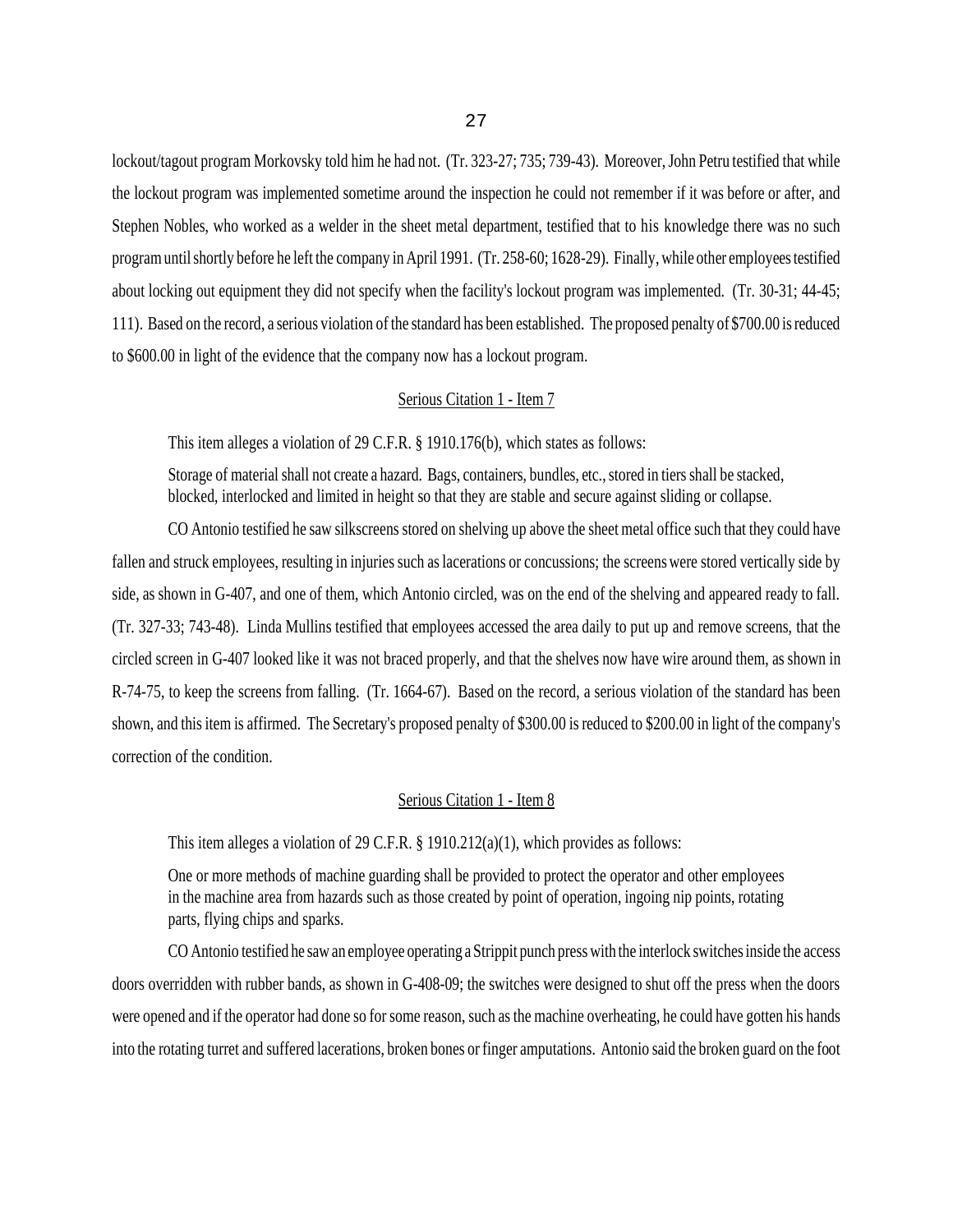pedal shown in G-410 was an additional hazard because the operator could have inadvertently stepped on it and activated the press. (Tr. 333-41; 749-58).

Jonathan Petru testified that although the purpose of the switches is to keep employees from getting into moving parts the press is operated with the doors closed and he was unaware of any problems with it overheating. He further testified the switches on the press are overridden with rubber bands during maintenance so the operation can be observed and indicated this was the reason for the cited condition. He said the rubber bands should have been removed after the maintenance, and that to his knowledge the condition had not recurred since the inspection. (Tr. 1634-40; 1648-50). Paul Morkovsky testified the access doors were opened to maintain the press and change punches, that no one had ever complained about it overheating, and that there was no advantage in operating it with the door open. He further testified that the broken guard on the foot pedal was not a hazard because the pedal's only function is to operate the jaws used to hold parts in place and they open only a quarter of an inch. (Tr. 1755-61; R-79-81).

Based on the record, the Secretary has not demonstrated employee exposure to the cited hazard. It is clear that the purpose of the interlock switches is to keep employees from getting into the rotating turret behind the access doors. However, Respondent's witnesses testified the press was operated with the doors closed and Antonio conceded this was the case when he was there and that the doors themselves acted as barriers. (Tr. 749; 756). Moreover, while Antonio believed the doors could have been opened due to the press overheating Respondent's witnesses indicated this had not occurred. Finally, although the record shows the doors were also opened to change dies there is nothing to indicate this ever happened with the press operating; to the contrary, it would appear based on Petru's testimony that the rubber bands were left on the switches as an oversight after maintenance had been performed on the press, and Antonio conceded this could have been the case. (Tr. 750). In regard to the broken guard on the foot pedal, Morkovsky's testimony must be credited over that of Antonio because other than its operating the clamp Antonio appeared unsure as to its function. (Tr. 753-54). This item is vacated.

#### Serious Citation 1 - Item 9

This item alleges a violation of 29 C.F.R. § 1910.212(a)(3)(ii), which provides as follows:

The point of operation of machines whose operation exposes an employee to injury, shall be guarded. The guarding device shall be in conformity with any appropriate standards therefor, or, in the absence of applicable specific standards, shall be so designed and constructed as to prevent the operator from having any part of his body in the danger zone during the operating cycle.

The basis of this item was a press brake in the sheet metal department which injured operator Adolph Koncaba on August 8, 1988 and June 5, 1989. (Tr. 905-20; G-113; G-269). Adolph Koncaba testified that on both occasions he was operating the same press brake to press parts, which involved putting the parts in the press manually and holding them there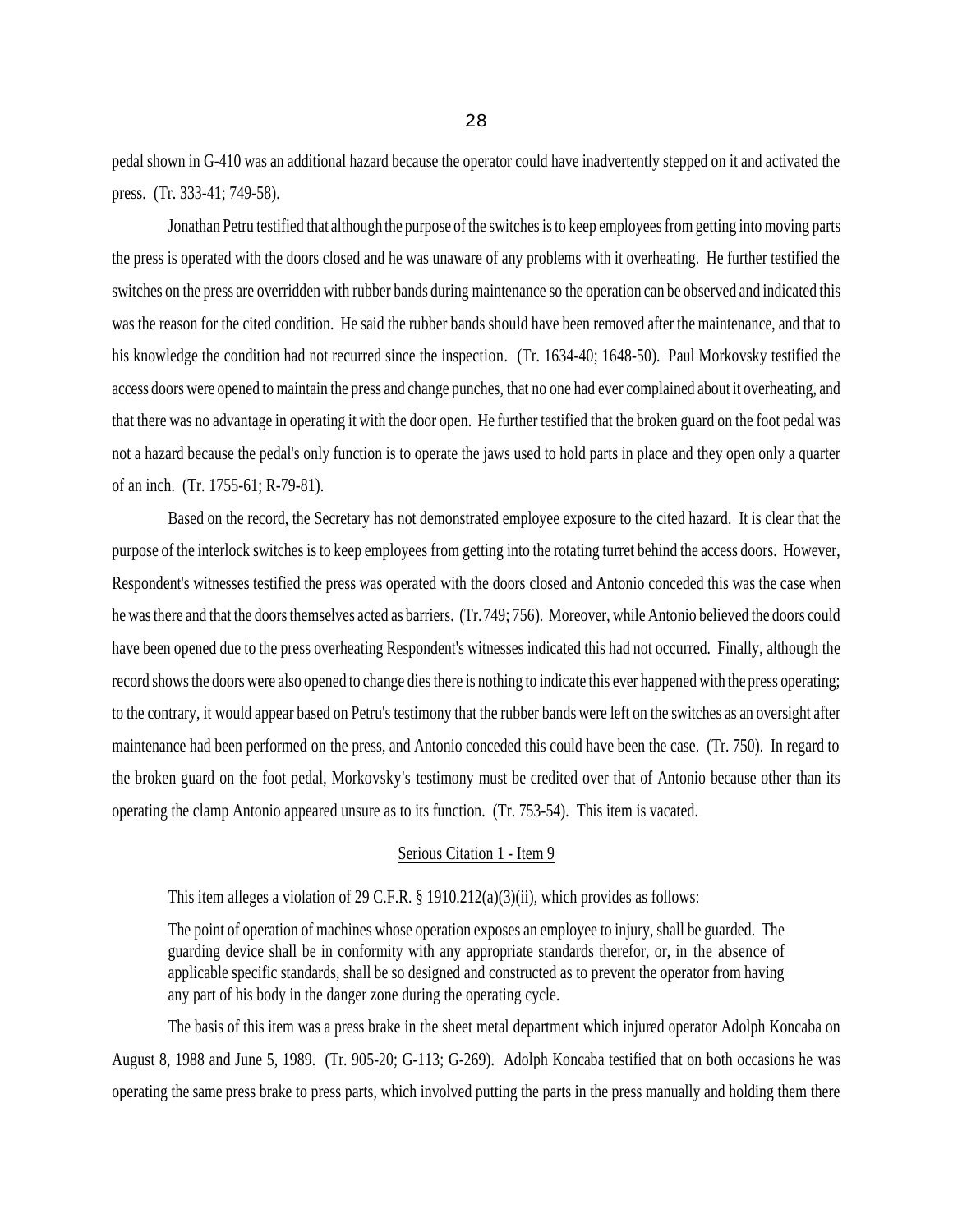and then pushing the foot pedal to operate the press, and inadvertently got his fingers into the point of operation; the 1988 injury resulted in a laceration to one finger which required a number of stitches, while the 1989 injury caused a fingernail on one hand to be mashed off and the index finger on the other hand to be severely mashed, resulting in medical treatment, time off of work and a permanent deformity of the mashed finger.<sup>33</sup> Koncaba said there were no light curtains, hand restraints or point of operation guards on the press brake then, and that guards could not be used due to the way the metal was formed. He also said that within six months of the 1989 injury the press brake was equipped with two-hand buttons that kept the operator's hands out of the point of operation; however, they could not be used for large parts, which required holding onto the part with his hands 4 to 6 inches from the point of operation and using the foot pedal to press the part. Koncaba began working on a punch press shortly after that time and has not worked on the press brake since then. (Tr. 220-42).

Respondent contends that the Secretary has not shown a violation because Donald Jones, the CO who recommended this item, had no personal knowledge of the press brake. Jones did, in fact, testify he had no personal knowledge of the press brake and that the citation was based on Koncaba's statements and the E-1's and other supporting documentation of his injuries. (Tr. 1039-46). I find that Koncaba's testimony together with G-113 and G-269 establishes the alleged violation. Koncaba stated there was no guarding on the press brake before his injuries, that the two-hand buttons installed after his 1989 injury could not be used when pressing large parts, and that during such jobs his hands would be 4 to 6 inches from the point of operation. He also stated the press brake was in the same condition at the time of the inspection. (Tr. 234-42). This testimony clearly demonstrates the press brake violated the standard, and Koncaba's opinion it could not be guarded does not, standing alone, show compliance was infeasible. This item is affirmed as a serious violation, and the Secretary's proposed penalty of \$900.00 is assessed.

# Serious Citation 1 - Item 10

This item alleges a violation of 29 C.F.R. § 1910.213(i)(1), which applies to bandsaws and states as follows:

All portions of the saw blade shall be enclosed or guarded, except for the working portion of the blade between the bottom of the guide rolls and the table.

CO Antonio testified he saw a bandsaw in the maintenance department which was not guarded as required; the bandsaw had a guard on it which could be adjusted up and down depending on the thickness of the stock to be cut, but the lower part of the guard was gone, leaving about 2 inches of blade above the guide rollers exposed, as shown in G-411. Antonio said the operator's hand could have slipped while using the saw and been lacerated by the blade. He did not recall seeing a push

 $33$ Although Koncaba testified these injuries occurred in 1987 and 1988, it is clear from G-113 and G-269, the E-1's and other supporting documentation of these incidents, that they actually took place in 1988 and 1989.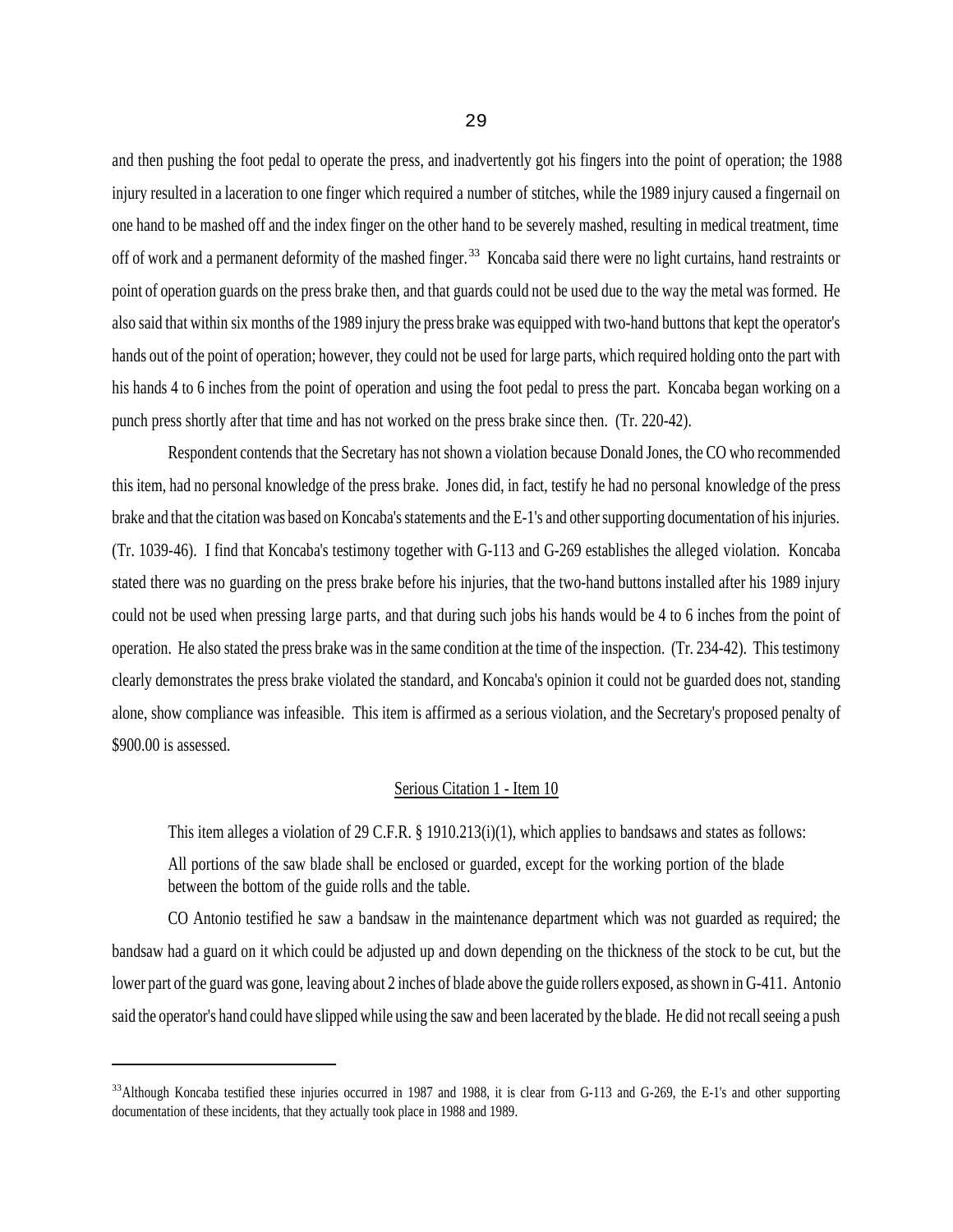block, but noted the purpose of such a device is to create a barrier between the operator's hands and the exposed portion of the blade below the guide rollers when pushing smaller stock through the blade. (Tr. 341-46; 758-62).

Based on the foregoing, a serious violation of the standard has been shown. In defense of this item, Respondent presented the testimony of Kevin Willhoite, an employee of the company from 1988 until April 1990 who used the saw for carpentry work. However, Willhoite testified only that the same guard had been on the saw when he used it, that he used the push block anytime his hands were close to the blade, and that the saw would not have worked except on very thin materials if the guard had gone all the way to the bottom of the blade. (Tr. 167-79). This testimony does not rebut that of Antonio, and this item is affirmed as a serious violation.

A penalty of \$300.00 was proposed for this item. In light of Paul Morkovsky's testimony that a guard was put on the exposed area of the blade after the inspection, as shown in R-83-84, a penalty of \$200.00 is appropriate. (Tr. 1761-63).

# Serious Citation 1 - Item 11

This item alleges a violation of 29 C.F.R. § 1910.213(c)(3), which provides as follows:

Each hand-fed circular ripsaw shall be provided with nonkickback fingers or dogs so located as to oppose the thrust or tendency of the saw to pick up the material or to throw it back toward the operator.

CO Antonio testified there was a table saw in the maintenance department without ``kickback fingers'' or ``dogs'' to prevent boards being kicked back at the operator as they were pushed through the saw; G-412 depicts the saw, and R-87 and R-127 show the kickback fingers it should have had. Antonio said the teeth on the fingers work by binding into the board being cut and that without them an operator could sustain lacerations. He also said the risk of kickback on the subject saw was minimized by its guarding and adjustable blade. (Tr. 346-50; 762-64).

Respondent contends that the saw had kickback fingers at the time of the inspection based on the testimony of Kevin Willhoite. Willhoite did, in fact, testify that there were kickback fingers on the saw at that time. (Tr. 182-83; 189-91). However, he also testified they were added to the saw after he had been at the facility for a while and that he could not remember if this was before or after the inspection. (Tr. 171-72). Moreover, while he initially indicated that G-412 showed the kickback fingers, he later stated they were not depicted in that photo. (Tr. 172; 180-81). Based on the equivocal nature of Willhoite's testimony, I conclude the kickback fingers were put on the saw after the inspection. This item is accordingly affirmed as a serious violation.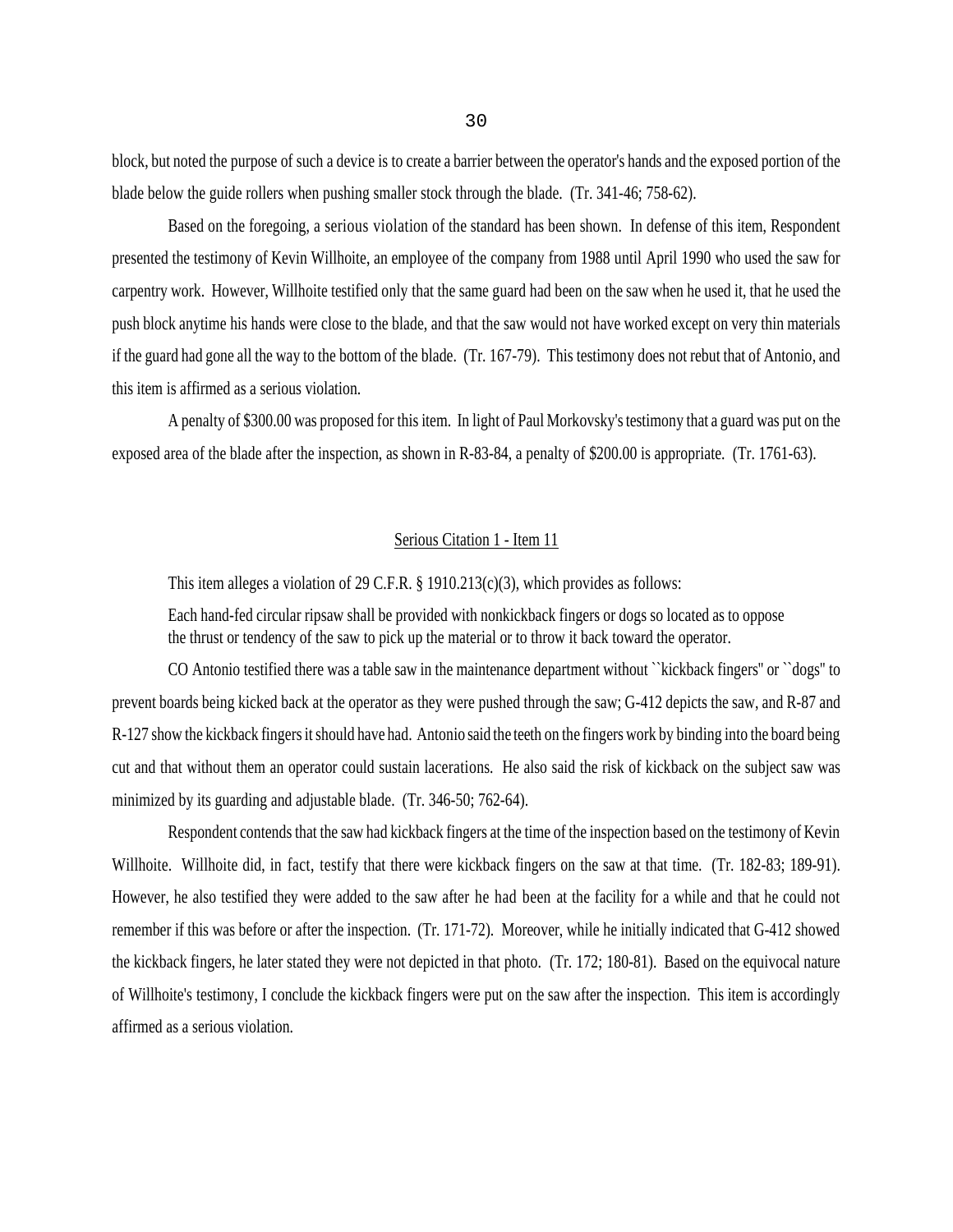A penalty of \$300.00 was proposed for this item. In view of the abatement of the condition and Antonio's testimony that the hazard was minimized by the guarding and adjustable blade on the saw, a penalty of \$100.00 is appropriate for this item.

# Serious Citation 1 - Item 12

This item alleges a violation of 29 C.F.R. § 1910.213(h)(1), which applies to radial saws and states, in pertinent part, as follows:

The sides of the lower exposed portion of the blade shall be guarded to the full diameter of the blade by a device that will automatically adjust itself to the thickness of the stock and remain in contact with stock being cut to give maximum protection possible for the operation being performed.

The record shows there was a Dewalt radial arm saw in the maintenance department at the time of CO Antonio's inspection which did not have a guard on the lower exposed portion of the blade to protect the operator from contacting it, as shown in G-413. (Tr. 170-73; 350-53). Although Respondent contends there was no exposure to a hazard from operating the saw, Antonio's opinion was that the unguarded blade was a hazard and Kevin Willhoite testified his hands were 6 to 12 inches from the blade when he used it. (Tr. 195-96; 352-53; 764-66). I conclude, based on the record and the language of the standard, that a guard was required on the lower exposed portion of the blade. This item is affirmed as a serious violation.

A penalty of \$300.00 was proposed for this citation item. In light of the evidence that a guard was installed on the saw after the inspection, a penalty of \$200.00 is appropriate for this item. (Tr. 1763-65; R-88).

## Serious Citation 1 - Item 13

This item alleges a violation of 29 C.F.R. § 1910.213(h)(4), which provides as follows:

Installation [of each radial saw] shall be in such a manner that the front end of the unit will be slightly higher than the rear, so as to cause the cutting head to return gently to the starting position when released by the operator.

The record shows that the cutting head on the Dewalt radial arm saw discussed above would not roll back to its starting position at the time of CO Antonio's inspection; Antonio testified this condition was a hazard because of the potential for the operator to contact the blade. (Tr. 353-56; 765-66). Paul Morkovsky testified that the condition was due to sawdust building up around the saw and that after cleaning the sawdust away the cutting head rolled back as required; he also testified that a spring was added to the saw, as shown in R-89, to make sure the head would roll back. (Tr. 1765-66). Based on the record, the saw was in violation of the standard. This item is affirmed as a serious violation.

A penalty of \$300.00 was proposed for this item. In light of the evidence that the condition was corrected, a penalty of \$200.00 is appropriate.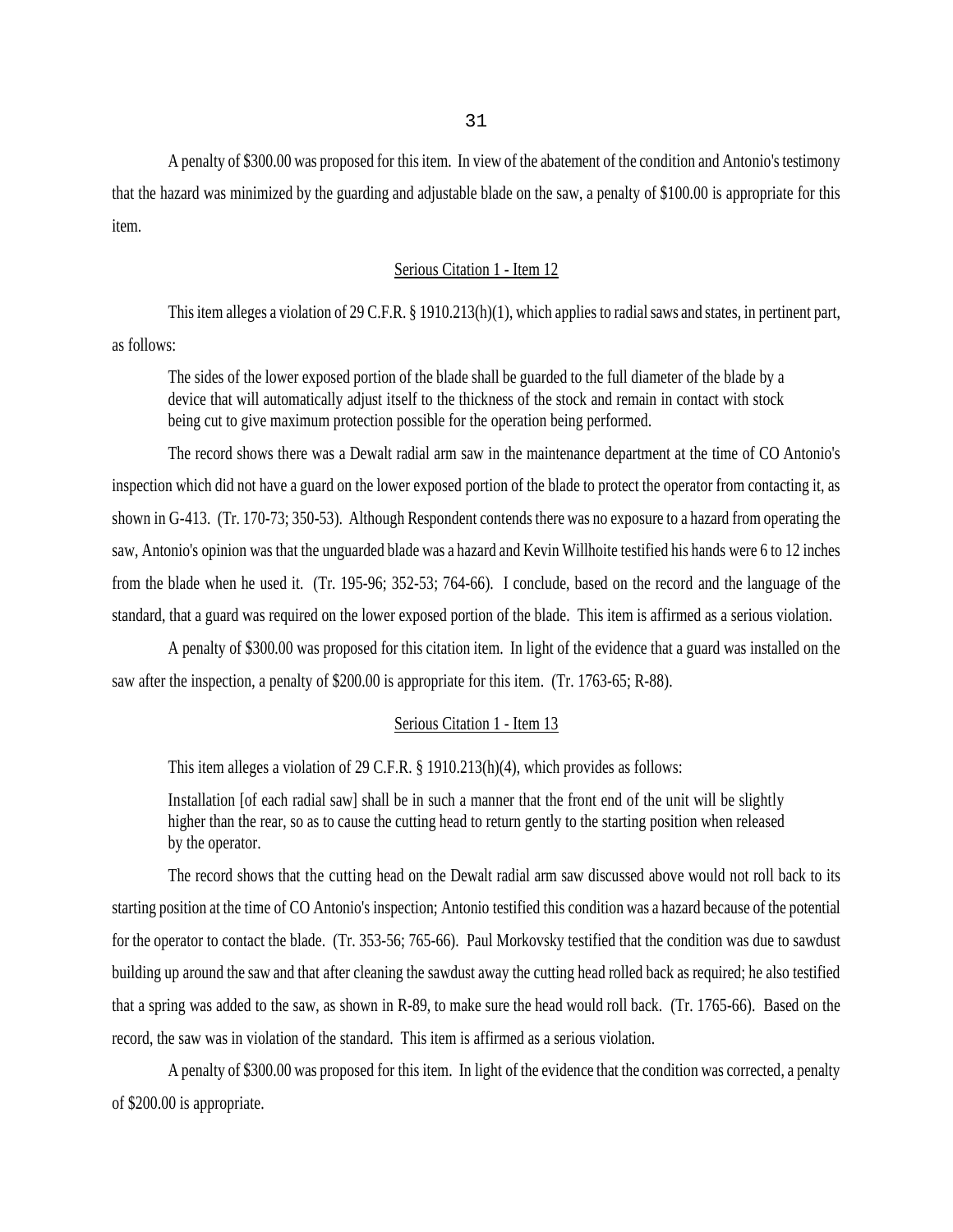#### Serious Citation 1 - Item 14

This item alleges a violation of 29 C.F.R. § 1910.217(b)(6)(i), which applies to mechanical power presses and provides as follows:

A two-hand trip shall have the individual operator's hand controls protected against unintentional operation and have the individual operator's hand controls arranged by design and construction and/or separation to require the use of both hands to trip the press and use a control arrangement requiring concurrent operation of the individual operator's hand controls.

The basis of this item was CO Jones' viewing of G-421, a video taken of various facility operations during the inspection, and his conclusion that three different mechanical power presses being used in G-421 could have inadvertently operated because their activating buttons were not guarded.<sup>34</sup> The record shows that all three presses required the operator to manually place the part to be pressed into the point of operation and then push with both palms the two activating buttons; the presses would not operate unless both of the activating buttons were pushed at the same time, and in between those buttons were an emergency stop button, which would immediately stop the press when pushed, and a ``stop on top'' button, which would stop the press at the beginning or top of its cycle. The activating buttons on one of the presses were on its sides just above the operator's waist level and had metal guards over them, as shown in R-93-95, so that the operator had to reach in between the guards and the buttons to push them. The activating buttons on the other two presses were on their fronts, were 5 to 6 feet off the ground, and had the emergency stop and ``stop on top'' buttons between them, as depicted in R-90-91; the metal guards around the activating buttons in R-90-91 were not there at the time of the inspection. (Tr. 640-54; 921-38; 1047-73; 1767-72).

After viewing G-421 again and comparing it with R-93-95, CO Jones admitted that that press did not present a hazard of inadvertent operation. (Tr. 1054-60). As to the other two presses, Jones testified that the height of the activation buttons, the distance between them and the location of the emergency stop and ``stop on top'' buttons made inadvertent operation of the presses less likely but that the lack of guards nonetheless rendered the presses hazardous. (Tr. 1061-71). However, his descriptions of the scenarios which could have resulted in inadvertent operation of the presses and accidents were unlikely, and he himself conceded as much. (Tr. 1066-71). Further, CO Antonio testified that even without the guards the likelihood of inadvertent operation of the presses was very low. (Tr. 647). Based on the record, the Secretary has not shown a violation. This item is vacated.

## Serious Citation 1 - Item 15

This item alleges a violation of 29 C.F.R. § 1910.217(c)(2)(i)(d), which states as follows:

<sup>34</sup>As noted in the discussion regarding item 397(a), *supra*, G-421 was taken by another OSHA CO.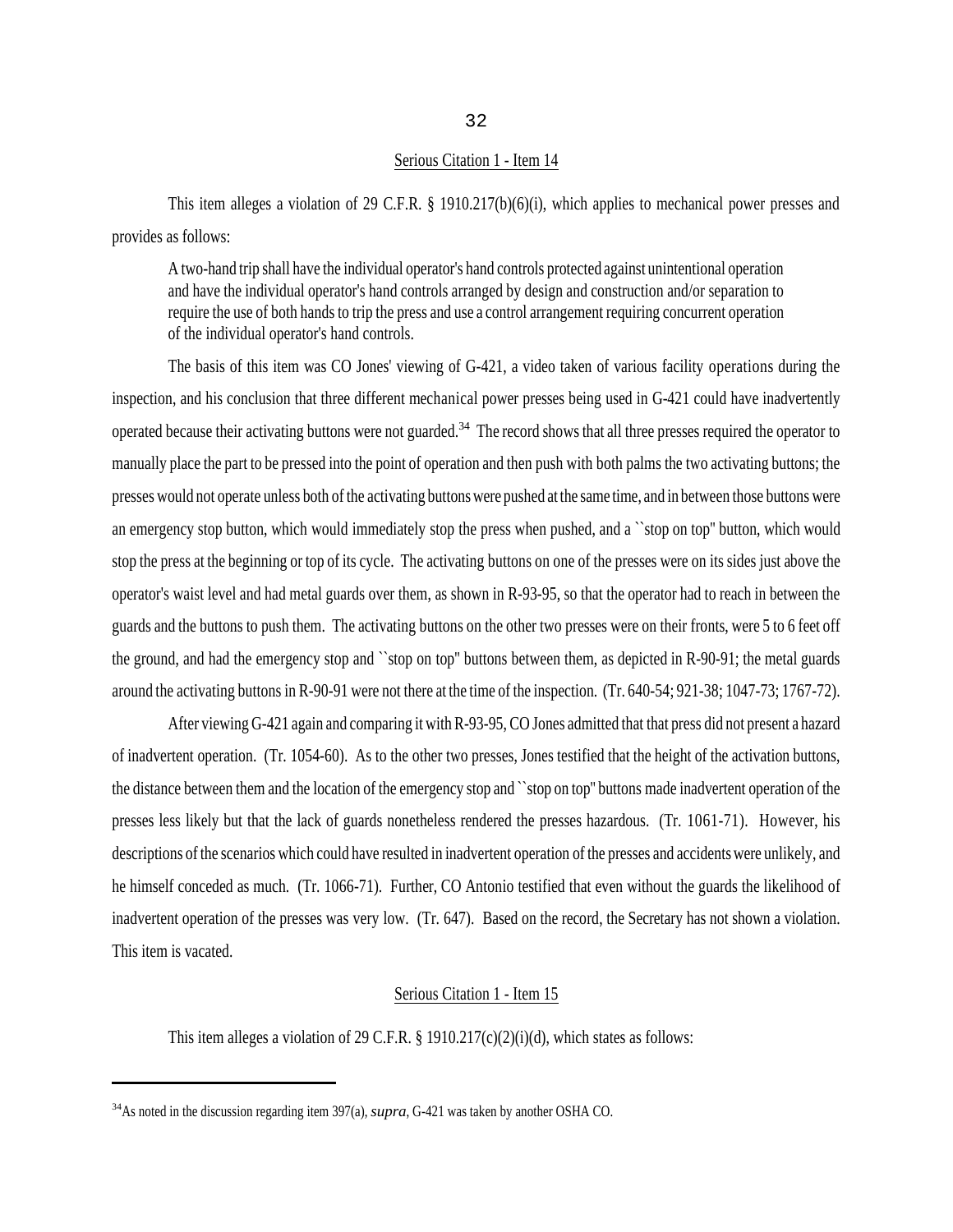[Every point of operation guard] shall utilize fasteners not readily removable by operator, so as to minimize the possibility of misuse or removal of essential parts.

The basis of this item was the Niagara punch press which was also the basis of item 388(c), *supra*. CO Antonio testified that the plexiglass guard on the press was held in place with the plier-like clamp and the lamp shown in G-414-15. His opinion was that these fasteners were insufficient and violated the standard because they were readily removable; he did not attempt to take them off himself, but said that it was not necessary to unbolt or unscrew the clamp and that the guard could be removed just by pulling on it. (Tr. 356-61; 766-69). However, Leonard Marek, the employee who had worked on the press for eight years without injury, testified that both the lamp and the clamp had to be removed to take off the guard and that the clamp had to be unbolted to be removed. (Tr. 98-127). Marek's testimony was not rebutted by the Secretary, and this item is accordingly vacated.

# Serious Citation 1 - Items 16 and 17

These items allege violations of 29 C.F.R. §§ 1910.217(e)(1)(i) and 1910.217(e)(1)(ii), respectively, which provide as follows:

 $1910.217(e)(1)(i)$  - It shall be the responsibility of the employer to establish and follow a program of periodic and regular inspections of his power presses to ensure that all their parts, auxiliary equipment, and safeguards are in a safe operating condition and adjustment. The employer shall maintain a certification record of inspections which includes the date of inspection, the signature of the person who performed the inspection and the serial number, or other identifier, of the power press that was inspected.

1910.217(e)(1)(ii) - Each press shall be inspected and tested no less than weekly to determine the condition of the clutch/brake mechanism, antirepeat feature and single stroke mechanism. Necessary maintenance or repair or both shall be performed and completed before the press is operated....The employer shall maintain a certification record of inspections, tests and maintenance work which includes the date of the inspection, test or maintenance; the signature of the person who performed the inspection, test, or maintenance; and the serial number or other identifier of the press that was inspected, tested or maintained.

The record shows these items were based on Dan Price's statements to CO Antonio that although the company had begun working on a power press program it was not yet fully developed and implemented at the time of the OSHA inspection. (Tr. 361-64; 774-80; 824-27; 1083-88). Dan Price testified he developed R-65, a written power press inspection program, in August of 1989 and that it was submitted to all department supervisors; R-65 instructed them to identify all presses and set up a file for each one which would contain weekly inspection reports and any maintenance performed. Price said some of the data had been collected to identify the company's ninety to 100 presses at the time of the OSHA inspection but that he did not know how much information had been completed and had not checked to see how much of the program had been implemented; it was his belief, however, that weekly inspection reports were not being made then. He identified R-61 as copies of the 1990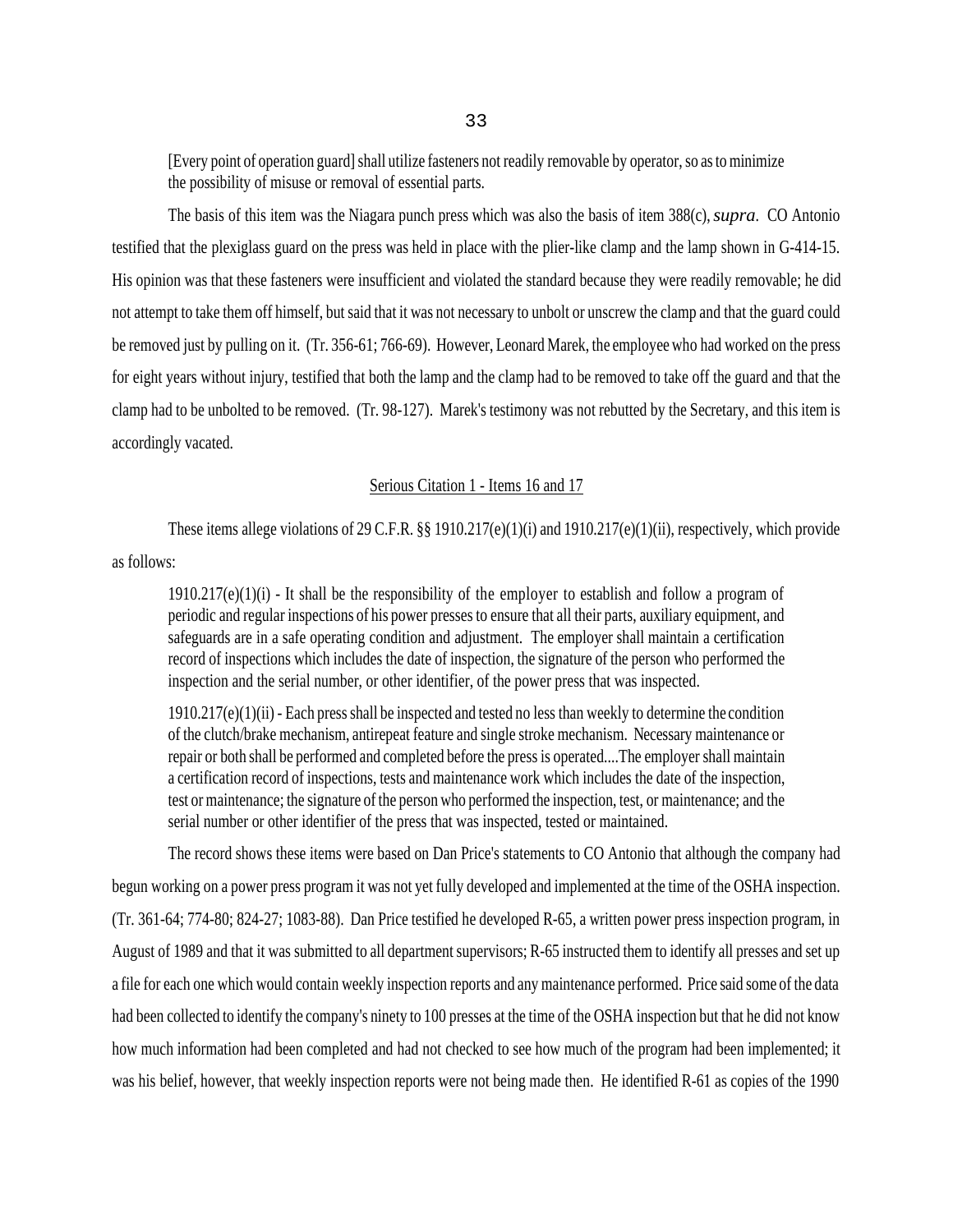maintenance records of the company's presses and noted these were sent to OSHA in September 1990 pursuant to a subpoena. (Tr. 1584-88; 1618-21).

Based on the foregoing, it is clear that Respondent was not in compliance with the standards at the time of the OSHA inspection and that items 16 and 17 must be affirmed as serious violations. The Secretary proposed a penalty of \$1,000.00 for each of these items. Due to the similar nature of the items, and the evidence that Respondent had a written program and was working on its implementation at the time of the inspection, a penalty of \$500.00 each for items 16 and 17 is appropriate.

#### Serious Citation 1 - Items 18 and 19

These items allege violations of 29 C.F.R. §§ 1910.219(d)(1) and 1910.219(e)(3)(i), respectively, which state as follows:

1910.219(d)(1) - Pulleys, any parts of which are seven (7) feet or less from the floor or working platform, shall be guarded....

 $1910.219(e)(3)(i)$  - Vertical and inclined belts shall be enclosed by a guard....

The basis of these two items was an electric fan in the wire welding department and a table saw in the maintenance department, both of which had an unguarded pulley and belt, as shown in G-418 and G-412, respectively.<sup>35</sup> CO Antonio testified the fan and saw were not in use when he saw them but that they were plugged in and available for use and employees were in both areas. He opined that both pieces of equipment were hazardous because employees could have contacted their unguarded parts and sustained lacerations or broken bones; contact with the pulley and belt on the fan could have occurred if an employee had attempted to move or position it or reach over it when it was running, while contact with the pulley and belt on the saw could have occurred if an employee had been picking up material from the floor behind the saw when it was running. (Tr. 364-70; 780-87).

In defense of these items, Respondent contends there was no exposure to the cited hazards. As to items 18(a) and 19(a), Paul Morkovsky testified that the nearest work station to the fan was 15 feet away. (Tr. 1773-75; 1793-94). However, this testimony does not rebut that of Antonio, which clearly establishes employee access to the cited hazard, and items 18(a) and 19(a) are affirmed as serious violations. As to items 18(b) and 19(b), Kevin Willhoite, the saw operator, testified he usually worked in front of the saw but that when a large piece of plywood was cut he would stand about 2 feet from the back of the saw, shown on the left in G-412, and take hold of the wood after it was fed through by another worker; he did not recall dropping anything on the floor in back of the saw while it was running, but said it took a few seconds to quit running after

<sup>35</sup>The table saw is the same one as that cited in item 11, *supra*.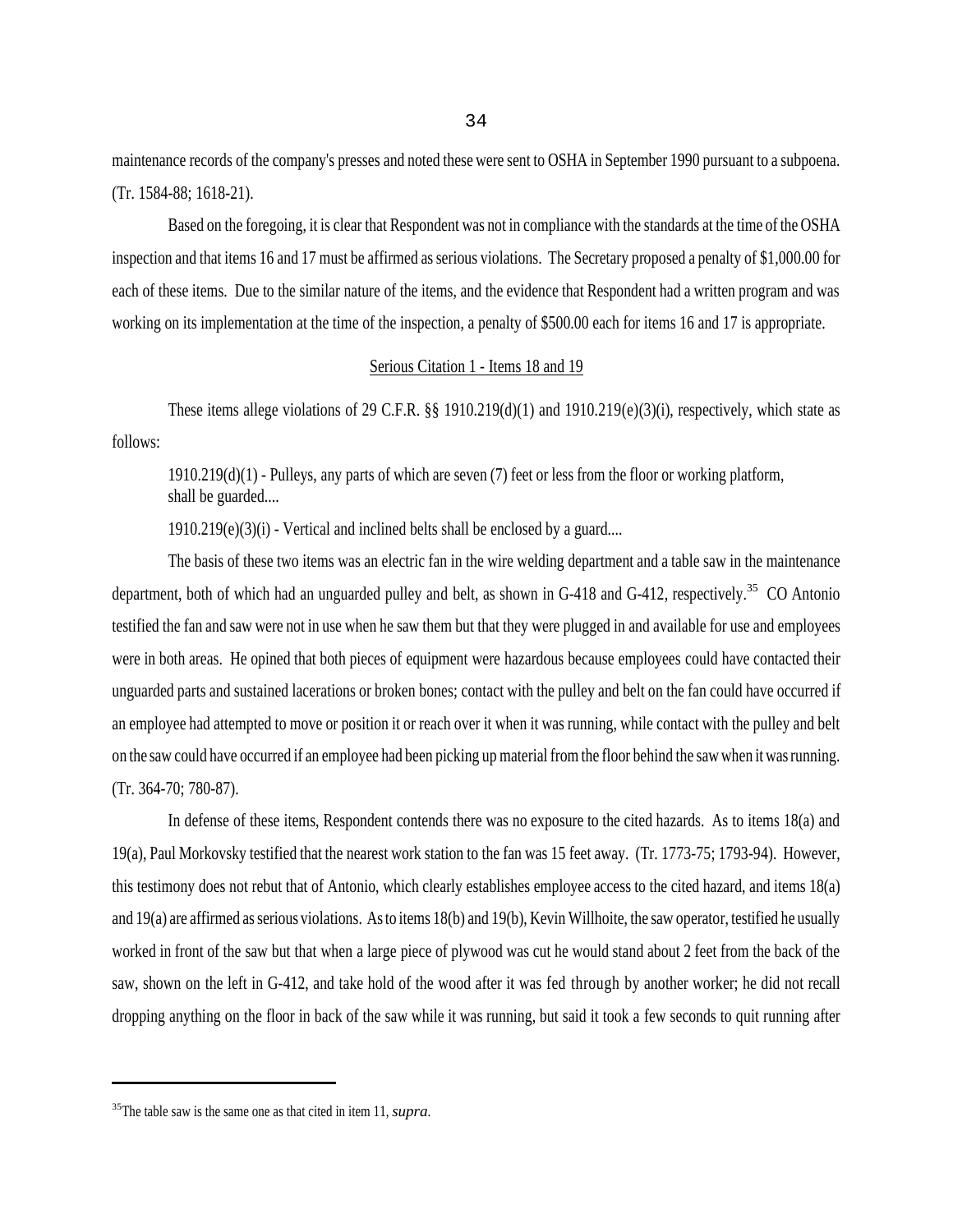being turned off. (Tr. 175; 179-83; 196-98). This testimony, together with that of Antonio, demonstrates employee access to the cited hazard. Items 18(b) and 19(b) are affirmed as serious violations.

The Secretary proposed a penalty of \$200.00 each for items 18 and 19. In view of the similarity of these items, and the fact that guarding was placed on the pulley and belt on the fan after the inspection, it is concluded that a penalty of \$100.00 each for items 18 and 19 is appropriate. (Tr. 1773; 1793; R-121).

### Serious Citation 1 - Item 20

This item alleges a violation of 29 C.F.R. § 1910.242(b), which provides as follows:

Compressed air shall not be used for cleaning purposes except where reduced to less than 30 p.s.i. and then only with effective chip guarding and personal protective equipment.

The basis of this item was CO Antonio's observing three compressed air hoses with nozzles that did not reduce the pressure to 30 p.s.i. or less; the hoses were in the wire forming, sheet metal and silkscreen areas, and when he tested them with a gauge he found their pressure to be 80, 60 and 70 p.s.i., respectively. Antonio testified that an employee using one of the hoses to clean parts, equipment or clothing could have gotten the end of the nozzle against his skin, which, based on his training, could have caused an air embolism, especially if there was a cut or abrasion in the skin; he did not see the hoses used but determined they were employed for cleaning due to conversations with employees. (Tr. 370-74; 787-92).

Respondent contends the standard applies only when compressed air is used for cleaning, and that the subject hoses were not employed for this purpose. In this regard, Linda Mullins, the silkscreen area assistant supervisor, testified the hos e in her area was used for drying silkscreens. (Tr. 1668-69). This testimony does not rebut that of Antonio with regard to the hoses in the other two areas, and this item is affirmed as a serious violation. Respondent presented no evidence that it abated the condition, and the Secretary's proposed penalty of \$300.00 is assessed.

# Serious Citation 1 - Item 21

This item alleges a violation of 29 C.F.R. § 1910.304(a)(2), which states as follows:

No grounded conductor may be attached to any terminal or lead so as to reverse designated polarity.

This item was based on CO Antonio's testing of two duplex receptacles with a three-light circuit tester at the facility and finding that their polarity was reversed; one of the receptacles was attached to a pendant outside the shipping department office, while the other supplied power to a paint gun controller in the wire paint department. Antonio testified the receptacles were hazardous because they exposed workers to the possibility of electrical shock. (Tr. 374-77; 792-93). Jonathan Petru, on the other hand, testified that he had been working with electrical wiring and sockets since 1978 and that the receptacles were not hazardous. He explained that all receptacles have a hot and a neutral wire and the fact that the wires are in the opposite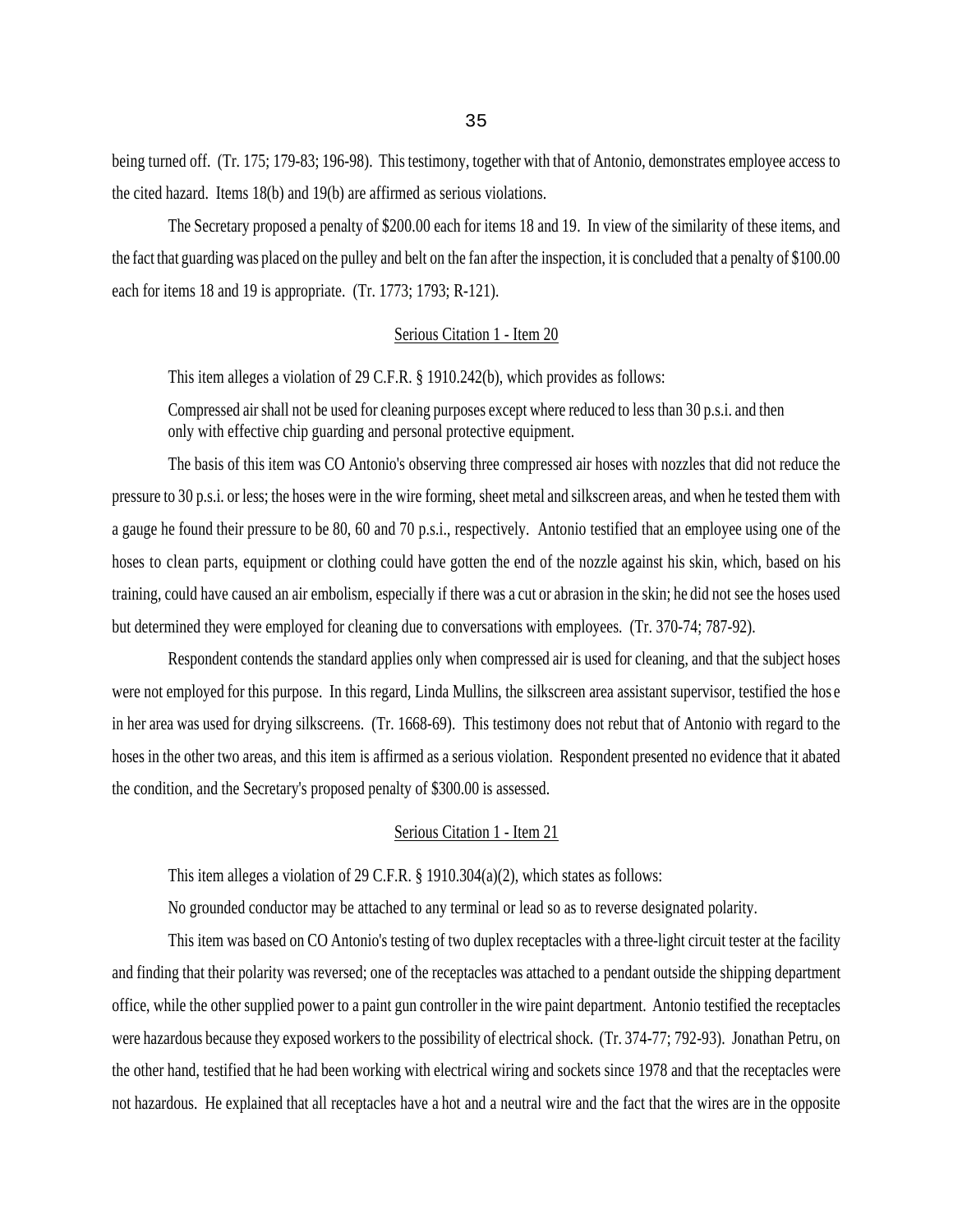position and their polarity is reversed is not dangerous; the black wire is still hot and the white wire is still neutral and working on such wiring is not a hazard because the wiring is properly identified, and receptacles and equipment attached to them operate the same with reversed polarity as long as the current is alternating, as it was to the subject receptacles. (Tr. 1640-43; 1650-51).

Based on the foregoing, the evidence does not establish the alleged violation. Although CO Antonio opined that the condition violated the standard and presented a hazard, he did not explain his reasons for this conclusion. Moreover, the Secretary presented nothing to rebut the opinion of Jonathan Petru, the company's maintenance supervisor. In light of the Secretary's failure to present further evidence in support of his position, this item must be vacated.

#### Serious Citation 1 - Item 22

This item alleges a violation of 29 C.F.R. § 1910.304(f)(4), which states as follows:

The path to ground from circuits, equipment, and enclosures shall be permanent and continuous.

The basis for this item was CO Antonio's observing a pedestal fan in the wire welding department that had an attachment plug with a missing ground conductor, as shown in G-417, and a pressure washer in the silkscreen area that had a three-wire cord but was attached to a two-wire non-grounded extension cord, as shown in G-416. Antonio testified that both of these conditions eliminated the equipment grounding and that had there been a ground fault an employee contacting the equipment could have been exposed to the hazard of an electrical shock, particularly if the floor had been damp. (Tr. 377-83; 793-96).

In defense of the foregoing, Paul Morkovsky testified he was unaware of the missing ground on the fan's plug and that it was the company policy to cut such cords off to ensure they were not used until they were repaired. (Tr. 1776-77). This does not rebut the testimony of Antonio in regard to the condition of and the hazard presented by the lack of grounding on the cited equipment. This item is affirmed as a serious violation, and the proposed penalty of \$800.00 is assessed.

## Serious Citation 1 - Item 23

This item alleges a violation of 29 C.F.R. § 1910.304(f)(5)(v), which provides as follows:

[E]xposed non-current-carrying metal parts of cord- and plug-connected equipment which may become energized shall be grounded.

This item was based on CO Antonio's observation of two portable lamps in the shipping area and six portable lamps in the sheet metal welding area that had metal reflector tops which were not grounded; the lamps in the shipping area were clamped to brackets on the wall and were used to light the insides of trucks being loaded, while those in the sheet metal area were attached to welding jigs and were used to light the insides of items being welded. Antonio said the hard usage to which the lamps were subjected could have caused a lamp holder to short out and energize the reflector, which could have resulted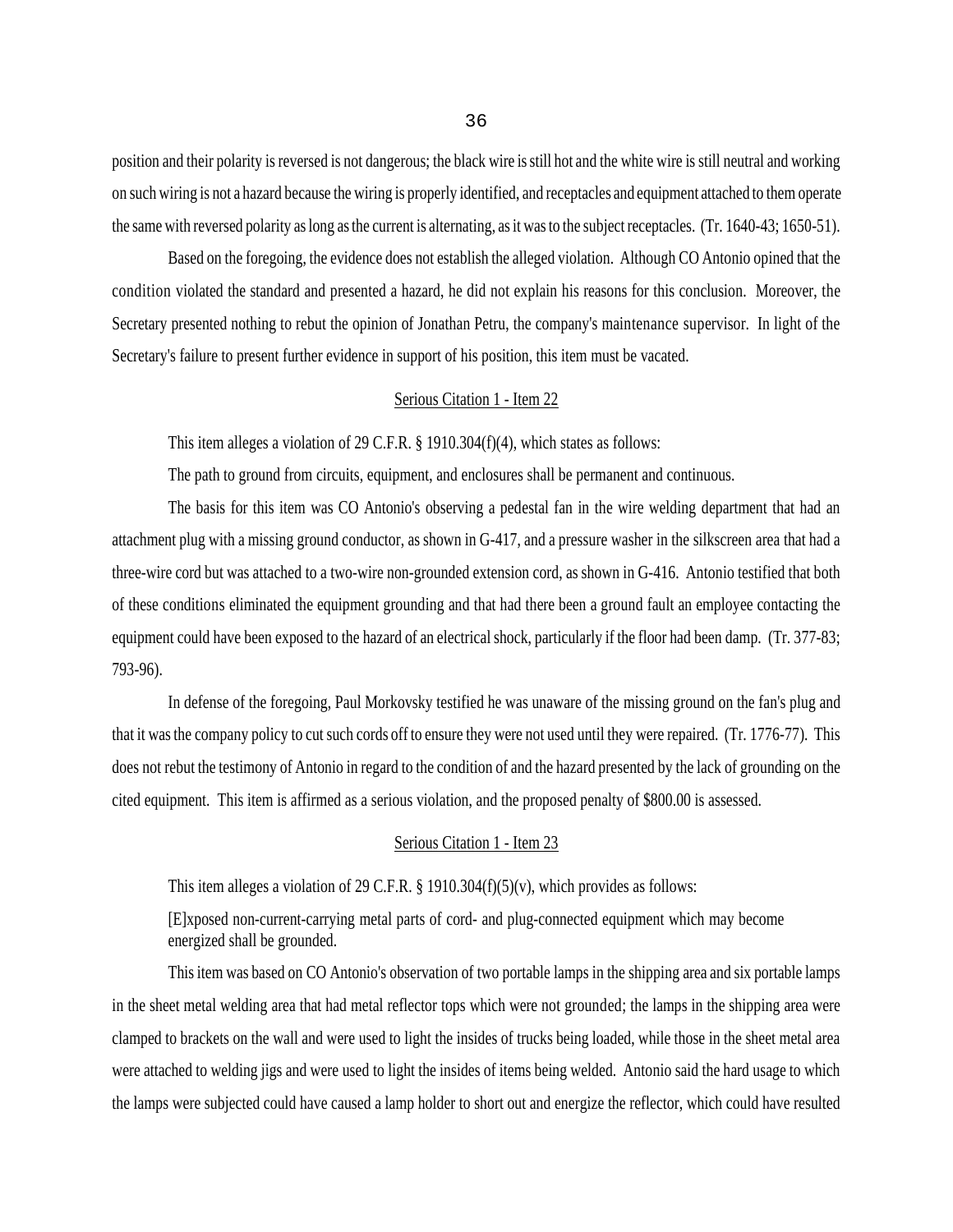in an employee being shocked. He also said the condition could have been abated by using heavier-duty lamps with groundtype reflectors, or, in the shipping area, more permanent lighting which attaches to the wall and has articulated arms. (Tr. 383-86; 796-98).

Respondent's only defense in regard to this item is that the lamps were not portable because they were either attached to a wall or, as Michael Moeller testified, bolted to a welding jig. (Tr. 1679-80). However, it is clear from the record that the lamps were removable and therefore portable, and the subject standard in any case contains nothing to indicate that it applies only to portable equipment. It is also clear that the cited lamps were in violation of the standard. This item is affirmed as a serious violation, and, since there was no evidence the condition was abated, the proposed penalty of \$700.00 is assessed.

# Serious Citation 1 - Item 24

This item alleges a violation of 29 C.F.R. § 1910.305(g)(2)(iii), which states as follows:

Flexible cords shall be connected to devices and fittings so that strain relief is provided which will prevent pull from being directly transmitted to joints or terminal screws.

CO Antonio testified the outer insulation of the flexible cord on the same pedestal fan cited in items 18 and 19 was frayed and pulled back from the clamping device, resulting in tension being transmitted onto the attachment screws rather than the outer insulation, as depicted in G-428. He said the condition was hazardous because the tension could have caused the cord to pull free and short circuit, exposing employees to the possibility of electrical shock. (Tr. 386-94; 798-802).

Based on the foregoing, the Secretary has shown a violation of the cited standard. Although Respondent contends that the condition did not represent a hazard, based on the testimony of Paul Morkovsky, Morkovsky himself conceded that the outer insulation on the cord was pulled away such that the inner wires could be seen. (Tr. 1777-78; 1791-93). This item is accordingly affirmed as a serious violation, and, as there was no affirmative evidence that the condition was corrected, the Secretary's proposed penalty of \$300.00 is assessed.

# Serious Citation 1 - Item 25

This item alleges a violation of 29 C.F.R. § 1910.1200(f)(5)(i), which provides as follows:

[T]he employer shall ensure that each container of hazardous chemicals in the workplace is labeled, tagged or marked with the following information: Identity of the hazardous chemical(s) contained therein.

The record shows that two plastic one-gallon bottles containing machine oil were labeled as containing a hand cleaner and that a five-gallon container holding a rust inhibitor was unlabeled, as shown in G-420. CO Antonio testified that the condition was hazardous because employees would not have known what was in the containers or the hazards presented by